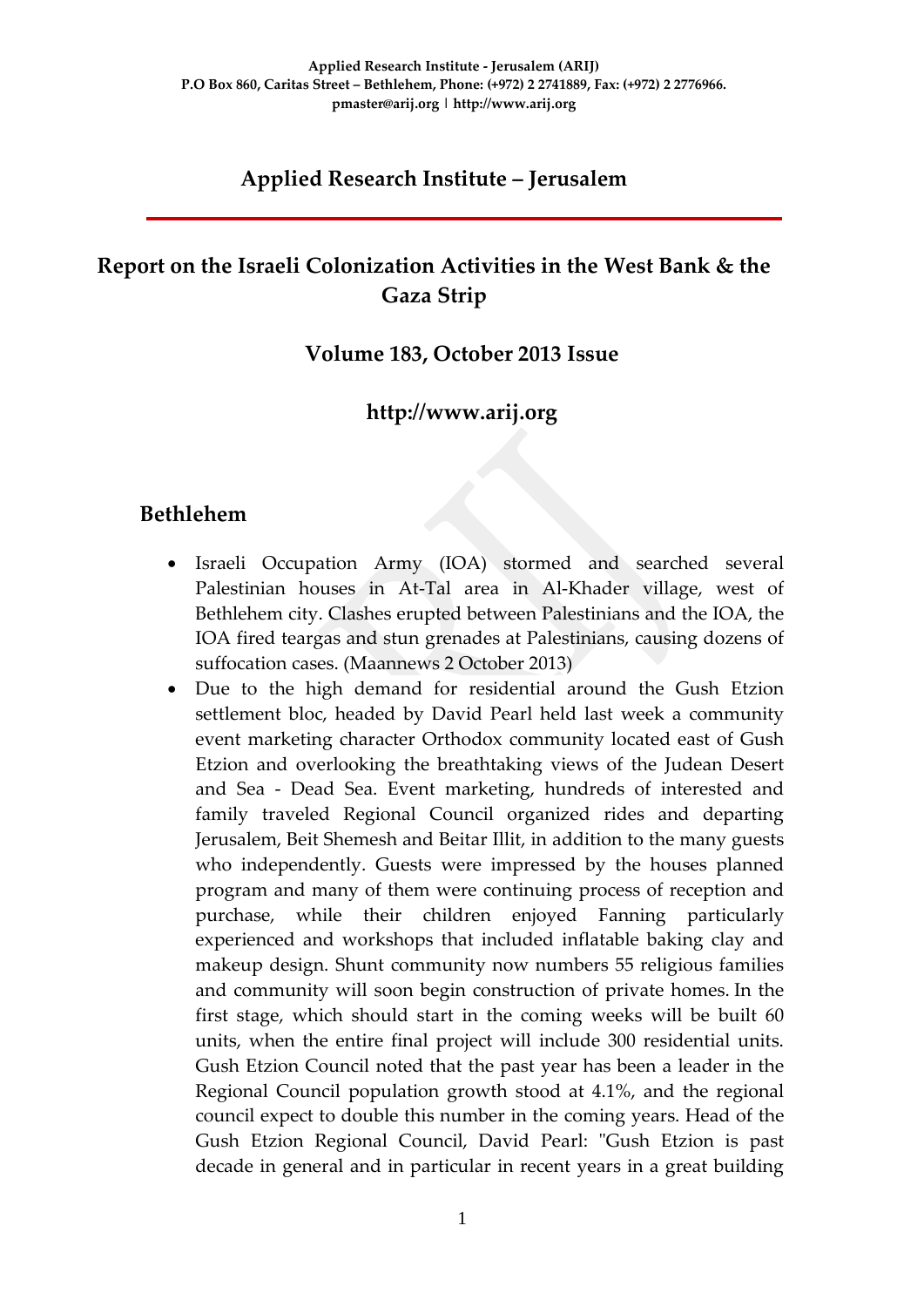and reception all population sectors that make up the society and the community how it is part of this mosaic. Hopefully in the coming weeks we will start in the construction of dozens of units Total of 300 units will be built inside the city, designed for the Haredi sector that is **[part of the Gush Etzion](http://www.inn.co.il/News/News.aspx/261447)** estate. [\(Israel National News](http://maannews.net/arb/ViewDetails.aspx?ID=635226) 2 October 2013)

- Clashes erupted between Palestinians and the Israeli Occupation Army (IOA) in Al-Khader village, west of Bethlehem city. The IOA fired teargas and stun grenades at Palestinians. (Safa 3 October 2013)
- Israeli Occupation Army (IOA) attacked four Palestinian farmers from Al-Khader village, west of Bethlehem city, while they were working in their land in Ein Qasis area. The Palestinians were identified as: Ali-Al-Haj Daoud As-Safi (90 years), Ibrahim, Sarhan and Ahmed As-Safi. The IOA arrested Ahmed and Sarhan As-Safi and transferred them to Gush Etzion settlement bloc. During the operation, the IOA seized an agricultural tractor, wood saws and car shipping. (Al-Quds 4 October 2013)
- Dozens of Palestinians suffered gas inhalation during clashes that erupted between Palestinians and the Israeli Occupation Army (IOA) in the old city of Al-Khader village, west of Bethlehem city. The IOA fired rubber bullets, teargas and stun grenades at Palestinians and houses. (Al-Quds 4 October 2013)
- Israeli Occupation Army (IOA) attacked the weekly non-violent protest against the segregation wall and settlements in Al-Masara village, south of Bethlehem city. The IOA assaulted participants and prevented them from reaching to the area where the Israeli segregation wall was build. (Sama News 4 October 2013)
- Israeli settlers living in Beitar Illit settlement torched agricultural land planted with olive trees in Qadees area in Husan village, west of Bethlehem city. (Al-Ayyam 4 October 2013)
- Clashes erupted between Palestinians and the Israeli Occupation Army (IOA) in Ayda refugee camp, north of Bethlehem city. The IOA fired rubber bullets, teargas and stun grenades at Palestinians and houses, causing dozens of suffocation cases. (Al-Quds 6 October 2013)
- Israeli Occupation Army (IOA) stormed and searched several Palestinian houses in Ash-Shawawrah village, east of Bethlehem city. Two of the targeted houses are owned by Isma'il Abd Saleem and Daoud Khaliq Saleem. (Wafa 6 October 2013)
- Israeli Occupation Army (IOA) invaded and toured in Beit Fajjar village, south of Bethlehem city. (Al-Quds 8 October 2013)
- Israeli Occupation Army (IOA) stormed and toured in Al-Mashniyah area in Beit Jala town, west of Bethlehem city. (RB2000 9 October 2013)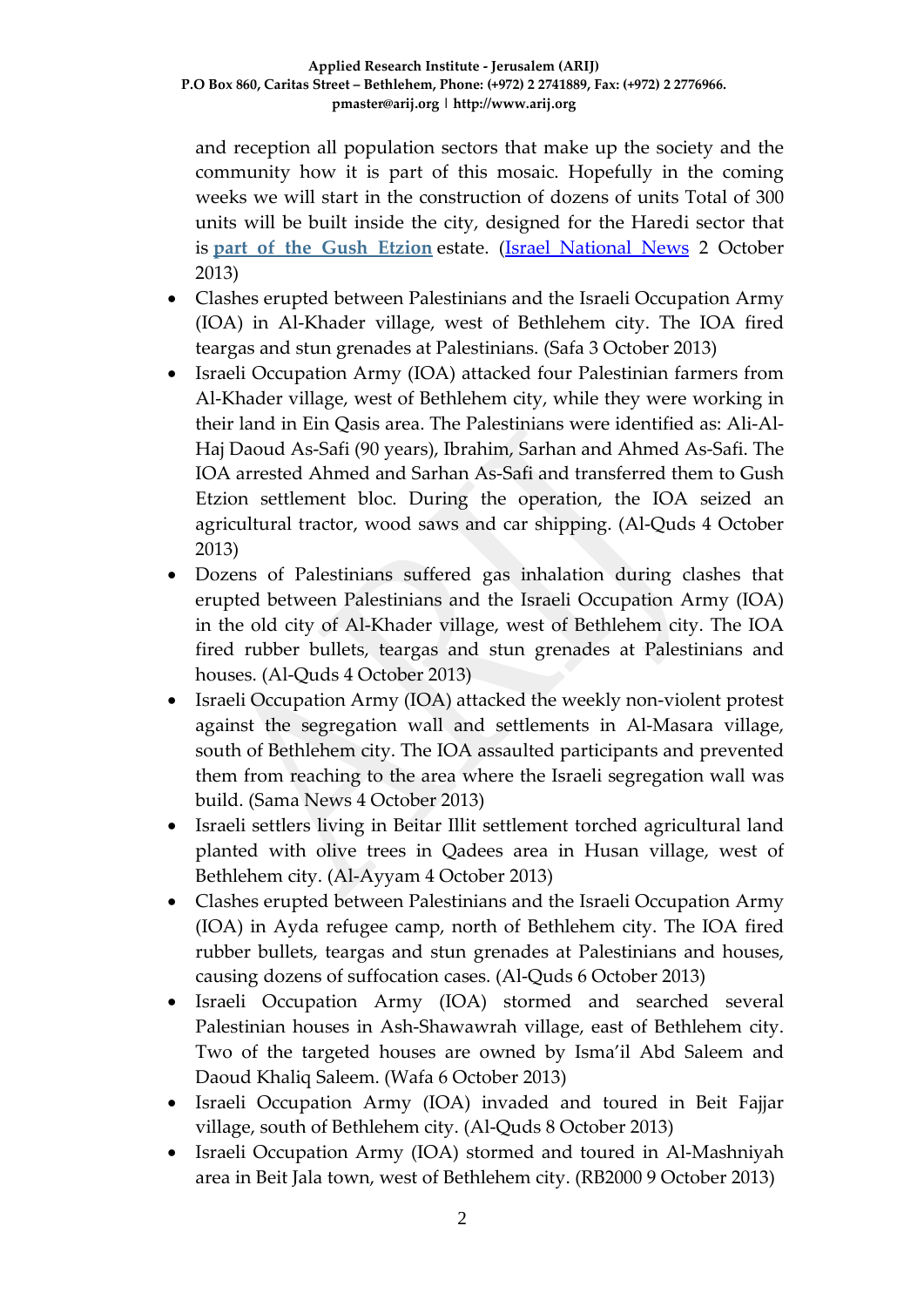- Clashes erupted between Palestinians and the Israeli Occupation Army (IOA) in Al-Khader village, west of Bethlehem city. The IOA fired teargas and stun grenades at Palestinians, causing dozens of suffocation cases, and the injury of other. (Maannews 9 October 2013)
- Israeli Occupation Army (IOA) raided the weekly non-violent protest against the Segregation wall and settlements in Al-Masara village, south of Bethlehem city. The IOA assaulted participants and detained four Palestinian activists and three international activists. (Wafa 11 October 2013)
- Israeli Occupation Army (IOA) raided and toured in Ayda refugee camp, north of Bethlehem city. (Safa 11 October 2013)
- Israeli Occupation Army (IOA) stormed and toured in Beit Fajjar village, south of Bethlehem city. (Safa 11 October 2013)
- Israeli settlers escorted by the Israeli Occupation Army (IOA) stormed Solomon pool in Artas village, south of Bethlehem city, and performed Talmudic rituals. During the operation, the IOA detained a Palestinian journalist; Samer Hamad. (Wafa 11 October 2013)
- A report and video published on The Israel National News "After 5 years of a tenacious struggle led by Women in Green – a Jewish community is born at Shedema. Hundreds of participants, from the supporters of the settlement enterprise from throughout all Israel, were present Friday morning, Rosh Hodesh Heshvan, [at the impressive and](http://www.israelnationalnews.com/News/News.aspx/172546)  [moving ceremony](http://www.israelnationalnews.com/News/News.aspx/172546) in which a mezuzah was affixed to the Eretz Israel cultural structure at Shdema in eastern Gush Etzion. The Deputy Minister of Religious Services, Rabbi Eli Ben Dahan, spoke at the ceremony in which a mezuzah was affixed to the cultural building in the Shdema base that was restored to Jewish hands. "Shdema will be a flourishing community. There will be no other sovereignty in Eretz Israel other than that of the State of Israel," to a round of applause. The event marked five years of struggle by Jewish activists against anarchists and left-wing extremists, as well as past plans of the government to hand over control of the area to the Palestinian Authority. The tenacious struggle was led by Women in Green, headed by Nadia Matar and Yehudit Katsover." [\(Israel National News](http://www.israelnationalnews.com/News/News.aspx/172714) 12 October 2013)
- Israeli settlers living in Efrat resume works in Khallit An-Nahla area, south of Bethlehem city .The spot which they work in is registered as Himanuta land since 1990. Nevertheless, the road which leads to the land is going through lands which they are undisputedly private. The purpose behind the present works in the spot is clearly to prepare the land for new caravans. (ARIJ Filed Team 13 October 2013)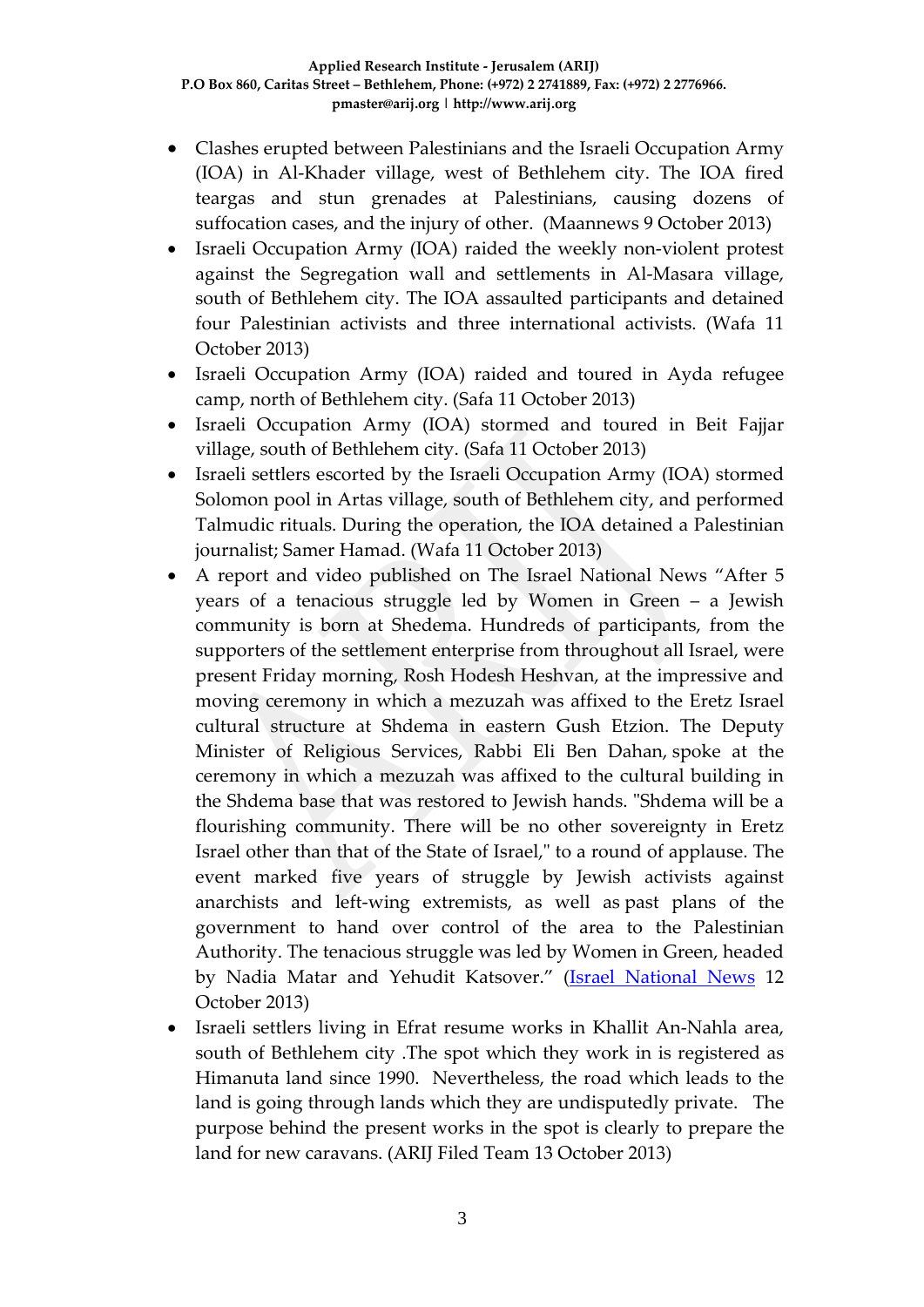- Israeli Occupation Army (IOA) closed for few hours Al-Container checkpoint, and detained dozens of Palestinian vehicles. (PNN 13 October 2013)
- Israeli Occupation Army (IOA) stormed a Palestinian house in Beit Fajjar village, south of Bethlehem city, and confiscated a number of birds and animals. (Al-Quds 15 October 2013)
- Israeli Occupation Army (IOA) stormed and toured in Ad-Doha town, south of Bethlehem city. The IOA erected a military checkpoint, stopped and searched Palestinian vehicles and checked ID cards. (Al-Quds 17 October 2013)
- Clashes erupted between Palestinians and the Israeli Occupation Army (IOA) in Al-'Ubeidiya town, east of Bethlehem city. The IOA fired teargas and stun grenades at Palestinians. (Mawwal 18 October 2013)
- Israeli Occupation Army (IOA) invaded Al-Janan neighborhood in Al-Beirh city, and fired teargas grenades at Palestinian houses. (Raya 18 October 2013)
- A Palestinian, Younis Ahmed Mahmoud Al-Radidah- Al-Ubeidiy (30 years) from Al-'Ubeidiya town, east of Bethlehem city, was killed after the Israeli Occupation Army (IOA) opened fire at him while he was near an Israeli military base "Ramah" near Ar-Ram town, north of Jerusalem city. As a result, clashes erupted between Palestinians and the IOA at the entrance of Ar-Ram town. The IOA fired rubber bullets, teargas and stun grenades at Palestinians. (Wafa 18 October 2013)
- Israeli Occupation Army (IOA) attacked the weekly non-violent protest against the Segregation wall and settlements in Al-Masara village, south of Bethlehem city. The IOA assaulted participants and closed the main entrance of the village. (Maannews 18 October 2013)
- Israeli Occupation Army (IOA) invaded and searched several Palestinian houses in Wadi Fukin village, west of Bethlehem city. The IOA closed all the entrances of the village and declared it as "closed military area". (Al-Quds 20 October 2013)
- Israeli Occupation Army (IOA) handed out a military order to stop the construction in a Palestinian park in Wadi Fukin village, west of Bethlehem city. The targeted park owned by the Municipality of Wadi Fukin. (Al-Quds 21 October 2013)
- Clashes erupted between Palestinians and Israeli Occupation Army (IOA) in Tequ village, east of Bethlehem city. The IOA fired rubber bullets, teargas and stun grenades, causing dozens of suffocation cases. (Al-Quds 22 October 2013)
- Israeli settlers living in Efrat settlement used sewage water to flood Palestinian farmlands in the Al-Khader village, south of Bethlehem city. The Israeli settlers drowned the lands with sewage water,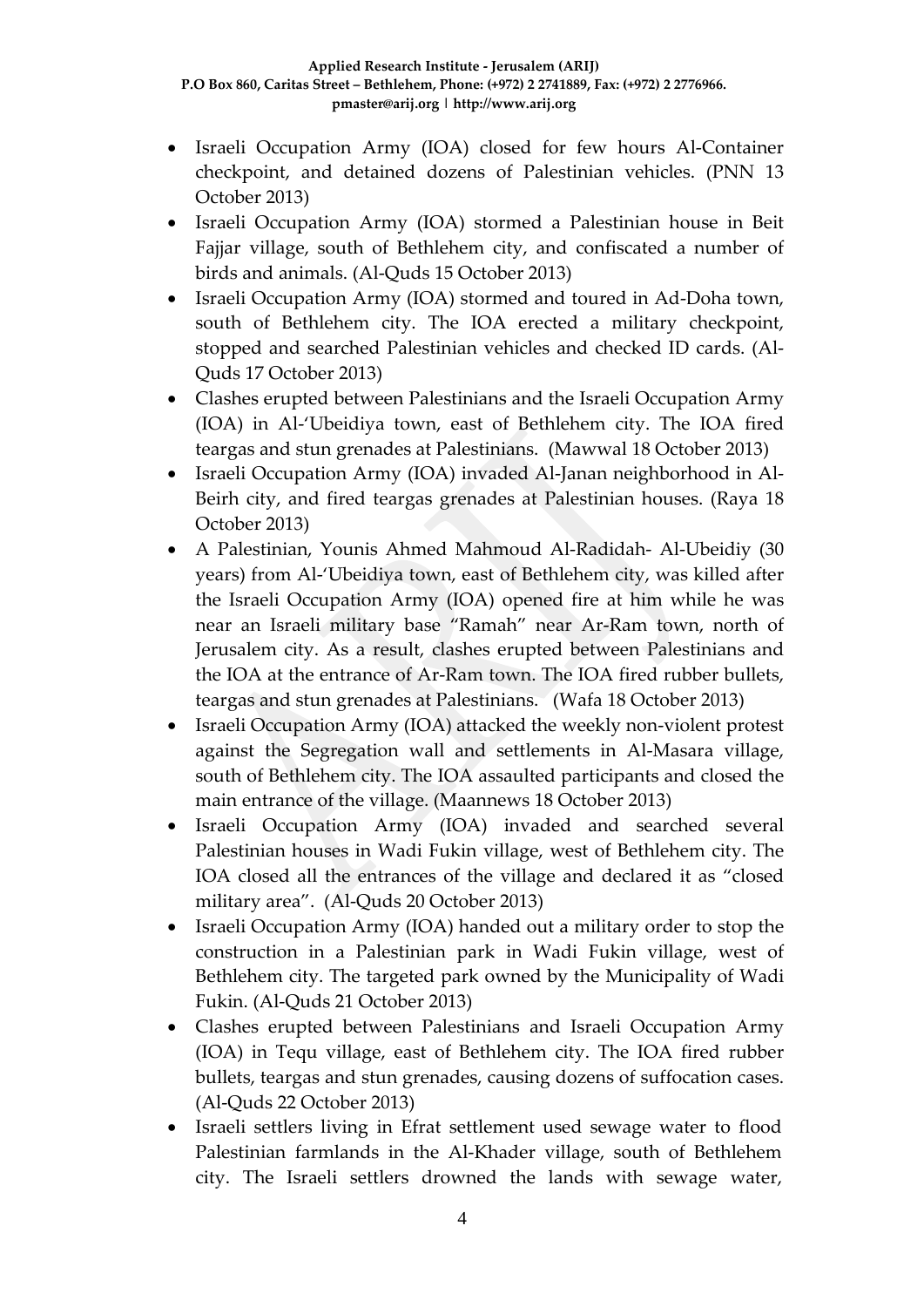flooding grapevines. The targeted lands are located in Al-Abyar and Al-Bassa areas, close to the settlement. This attack is not the first of its kind, and that the same areas have been repeatedly targeted by the settlement causing significance to farmlands, in addition to posing health hazards and foul smell. The settlers and the Israeli Occupation Army (IOA) have been escalating their assaults, closing agricultural lands in Ein Al-Qassis and Ein Masour areas, west of the Al-Khader, by placing sand hills, preventing the residents from reaching their lands. (IMEMC 22 October 2013)

- Israeli settlers uprooted 80 olive seedlings in Jabal Al-Ma'asi area in Al-Khader village, west of Bethlehem city. The targeted trees are owned by Ala' Omar Issa Abu Ghaloun. (Al-Quds 22 October 2013)
- Israeli settlers escorted by the Israeli Occupation Army (IOA) hurled stones at Palestinian vehicles, while they were traveling near Qabir Hilwa area, east of Beit Sahour town, east of Bethlehem city. (Wafa 23 October 2013)
- Israeli settlers escorted by the Israeli Occupation Army (IOA) attacked Palestinian farmers while they were working in their land in Jabal Al-Fureidis area, east of Bethlehem city. Clashes erupted between Palestinians and Israeli settlers. During the clashes, the IOA arrested two Palestinians. (RB2000 23 October 2013)
- Israeli settlers living in Nekdim settlement escorted by the Israeli Occupation Army (IOA) prevented Palestinian farmers from Tequ and Janata villages, east of Bethlehem city, from reaching their land and harvesting olive trees. Clashes erupted between Palestinians and Israeli settlers. (Wafa 23 October 2013)
- Israeli settlers living in Efrat settlement with their children escorted by the Israeli Occupation Army (IOA) toured in Palestinian land in Al-Khader village, west of Bethlehem city. (Al-Quds 24 October 2013)
- Israeli Occupation Authorities handed out military orders to stop the construction in two under construction houses and an inhabited house in Khirbet Ad-Dair area in Tequ village, east of Bethlehem city. The targeted houses are owned by: Kamal Hussen Suliman, Ali Za'al Suliman and Ibrahim Za'al Suliman. (NBPRS 24 October 2013)
- Israeli Occupation Army (IOA) attacked the weekly non-violent protest against the Segregation wall and settlements in Al-Masara village, south of Bethlehem city. The IOA assaulted participants. (Wattan 25 October 2013)
- Israeli Occupation Army (IOA) invaded several areas in Beit Fajjar village, south of Bethlehem city. (Al-Quds 26 October 2013)
- Israeli Occupation Army (IOA) invade Bethlehem city, and toured in Nativity church courtyard. (Safa 27 October 2013)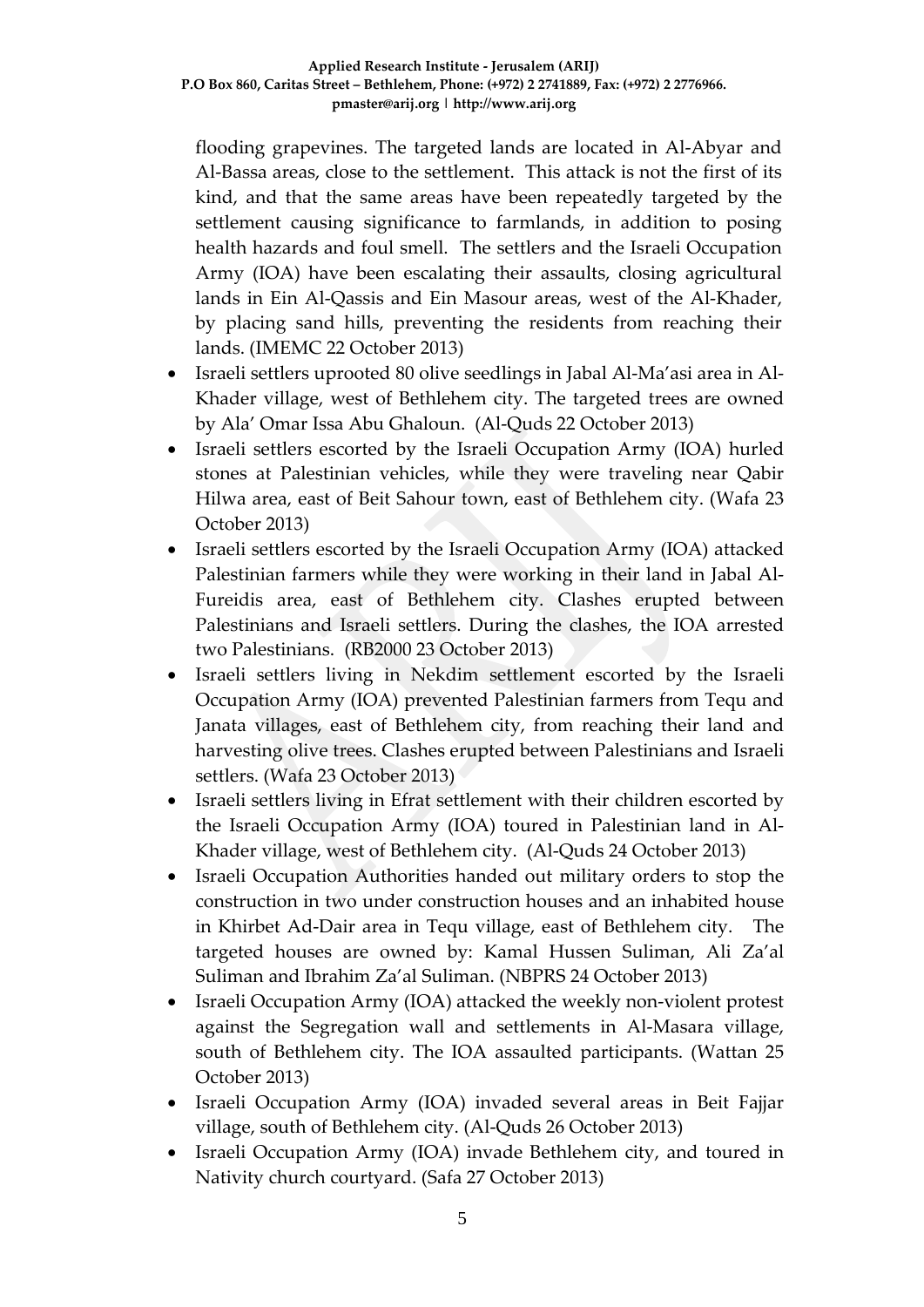- Israeli Occupation Army (IOA) prevented Palestinian farmers and international activists from harvesting Olive trees in land located near Nekdim settlement in Tequ village, east of Bethlehem city. The IOA claimed that the aforementioned area classified as "closed military zone". (Safa 27 October 2013)
- Israeli settlers living in Efrat settlement torched 80 olive seedling and 20 Almond trees in Al-Khader village, west of Bethlehem city. The targeted trees are owned by Musa Mahmoud Naf'i. (Wafa 27 October 2013)
- Israeli settlers living in Tekoa and Nekdim settlements escorted by the Israeli Occupation Army (IOA) attacked and hurled stones at Palestinian vehicles in Tequ village, east of Bethlehem city. (Maannews 29 October 2013)
- Israeli settlers stormed Ein Faris area in Nahhalin village, west of Bethlehem city, and set fire in tens dunums of agricultural land. (Quds Net 29 October 2013)
- Israeli Occupation Army (IOA) stormed Tequ village, east of Bethlehem city, and fired live bullets, teargas and stun grenades at Palestinians and houses, causing dozens of suffocation cases and the injury of a Palestinian child; Ahmed Riad Sabah (16 years). Clashes erupted between Palestinians and the IOA. (Al-Quds 30 October 2013)
- Israeli settlers attacked a group Palestinian farmers and international activists while they were harvesting olive trees in Jeb Ad-Dieb area, east of Bethlehem city. (Al-Ayyam 31 October 2013)
- Israeli Occupation Authorities handed out military orders to demolish two houses in Al-Manshiya neighborhood in Tequ village, east of Bethlehem city. The targeted houses are owned by: Ali Musa Slahat, who owned 200 square meters house, and Haroun Ali Slahat. (NBPRS 31 October 2013)

# **Jenin**

- Israeli Occupation Army (IOA) stormed and searched a Palestinian house owned by Mohammad Azmi Murdawi (35 years) in Araba village, south of Jenin city. Clashes erupted between Palestinian and the IOA, where the IOA fired teargas grenades at Palestinians and houses causing dozens of suffocation cases. (Safa 2 October 2013)
- Israeli settlers living in Mavo Dotan settlement with military escort closed the western entrance of Yabed village, west of Jenin city, and carried out provocative actions. (Wafa 3 October 2013)
- Israeli Occupation Army (IOA) erected a military checkpoint at the eastern entrance of Yabad village, west of Jenin city. The IOA stopped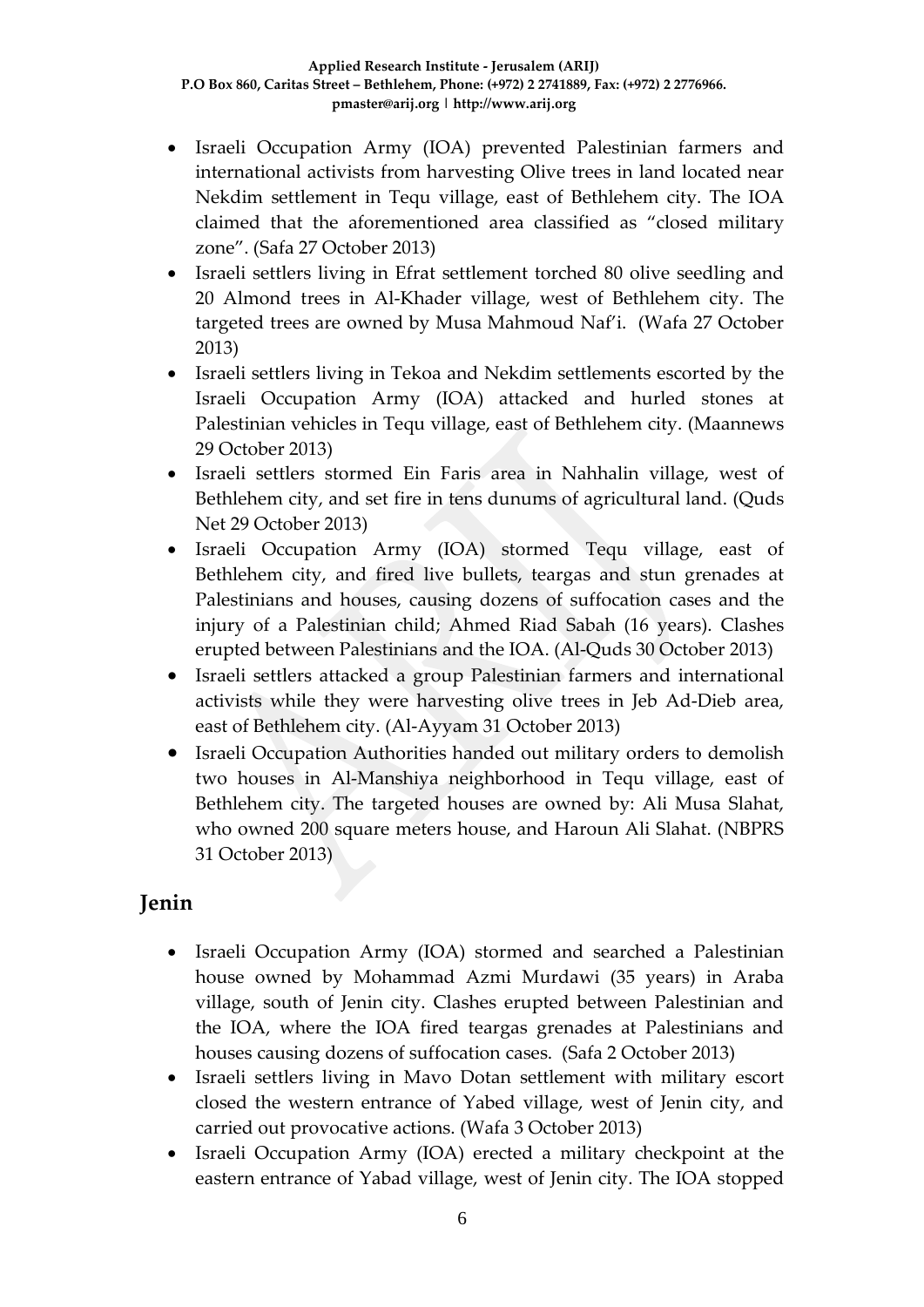and searched Palestinian vehicles and checked ID cards.(Maannews 3 October 2013)

- Israeli Occupation Army (IOA) stormed and searched two Palestinian agricultural companies in Sir village, south of Jenin city, and questioned the workers. The targeted companies are owned by: Abu Khizaran and Daragmah families. (Wafa 4 October 2013)
- Israeli settlers stormed the evacuation site of Homesh, south of Jenin city, wrote slogans and preformed Talmudic rituals. Note that the Israeli Authorities allowed Palestinian land owners to work in their land in the aforementioned area. (Wafa 4 October 2013)
- Israeli Occupation Army (IOA) invaded and searched several areas in Al-Yamun village, northwest of Jenin city, and erected a military checkpoint. The IOA stopped and searched Palestinian vehicles and checked ID cards. (Maannews 7 October 2013)
- A Palestinian; Mohammad Ashour Zakarnih (23 years), was injured and dozens suffered gas inhalation during clashes that erupted between Palestinians and the Israeli Occupation Army (IOA) in Jenin city. The IOA fired teargas grenades at Palestinians and houses. (Raya 9 October 2013)
- Israeli Occupation Jeeps raided and toured in Deir Abu Da'if and Jalqamus villages, east of Jenin city. (Raya 9 October 2013)
- Israeli Occupation Army (IAO) invaded Meithalun village, south of Jenin city and erected a military checkpoint in the village. The IOA stopped and searched Palestinian vehicles and checked ID cards. (Raya 11 October 2013)
- Israeli Occupation Army (IOA) prevented Palestinian farmers from Tura Al-Gharbiya village, west of Jenin city, from entering their lands, which were isolated by the Israeli segregation wall, and harvesting their olive trees. (Al-Quds 12 October 2013)
- Dozens of Palestinians suffered gas inhalation during clashes that erupted between Palestinians and the Israeli Occupation Army (IOA) in Jaba' village, south of Jenin city. The IOA fired rubber bullets, teargas and stun grenades at Palestinians and houses. (Wafa 13 October 2013)
- Israeli Occupation Army (IOA) erected a military checkpoint near Al- 'Asa'asa village, southwest of Jenin city. The IOA stopped, searched and detained Palestinian vehicles and checked ID cards. (Safa 13 October 2013)
- Israeli settlers attacked three Palestinians from Yabad village, west of Jenin city, and destroyed their vehicles while they were working in their land in the evacuation settlement site of "Homesh". The targeted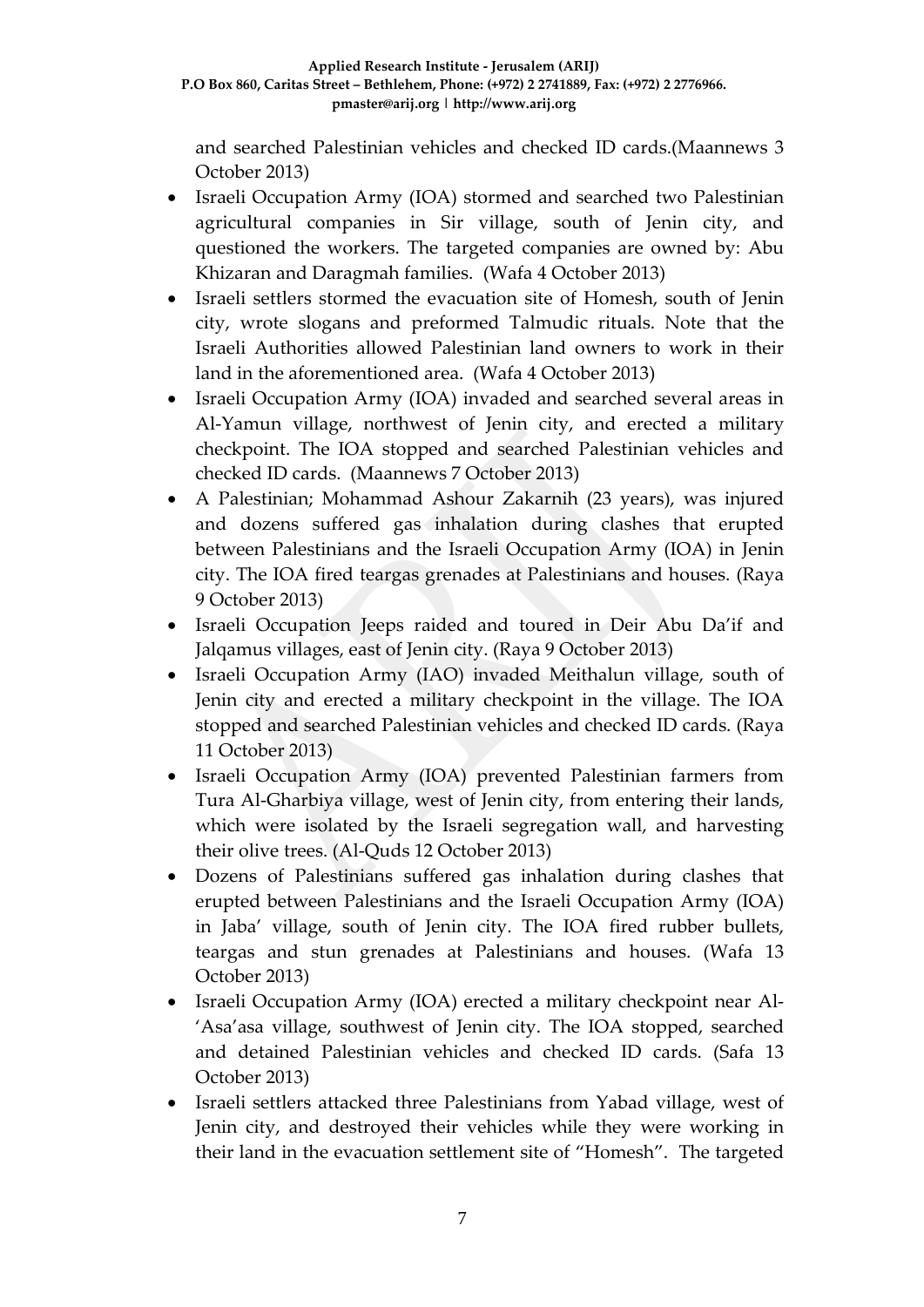vehicle is owned by Naser Hamarshih (60 years) (Maannews 14 October 2013)

- Israeli settlers living in Mevo Dotan settlement escorted by the Israeli Occupation Army (IOA) hurled stones at Palestinian vehicles traveling near the settlement. (Wafa 15 October 2013)
- Israeli Occupation Army (IOA) stormed and toured in Jaba' village, south of Jenin city, and destroyed a Palestinian vehicle owned by Majed Daoud. (Al-Quds 22 October 2013)
- Clashes erupted between Palestinians and the Israeli Occupation Army (IOA) in Qabatiya village, south of Jenin city, after the IOA erected a military checkpoint at the entrance of the village, the IOA stopped, searched and detained Palestinian vehicles and checked ID cards. During the clashes, the IOA fired teargas and stun grenades at Palestinians. (Maannews 22 October 2013)
- Clashes erupted between Palestinians and the Israeli Occupation Army (IOA) in Birqin village, west of Jenin city. The IOA fired teargas and stun grenades at Palestinians, causing dozens of suffocation cases. (Maannews 22 October 2013)
- Israeli Occupation Army (IOA) erected a military checkpoint at the entrance of Silat Al-Harithiya village, northwest of Jenin city. The IOA stopped and searched Palestinian vehicles and checked ID cards. (Maannews 22 October 2013)
- Israeli settlers attacked Palestinians while they were near the evacuation settlement site of Homesh, south of Jenin city, and chanted anti-Palestinian slogans. (NBPRS 23 October 2013)
- Israeli Occupation Army (IOA) stormed, searched and toured in Kroum area, located between Yabad and Al-Tum village, west of Jenin city. (Al-Quds 24 October 2013)
- Israeli Occupation Army (IOA) handed out a military order to stop the construction in the only park inn Barta'a Ash-Sharqiya village, west of Jenin city. The IOA prevented Palestinian workers from continuing their work in the park. (Maannews 24 October 2013)
- Israeli Occupation Army (IOA) prevented Palestinian farmers from Yabad village, west of Jenin city, from harvesting their olive trees in land located near "Mevo Dotan" settlement, and forced them to leave the land. During the operation, the IOA detained and questioned Palestinians. (Wattan 25 October 2013)
- Israeli Occupation Army (IOA) occupied a Palestinian house in Al-Malol area in Yabad village, west of Jenin city, and transformed it to a military base. The targeted house is owned by Attef Khalil Abu Bakir. (Maannews 25 October 2013)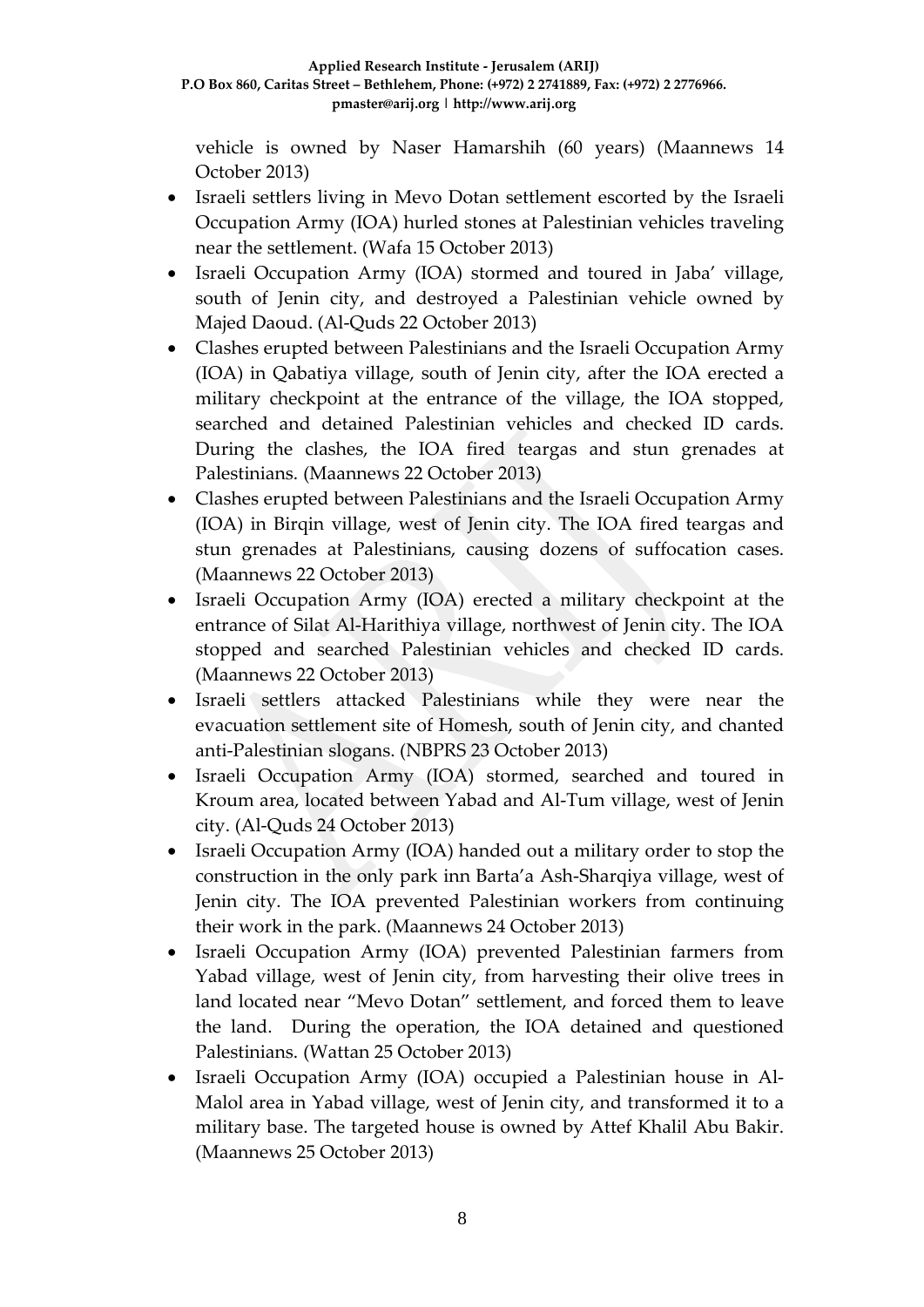- Clashes erupted between Palestinians and the Israeli Occupation Army (IOA) in Yabad village, west of Jenin city, after the IOA stormed and toured in the village. The IOA fired rubber bullets, teargas nd stun grenades at Palestinians, causing dozens of suffocation cases(Al-Quds 26 October 2013)
- For the second day on a row, the Israeli Occupation Army (IOA) still occupying a Palestinian house owned by Attef Khalil Abu Bakir in Yabad village, west of Jenin city, and prevented the residents from leaving the house. Clashes erupted between Palestinians and the IOA. During the operation, the IOA detained Mohammad Adnan and two Palestinian journalists. (Wafa 27 October 2013)
- Israeli Occupation Army (IOA) closed Daton military gate at the western entrance of Yabad village, west of Jenin city. (Wafa 27 October 2013)
- Clashes erupted between Palestinians and the Israeli Occupation Army (IOA) IN Silat Al-Harithiya village, northwest of Jenin city. The IOA fired teargas and stun grenades at Palestinians, causing dozens of suffocation cases. (Raya 29 October 2013)
- Israeli Occupation Army (IOA) invaded and toured in Al-Yamun village, west of Jenin city. (Raya 29 October 2013)
- Clashes erupted between Palestinians and the Israeli Occupation Army (IOA) in Yabad village, west of Jenin city. The IOA fired teargas and stun grenades at Palestinians and houses, causing dozens of suffocation cases. (Al-Quds 31 October 2013)
- A Palestinian; Ahmed Imad Taraz'a (20 years) was killed during clashes that erupted between Palestinians and the Israeli Occupation Army (IOA) after storming Qabatyia village, south of Jenin city and arresting four Palestinians. The arrestees were identified as: Rasem Tawfeq Khazemiyah (60 years), Mu'men Saba'nih (23 years), Ayman Abd Al Rahman Abo AlRub (27 years) and Imad Shwikat Zakrnih. The IOA transferred the arrestees to unknown location. (Maannews 31 October 2013)

# **Jerusalem**

- Israeli settlers punctured the tires of 5 Palestinian vehicles and wrote anti-Palestinian slogans on them, and destroyed a gravestone in a Christian cemetery in Silwan town in Jerusalem city. The targeted vehicles are owned by: Ranadah, Halisse and Aliwat families. (SilwanIC 1 October 2013)
- Israeli Occupation Army (IOA) closed the office of Al-Quds University in Suq Al-Qattaneen neighborhood in the old city of Jerusalem, by an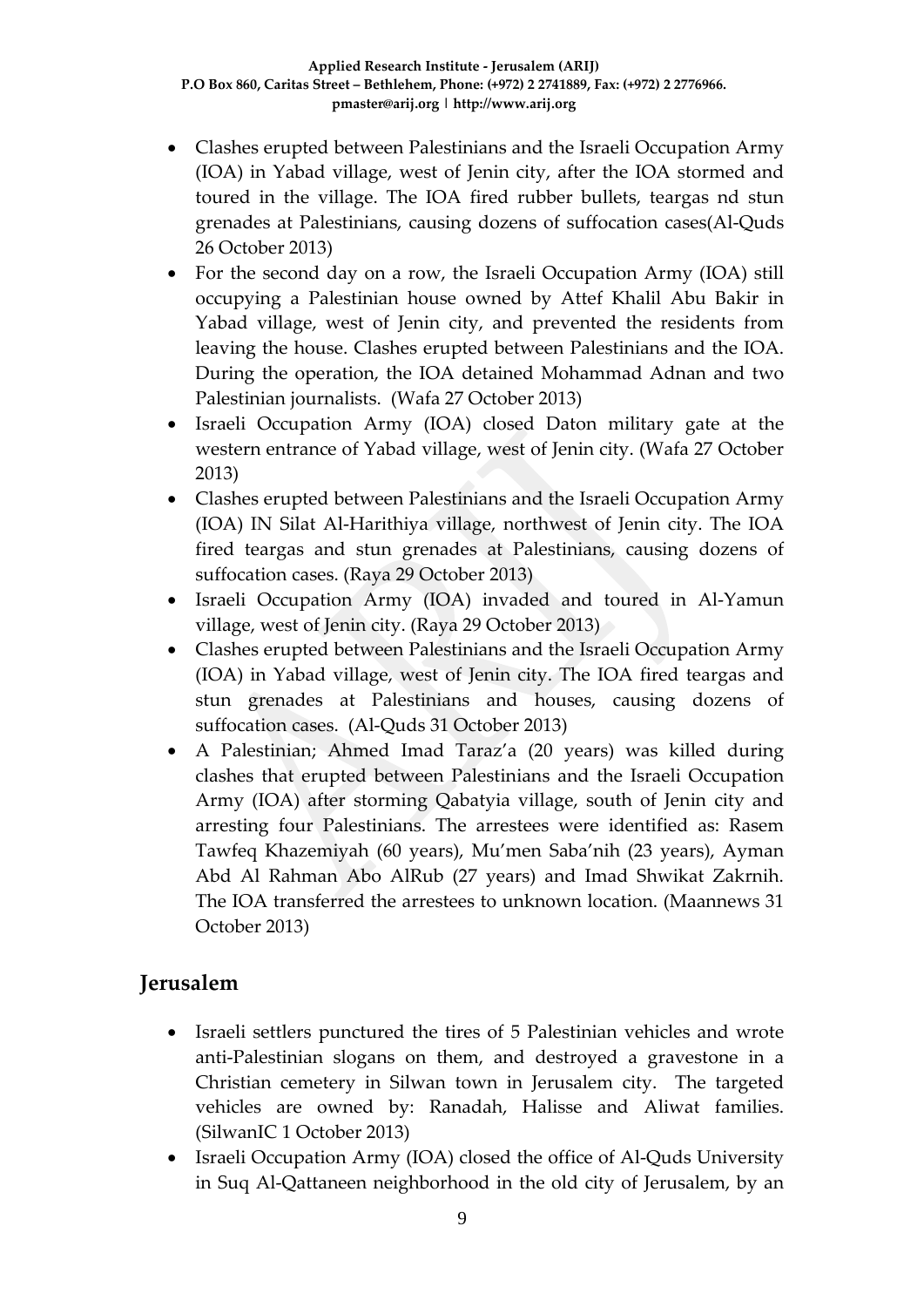order from "General Police inspector" in the Israeli Police in Jerusalem city. The IOA intensified its presence in the area to prevent Palestinian from entering the Office. (Wafa 1 October 2013)

- Israeli Occupation Army (IOA) handed out a military order to stop the construction in a grotto inhabited by 7 Palestinians, in Silwan town in Jerusalem city. The targeted grotto is owned by Khaled Az-Zeir. (SilwanIC 2 October 2013)
- A Palestinian lawyer Qais Nasser declared that a settlement named "Beit Orot" recently presented structural plan to build 4 buildings containing of 32 settlement units in the At-Tur neighborhood in Jerusalem city. The lawyer said that the scheme is to permit 32 housing units distributed across 4 residential buildings and each building is composed of 4 floors. (Maannews 2 October 2013)
- Clashes erupted between Palestinians and the Israeli Occupation Army (IOA) at Qalandyia checkpoint, north of Jerusalem city. The IOA fired rubber bullets, teargas and stun grenades at Palestinians, causing dozens of suffocation cases and the injury of 5 people. (Sama News 3 October 2013)
- Israeli excavations continued under Hush Al-Asaliya neighborhood and Bab As-Salsla (Dung gate) in the old city of Jerusalem to construct a number of tunnels under the old city. (SilwanIC 3 October 2013)
- Israel freezes plan to build Jerusalem Park encroaching on Palestinian neighborhoods. Environmental Protection Minister Amir Peretz says proposal, which would hem in two East Jerusalem neighborhoods, has no 'particularly sensitive natural value. 'Environmental Protection Minister Amir Peretz on Wednesday froze a plan to create a new national park on the slopes of Jerusalem's Mount Scopus, saying the area has no "particularly sensitive natural value." The controversial plan is being pushed by both the Israel Nature and Parks Authority and the Jerusalem municipality. But left-wing groups and Palestinians charge that the real purpose is to block the development of two nearby Palestinian neighborhoods, Issawiyeh and A-Tur. As proof, they note that the area has no special natural or archaeological value. The area slated for the park is the only space into which Issawiyeh and A-Tur can expand, and a few years ago both neighborhoods submitted plans to do so. But the planning authorities rejected these proposals and declared the area a national park. The park won initial approval from the regional planning committee almost two years ago but has made little progress since then – possibly due to fear of international pressure. Over the recent Sukkot holiday, [an employee of the parks](http://www.haaretz.com/news/diplomacy-defense/.premium-1.549586)  [authority was recorded admitting](http://www.haaretz.com/news/diplomacy-defense/.premium-1.549586) that the park's main purpose was to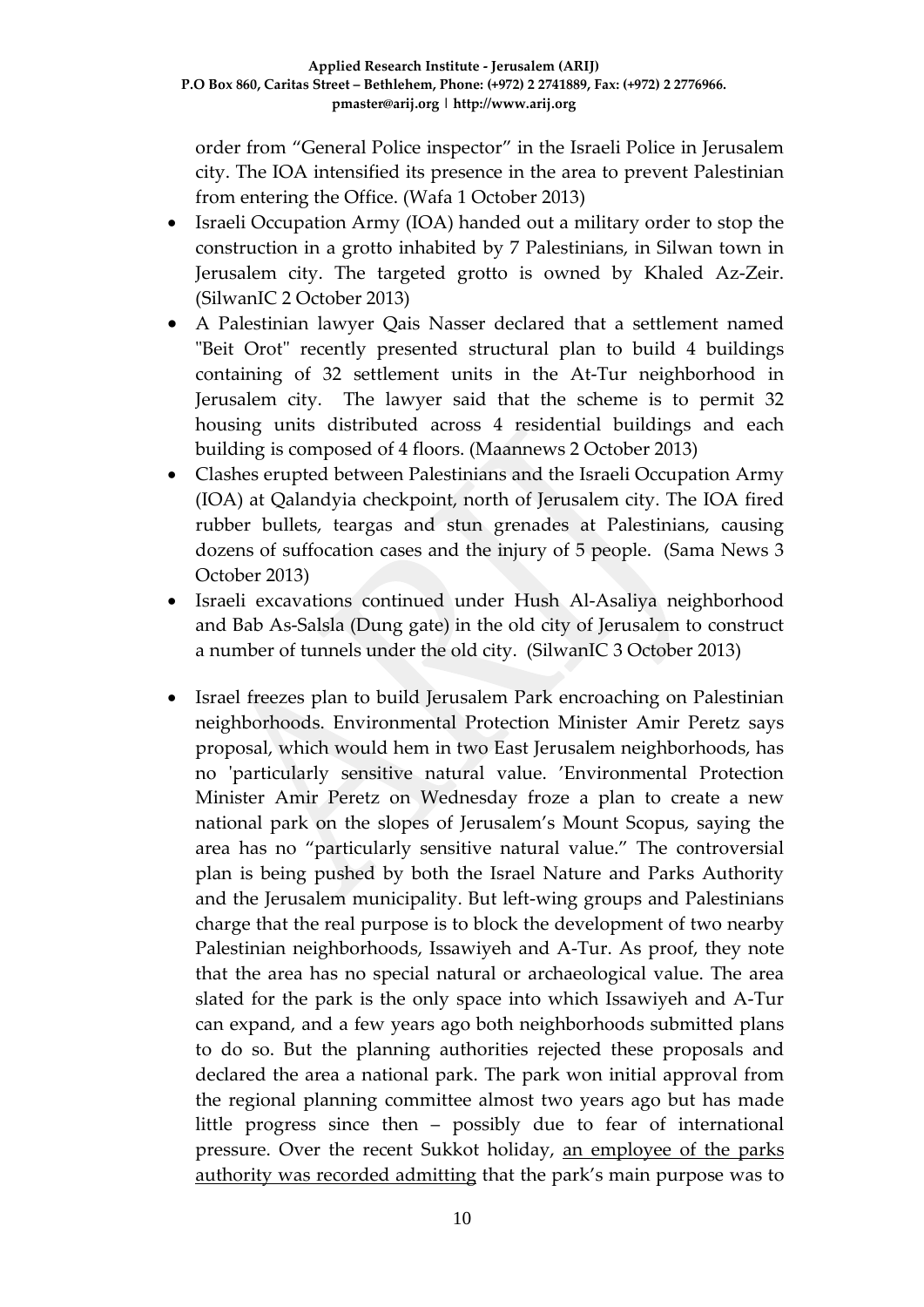prevent construction there. "There is no doubt that this is an area with important natural value; it is the gateway to Jerusalem from the Judean Desert and therefore constitutes a link between areas with a desert climate to the east and a Mediterranean climate to the west," Peretz wrote in his letter ordering the parks authority to freeze the plan. "Nevertheless, I wish to inform you that I do not intend to support the continuation of this process until we have held additional discussions to examine the implications for natural values, as well as the national and international ramifications." In a press statement, however, Peretz said he made the decision after consultations with both ministry and legal experts had convinced him that the area was "devoid of particularly sensitive natural value or unique archaeological remains that justify turning it into a natural park." [\(Haaretz](http://www.haaretz.com/news/national/.premium-1.550233) 3 October 2013)

- The ceiling of the house of Fares Salaymeh which is located in Al-Qirmi neighborhood in the old city of Jerusalem collapsed. Fares' wife was surprised when part of the ceiling in one of the rooms collapsed; note that eleven people live in the house. Several [collapses](http://silwanic.net/?tag=collapses) and cracks occurred in the houses in Al-Qirmi neighborhood during last month due to the Israeli excavations underneath the neighborhood, in addition to lack of renovation of the water pipelines by the Israeli "Gihon" company. Locals condemned the lack of interest in the neighborhood by the Construction Committees despite the locals' appeals for the past five years. (SilwanIC 4 October 2013)
- Nine Palestinians were injured and dozens suffered gas inhalation during clashes that erupted between Palestinians and the Israeli Occupation Army (IOA) at the eastern entrance of Ar-Ram town, north of Jerusalem city. The IOA fired rubber and live bullets, teargas and stun grenades. (Maannews 4 October 2013)
- Clashes erupted between Palestinians and the Israeli Occupation Army (IOA) in Abu Dis town, east of Jerusalem city. The IOA fired rubber bullets, teargas and stun grenades, causing dozens of suffocation cases. During the clashes, undercover Israeli Army kidnapped three Palestinians. (SilwanIC 4 October 2013)
- Israeli settlers with military escort invaded the court yard of Al-Aqsa Mosque in Jerusalem city and performed Talmudic rituals. (Wafa 6 October 2013)
- Israeli Settlers living in Ramot settlement torched two Palestinian vehicles and wrote anti-Palestinian and anti Islamic slogans on the wall of a mosque in Beit Iska village, north of Jerusalem city. (Sama News 7 October 2013)
- A number of Israeli settlers and Israeli organizations called settlers to storm Al-Aqsa mosque in Jerusalem city on the  $10<sup>th</sup>$  of October 2013,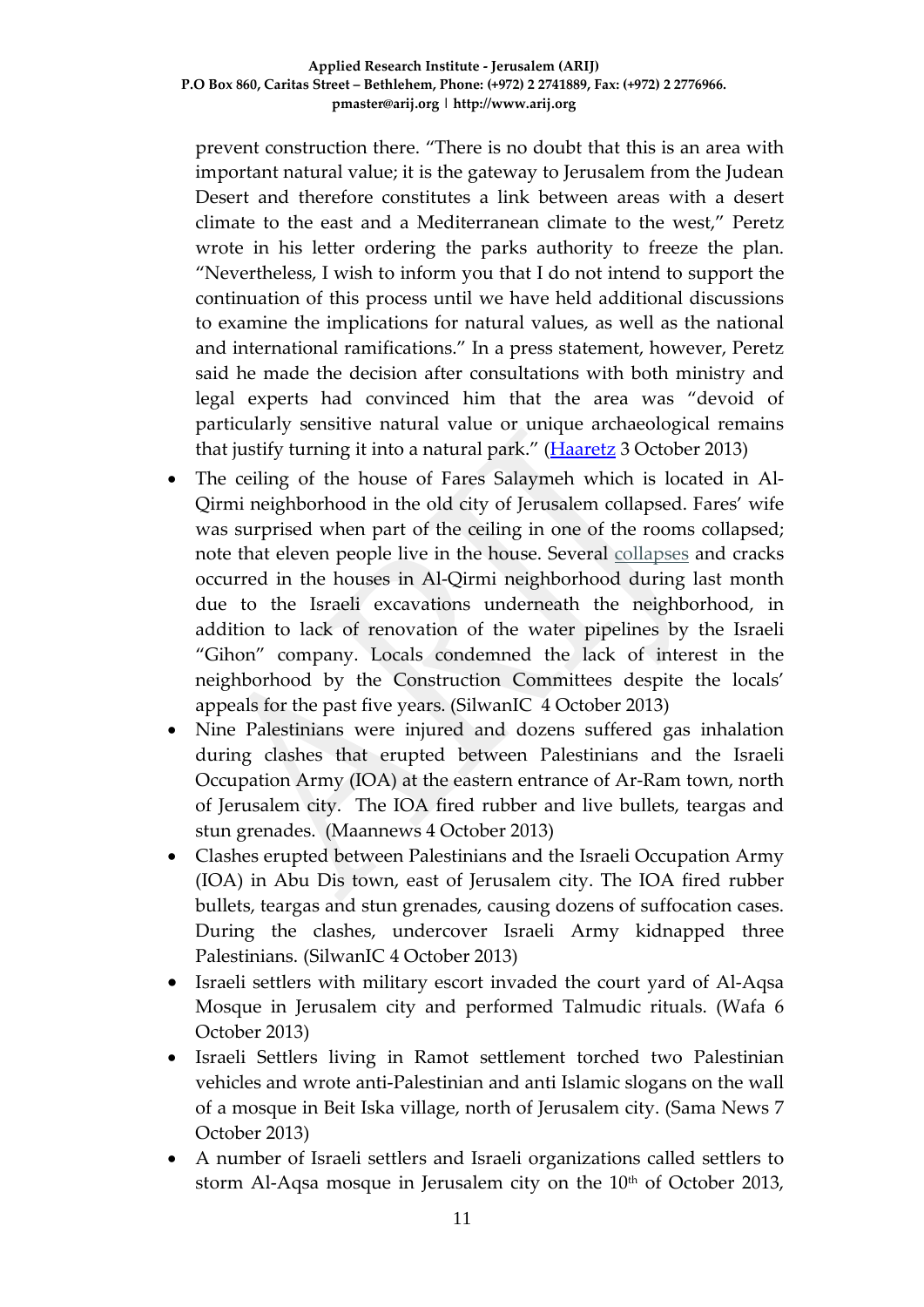perform Talmudic rituals and tour in its court yard. (Maannews 7 October 2013)

- Israeli Occupation Army (IOA) and Israeli settlers stormed Al-Aqsa Mosque in Jerusalem city from Bab Al-Magharbih gate, and toured in its court yard. (ARN 8 October 2013)
- Israeli Occupation Army (IOA) raided and searched a Palestinian health center in Abu Dis town, east of Jerusalem city and questioned the employs. (Al-Quds 8 October 2013)
- Israeli Occupation Army (IOA) invaded and searched three Palestinian houses in Wadi Hilweh neighborhood in Silwan town in Jerusalem city, and summoned Jawad Siyam to interview the Israeli Intelligence Police. The targeted houses are owned by An-Natsha, Awedah families and Jawad Siyam. During the operation, the IOA arrested two Palestinian workers and confiscated building tools. (SilwanIC 9 October 2013)
- Construction of 68 housing units in east Jerusalem okayed. Jerusalem's local planning and construction committee approved the construction of 68 housing units in the Pisgat Zeev settlement in east Jerusalem. [\(Ynetnews](http://www.ynetnews.com/articles/0,7340,L-4438546,00.html) 9 October 2013)
- Israeli Occupation Army (IOA) erected sudden checkpoints at Al-Maqdise Street in Wadi Al-Jouz neighborhood in Jerusalem city. (SilwanIC 9 October 2013)
- Al-Aqsa Foundation for Wqaf and heritage declared that the Israeli occupation Authorities starting these days to put the last touches and preparations to start digging tunnels in Al-Buraq wall (Willing wall), the western part of Al-Aqsa Mosque in Jerusalem city, aimed to construct of vertical elevators, entrances and horizontal corridors deep in the earth up to the area, including the construction of a planning area of 1444 square meters. The Israeli Occupation Authorities recently updated the maps for the project after a three-year freeze. The project cost about 35 million shekels, about \$ 10 million with the support and contribution of the rich Jewish Baruch Klein-who carries the project name. The Foundation said that the aim of this project is to increase the number of Israelis and foreign tourists in the old city of Jerusalem, the Western Wall and the Al Aqsa Mosque, and even the mosque itself, through the establishment of elevators and entrances and corridors floor facilitate and contribute to the number of arrivals. In the schema details the Foundation said that the maps, documents and information, mainly the Israel plan to dig two tunnels, one vertical depth of 22 meters in the party district honor sources, and inside this tunnel elevator prototypes for about 24 passengers in each batch, and the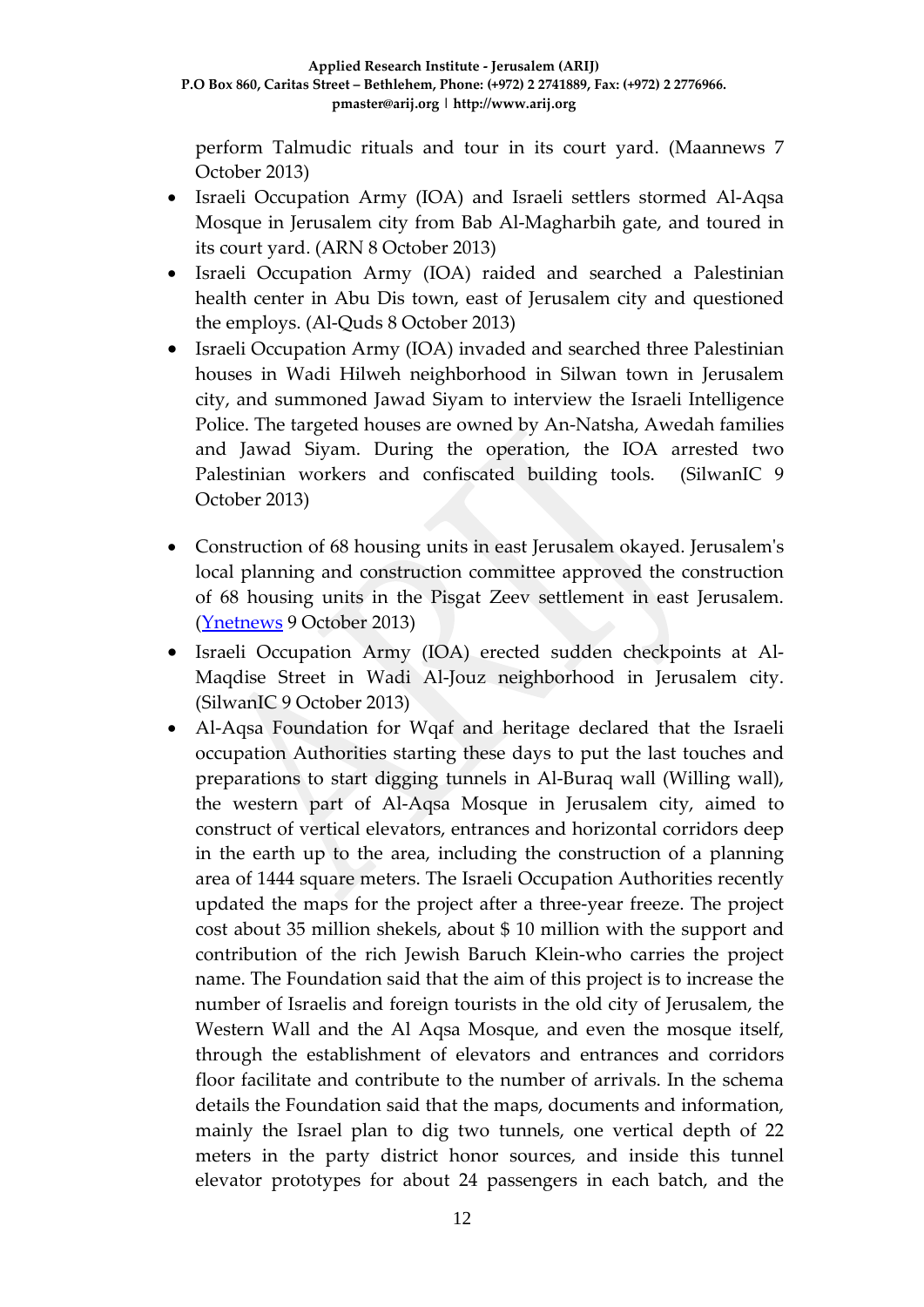tunnel will longitudinal distance 56 meters, directly related to the vertical tunnel, which is even below the level. [\(Al-Aqsa Foundation](http://www.iaqsa.com/%d8%a7%d9%84%d8%a7%d8%ad%d8%aa%d9%84%d8%a7%d9%84-%d8%a7%d9%84%d8%a7%d8%b3%d8%b1%d8%a7%d8%a6%d9%8a%d9%84%d9%8a-%d9%8a%d8%b6%d8%b9-%d8%a7%d9%84%d9%84%d9%85%d8%b3%d8%a7%d8%aa-%d8%a7%d9%84%d8%a3%d8%ae/) 9 October 2013)

- Israeli settlers with military escort invaded Al-Aqsa Mosque in Jerusalem city and toured in its court yard, and performed Talmudic rituals. During the operation, the Israeli Occupation Army (IOA) arrested two Palestinians. (SilwanIC 10 October 2013)
- Israeli Municipality of Jerusalem and the Israeli Occupation Police handed out military orders to demolish two houses in Al-Bustan neighborhood in Silwan town in Jerusalem city. The targeted houses are owned by Zedani and Odeh families. During the operation, the Israeli police took photos for a number of houses and stormed three others. (SilwanIC 10 October 2013)
- Israeli Occupation Army (IOA) assaulted and injured Waleed Firawi from Jerusalem city, after stopping him at the entrance of Al-Aqsa Mosque in the city. (ARN 11 October 2013)
- Israeli Occupation Police decided to prevent a Palestinian; Ihab Amouri (36 years), from Shufat town in Jerusalem city, from entering Al-Aqsa Mosque in Jerusalem city for three months. (Al-Quds 12 October 2013)
- Israel to Build 1500 Units in Jerusalem city. Israeli sources have reported that bids for the construction of 793 new housing units will be announced soon, as part of a plan to build 1500 new units in a number of Israeli settlements in the Jerusalem city, and around it. The sources said that, three months ago, Israel approved the marketing of lands for the new constructions, and that the bids will be concluded this coming Monday. The bids are for the construction of 400 units in the Gilo settlement, 210 in Abu Ghneim (referred to as Har Homa), 183 in Pisgat Zeev, 149 in Efrat, 92 in Ma'ale Adumim, and 36 in Beitar Illit. Israeli weekly, Yerushaleim, stated that, until last August, Israel used what it called "Calm Freeze" of settlement activities and refrained from approving 2500 units in occupied Jerusalem, despite the fact that construction plans are ready. It said that the claimed freeze is meant to push direct peace talks with the Palestinians, but after the talks were resumed, Israel gradually approved hundreds of units in occupied Jerusalem. Those bids include 1500 new units in Ramat Shlomo settlement; one of the companies participating in the bid specializes in constructions meant for religious Jews. The company is currently trying to buy lands in Jabal Abu Ghneim (Har Homa) in order to market apartments with what was described as very competitive prices. (IMEMC 12 October 2013)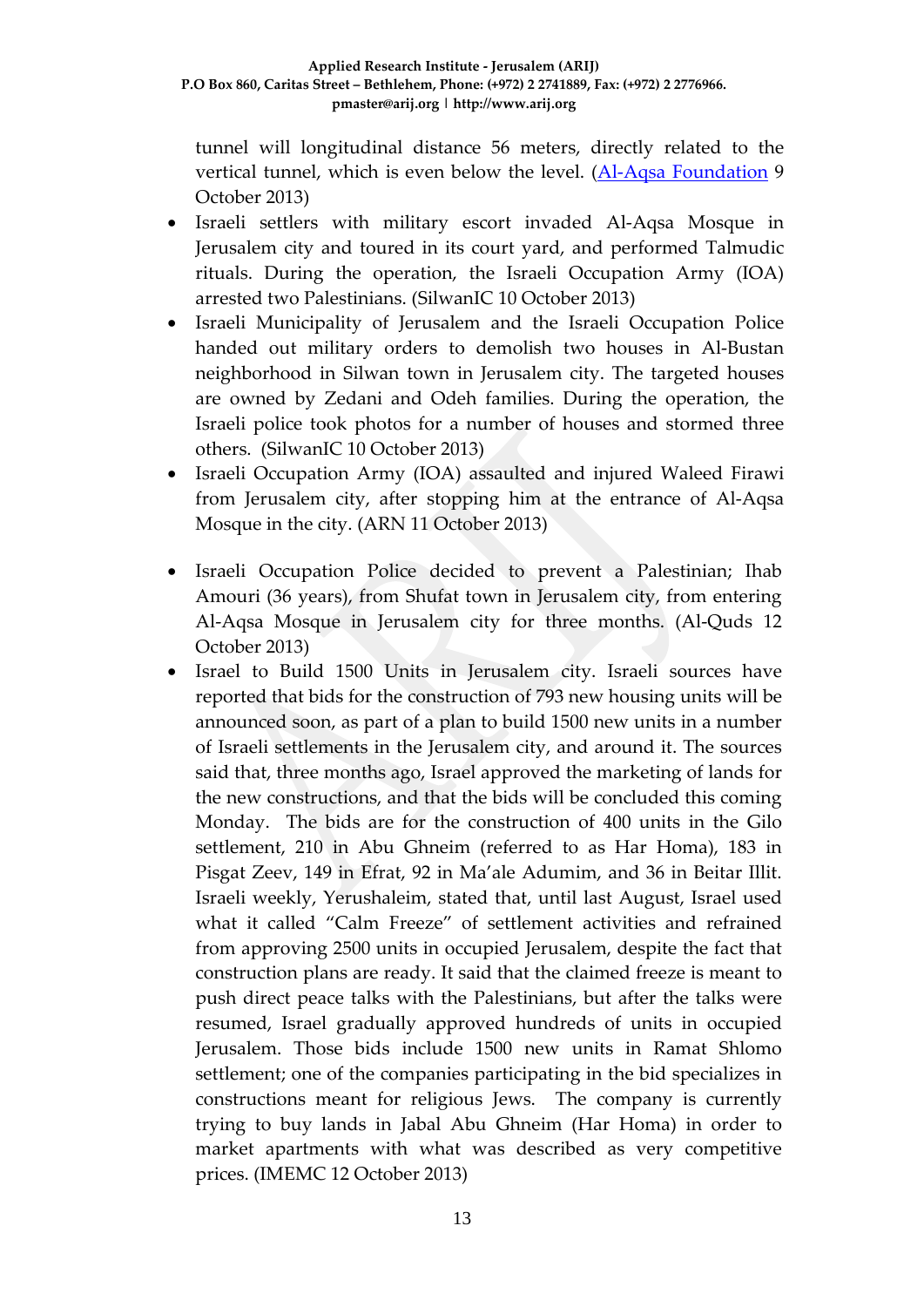- Al-Aqsa Foundation Wqaf and heritage issued a report about a draft proposal and the outline of a map of the dividing and building a synagogue on fifth of the Al-Aqsa Mosque on the eastern side of it. Al-Aqsa Foundation, said "the Israeli Hebrew media talked about a proposal from "Alhana Galout ", Director General of the Office of religious affairs" Ministry of religions "in the Israeli Government, and has been submitted to the Deputy Minister" Eli Ben-Dahan rap "supports and welcomes the step, and a proposal for structuring and codification of Jewish prayers at the Al-Aqsa Mosque building on what was agreed at previous meetings of the Knesset Interior Committee. (Maannews 12 October 2013)
- Israeli Occupation Authorities handed out orders to Palestinian sellers in the old city of Jerusalem, informed them that the IOA will rehabilitation their shop roofs to prepare it to an Israeli project to establish a garden on the roof of the old city of Jerusalem. (NBPRS 13 October 2013)
- Israeli Occupation Army (IOA) closed a number of Streets in Jerusalem city. (Safa 13 October 2013)
- Israeli settlers stormed and toured in the court yard of Al-Aqsa Mosque in Jerusalem city, raised the Israeli flags and performed Talmudic rituals. (Wafa 14 October 2013)
- Israeli settlers distributed anti-Palestinian posters at people in Bab Al-Asbat area in Jerusalem city. (Raya 14 October 2013)
- An Israeli settler stabbed a Palestinian woman from Jerusalem city, while she was in Al-Musrara neighborhood near Bab Al-Amoud area in Jerusalem city. (ARN 14 October 2013)
- Supreme Court hears appeal to stop road slated to traverse capital neighborhood. Residents say the 1.8 kilometer highway will cut Beit Safafa into sections. The state and residents of Beit Safafa fought their final battle on Sunday before the Supreme Court over the future of a planned road to go through the east Jerusalem Arab neighborhood. Residents say the 1.8 kilometer highway will cut their neighborhood into sections. The battle has gone on for years with the state periodically making partial compromises toward the wishes of the residents, but never enough to gain the residents' acquiescence. Residents of Beit Safafa, located in southeast Jerusalem near Gilo, oppose the extension of the Begin Highway towards the Tunnel Road that leads to Gush Etzion because the highway cuts through the middle of their neighborhood and slices it into multiple sections. The state wants the highway extension to improve overall travel within the city, which it says will also pay large economic dividends. In February, the Jerusalem District Court ruled in favor of the state to continue building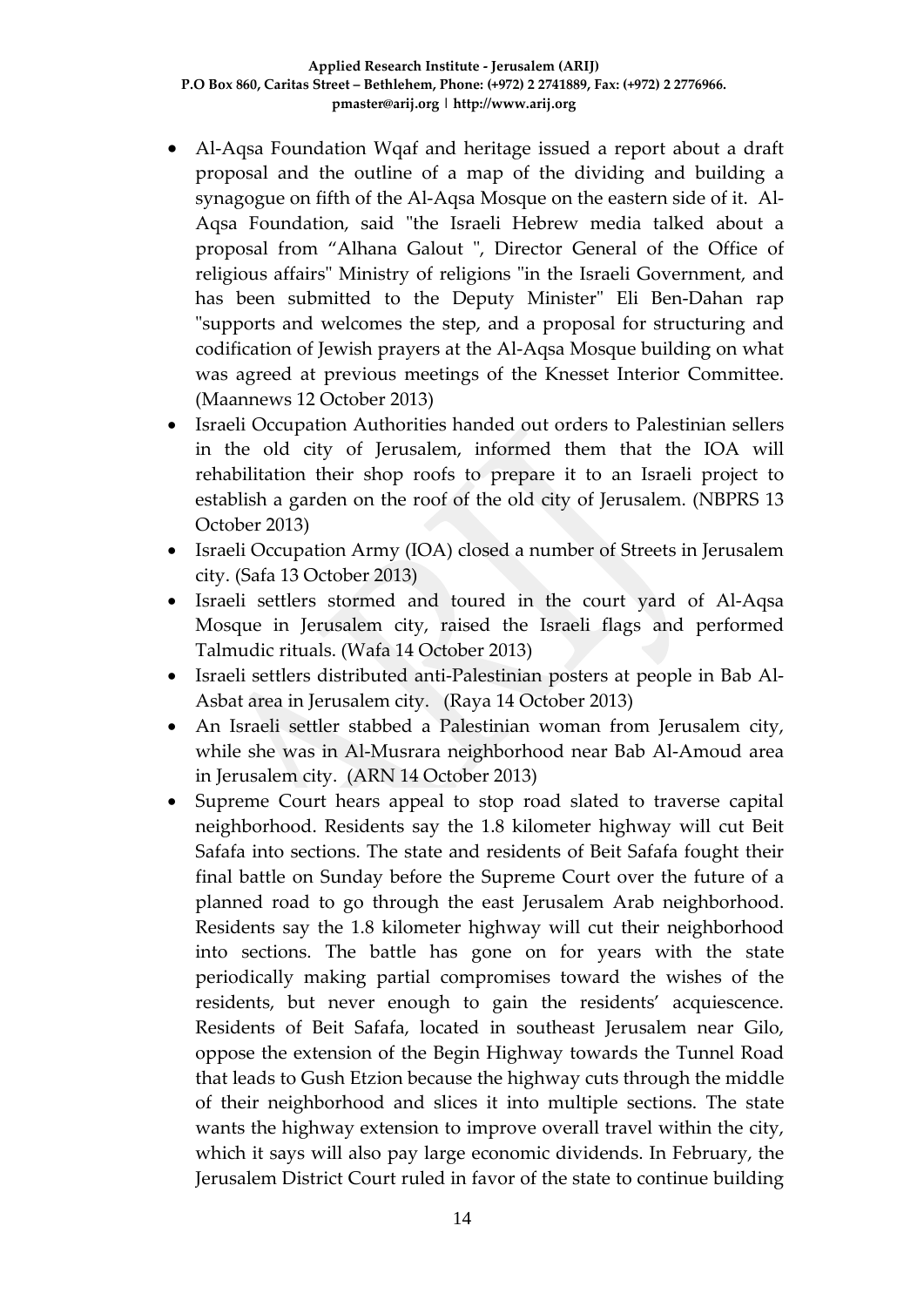#### **Applied Research Institute - Jerusalem (ARIJ) P.O Box 860, Caritas Street – Bethlehem, Phone: (+972) 2 2741889, Fax: (+972) 2 2776966. pmaster@arij.org | http://www.arij.org**

the road. The last resort of the residents to block the project was their appeal to the Supreme Court. Reflecting that reality, Supreme Court President Asher D. Grunis said that residents narrow their objections to a few specific items which the state might be able to address. The residents hammered away at two main points. The first was that there needed to be much more extensive overpasses to enable them to travel easily within the neighborhood without getting blocked by the new highway extension. The second was that there needed to be much more extensive walls separating the highway from the areas it crossed through, since in some areas it is set to run within three meters or less of residents' houses. The state said that it had already agreed to 180 meters of walls plus some overpasses to answer the residents' objections. It added that the residents' requests for additional walling and overpasses were simply not physically manageable given the layout of the neighborhood and the road, and that the residents' maximum requests would costs over an additional NIS 100 million. Both sides put forth expert reports claiming, alternately, the feasibility of additional walling and overpasses and disparaging the other side's expert as either not having the correct expertise, looking at the wrong part of the road in his decision, or having a general bias. The residents also returned to their point before the district court, claiming that the plan had not gone through the proper approval process. Responding, the state said that a 1990 master plan for the area laid the basis for the highway, an argument accepted by the district court. The district court had ruled that the residents were aware of the plan. "Not only did the residents understand the nature of the planned road and the period for filing oppositions to the plan, but they also cooperated fully in the licensing process over their years and their opinions were considered," said the court. The district court had continued, "The result of this is that a significant part of their requests were accepted, including allocating many resources that were not planned amounting to tens of millions." The Supreme Court did not rule or announce a date for rendering its decision. [\(JPOST](http://www.jpost.com/National-News/Supreme-Court-hears-appeal-to-stop-road-slated-to-traverse-capital-neighborhood-328646) 14 October 2013)

- Israeli Knesset members and Israeli Ministers escorted by the Israeli Occupation Army (IOA) toured in Al-Issawiya and At-Tur towns in Jerusalem city, and visited the location of the National Park. (Al-Quds 15 October 2013)
- Israeli settlers attacked a Palestinian shop car in Ash-Sheikh Jarrah neighborhood in Jerusalem city and destroyed two vehicles. The targeted shop is owned by Thair Abu Asninah. (SilwanIC 15 October 2013)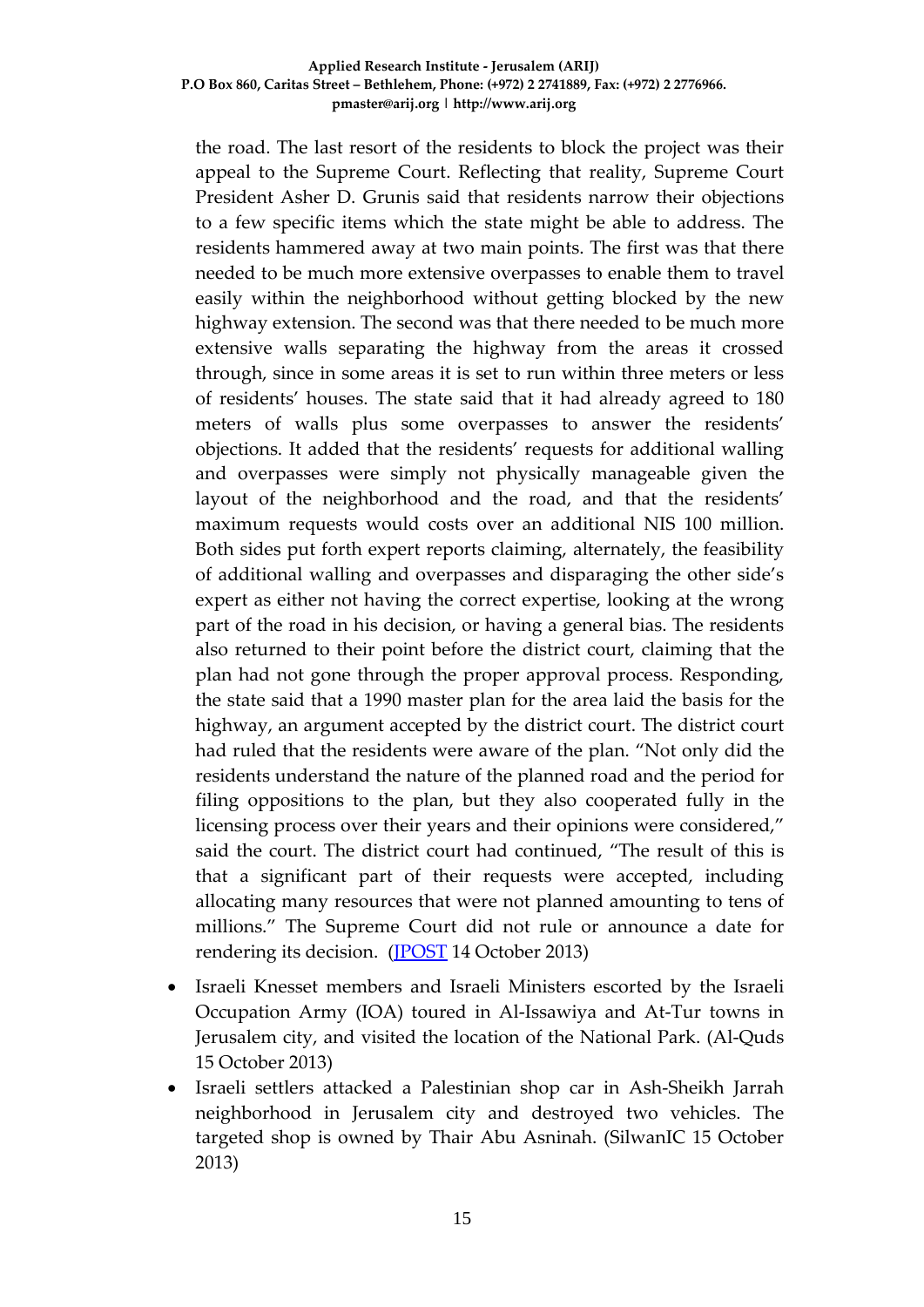- Israeli Municipality of Jerusalem forced Osama Al-Rajabi (52 years) to demolish his 75 square meters house in Wadi Ad-Dam neighborhood in Beit Hanina town in Jerusalem city, after the Israeli Authorities handed him an administrative order to demolish his house under the claim that the house build without license. (Al-Quds 15 October 2013)
- An Israeli court handed out order to demolish the roof of 2 rooms and a balcony in an apartment in a building consist of three storey, under the claim that there is no structural plan and a license to build the roof, and ordered the owner to pay NIS 90 thousand. The targeted house is located in Al-Karmi neighborhood in Jerusalem city and owned by Ayed Kastiro. (Al-Quds 15 October 2013)
- An Israeli project to increase the number of Israeli settlers that stormed Al-Aqsa Mosque and toured in its court yard, within the nest days. (Paltoday 16 October 2013)
- Three Palestinians were injured after the Israeli settlers stabbed them in Jerusalem city. (Sama News 16 October 2013)
- Campaign Tells Jews: Visit the Temple Mount! A new campaign aims to encourage Jews to visit the Temple Mount. A new campaign is calling on Jews to visit the Temple Mount. The initiative has been dubbed LIBA, which in Hebrew is an acronym for Jewish Freedom on the Temple Mount. Veteran Temple Mount activist Rabbi Yehuda Glick has been nominated to head the new program. The program will include organized tours of the Temple Mount that include transportation, a visit to a mikvah (ritual bath), a visit to the Temple Mount itself, and then a tour of the Temple Institute. The tours will be provided at low cost, thanks to support from various sources. The initiative may be controversial within the religious Jewish world. While some rabbis [encourage Jews to visit](http://www.israelnationalnews.com/News/News.aspx/153496_MJtJ8n0Q) the Temple Mount – which is the holiest site on earth according to Judaism – others say [Jews](http://www.israelnationalnews.com/News/News.aspx/153493_MI9J8n0Q)  [should not visit the site](http://www.israelnationalnews.com/News/News.aspx/153493_MI9J8n0Q) before Biblical rituals ensure they are in a state of ritual purity have been restored. LIBA's tours will bring visitors only to select parts of the Temple Mount which many rabbis believe Jews can visit without being in a state of ritual purity. Other parts, such as the place where the Holy of Holies once stood, will be avoided. Organizers have two goals: to make Jews a more frequent presence on the Temple Mount – which they hope will help Jews be viewed as a natural part of the scenery, rather than a foreign presence – and secondly, to formally arrange for Jews' basic religious rights to be respected at the site. Currently, Jews are often [barred from the holy site](http://www.israelnationalnews.com/News/News.aspx/172181_Lk9J8n0Q) in response to Muslim unrest. They are also [forbidden to pray](http://www.israelnationalnews.com/News/News.aspx/172825_Li9J8n0Q) while on the Mount. Organizers also emphasized the importance of the project to full observance of Judaism. "The Torah commands us to strive for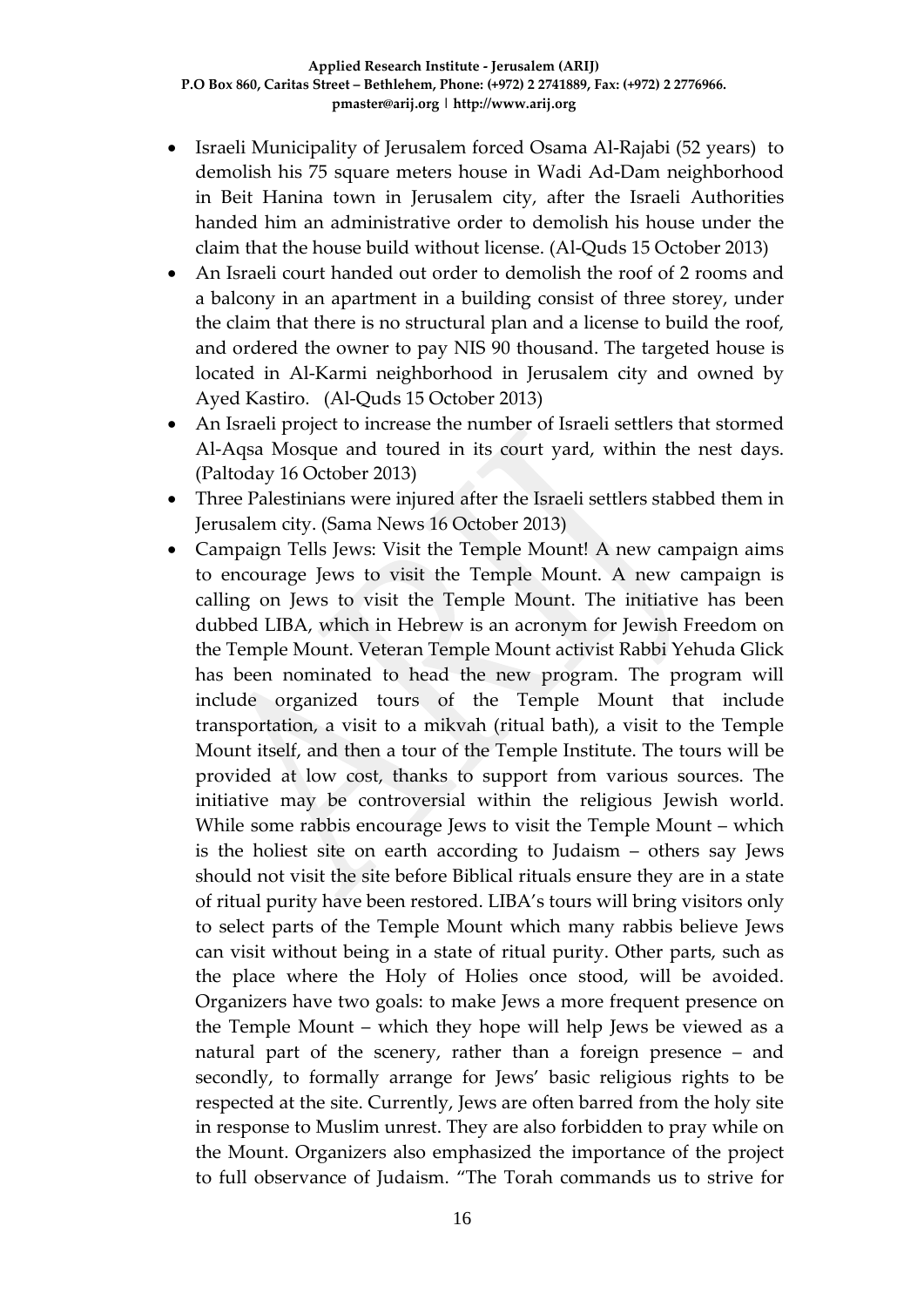the place which G-d chooses, to reveal it, to raise it up, to visit it, to see it and to be seen by the Divine presence," they declared. The initiative comes amid increasing pressure to end discrimination against Jews on the Temple Mount. Earlier this week a group of [Jewish worshippers](http://www.israelnationalnews.com/News/News.aspx/172825_Pk1DI2cA)  [were arrested](http://www.israelnationalnews.com/News/News.aspx/172825_Pk1DI2cA) after praying and singing the Israeli national anthem at the site, once again throwing the spotlight on the struggle for freedom of worship at the holy site. [\(Israel National News](http://www.israelnationalnews.com/News/News.aspx/172922) 17 October 2013)

- Israeli settlers with military escort stormed Al-Aqsa Mosque in Jerusalem city, and raised the Israeli flags. (Paltoday 18 October 2013)
- Israeli Occupation Authorities are still detaining the body of Younis Radayda, who was shot and killed on the 18<sup>th</sup> of October 2013 near Ar-Ram town, north of Jerusalem city. Radayda was driving a bulldozer when he was shot; Israel claims he deliberately drove into a military base close to the Qalandia terminal, north of Jerusalem city. (IMEMC 19 October 2013)
- Israeli settlers escorted by the Israeli Occupation Army (IOA) stormed and toured in the court yard of Al-Aqsa Mosque in Jerusalem city. (Wafa 20 October 2013)
- An [Israeli court](http://silwanic.net/?tag=israeli-magistrate-court) judge ordered to stop the renovation works in the cave where Khaled Al-Zeer and his family have been living in and which is located in the neighborhood of Al-Abbasyeh in Silwan until the beginning of next month. Al-Zeer told Wadi Hilweh Information Center that the so-called "Antiquities Authority" lately filed a claim that he is doing renovation works and changing the landmarks of the cave and the file had been transferred to the court which decided to stop all works until the beginning of next month so that officials from the Antiquities Authority can check the matter who are also claiming that there are antiques in the land and inside the cave. Al-Zeer pointed out that he has been staying in the cave after the bulldozers of Nature and Parks Authority demolished the residential rooms on the family's land on August 20<sup>th</sup>, 2012. He also noted that he lives in the cave with his wife and five children where the oldest is 9 years old and the youngest is 6 months. (SilwanIC 20 October 2013)
- Ministers back bill requiring 66% Knesset majority to negotiate Jerusalem status. Only with approval of 80 MKs could cabinet negotiate city's future, if bill approved; Lapid declines to join Livni in effort to torpedo the bill. The cabinet won't be able to even negotiate the status of Jerusalem without the approval of a two-thirds majority in Knesset favoring talks, according to a bill the Ministerial Committee for Legislation approved on Sunday. Prime Minister Benjamin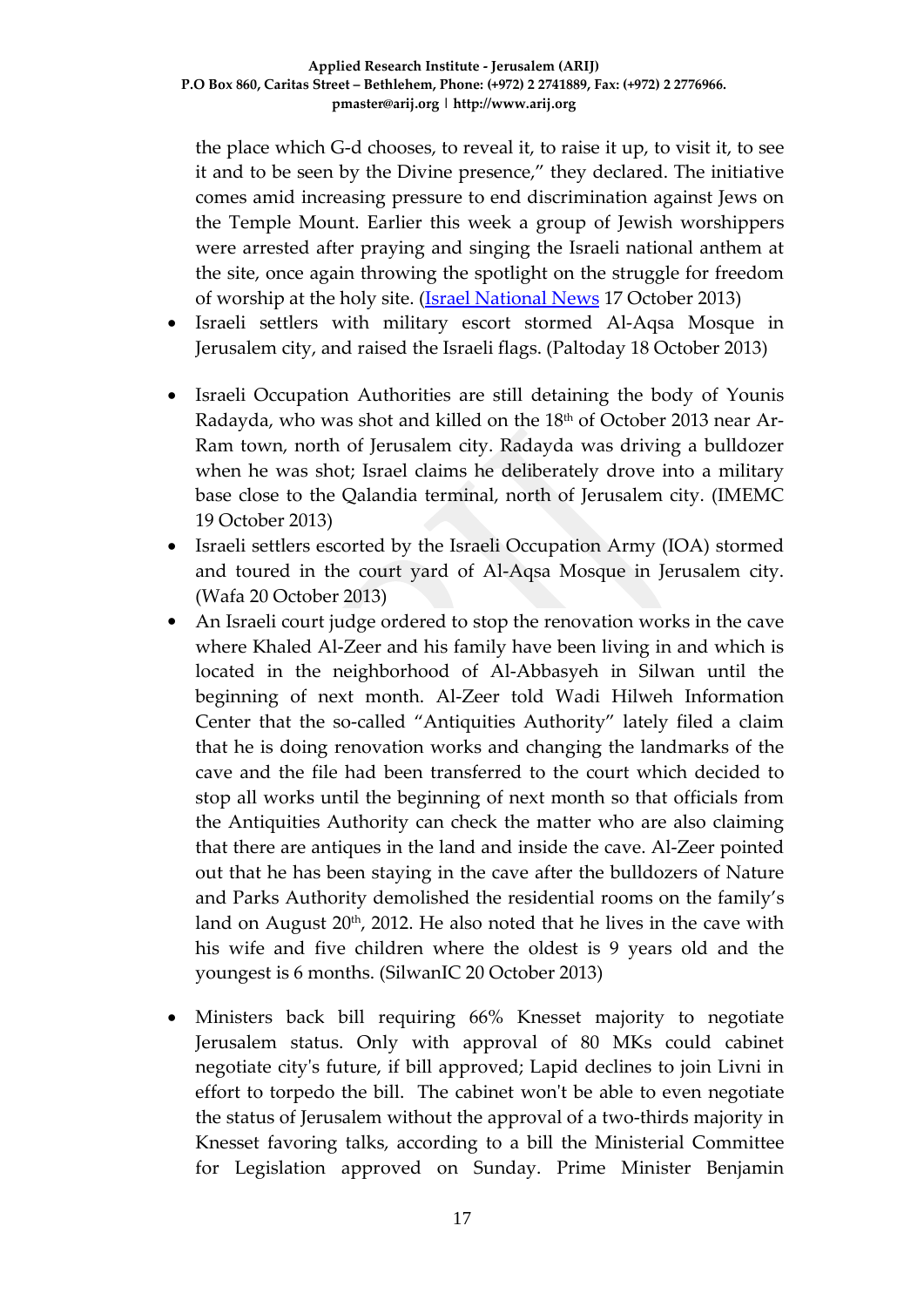#### **Applied Research Institute - Jerusalem (ARIJ) P.O Box 860, Caritas Street – Bethlehem, Phone: (+972) 2 2741889, Fax: (+972) 2 2776966. pmaster@arij.org | http://www.arij.org**

Netanyahu opposes the motion. The cabinet can still torpedo the bill if it backs the appeal that Justice Minister Tzipi Livni, who heads the Ministerial Committee for Legislation as well as the Israeli peace negotiation team, has said she will file. Yair Lapid, leader of the Yesh Atid party - who has said he does not want Jerusalem to be divided also opposed the bill. But he refused Livni's request to join her in appealing it. There are currently no constraints on the topics that may be discussed in negotiations. Netanyahu is expected to come out in favor of Livni's appeal, in an effort to keep the bill from being passed. Likud sources said Netanyahu hadn't attempted to make sure the ministerial committee toed the line because he mistakenly thought it wouldn't get this far in the first place. The Safeguarding Jerusalem Bill mandates that 80 MKs approve negotiations with a foreign entity before the government may negotiate dividing the capital or handing over any part of it. It is expected to have a chilling effect on peace talks with the Palestinians, since the status of Jerusalem is one of the most contentious issues keeping Israelis and Palestinians from reaching a deal and the law would mean negotiators could not even begin to discuss it until the Knesset makes its own decision on the matter. Jerusalem "shall not be divided, or parts of it handed over to anybody," states the explanatory section of the bill. "The sanctity of Jerusalem shall not be given to outsiders," it says. "This bill averts the possibility that at any stage of a political [peace] process of any sort, there will be not even a single discussion about the status of the city of Jerusalem." MK Yaakov Litzman (United Torah Judaism), who sponsored the bill, said he sought more than a simple majority of 61 MKs, in an effort to make it more difficult for proponents of dividing Jerusalem to win Knesset approval. "Since there have been instances in which talks have begun on handing over various parts of the city, we have to pass a law that won't offer even the possibility of raising such an option at the start of negotiations," said Litzman. "Due to the concern that under some circumstances it will be possible to secure a majority to grant [the government] the ability to actualize the concern that they will discuss the division of Jerusalem, this bill comes along to require a majority of 80 Knesset members, which cannot be secured effortlessly, to preserve a united an eternal Jerusalem until the redeemer arrives, may he arrive quickly." Under the bill, if Israel reaches a deal on dividing Jerusalem without first getting the approval of two-thirds of the Knesset, the agreement will not be binding. The Knesset, cabinet and Jerusalem municipality are explicitly exempted from having to implement any agreement on Jerusalem reached without prior legislative approval. The bill won the support of five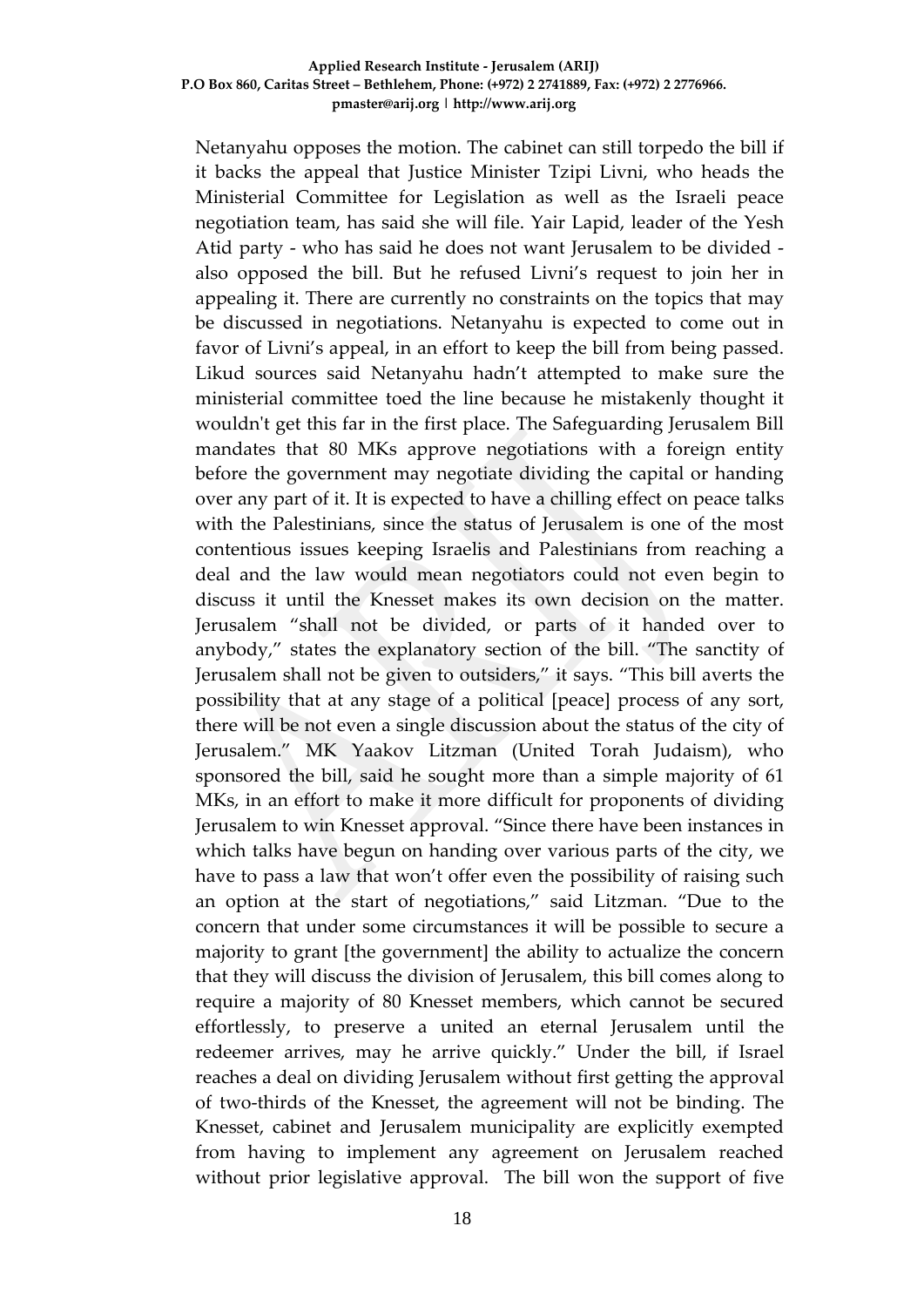ministers from Likud, Habayit Hayehudi and Yisrael Beiteinu. The four ministers on the committee from the Hatnuah and Yesh Atid parties opposed it. [\(Haaretz](http://www.haaretz.com/news/diplomacy-defense/.premium-1.553465) 20 October 2013)

- Israeli Occupation Army (IOA) stormed a Palestinian house in Ein Al-Louz neighborhood in Silwan town in Jerusalem city, and seized a camera and two laptops. The targeted house in owned by Ahmed Al-Abbasi. (SilwanIC 21 October 2013)
- Israeli settlers with military escort invaded and toured in the court yard of Al-Aqsa mosque in Jerusalem city and performed Talmudic rituals. (Safa 21 October 2013)
- Israeli Occupation Army (IOA) stormed Wadi Ar-Rababih, Wadi Ein Al-Hilwah, Al-Bustan, Ein Al-Louz and Bi'er Ayoub neighborhoods in Silwan town in Jerusalem city. Clashes erupted between Palestinians and the IOA, where the IOA fired teargas and stun grenades at Palestinians, causing dozens of suffocation cases and the injury of Loay Hamouda Siyam (10 years). During the clashes, the IOA detained 7 Palestinians and arrested Mohammad Hani Siyam (28 years). (SilwanIC 22 October 2013)
- An Israeli settler attacked a Palestinian woman (40 years) and sprayed pepper gas on her face while she was in Jerusalem city. (PNN 22 October 2013)
- Israeli settlers escorted by the Israeli Occupation Army (IOA) invaded al-Aqsa Mosque in Jerusalem city from Bab Al-Magharbah and toured in its court yard. (ARN 22 October 2013)
- Israeli Occupation Army (IOA) demolished a under construction building consist of three storey near Al-Quds University in Abu Dis town, east of Jerusalem city. The targeted building is owned by Halabiyah and Abu Sninah families. Clashes erupted between Palestinians and the IOA, where the IOA fired teargas and stun grenades at Palestinian houses and Al-Quds University, causing dozens of suffocation cases, and the injury of a Palestinian with Domdom bullets. During the clashes, the IOA kidnapped a number of Palestinians; two of them were identified as: Omar Ar-Riqat and Isma'il Halabiyah. (Maannews 22 October 2013)
- Israeli settlers escorted by the Israeli Occupation Army (IOA) invade and toured in the court yard of Al-Aqsa Mosque in Jerusalem city. During the operation, the IOA tightened its security process at the entrance of the Mosque, stopped Palestinians and checked their ID cards. (ARN 23 October 2013)
- Al-Aqsa Foundation for Al-Wqaf and Heritage stated that members of Likud party led by the Deputy Knesset Speaker Moshe Feiglin have proposed a bill to divide the Al-Aqsa Mosque temporally and spatially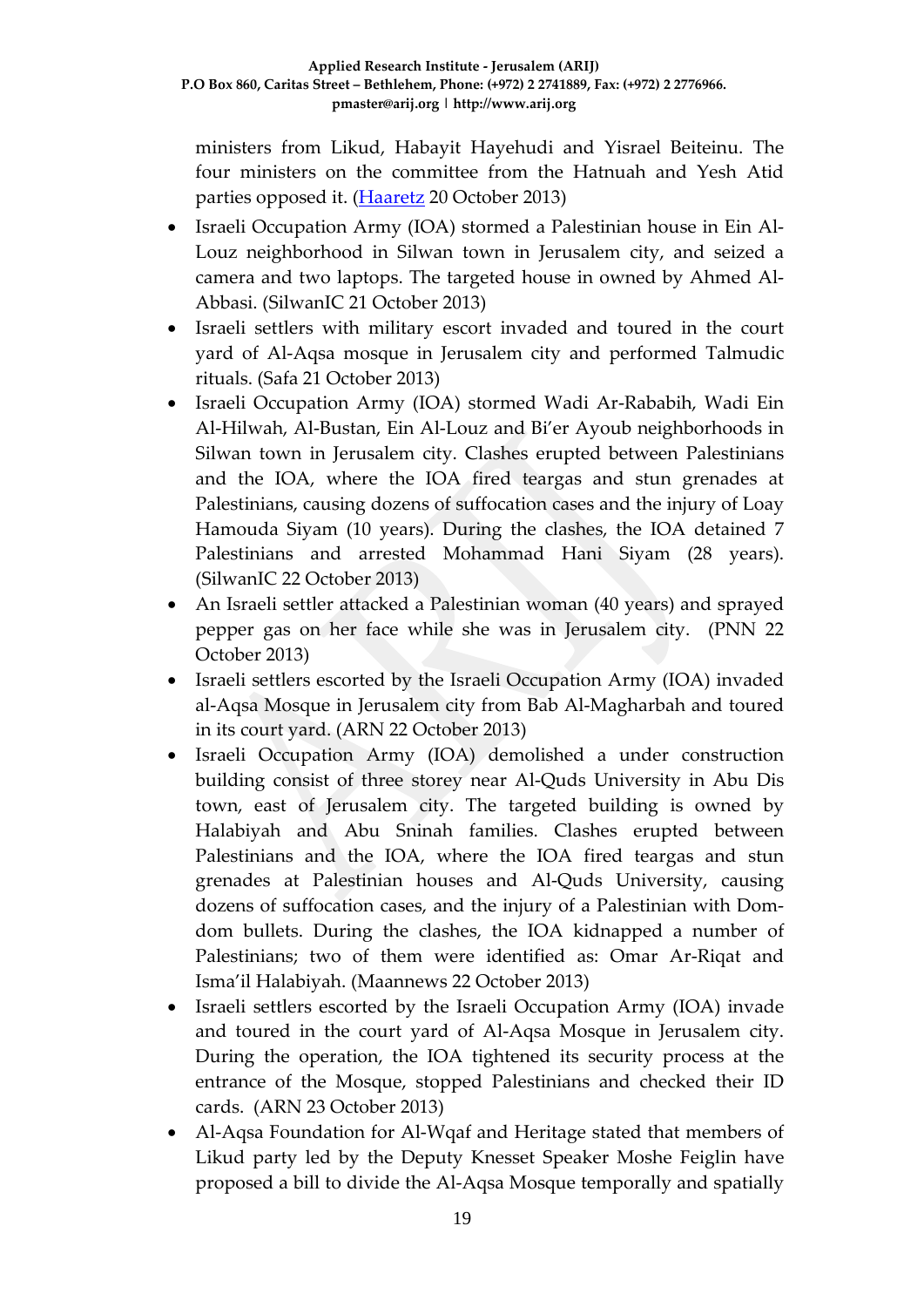between Muslims and Jews. The proposal is going to be approved by the Israeli government and Knesset in the coming days in cooperation with the Internal Affairs and Environment Committee, the foundation pointed out. Al-Aqsa Foundation stressed that al-Aqsa mosque with its 144 dunums both above the ground and below belongs to Muslims only and no one but them has right in it. The Foundation warned of the Israeli bill, saying that it came as part of Israeli escalated violations and threats against al-Aqsa mosque. The Foundation stressed the urgent need to save al-Aqsa mosque from the Israeli schemes and dangers, calling to intensifying the Palestinian presence in the Islamic religious site. Al-Aqsa Foundation has obtained a detailed copy of the proposal according to which Jews would be able to visit al-Aqsa Mosque to perform Talmudic rituals. The extremist organization Manhigut Yehudit, a wing of the ruling Likud party, is planned to submit the bill to the Internal Affairs and Environment Committee on Wednesday under the title of "Proposal to Manage the Temple Mount". (Al-Ayyam 23 October 2013)

- Jerusalem Old City rail link proposed. ISRAEL's Ministry of Transport, Israel Railways, and the municipality of Jerusalem are reportedly developing plans for a 2.5km extension of the new Tel Aviv – Jerusalem direct line, which is due to open in 2018, to Jerusalem Old City. According to a report on *Globes Online* on October 21, the extension would link Binyanei Ha'uma station, which is currently under construction with Mamilla near the Jaffa Gate, and is expected to cost around Shekels 2bn (\$US 567m). The proposals have not yet been formally presented to transport Minister Mr Yisrael Katz, and are expected to face opposition from planning authorities in the city, which favour the expansion of the light rail network. [\(Rail Journal](http://www.railjournal.com/index.php/middle-east/jerusalem-old-city-rail-link-proposed.html) 23 October 2013)
- Clashes erupted between Palestinians and the Israeli Occupation Army (IOA) at Ras Kabsa area, located between Al-Eizariya and Abu Dis towns, east of Jerusalem city. The IOA fired teargas and stun grenades at Palestinians, causing dozens of suffocation cases. (Wafa 24 October 2013)
- Israeli settlers escorted by the Israeli Occupation Army (IOA) invaded Al-Aqsa Mosque in Jerusalem city and toured in its court yard. (Safa 24 October 2013)
- Clashes erupted between Palestinians and the Israeli Occupation Army (IOA) in area located between Beit Hanina and Bir Nabala towns, north of Jerusalem city. The IOA fired rubber bullets, teargas and stun grenades at Palestinians, causing dozens of suffocation cases and the injury of others. (PNN 25 October 2013)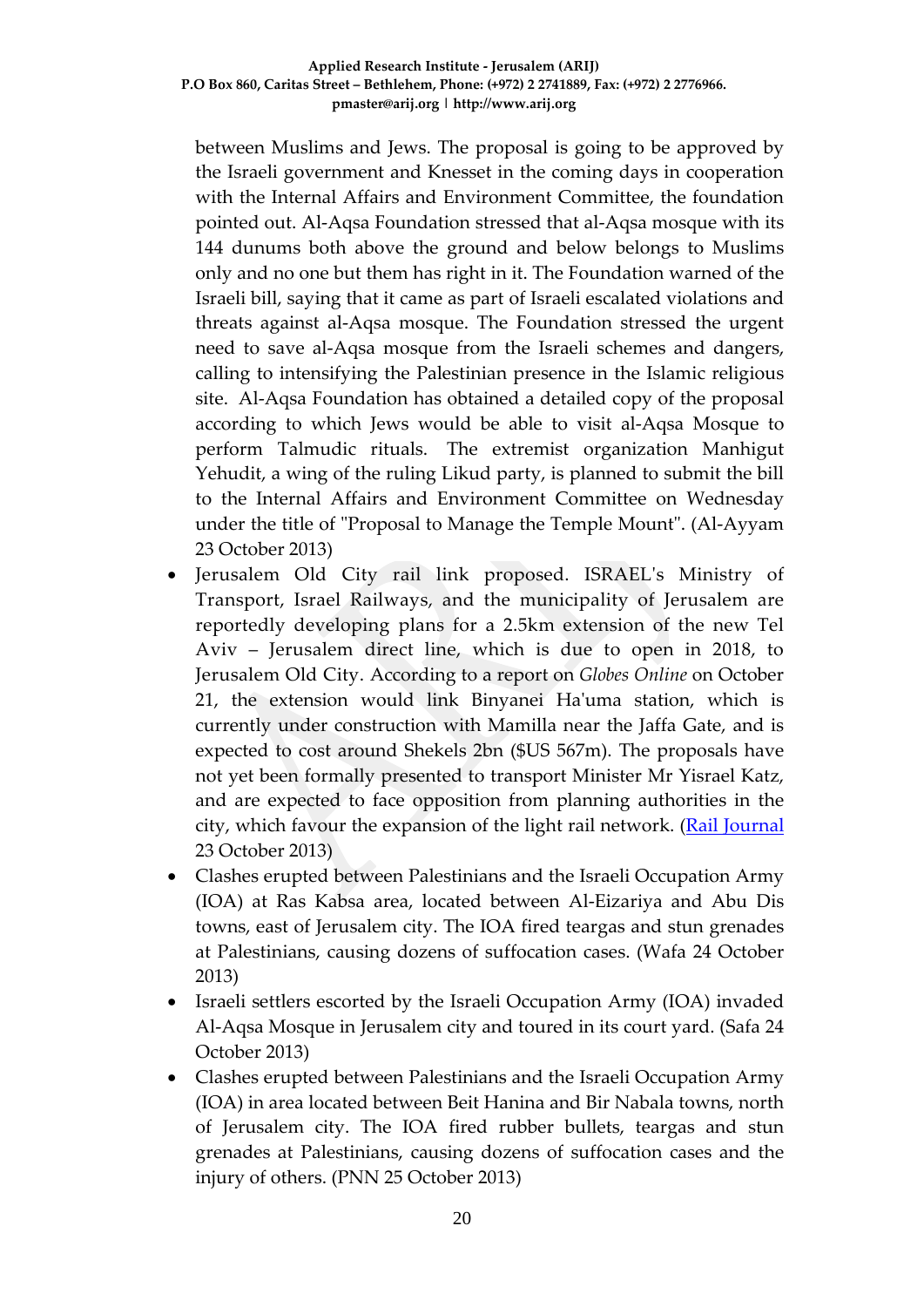- Israeli settlers escorted by the Israeli Occupation Army (IOA) stormed and toured in the court yard of Al-Aqsa Mosque in Jerusalem city. During the operation, the IOA prevented Ala' Abu Al-Hija from entering Al-Aqsa Mosque. (Wattan 27 October 2013)
- Israeli Municipality of Jerusalem and Israeli Occupation Army (IOA) handed out administrative orders to demolish four houses and a commercial store in Wadi Hilwah neighborhood in Silwan town in Jerusalem city. The targeted houses are owned by: Siyam Family; which owned a 50 square meters house inhabited by 7 family members, Ghaith family; which owned a 65 square meters house inhabited by 7 family members, Jawad Siyam; which owned a 70 square meters house inhabited by 4 family members, and Qara'in family; which owned a building consist of 3 apartments inhabited by 13 family members. (SilwanIC 27 October 2013)
- Israeli Occupation Army (IOA) demolished two residential rooms (20 square meters) and an 80 square meters animal barracks in Jabal Al-Mukabir neighborhood in Jerusalem city. The targeted structures are owned by Bassam Shqirat. (NBPRS 28 October 2013)
- The Israeli government is set to announce the approval of 1,700 new housing units in illegal West Bank and Jerusalem settlements. Most of the homes will be built in the Shlomo settlement in occupied Jerusalem; the rest will be in other parts of the West Bank, said Maariv newspaper. The announcement comes as preparations are underway for the release of the second group of Palestinian prisoners to be set free as a precondition for the resumption of the peace talks between Israel and Palestine. Commentators on both sides have already described the negotiations as "futile". [\(MEM](http://www.middleeastmonitor.com/news/middle-east/7997-israeli-government-approves-1700-new-units-in-west-bank-and-jerusalem-settlements) 28 October 2013)
- Women of the Wall demand right to read from Torah at Kotel, pending new prayer space. Anat Hoffman, chairwoman of Women of the Wall, presents groups' demands including the right to pray freely in women's section at Western Wall until the new egalitarian space has been constructed in accordance with all requirements. The Women of the Wall will insist on continuing to pray at the women's section of the Kotel and will demand that the restrictions preventing them from reading from the Torah scroll in this space be lifted, until a [new](http://www.haaretz.com/jewish-world/jewish-world-news/.premium-1.554726)  [egalitarian prayer space](http://www.haaretz.com/jewish-world/jewish-world-news/.premium-1.554726) has been constructed at the Western Wall that fulfills all its requirements. This was one of the key conditions spelled out on Monday morning by Anat Hoffman, chairwoman of Women of the Wall, for eventually moving the prayer group's monthly prayer service out of the women's section and to the new mixed space.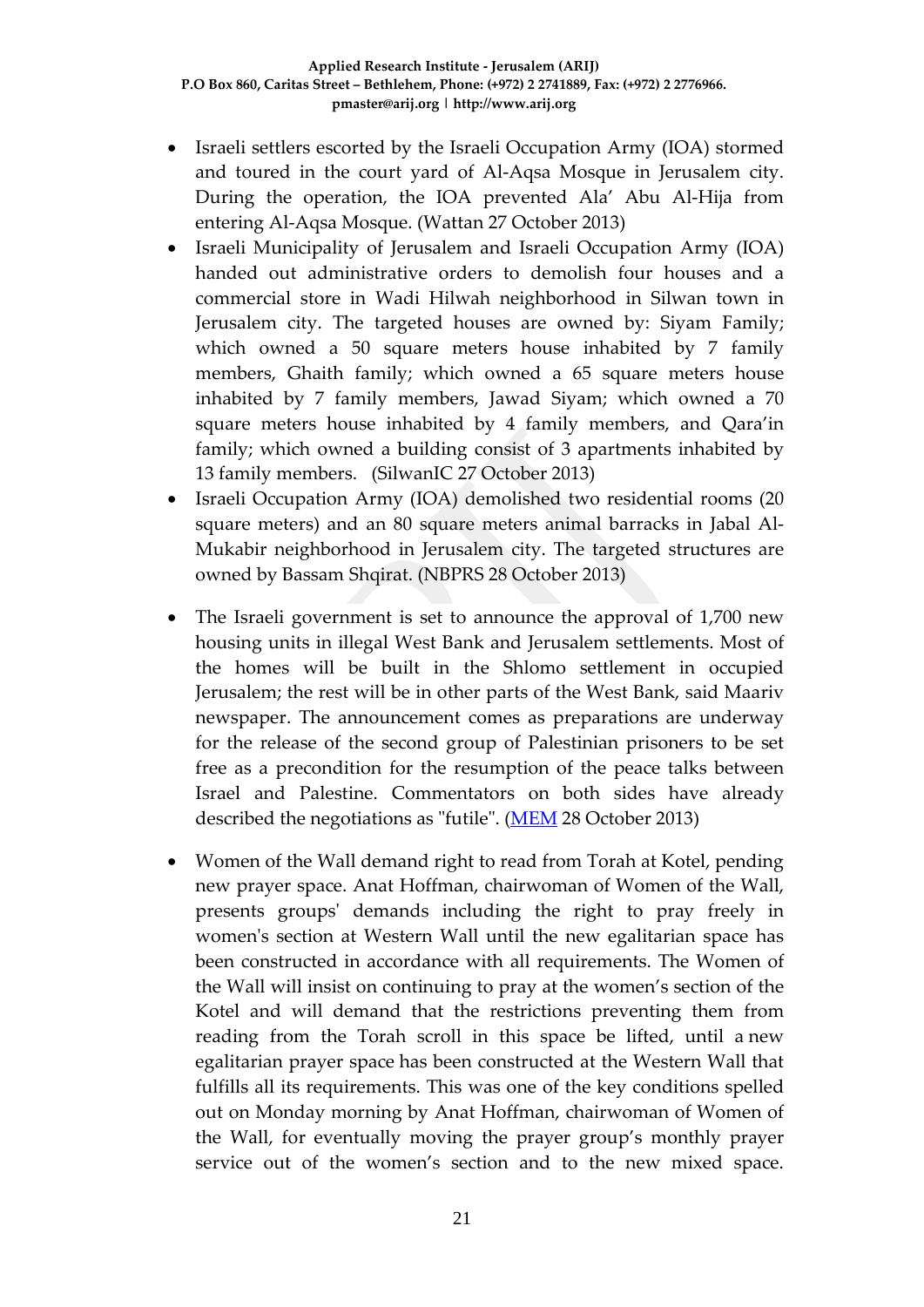#### **Applied Research Institute - Jerusalem (ARIJ) P.O Box 860, Caritas Street – Bethlehem, Phone: (+972) 2 2741889, Fax: (+972) 2 2776966. pmaster@arij.org | http://www.arij.org**

Regulations initiated and enforced by the Kotel rabbi, Shmuel Rabinowitz, have until now prevented Women of the Wall from bringing their own Torah scroll into the women's section – despite the fact that Jerusalem District Court Judge Moshe Sobel ruled earlier this year that for women to read from the Torah in the women's section is not a violation of local custom. Women of the Wall are also demanding that in the meanwhile, so long as they continue praying in the women's section and until the new space is completed to their liking, the government take firm action to put an end to continued demonstrations against them each month by ultra-Orthodox men and women and prohibit the use of loudspeakers at the Kotel to drown out their prayers. Women of the Wall plan to hold a special Rosh Chodesh prayer service commemorating the 25th anniversary on November 4 in the women's prayer section. More than 400 women from Israel and abroad will be attending the service. Before submitting Women of the Wall's list of demands to Cabinet Secretary Avichai Mandelblit on Monday morning, Hoffman presented them at a press conference in Jerusalem. Mandelblit heads a government committee that is putting together recommendations to resolve the ongoing controversy over prayer at the Western Wall. His committee is expected to recommend creating a new egalitarian space on the other side of the Mughrabi Bridge – in line with the proposal initiated by Jewish Agency Chairman Natan Sharansky. Hoffman has come under attack from members of her own organization for expressing willingness to compromise with the government and abandon the women's section after 25 years of praying there. Dissidents in the organization, many of them American women who helped found Women of the Wall, have said they will continue to pray in the women's section even if the government accepts all the group's demands. The following is a list of the demands presented to the Mandelblit committee: As reported in Haaretz earlier, Women of the Wall demand that control over the upper plaza of the Kotel (the area just above the segregated prayer spaces) be wrested from the hands of the Western Wall rabbi and be transferred to a new authority that will also administer the egalitarian space. This would restrict the authority of the Kotel rabbi to the men's and women's sections only. The new egalitarian space will need to accommodate at least 500 women and provide for direct physical contact with the Western Wall. It should be at the same level as the existing women's prayer section and a natural extension of it. The new space should be open 24 hours a day, seven days a week. Entrance should be free of charge without the need to book the area in advance. The new space will be renamed to include the word "Kotel" in it.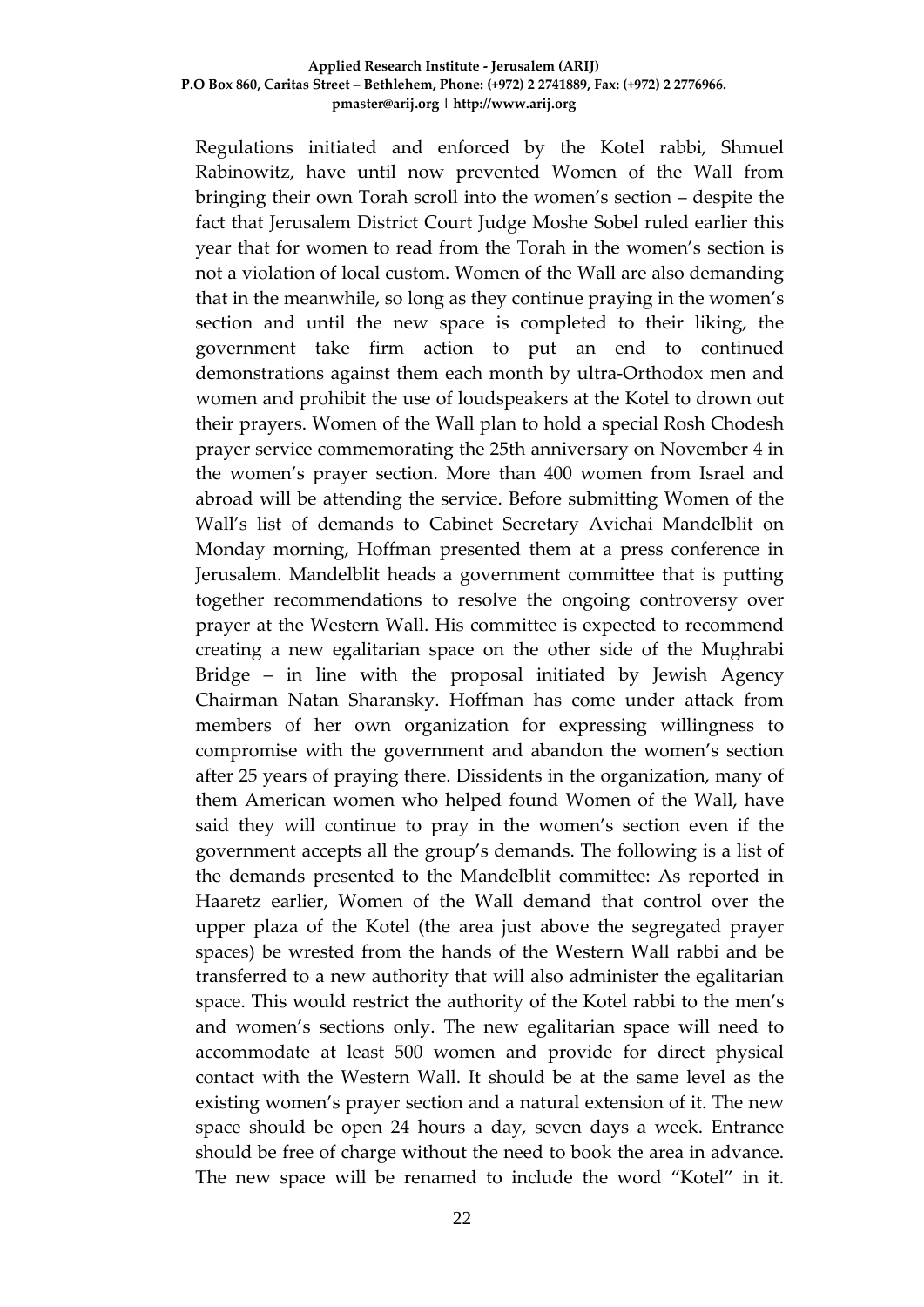#### **Applied Research Institute - Jerusalem (ARIJ) P.O Box 860, Caritas Street – Bethlehem, Phone: (+972) 2 2741889, Fax: (+972) 2 2776966. pmaster@arij.org | http://www.arij.org**

Instead of being called "Ezrat Yisrael," it will be called "the Kotel – Ezrat Yisrael." Half of the members of the authority administering the new space will be women, including members of Women of the Wall. The authority administering the new space will receive at least the same level of government funding as the Orthodox-run Western Wall Heritage Foundation, which today administers the entire area of the Kotel. The government will take active measures to refer visitors from abroad, school children, soldiers and visiting dignitaries to the new space. It will also hold official ceremonies there. Women of the Wall will participate in designing the new space to ensure that those women who wish to prayer together, and not as part of a mixed service, have the means to do so, and that individual with disabilities are provided with convenient access to the area. A sign will be displayed at the Western Wall commemorating its conquest by Israeli army paratroopers in 1967. The authorities administering the different prayer spaces at the Western Wall will hold joint meetings six times a year. [\(Haaretz](http://www.haaretz.com/jewish-world/jewish-world-news/.premium-1.554726) 28 October 2013)

- Israeli settlers escorted by the Israeli Occupation Army (IOA) stormed Al-Aqsa Mosque in Jerusalem city, toured in its court yard and performed Talmudic rituals. During the operation, the IOA arrested Muhannad Idres. (ARN 29 October 2013)
- Israeli Occupation Bulldozers demolished a Palestinian building consist of 4 apartments (each apartment 180 square meters) in Al-Ashqariyah neighborhood in Beit Hanina town in Jerusalem city. The targeted building is inhabited by 20 Palestinians and owned by Al-Haj Ameen Rushdi Shwiki. (SilwanIC 29 October 2013)
- Israeli Occupation Army (IOA) demolished a three storey building; the first storey consists of 4 commercial stores and three apartments inhabited by 8 Palestinians, second storey consist of two apartments, and the third storey is under construction, in Beit Hanina town in Jerusalem city. The targeted building is owned by Qarsh family. (SilwanIC 30 October 2013)
- Israeli Occupation Army (IOA) demolished a car wash facility in An-Nabi Samuel village, north of Jerusalem city. (DWG 30 October 2013)
- Israeli Occupation Authorities handed out 13 military orders to demolish houses in Beit Hanina, At-Tur, As-Sawana and Silwan towns in Jerusalem city. (Al-Quds 30 October 2013)
- Israeli Municipality of Jerusalem escorted by the Israeli Occupation Army (IOA) stormed Ein Al-Louza neighborhood in Silwan town in Jerusalem city, and handed out 5 administrative orders to demolish 5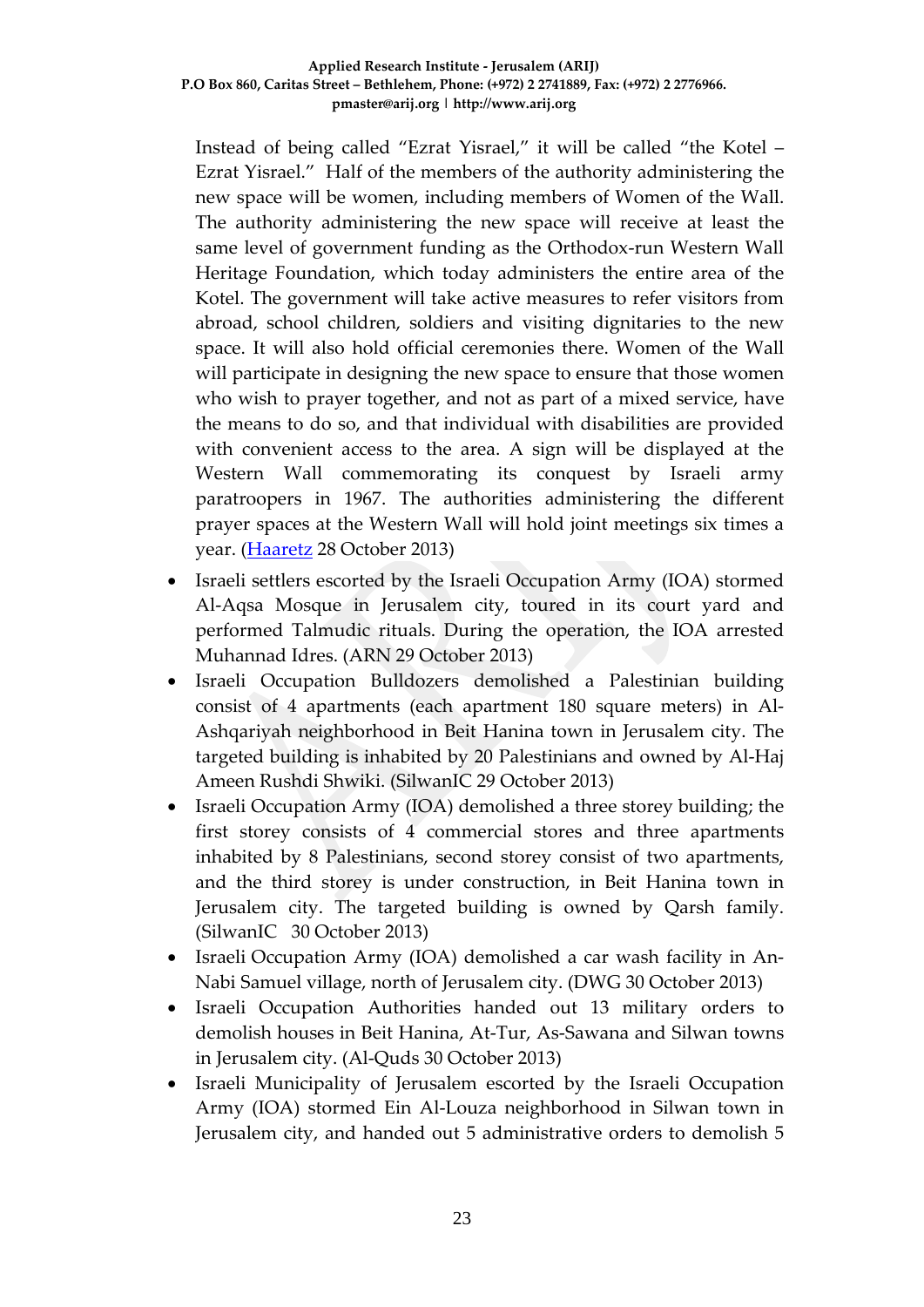houses (inhabited by 50 Palestinians). The targeted houses are owned by: Al-Abbasi, 'Aliwat and Assaf families. (SilwanIC 30 October 2013)

- Islamic- Christian victory Jerusalem and holy sites warned that a lot of meetings and consultations held by the Israeli Government to approve the expansion of Al-Buraq court yard and transformed into a synagogue. the scheme of the synagogue in the bright square divided into three sections, and another on the South side at the expense of the Umayyad palaces South West region, and the latter at the expense of a gate, so change the landscape of the Western theatre by introducing sweeping the Judaization of Talmudic centers is part of the city of Jerusalem as the Jewish dream. (El-Quds 30 October 2013)
- Israeli settlers escorted by the Israeli Occupation Army (IOA) invaded Al-Aqsa Mosque in Jerusalem city, toured in its court yard and performed Talmudic rituals. (Wafa 31 October 2013)
- An Israeli court decided to demolish a Palestinian building consist of 2 apartments (each one 120 square meters) in Be'ir Ayoub neighborhood in Silwan town in Jerusalem city. The targeted building is owned by Hamuda Siyam and inhabited by 13 Palestinians. (SilwanIC 31 October 2013)

### **Hebron**

- "Peace now" movement revealed the Israeli intentions to set up a new outpost in a 4000 square meters Palestinian house owned by Al-Rajabe family in Khallet Al-Ras area, east of the old city of Hebron. The movement said in a report that the new outpost would be the first held in the heart of Hebron since the 1980s, is likely to have disastrous consequences on the Palestinian population in Hebron. (Al-Quds 1 October 2013)
- Israeli Occupation Army (IOA) invaded and searched a Palestinian house owned by Abd Al-Khaleeq Nabeel Sider in the old city of Hebron. (Sama News 2 October 2013)
- Israeli Occupation Army (IOA) stormed and searched several Palestinian houses in Beit 'Awa town, west of Hebron city, and fired teargas grenades at houses. (Safa 2 October 2013)
- Israeli Occupation Army (IOA) raised the Israeli flags at the wall of the Ibrahimi mosque in Hebron city, and set up a tent at the eastern court yard of the mosque. (Wafa 2 October 2013)
- Israeli Occupation Army (IOA) stormed and searched a Palestinian school in Al-Fakheit village, east of Yatta town, south of Hebron city, and transformed it to a military base. (Safa 2 October 2013)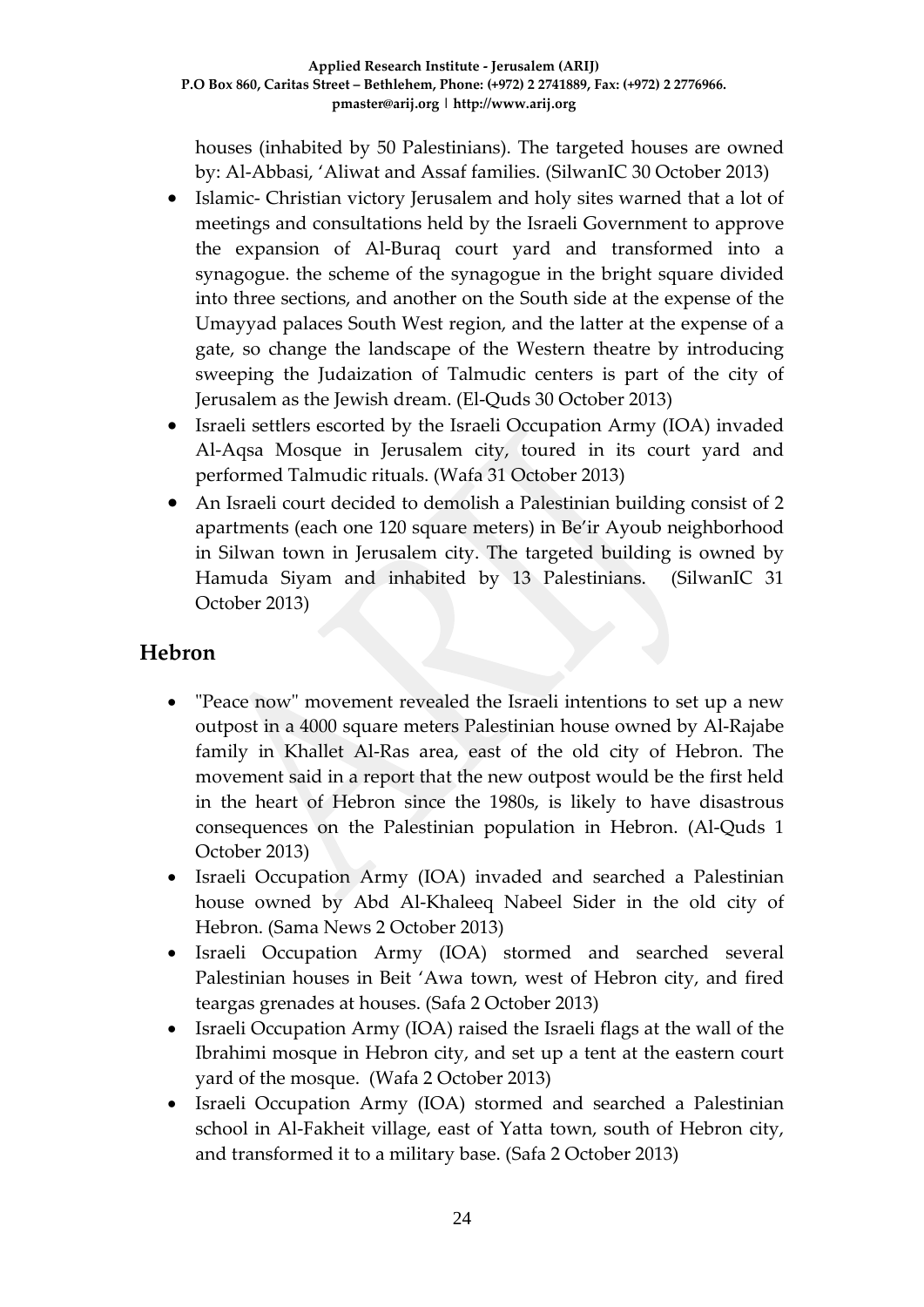- Israeli settlers living in Beit Romano outpost in the central of Hebron city assaulted and injured Salwa Shadi Nabeel Sider (5 years). (Sama News 2 October 2013)
- Israeli settlers destroyed a Palestinian carwash owned by Anas Adel Abed (33 years) in An-Nabi Samuel village, north of Jerusalem, stole tools, damaged water tanks and carried out provocative actions. (Sama News 2 October 2013)
- Israeli Occupation Army (IOA) handed out military orders to demolish 10 water wells in Al-Halawa, Al-Markeez and Al-Fakhit villages, east of Yatta town, south of Hebron city. The targeted wells are owned by Abu Aram, Abu Soboh, Al-Amour and Mohammad families. (Wafa 2 October 2013)
- Israeli Occupation Army (IOA) handed out a military order to demolish a residential tent and an animal shed in Maghair Al-Abeed area, east of Yatta town south of Hebron city. The targeted tent and shed are owned by Kamel Salamah Shehada Makhamrah. (Wafa 2 October 2013)
- Israeli Occupation Army (IOA) erected military checkpoints in several neighborhoods in Hebron city. The IOA stopped and searched Palestinian vehicles and checked ID cards. (Sama News 2 October 2013)
- Israeli Occupation Army (IOA) invaded and searched Tho An-Nour School in Hebron city, and destroyed the main door of the school. (Maannews 3 October 2013)
- Israeli settlers living in Susiya and Maon settlement uprooted more than 50 olive seedlings in Aghzawi area, east of Yatta town south of Hebron city. The targeted seedlings are owned by Jaber Shatat. (Wafa 3 October 2013)
- Clashes erupted between Palestinians and the Israeli Occupation Army (IOA) in Halhul town, north of Hebron city. The IOA fired teargas and stun grenades at Palestinians, causing dozens of suffocation cases. (ARN 4 October 2013)
- Israeli Occupation Army (IOA) invaded Beit 'Awa town, west of Hebron city, and fired teargas and stun grenades at houses. Clashes erupted between Palestinians and the IOA. (Safa 4 October 2013)
- Israeli Occupation Army (IOA) prevented a group of Palestinian volunteers from cleaning land in Tal Al-Ramidiya area in Hebron city, under the claim that they need to get permeation from the Israeli Authorities. (Al-Ayyam 5 October 2013)
- A Palestinian worker, from As-Samu' town in Hebron governorate, was injured after the Israeli Occupation Army (IOA) opened fire at him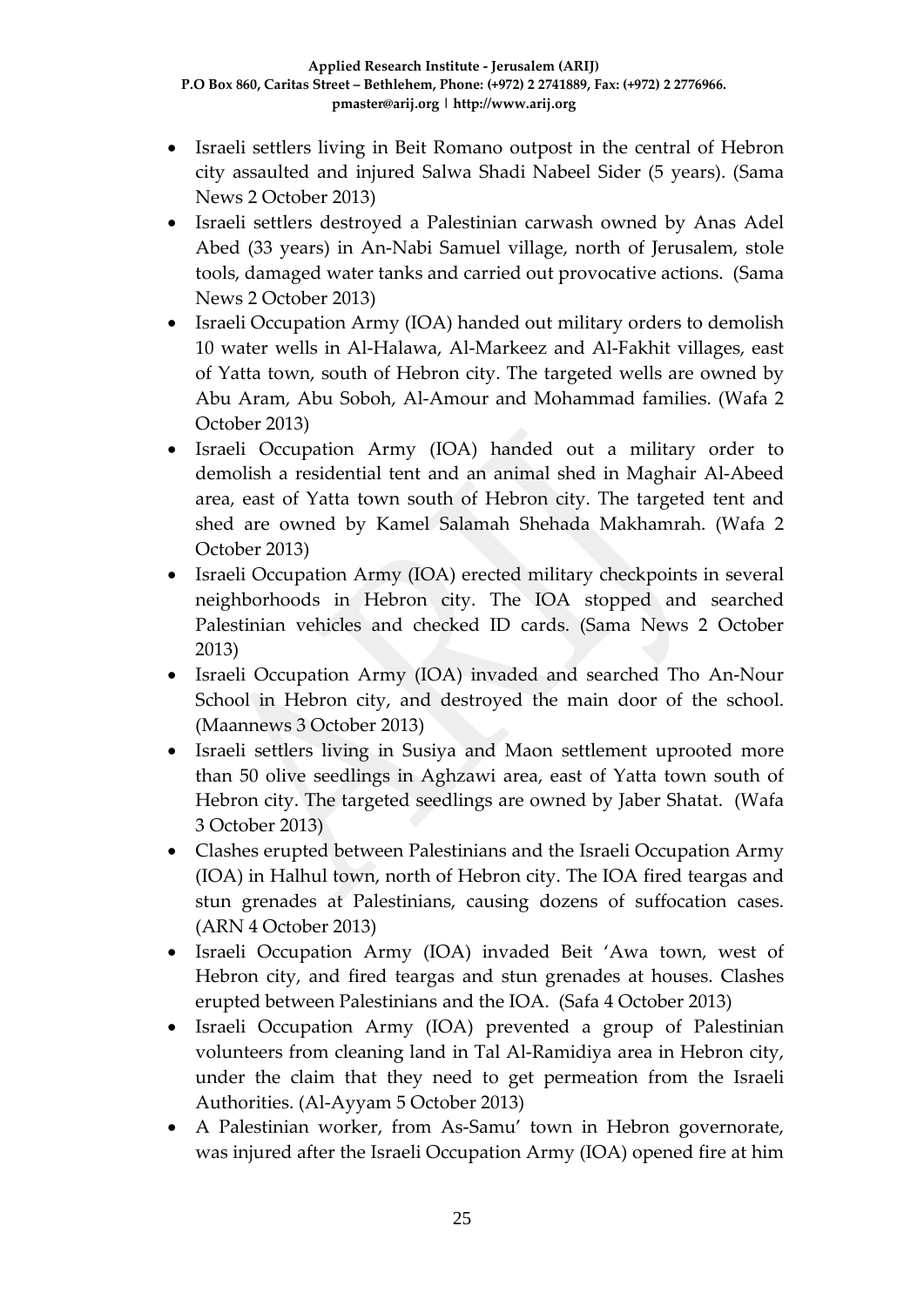while he was in Al-Ramadin village, south of Hebron city. (Paltoday 6 October 2013)

- Israeli Occupation Army (IOA) invaded As-Samu' and Ad-Dhahiriya towns in Hebron governorate. (Safa 6 October 2013)
- Israeli Occupation Army (IOA) stormed Idhna town, west of Hebron city, and erected a military checkpoint in the town. (Safa 6 October 2013)
- Clashes erupted between Palestinians and the Israeli Occupation Army (IOA) in Al-Fawar refugee camp, south of Hebron city, after the IOA stormed the camp. (Safa 6 October 2013)
- Israeli settlers living in Maon settlement and the Israeli Occupation Army (IOA) stormed and searched several house in At-Tawani village, east of Yatta town, south of Hebron city. The IOA fired flash grenades. (Wafa 6 October 2013)
- Israeli Occupation Army (IOA) erected a military checkpoint at Halhul Bridge, north of Hebron city. The IOA stopped and searched Palestinian vehicles and checked ID cards. (Safa 6 October 2013)
- Dozens of Palestinians suffered gas inhalation during clashes erupted between Palestinians and the Israeli Occupation Army (IOA) in Beit Ummer town, north of Hebron city. The IOA fired teargas and stun grenades at Palestinians. During the clashes, the IOA arrested three Palestinians, after storming their houses. The arrestees were identified as: Mahmoud Mohammad Musleh Awad (26 years) Isma'il Talab Natah (38 years) and Muisar Sadiq Abd Al-Karem Abu Mariya (28 years). (Sama News & Wafa 7 October 2013)
- Israeli Occupation Army (IOA) handed out orders to remove 10 solar panels in Asfi area, east of Yatta town south of Hebron city. (NBPRS 7 October 2013)
- Israeli Occupation Army (IOA) stormed Idhna town, and closed all of its entrance and prevented Palestinians from entering or leaving the town. The IOA detained Palestinians and checked their ID cards at a military checkpoint erected by the IOA in the town. During the operation, the IOA distributed threat declaration to Palestinians, claim that they destroyed the Israeli Segregation wall in Idhna town. (Safa 8 October 2013)
- Examines Administration's small nature reserve to launder illegal construction. Reserve this lustrous River, near the settlement of the South Hebron Hills. Recently OC Central Command signed an order that actually created the new settlement "jurisdiction". Documents and evidence obtained by "earth" indicates that the Civil Administration examines the possibility of removing a nature reserve in the southern Hebron hills - in favor of building plans whiten outpost there and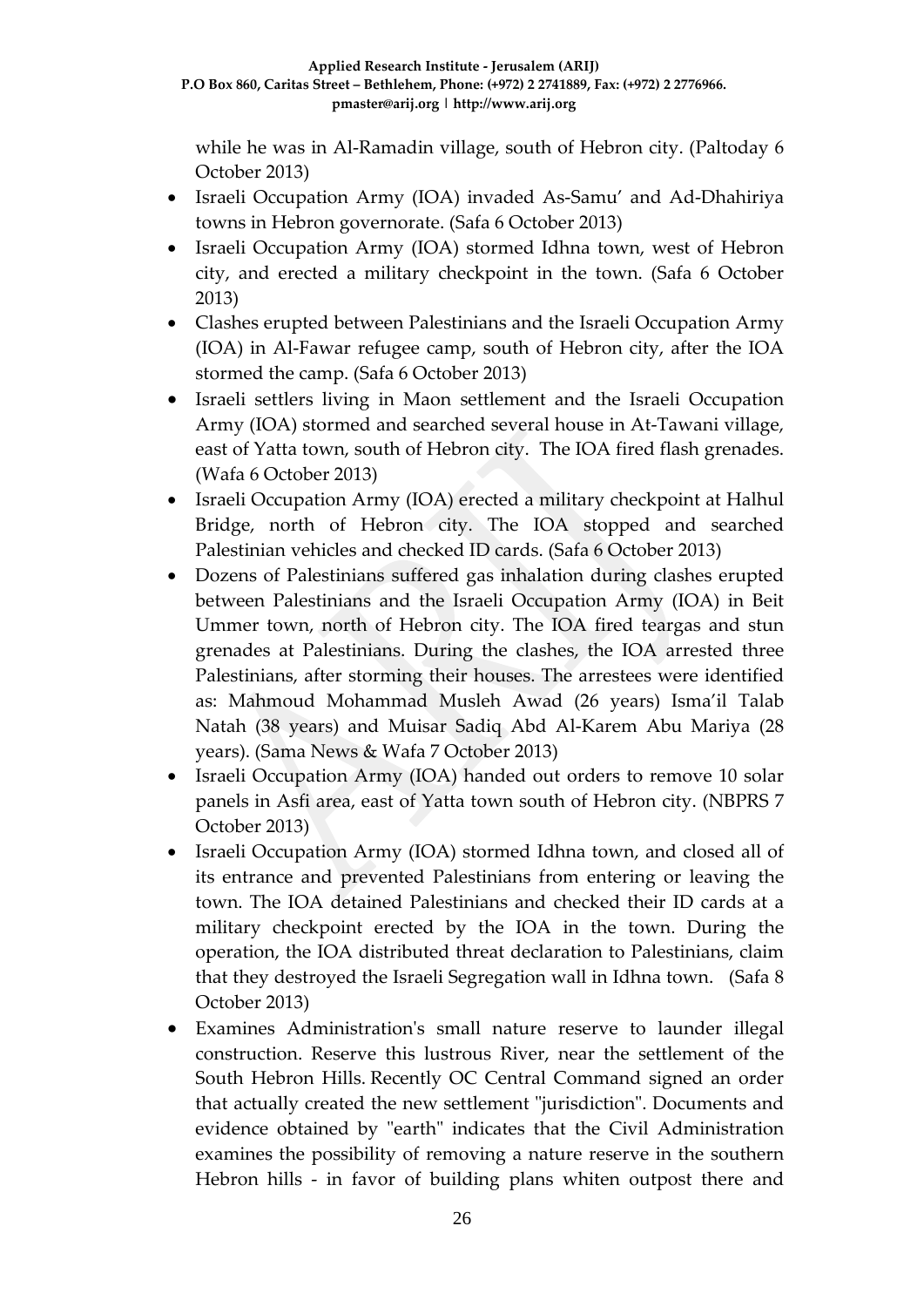allow significant expansion of the settlement lustrous. The settlement was established in 1998, and for years was not part of the judgment recognized and not included in any construction program. Although it was built instead of houses, and now live in the settlement of about 30 families. On a hill near the main settlement outpost established called "booster", "orchard" or "Mitzpe Lachish," where some families live. Past assignment order was issued to evacuate immediately allows, but he survived. Across the street, south of the settlement established another branch, River Nature Reserve in lustrous. [\(Haaretz](http://www.haaretz.co.il/news/politics/.premium-1.2134912) 8 October 2013)

- Israeli Occupation Army (IOA) erected military checkpoints at the entrance of Hebron city, Sair, Halhul and Bani Na'im towns in Hebron governorate. The IOA stopped and searched Palestinian vehicles and checked ID cards. (Wafa 9 October 2013)
- Israeli Occupation Army (IOA) stormed Um Al-Khair village, east of Yatta town, south of Hebron city, and seized barbed wires and iron weirs owned by Bilal Al-Hazaleen. (Wafa 10 October 2013)
- Israeli settlers seized Palestinian land in Jabal Jalees area in Hebron city, and put the foundations for the construction of housing units, in a step to expand an illegal outpost of Havat Gal in the aforementioned area. (NBPRS 10 October 2013)
- Israeli Occupation Army (IOA) stormed and searched several Palestinian houses owned by Al-Karki family in Wadi Al-Hariyih neighborhood in Hebron city. (Safa 11 October 2013)
- Israeli settlers with military escort invaded and toured in the evacuation military base of "Tarousa", west of Dura town, west of Hebron city(Wafa 11 October 2013)
- Israeli settlers destroyed a number of olive trees in Tal Al-Ramidiya neighborhood in Hebron city. The targeted trees are owned by Aqnabi and Al-Bakri families. (Safa 11 October 2013)
- Israeli Occupation Army (IOA) erected a military checkpoint at the entrance of Hebron city. The IOA stopped and searched Palestinian vehicles and checked ID cards. (Wattan 11 October 2013)
- Israeli settlers living in Susiya settlement attacked and hurled stones at Palestinians and houses in Susiya village, east of Yatta town, south of Hebron city, causing the injury of two Palestinians, were identified as: Sameha Isma'il An-Nawa'ja (40 years) and Nasser Mohammad An-Nawa'ja (33 years) (Wafa 12 October 2013)
- Israeli Occupation Army (IOA) seized four Palestinian vehicles after storming the Vegetables suq in Beit Ummer town, north of Hebron city. The IOA transferred the vehicles to Gush Etzion settlement bloc. (Safa 14 October 2013)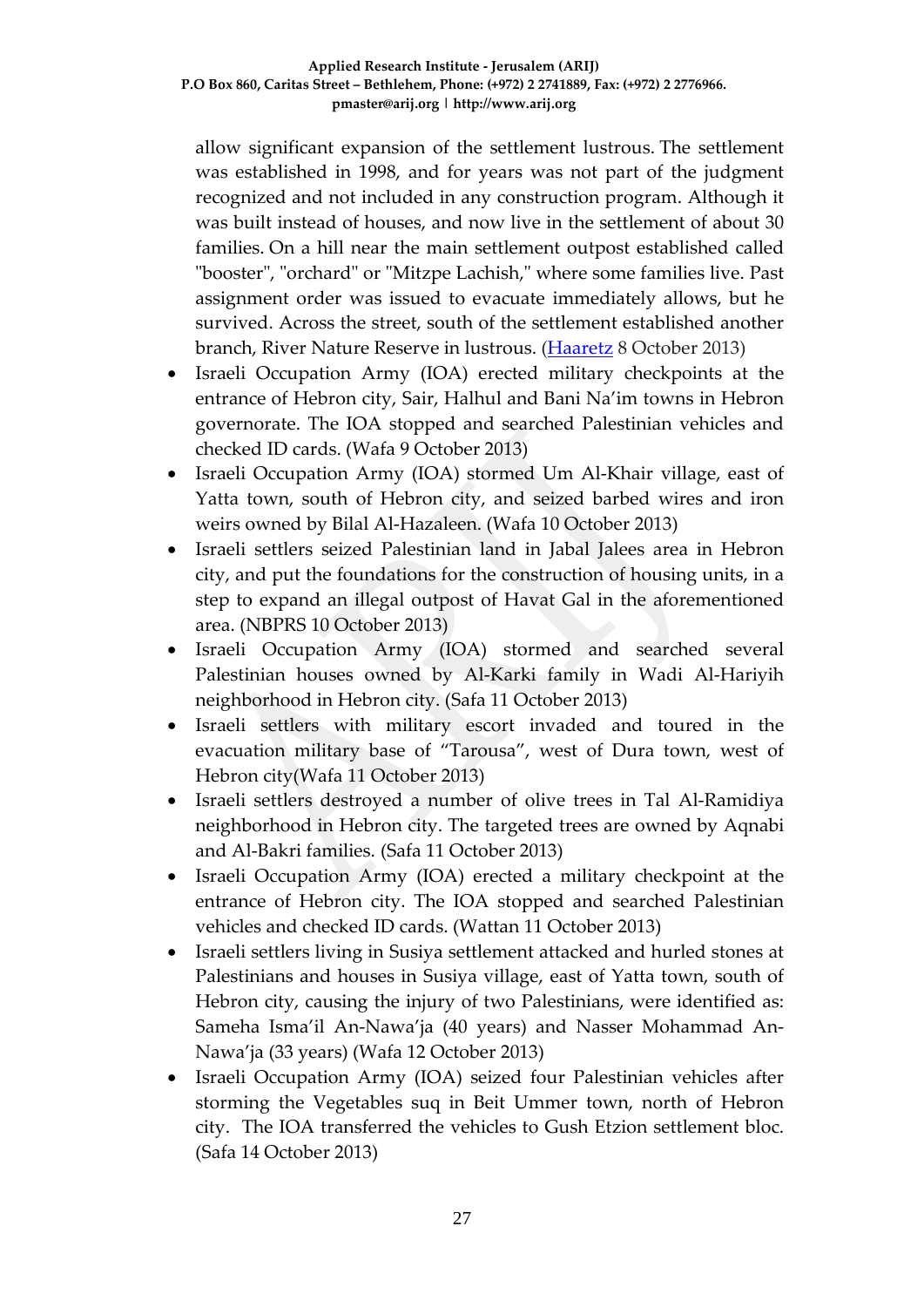• Last minute move || Hearing on demolition of Palestinian village postponed – again. 130 residents of West Bank village Zanuta face eviction. The State Prosecutor's Office made a request Sunday to postpone a hearing at the High Court of Justice on the fate of a [Palestinian village facing demolition,](http://www.haaretz.com/news/diplomacy-defense/.premium-1.552054) less than 24 hours before the judges were scheduled to convene. The High Court was slated to discuss Monday the state-ordered eviction of 130 residents of the village of **Zanuta** in the southern [West Bank.](http://www.haaretz.com/misc/tags/West%20Bank-1.477132) The state was requested to provide a rebuttal for a petition filed by the Association for Civil Rights in Israel, which is rallying against the order on the residents' behalf. According to attorney Yitzhak Bart, the subcommittee supervising construction in the West Bank was unable to complete its response to the High Court due to an "error." The judges had originally instructed the committee to submit its rebuttal as far back as in December 2012. The request for the delay was sent to the Association for Civil Rights in Israel at 4 P.M. on Sunday, when the hearing was scheduled to take place at noon on Monday. Maskit Bendel, an attorney at ACRI who represents the residents of Zanuta, agreed to the request. The first hearing on the petition of Zanuta's residents against the plan to evict them from their homes and their request to prepare a zoning plan for their village took place on July 30, 2012. The court instructed the State Prosecutor's Office at the time to explain what would happen to the 27 families living in the village once their homes are demolished. On October 16, 2012, the state asked that the petition be thrown out, insisting that the residents be expelled. On December 11, the judges decided to hold another hearing, and instructed the state to complete its response seven days prior to the hearing date, this time asking for "extensive details" on the fate awaiting the residents once they are evicted. The hearing was set for September but was postponed until Monday October 14 due to the court's workload. Throughout that entire period, the state did not submit the complete responses requested by the judges. According to Bart, the attorney for the state prosecution, representatives from various Civil Administration departments convened urgently on Sunday, once the said error came to light. The village of Zanuta was founded decades before 1967 by families who left the village of Dahariya due to a shortage of land for pasture and farming. The village contains the remnants of an archaeological site that points to a continuity of settlement since the Iron Age. The founders of Zanuta initially lived in caves there, but when the caves began to collapse in the 1980s, they began pitching tents, which became the subject of Israel's demolition orders. One of the Civil Administration's reasons for ordering the expulsion is the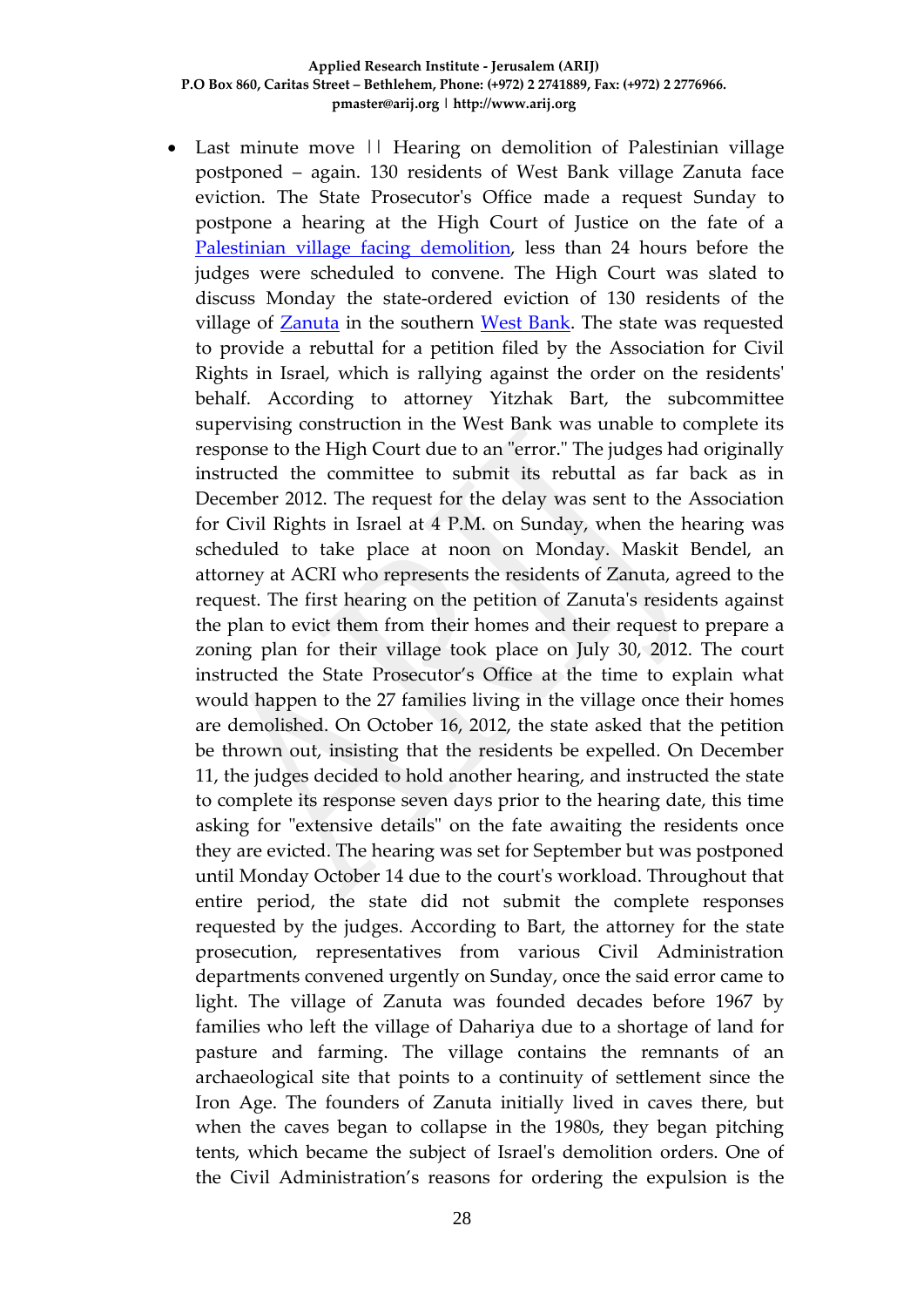existence of the archaeological site, even though archaeologist Avi Ofer believes that the area designated for demolition is much larger than the historic site. In a professional opinion appended to the ACRI's claims, Ofer also wrote that residential neighborhoods in Jerusalem and Hebron were allowed to be built over archaeological sites that were far more significant than the one in Zanuta. [\(Haaretz](http://www.haaretz.com/news/diplomacy-defense/.premium-1.552297) 14 October 2013)

- Clashes erupted between Palestinians and the Israeli Occupation Army (IOA) in Beit 'Awa village, west of Hebron city. The IOA fired teargas and stun grenades at Palestinians, causing dozens of suffocation cases. (Maannews 16 October 2013)
- Israeli Occupation Army (IOA) erected military checkpoints at the entrances of Sa'ir, Yatta and Beit 'Awa towns in Hebron governorate. The IOA stopped and searched Palestinians vehicles and checked ID cards. (Wafa 16 October 2013)
- Clashes erupted between Palestinians and the Israeli Occupation Army (IOA) in Beit Ummer town, north of Hebron city. The IOA fired rubber bullets, teargas and stun grenades at Palestinians, causing dozens of suffocation cases and the injury of two people. (Safa 17 October 2013)
- Clashes erupted between Palestinians and the Israeli Occupation Army (IOA) in Al-Arroub refugee camp, north of Hebron city. The IOA fired rubber bullets, teargas and stun grenades at Palestinians and houses, causing dozens of suffocation cases. (Wafa 18 October 2013)
- Israeli Occupation Army (IOA) stormed a Palestinian house owned by Salah Abu Soboh in Jabal Jalees neighborhood in Hebron city. The IOA detained all the residents in a room. (Maannews 18 October 2013)
- Israeli Occupation Army (IOA) invaded and toured in several areas in Dura and Idhna towns and Hebron city. The IOA erected military checkpoints at the entrances of the towns. Stopped and searched Palestinian vehicles and checked ID cards. (Safa 20 October 2013)
- Two Palestinian workers were injured after the Israeli Occupation Army (IOA) opened fire at a group of Palestinian workers while they were near the Israeli segregation wall, south of Hebron governorate. The Palestinian injuries were identified as: Mutaseem Isma'il hmed Al-Mashni Al-Haliqah (23 years) and Jehad Mohammad Abd Hassan Romi (21 years). (NBPRS 20 October 2013)
- Israeli Occupation Army (IOA) prevented Palestinians from Idhna town, west of Hebron city, from reaching their land to harvest olive trees. The targeted lands are located near the Israeli Segregation wall in the town. The IOA claimed that the Palestinian should get permeations from the Israeli Authorities to access to aforementioned area. (NBPRS 20 October 2013)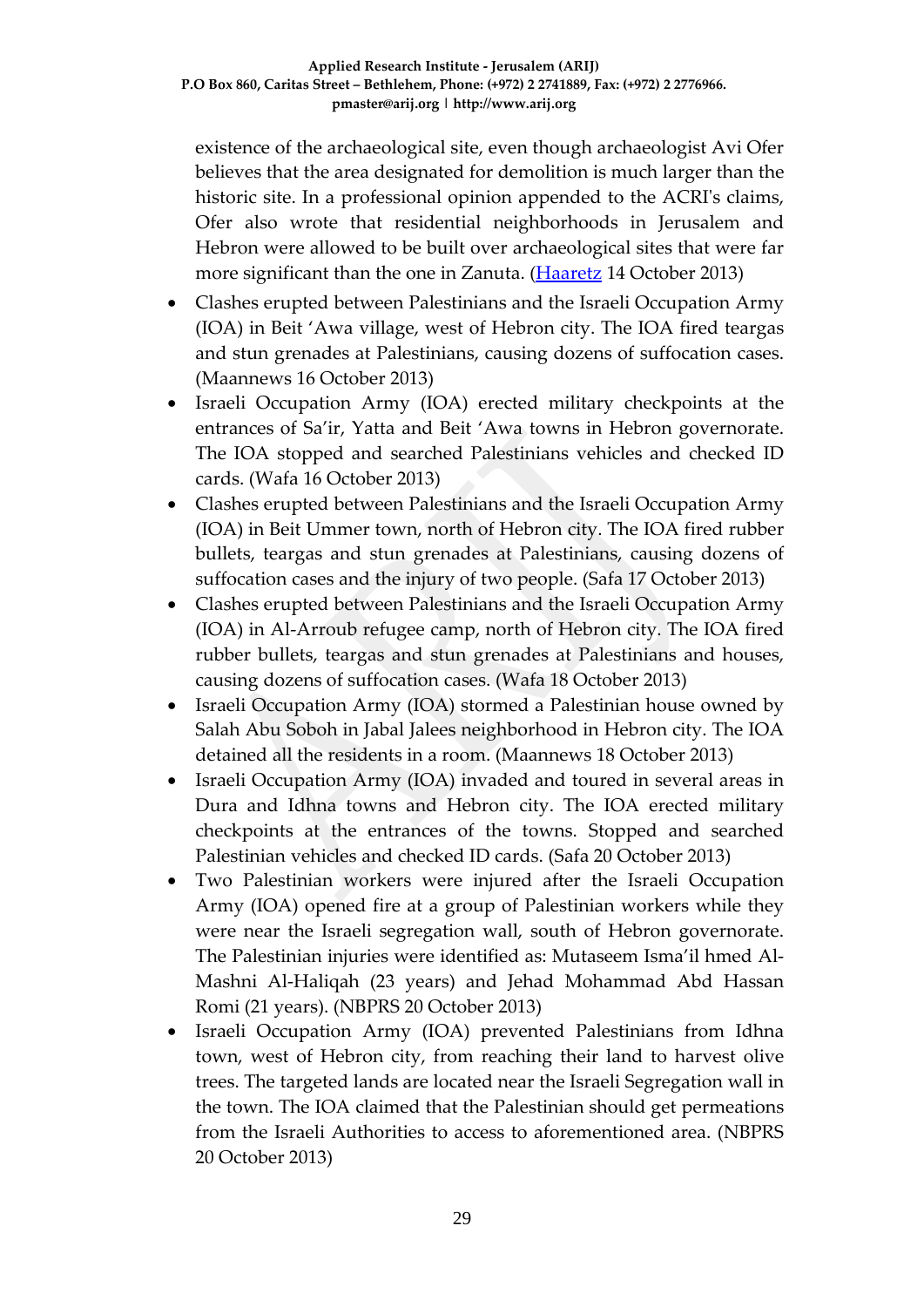- Israeli Occupation Army (IOA) decided to close the Ibrahimi Mosque in Hebron city on the 25<sup>th</sup> and 26<sup>th</sup> of October 2013, to allow Israeli settlers celebration Jew holidays. (Wafa 20 October 2013)
- Israeli Occupation Army (IOA) handed out military orders to demolish an under construction house (180 square meters) and two scrap yards (each one 2 dunums) in Deir Samit village, west of Hebron city. The targeted house and yards are owned by Hassan Azmi Al-Sharha, Salamah Attalah Al-Sharha and Naief Ahmed Odeh Al-Hroub. (Safa 21 October 2013)
- Israeli Occupation Army (IOA) erected a military checkpoint at Halhul Bridge, north of Hebron city. The IOA stopped and searched Palestinian vehicles and checked ID cards. (Al-Quds 21 October 2013)
- Israeli Occupation Amy (IOA) stormed Um Al-Khair village, east of Yatta town, south of Hebron city, and handed orders to demolish a number of "bread tabon". (Maannews 22 October 2013)
- Israeli Occupation Army (IOA) stormed Abd Al-Hai Shaheen Mosque in Hebron city, detained Palestinians and checked ID cards. (Paltoday 22 October 2013)
- Israeli settlers repaired a Palestinian building "Al-Badiri" and changed the main doors of its. The targeted building is located near the Ibrahimi Mosque in Hebron city. (Maannews 22 October 2013)
- Israeli Occupation Army (IOA) assaulted and injured Hamdan Mohammad Sha'abnih (15 years) while he was in the old city of Hebron. As a result, clashes erupted between Palestinians and the IOA, where the IOA fired teargas and stun grenades at Palestinians, causing dozens of suffocation cases. (Raya 23 October 2013)
- Israeli Occupation Army (IOA) invaded and toured in As-Samu' and Deir Samit villages in Hebron governorate. (Safa 23 October 2013)
- Israeli Occupation Army (IOA) erected military checkpoints at the entrances of Sa'ir and Yatta towns, Al-Fawar refugee camp and Halhul Bridge in Hebron governorate. The IOA stopped and searched Palestinian vehicles and ID cards. (Raya 23 October 2013)
- Netanyahu in Message of Support for Hevron Jews. PM's greeting to the community in honor of Shabbat Hevron may be a political signal of steadfastness. For the first time ever, Prime Minister Binyamin Netanyahu has sent a special letter of support to Hevron's Jewish community, in honor of "Shabbat Hevron," during which thousands of people are expected to visit Hevron. The gesture may be politically meaningful, and could be construed as a message of steadfastness connected to ongoing "peace talks" with the Palestinian Authority (PA). The PA wants Israel to uproot its communities in Judea and Samaria – of which the Hevron community was the first harbinger. Shabbat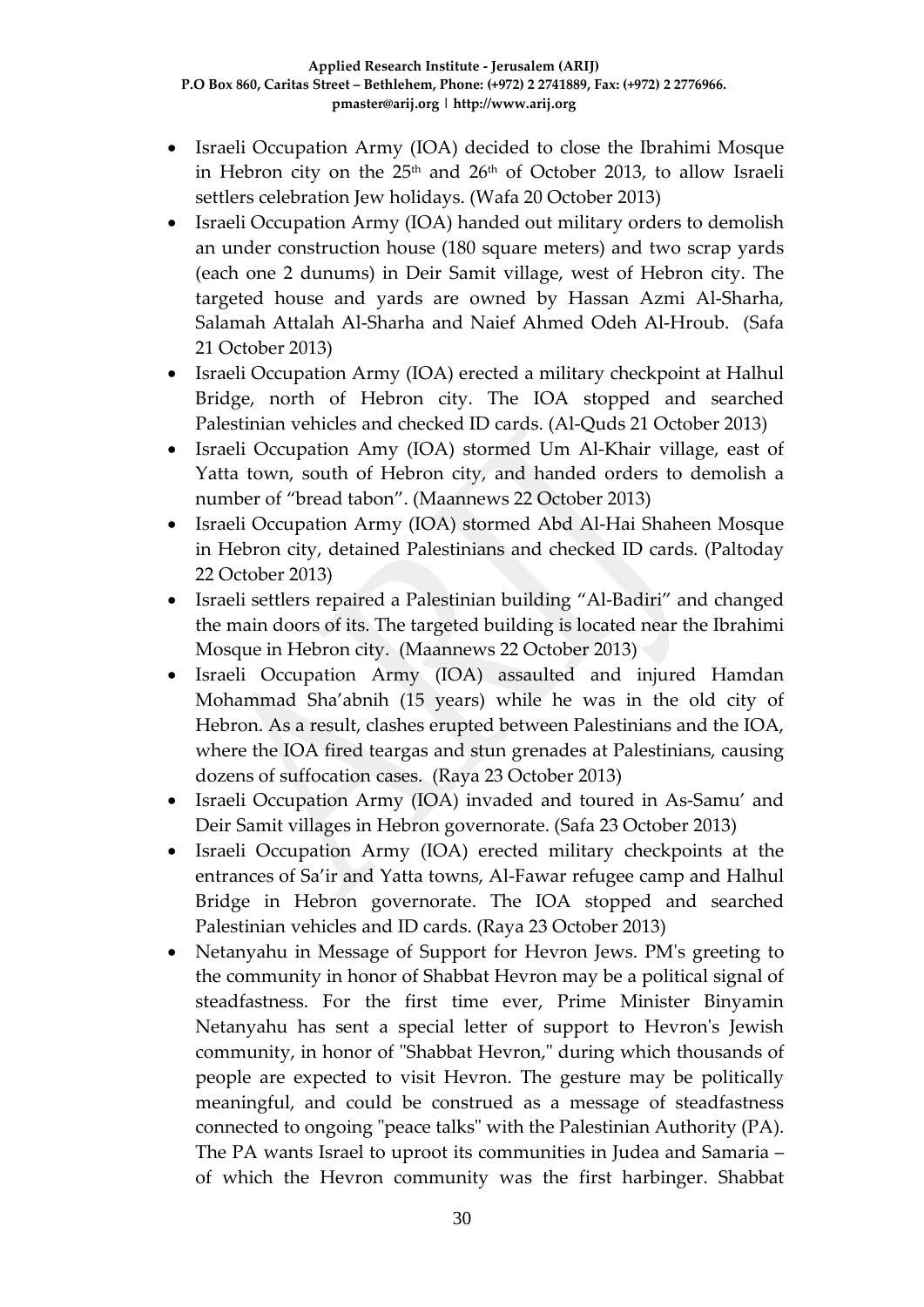#### **Applied Research Institute - Jerusalem (ARIJ) P.O Box 860, Caritas Street – Bethlehem, Phone: (+972) 2 2741889, Fax: (+972) 2 2776966. pmaster@arij.org | http://www.arij.org**

Hevron is a relatively new tradition, which takes place on the Sabbath in which the Torah portion Chayei Sarah is read in synagogues. The Torah portion tells the story of Abraham's purchase of the Machpela Cave, for burying his wife, Sarah. "The roots of the existence of the Nation of Israel are planted in the stories of the nation's Forefathers, about whom we read in the Torah in these weeks," Netanyahu wrote in his missive. "In Hevron, one of the most ancient cities in the Land of Israel, our Forefather Abraham planted his stake and purchased the Cave of Machpela and its environs. On this plot of land, the eternal connection between our nation and its homeland began, and it is also where the Forefathers and Foremothers were buried. That is where David established his kingdom before moving it to Jerusalem. And that is where Jews have been holding fast for generations, at the time in which the land was occupied by foreigners. Netanyahu went on to note that the Jewish connection to Hevron has never been broken and that although an Arab pogrom forced the Jews out in 1929, the renewal of Jewish settlement there after the Six Day War "cast a new link in the long chain of generations." For generations, when the Cave was under Muslim rule, Jews were prevented from ascending past the seventh step in the stairs that lead up to it, the Prime Minister noted. "The steadfastness of the sons to the city of the forefathers stood the test of the Diaspora, and the renewed and flourishing community in Hevron attests to that." [\(Israel National News](http://www.israelnationalnews.com/News/News.aspx/173131) 23 October 2013)

- Israeli Occupation Army (IOA) stormed and searched Palestinian houses in Raq'a area, north of Yatta town, south of Hebron city. one of the targeted house is owned by Kamal Abd Al-Qadir Al-Jundi. (Wafa 24 October 2013)
- Israeli Occupation Army (IOA) stormed and searched the central of Masafir Yatta area (which it's the eight Palestinian village that faces the evacuations), east of Yatta town, south of Hebron city. (Maannews 24 October 2013)
- Israeli Occupation Army (IOA) assaulted and injured Farahat Al-Rajabee (9 years) while he was near the Ibrahimi Mosque in the old city of Hebron. (Al-Quds 24 October 2013)
- Israeli settlers living in Beit Ain settlement and Israeli Occupation Army (IOA) attacked Palestinian farmers while they were working in their land in Wadi Abu Ar-Resh area, north of Beit Ummer town, north of Hebron city. The IOA opened fire at farmers. (NBPRS 24 October 2013)
- Israeli Occupation Army (IOA) handed out military orders to demolish two Palestinian houses in Ash-Shuyukh village, north of Hebron city.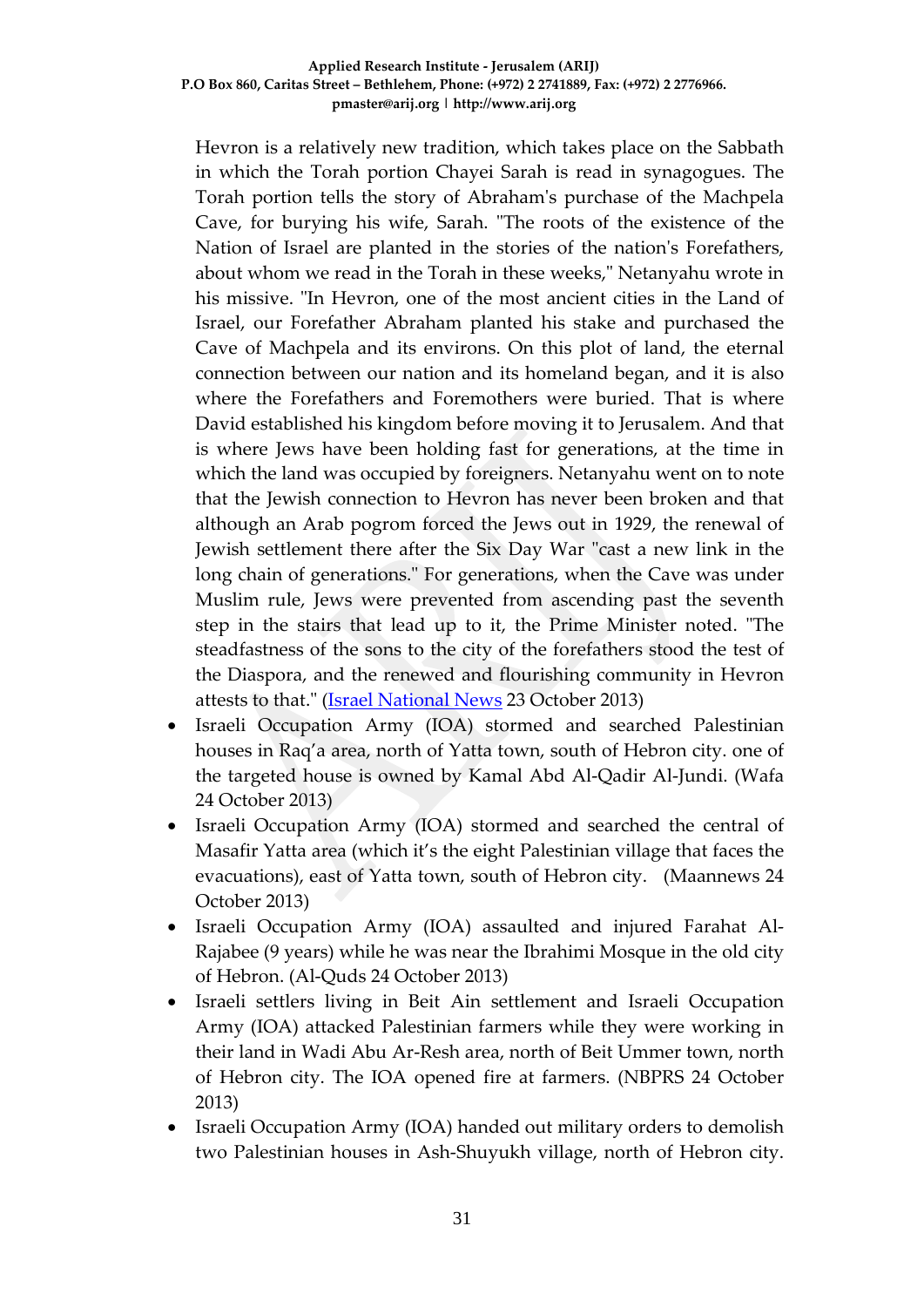The targeted houses are owned by: Adnan Khalil Hussen Haliqah and Ahmed Mohammad Issa Qaddum. (Wafa 24 October 2013)

- The Israeli Occupation Army (IOA) attacked the Palestinian mourners of a funeral in Beit Ummet town, north of Hebron city. Clashes erupted between Palestinians and the IOA, where the IOA fired rubber bullets, teargas and stun grenades at Palestinians, causing dozens of suffocation cases, and the injury of 5 people. During the operation, the IOA occupied the roof of a Palestinian house owned by Abd Al-Aziz Mahmoud Abu Aiyash. (Safa 25 October 2013)
- Israeli settlers living in Maon settlement escorted by the Israeli Occupation Army (IOA) stormed and toured in Khirbet At-Tawani, east of Yatta town, south of Hebron city. (NBPRS 25 October 2013)
- Israeli settlers with military escort invaded an old Palestinian building in As-Samu' town, south of Hebron city, and performed Talmudic rituals. (Safa 25 October 2013)
- Israeli Occupation Authorities closed the Ibrahimi Mosque in Hebron city at the face of Palestinians and opened it for Isareli settlers to storm it and to celebrate a Jewish holiday "Sara day". (Safa 25 October 2013)
- Israeli Occupation Army (IOA) attacked Palestinian farmers and prevented them from reaching their land in Um Al-Khair village, east of Yatta town, south of Hebron city. (Wafa 26 October 2013)
- Israeli settlers attacked and injured Mohammad Ali Al-Qumiri and his wife after storming their house in Ar-Ras neighborhood in Hebron city. (RB2000 26 October 2013)
- Israeli Occupation Army (IOA) erected military checkpoints at the entrance of Sa'ir, Yatta and Halhul towns and Al-Fawar refugee camp in Hebron governorate. The IOA stopped and searched Palestinian vehicles and checked ID cards. (Paltoday 26 October 2013)
- For the second day on the row, the Israeli Occupation Authorities closed the Ibrahimi mosque in Hebron city in the face of Palestinians, and prevented them from entering it, and allowed Israeli settlers to storm it. (Wafa 26 October 2013)
- Clashes erupted between Palestinians and the Israeli Occupation Army (IOA) in Safa area in Beit Ummer town, north of Hebron city. The IOA fired teargas and stun grenades at Palestinians and houses, causing dozens of suffocation cases. (ARN 27 October 2013)
- Israeli Occupation Army (IOA) assaulted and injured Imad Mohammad Aj-Jundi from Yatta town, south of Hebron city, while he was near Al Walajah village, west of Bethlehem city. (ARN 27 October 2013)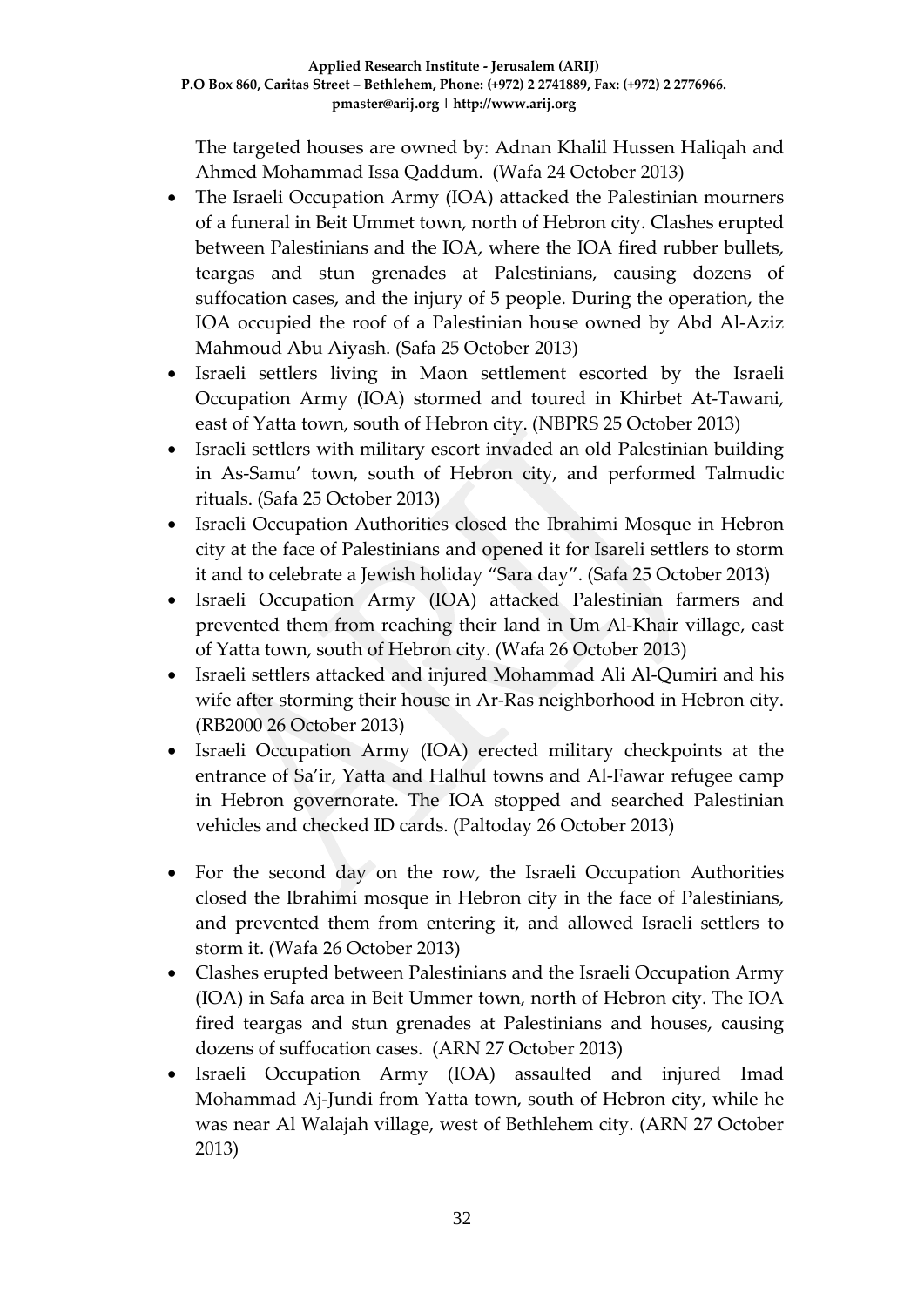- Israeli Occupation Army (IOA) assaulted and injured a Palestinian school bus driver; Mufid Abu Qubitah (27 years) while he was driving the bus in Al-Masafir area, east of Yatta town, south of Hebron city. (Wafa 27 October 2013)
- Israeli settlers escorted by the Israeli Occupation Army (IOA) stormed and toured in the old city of Hebron, and chanted anti-Palestinian slogans. (NBPRS 27 October 2013)
- An Israeli settler hit by his vehicle a Palestinian child; 'A'isha Matur (12 years) in Sa'ir town, north of Hebron city. (ARN 27 October 2013)
- Israeli Occupation Authorities handed out military orders to stop the construction in a 284 square meters mosque and a 200 square meters under construction house in Ad-Dirat village, east of Yatta town, south of Hebron city. The targeted house is owned by Nasser Mohammad Ibrahim Al-'Adrah. (NBPRS 28 October 2013)
- Israeli Occupation Army (IOA) handed out military orders to stop the construction in three agricultural structures in Suba village, east of Idhna town, west of Hebron city. (Al-Ayyam 28 October 2013)
- Israeli Occupation Army (IOA) invaded and toured in Ad-Dhahiriya town, south of Hebron city. (ARN 30 October 2013)
- Israeli settlers living in Beit Haja settlement harvested Palestinian olive trees in land located near the settlement. The targeted trees are owned by Musa Ahmed Tubasi. (ARN 30 October 2013)
- Israeli Occupation Army (IOA) handed out a military order to stop the construction in a water tank (5000 cup), which supplied water for more than 7000 Palestinians in Al-Burj, Al-Beira, Beit Marsam and Beit Rosh Al-Foqa areas, south of Hebron city. The targeted tank was established and funded by ACF. (Maannews 30 October 2013)
- The Israeli occupation Army (IOA) distributed leaflets threatening Palestinians who passed by an Israeli checkpoint erected by the IOA at the entrance of Idhna town, west of Hebron city, from entering their land near the wall, their warn of ' punitive actions will affect all residents if approached one of the ' security zone ', the land surrounding wall as designated by the occupation authorities. (Raya 31 October 2013)
- Israeli Occupation Army (IOA) prevented Palestinian vehicles from entering or leaving Beit Ummer town, north of Hebron city. The IOA stopped and searched vehicles and checked ID cards. During the operation, the IOA fired teargas and stun grenades at vehicles. (Raya 31 October 2013)
- Israeli settlers living in Avigal outpost and Israeli Occupation Army (IOA) prevented Palestinian farmers from harvesting their olive trees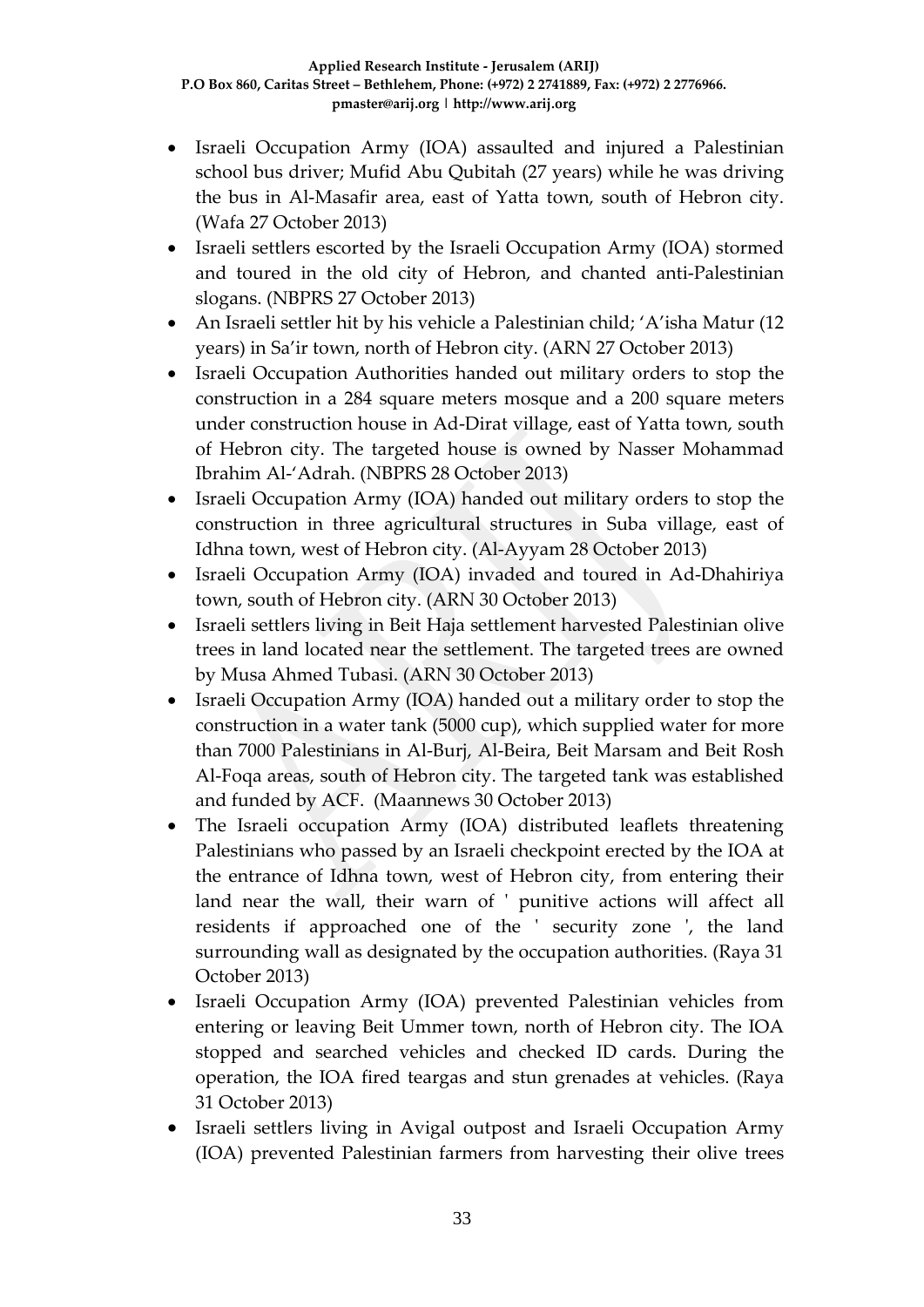in wadi Ma'een area, east of Yatta town, south of Hebron city. (NBPRS 31 October 2013)

- Israeli Occupation Army (IOA) handed out Ahmed Jaber Al-Shawaheen three military orders to demolish two residential rooms and a water well in Al-Jawaiya village, east of Yatta town, south of Hebron city. (NBPRS 31 October 2013)
- Israeli Occupation Army (IOA) handed out three military orders to demolish a house and two agricultural barracks in Wadi Aziz area in Idhna town, west of Hebron city. The targeted house and barracks are owned by Tareq Mohammad Atmizah and Mohamamd Ahmed Faraj Alla. (Maannews 31 October 2013)
- Israeli Occupation Authorities handed out military orders to stop the construction in two houses in Khallit Al-Ghamqah area, west of Idhna town, west of Hebron city. The targeted houses are owned by: Hamdan Mohammad Bashir and Mohammad Khalil Hamdan. During the operation, the IOA closed the main entrance of the town and prevented Palestinians from entering or leaving the town. (Maannews 31 October 2013)
- Israeli Occupation Army (IOA) erected military checkpoints at the entrances of Bani Na'im and Halhul towns and Al-Fawar refugee camp in Hebron governorate. The IOA stopped and searched Palestinian vehicles and checked ID cards. (Raya 31 October 2013)

# **Qalqilyah**

- Israeli Occupation Army (IOA) chased and opened fire at a group of Palestinian workers in Azzun Al-Atma village, southeast of Qalqilyah city, and arrested ten of them. (Maannews 2 October 2013)
- Israeli Occupation Army (IOA) raided the weekly non-violent protest against the segregation wall and settlements in Kafr Qaddum village, east of Qalqilyah city. The IOA fired teargas and stun grenades at Palestinians and houses, causing dozens of suffocation cases. (PNN 4 October 2013)
- For the second weeks in a row, the Israeli Occupation Army (IOA) closed the main and only entrance of Azzun Al-Atma village, south of Qalqilyah city, and prevented Palestinians from entering or leaving the village. (Wattan 7 October 2013)
- A Palestinian, Rabee Atalla Hilal (18 years), was injured after the Israeli Occupation Army (IOA) stationed at a checkpoint in Azzun Al-Atma village, south of Qalqilyah city, opened fire at him. After the operation, the IOA arrested Mr. Hilal and his brother Mohammad and transferred them to unknown location. (Maannews & Wafa 8 October 2013)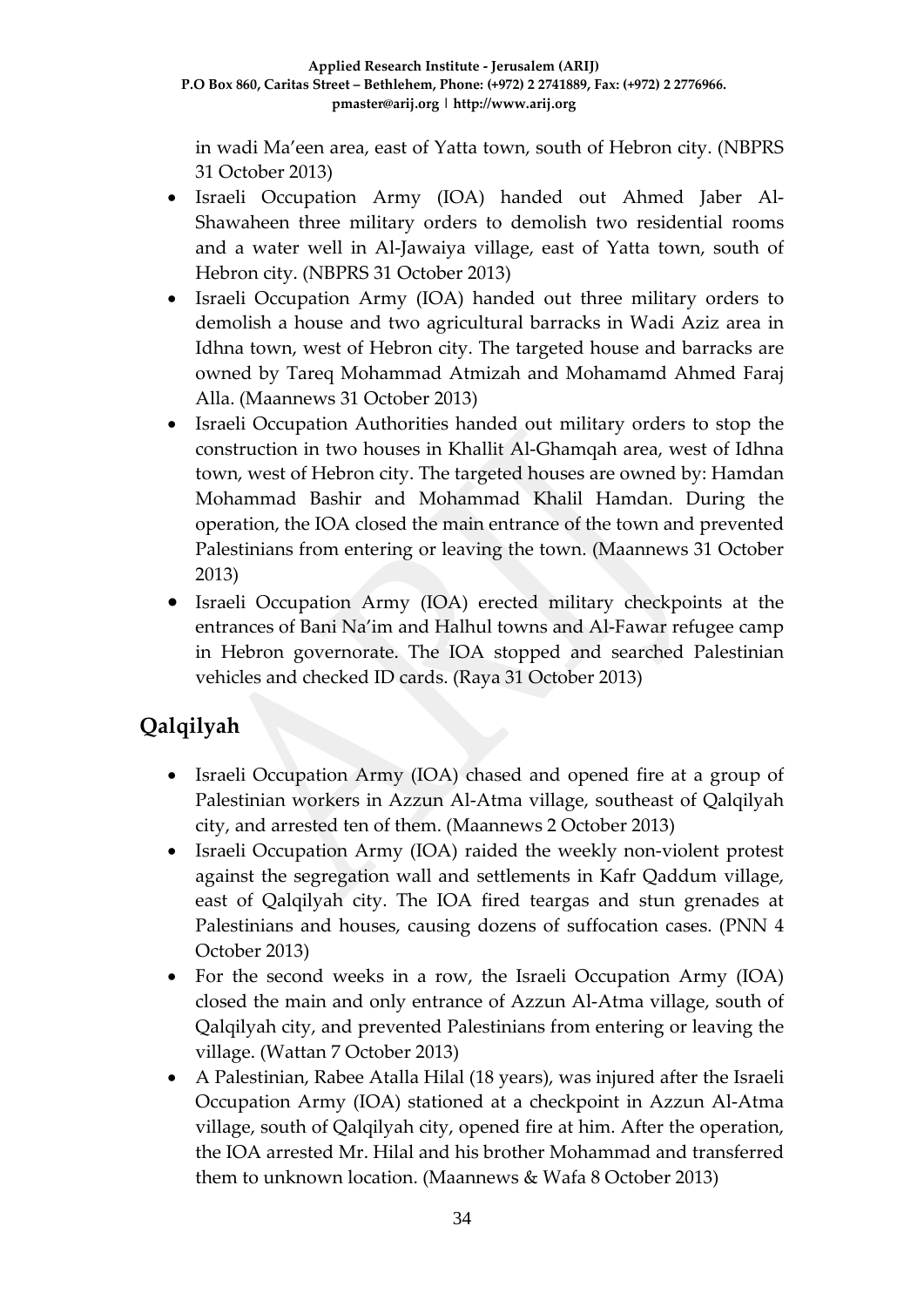- The Israeli Occupation Army (IOA) raided the weekly non violent protest against the Segregation wall and settlements in Kafr Qaddum village, east of Qalqilyah city. The IOA fired teargas and stun grenades. During the operation, the IOA declared the village as "close military zone" and erected a military checkpoint at the entrance of the village. The IOA detained a number of Palestinian journalists, and prevented them from entering the village. (Maannews & Wafa 11 October 2013)
- Israeli settlers attacked and hurled stones at Palestinian vehicles traveling south of Nablus city, on Ramallah – Nablus road and Nablus Qalqilyah road. (NBPRS 13 October 2013)
- Israeli Occupation Army (IOA) attacked the weekly non-violent protest against the segregation wall and settlements in Kafr Qaddum village, east of Qalqilyah city. The IOA fired teargas and stun grenades at participants and houses, causing dozens of suffocation cases. (Al-Ayyam 18 October 2013)
- Israeli settlers living in Karne Shomron settlement uprooted 53 olive trees in Kafr Laqif village, east of Qalqilyah city. The targeted trees are owned by Sulman Jaber. (Maannews 22 October 2013)
- Israeli settlers uprooted and destroyed 300 olive seedlings in Khallit Khalil area located between Ma'ale Shamron and Karne Shamron settlements in Azun village, east of Qalqilyah city. The targeted trees are owned by Saleh Radwan and Ahmed Abdalla Radwan. (Wafa 31 October 2013)

### **Tubas**

• Palestinians petition High Court to reclaim Jordan Valley land. Petitioners are requesting an interim order to halt the cultivation of the site by settlers; judge gives state 21 days to respond. [Palestinians](http://www.haaretz.com/misc/tags/Palestinians-1.477125) in the Jordan Valley have petitioned the High Court of Justice to have their land between the border fence and Jordanian border returned, and to have the [settlers](http://www.haaretz.com/misc/tags/Israel%20settlers-1.477057) cultivating dates there removed. In January, a Civil Administration document confirmed that over the past 20 years, under the military order barring Palestinians from entering the area, more than 5,000 dunams (1,250 acres) belonging to Palestinians had been awarded to settlers. In some places the border fence is up to two kilometers from the Jordan River. The land was handed over to the World Zionist Organization, backed by an opinion from the State Prosecutor's Office and the approval of the Central Command head at the time, Amram Mitzna. The WZO leased the land to the settlers; the government hoped to create a kind of buffer zone along the border. The land was cultivated by Palestinians even after the Six-Day War.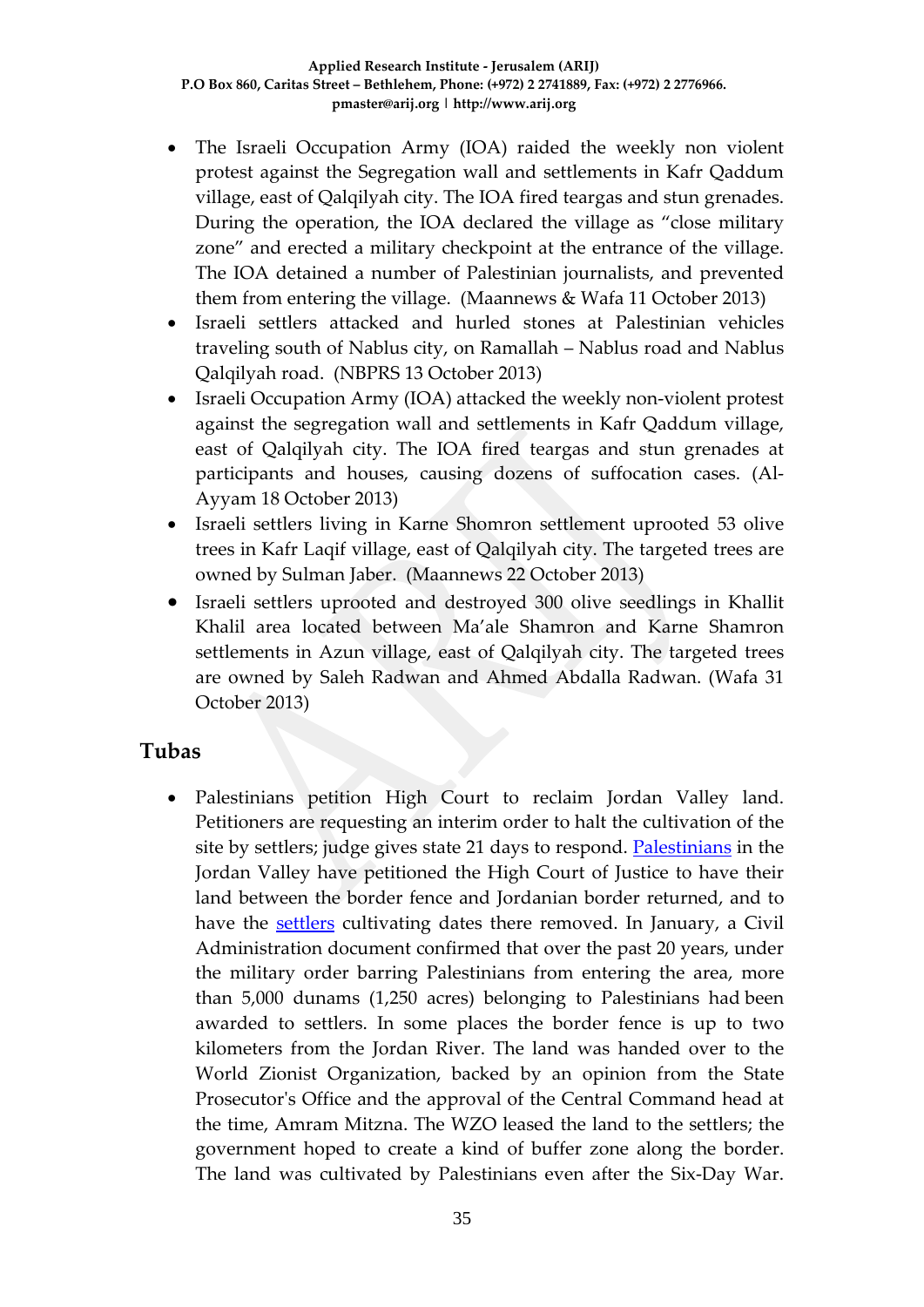They were banished in 1969 after Palestinians began trying to return to the area from Jordan. Before January, the Palestinians had not realized that others were cultivating the land. Heirs of three landowners petitioned the High Court via attorney Wissam George Asmar. "As a result of the investigation, the petitioners examined the issue of their real estate; they discovered that it is part of the same real estate being cultivated by settlers who have no possessory connection," the petition reads, adding that the settlers had planted Medjool date orchards, "which is considered a very profitable and flourishing industry." According to the petition, "over the years, the late owners and their heirs, the petitioners, believed that the real estate continued to be minefields and/or a closed military area not in use, and that therefore conditions were not yet ripe to restore their possessory right." The petitioners are also requesting an interim order that will halt the current cultivation of the site by the settlers. Justice Uri Shoham gave the state 21 days to respond. [\(Haaretz](http://www.haaretz.com/news/national/.premium-1.549925) 1 October 2013)

- Israeli Occupation Army (IOA) stormed Khirbet Al-Makhul in the northern of Jordan valley, and demolished all the tents. The targeted tents were set up by a group of Palestinian activists for the residents of Khirbet Al Makhul two days ago. Note that it's the four times that the IOA demolished Khirbet Al-Makhul. (Al-Quds 3 October 2013)
- Israeli Occupation Authorities handed out military orders to stop the construction and demolish 6 Palestinian residential structures in Al-Muntar area in Bardalah village in the northern of Jordan Valley. (Sama News 7 October 2013)
- Israeli Occupation Army (IOA) closed Al-Hamra, Tayasir checkpoints, which led to the northern of Jordan valley areas. The IOA stopped and searched Palestinian vehicles and checked ID cards. (Safa 11 October 2013)
- Israeli Occupation Army (IOA) stormed Khirbet Ibziq in the northern of Jordan Valley, and handed out seven Palestinian families military orders to evacuate their houses two days; on the 14<sup>th</sup> and 15<sup>th</sup> of October 2013, under the claim that the IOA will start military training in the area. (Safa & ARN 13 October 2013)
- Israeli Occupation Army (IOA) handed out military orders to evacuate 9 Palestinian families (more than 70 Palestinians included 35 children) from their houses in Khirbet Al-Burij and Khirbet Al-Meta in the northern of Jordan valley, on the 15<sup>th</sup> of October 2013, under the claim that the IOA will start military training in these areas. The targeted families were identified as: Khalil Wrad Zawahrah, Sharif Khalil Zawahrah, Radi Khalil Zawahrah, Radwan Khalil Zawahrah, Naef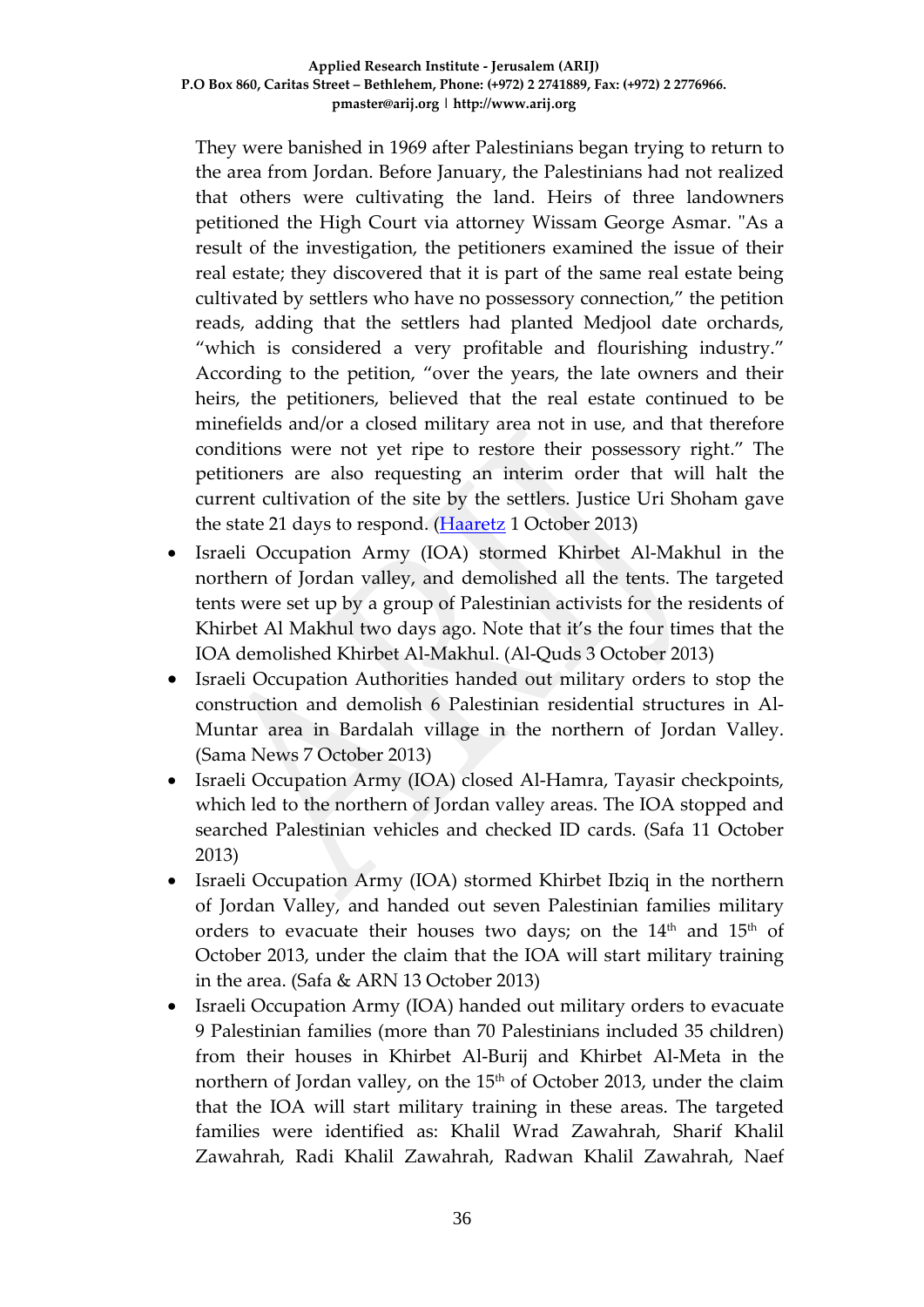Abd Al-Faqier, Mustafa Khalil Zawahra, Khalid Salamah Zawahrah, Ali Hassan Al-Faqir and Rafi'a Musa Al-Faqir. (Wafa 14 October 2013)

• Israeli Occupation Army (IOA) evacuated 18 Palestinian families from their houses and land in Al-Burj, Al-Meta, Wadi Al-Maleh and Ibziq areas in the northern of Jordan Valley, under the claim that the IOA will started Military trainings in the aforementioned areas. (PNN & Maannews 22 October 2013)

## **Ramallah**

- Clashes erupted between Palestinians and the Israeli Occupation Army (IOA) in Al-Jalazoun refugee camp, north of Ramallah city. The IOA fired metal bullets, teargas and stun grenades at Palestinians, causing dozens of suffocation cases and the injury of a Palestinian child, was identified as Yazan Mahmoud Al-Abeed Zeid (10 years). (Wattan 2 October 2013)
- Israeli Occupation Army (IOA) erected a sudden checkpoint near Al-Jalazun refugee camp, north of Ramallah city. The IOA stopped and searched Palestinian vehicles, checked ID cards and detained five Palestinians. (Paltoday 2 October 2013)
- Israeli Occupation Army (IOA) attacked the weekly non-violent protest against the segregation wall and settlements in An-Nabi Saleh village, north of Ramallah city. The IOA fired rubber bullets, teargas and stun grenades at participants, causing dozens of suffocation cases. During the operation, the IOA stormed the village, clashes with Palestinians, and closed the main entrance of the village after declaring it as "closed military zone". (Wafa 4 October 2013)
- Clashes erupted between Palestinians and the Israeli Occupation Army (IOA) near Ofra jail in Ramallah governorate. The IOA fired teargas grenades at Palestinians. (Safa 4 October 2013)
- Israeli Occupation Army (IOA) raided the weekly non-violent protest against the segregation wall and settlements in Bilin village, west of Ramallah city. The IOA fired rubber bullets, teargas and stun grenades at Palestinians, causing dozens of suffocation cases and the injury of others, two of them were identified as: Dr. Mustafah Al-Barghouthi, and an International activist Louis Mourganiti. (Sama News 4 October 2013)
- Israeli settlers living in Beit El settlement attacked Palestinian houses, and destroyed the windows in Al-Jalazoun refugee camp, north of Ramallah city, and carried out provocative actions. (Al-Ayyam 6 October 2013)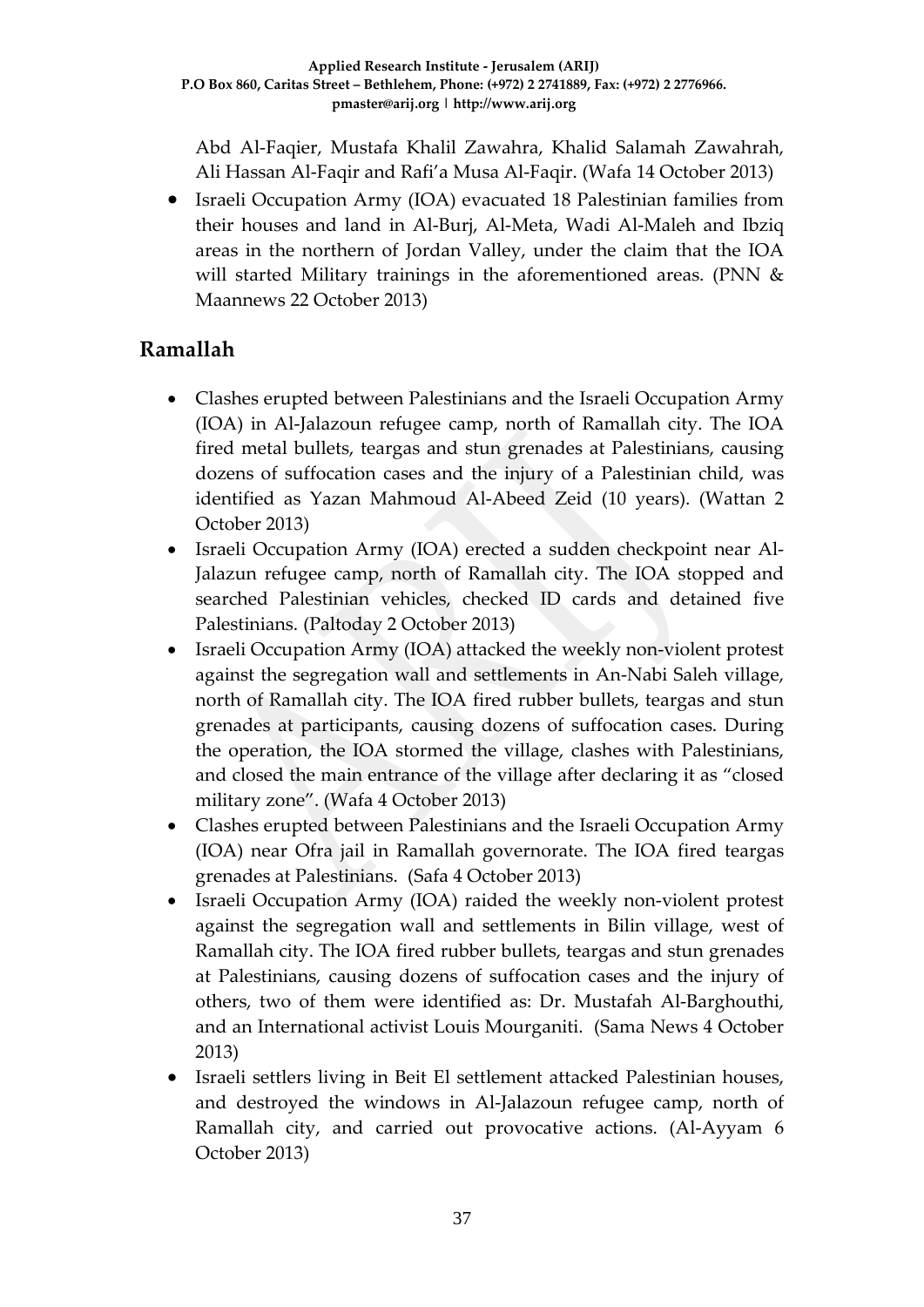- Israeli settlers uprooted 13 olive trees in An-Nabi Anbar area in Ras Karkar village, north of Ramallah city. The targeted trees are owned by Mahir Samhan. (Raya 7 October 2013)
- The Knesset Finance Committee approved the Israeli transfer of millions of shekels to the settlements in Hebron and Beit El. The Committee had considered the budget of the Israeli Government and Knesset members from the right presented a request to add 28 million shekels for settlement of Beit El to establish a new neighborhood, and four million shekels for settlements in the Hebron hills. The majority of the members of the Committee agreed to the request, knowing that the majority of members belong to the right-wing parties. (Wafa 7 October 2013)
- Israeli settlers torched three Palestinian vehicles and wrote anti-Palestinian slogans on the wall of a mosque in Burqa village, east of Ramallah city. (Al-Quds 10 October 2013)
- Dozens of Palestinian and international activists suffered gas inhalation after the Israeli Occupation Army (IOA) attacked the weekly non-violent protest against the segregation wall and settlements in Bilin village, west of Ramallah city. The IOA fired rubber bullets, teargas and stun grenades, causing the torch of agricultural land (Maannews 11 October 2013)
- Clashes erupted between Palestinians and the Israeli Occupation Army (IOA) near Ofra jail, west of Ramallah city. The IOA fired rubber bullets, teargas and stun grenades at Palestinians, causing dozens of suffocation cases and the injury of two people. (Al-Quds 11 October 2013)
- Israeli Occupation Army (IOA) attacked the weekly non-violent protest against the segregation wall and settlements in An-Nabi Saleh village, north of Ramallah city. The IOA fired rubber bullets, teargas and stun grenades, causing dozens of suffocation cases. The IOA assaulted and detained for few hours a Palestinian journalist. During the operation, the Palestinian and international activists opened the southern entrance of the village, which the IOA closed it by Iron gate 10 years ago. (Maannews 18 October 2013)
- A Palestinian; Abdalla Ahmed Yassen (23 years), was injured and dozens suffered gas inhalation after the Israeli Occupation Army (IOA) raided the weekly non-violent protest against the segregation wall and settlements in Bilin village, northwest of Ramallah city. The IOA fired rubber bullets, teargas and stun grenade. During the operation, the IOA arrested Amjad Ayid Khalil Abu Rahma (18 years) and seized his camera. (Maannews 18 October 2013)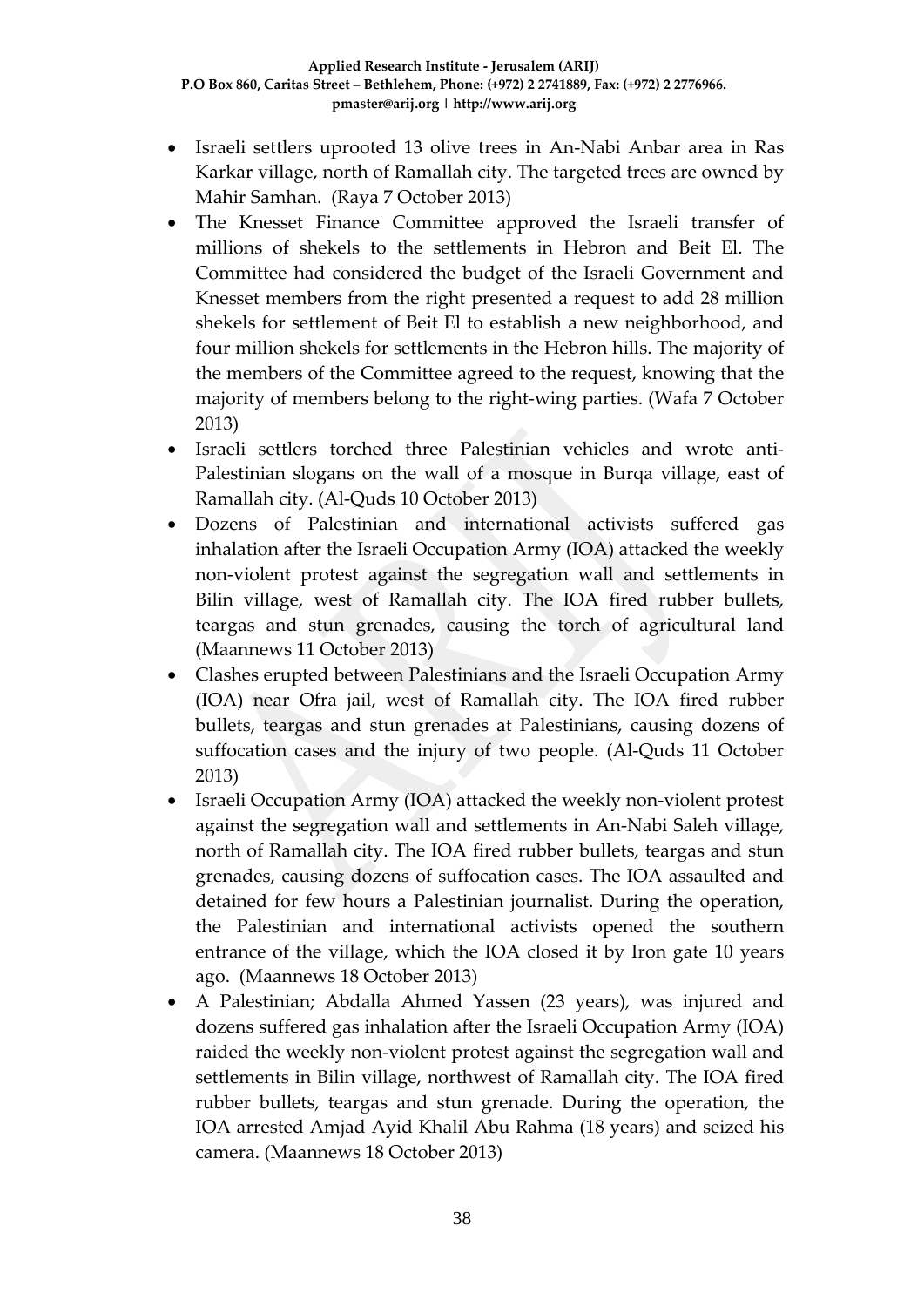- Three Palestinians were injured and dozens suffered gas inhalation during clashes that erupted between Palestinians and the Israeli Occupation Army (IOA) in Silwad village, northeast of Ramallah city. The IOA fired rubber bullets, teargas and stun grenades at Palestinians. (Safa 20 October 2013)
- Clashes erupted between Palestinians and the Israeli Occupation Army (IOA) in Bilin village, west of Ramallah city, after the IOA stormed the village. The IOA fired teargas and stun grenades, and closed all the entrance of the village. (PNN & Wafa 22 October 2013)
- A Palestinian; Mohammad Assi (24 years) was killed and four were arrested during clashes that erupted between Palestinians and the Israeli Occupation Army (IOA) in Kafr Ni'ma village, west of Ramallah city. The IOA fired rubber bullets, teargas and stun grenades at Palestinians. Two of the arrestees were identified as: Mohammad Ibrahim As-Saisi (32 years) and Abdalla Abu Adyi. During the operation, the IOA razed Palestinian land and uprooted 20 olive trees in area located between Bilin and Kafr Ni'ma villages. (Wafa & Maannews 22 October 2013)
- Clashes erupted between Palestinians and the Israeli Occupation Army (IOA) in Beit Liqiya village, southwest of Ramallah city. The IOA fired rubber bullets, teargas and stun grenades at Palestinians, causing dozens of suffocation cases. (Paltoday 23 October 2013)
- Clashes erupted between Palestinians and the Israeli Occupation Army (IOA) at Qalandyia checkpoint, north of Ramallah city. The IOA fired teargas and stun grenades at Palestinians, causing dozens of suffocation cases. (Al-Quds 23 October 2013)
- Clashes erupted between Palestinians and the Israeli Occupation Army (IOA) near Bir Zeit University in Bir Zeit village, north of Ramallah city. The IOA fired teargas and stun grenades at Palestinians. (Al-Quds 23 October 2013)
- Israeli settlers stormed the evacuation settlement site of "Hallmesh", south of An-Nabi Saleh village, north of Ramallah city, and tried to seize Palestinian land. As a result, clashes erupted between Palestinians and Israeli settlers. (Raya 23 October 2013)
- Israeli Occupation Army (IOA) raided the weekly non-violent protest against the Segregation wall and settlements in Bilin village, west of Ramallah city. The IOA fired rubber bullets, teargas and stun grenades at Palestinians and land, causing dozens of suffocation cases and the injury of 2 people, were identified as: Mohammad Yassen (21 years) and Abd Al-Qadir Abu Rahma (19 years). A number of olive trees were torched. (PNN 25 October 2013)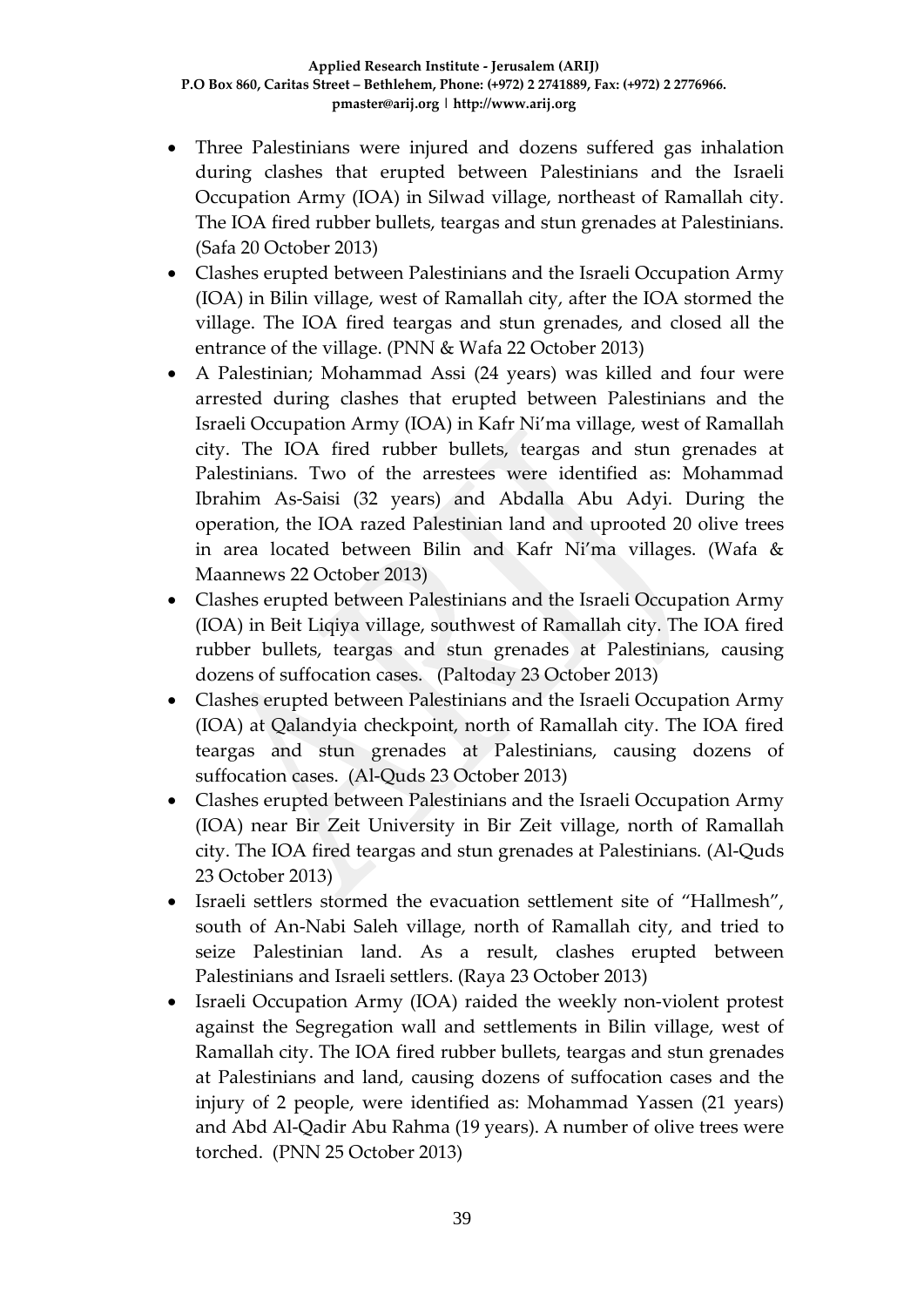- Israeli Occupation Army (IOA) attacked the weekly non-violent protest against the Segregation wall and settlements in An-Nabi Saleh village, north of Ramallah city. The IOA fired rubber bullets, teargas and stun grenades at participants, causing dozens of suffocation cases. (PNN 25 October 2013)
- Israeli settlers attacked a group of Palestinian farmers while they were harvesting olive trees in Al-Mughayyir village, northeast of Ramallah city, and injured Yasser Al-Na'ssan. (ARN 26 October 2013)
- Israeli Occupation Army (IOA) closed the entrances of Nilin, Budrus, Qibya and Shuqba villages in Ramallah governorate. During the operation, clashes erupted between Palestinians and the IOA in Nilin village. (Safa 27 October 2013)
- Israeli Occupation Army (IOA) demolished a residential structure in Khirbet Khamees, east of Beit Anin village, west of Ramallah city. (DWG 28 October 2013)
- Israeli Occupation Army (IOA) erected a military base in an area located between Silwad and Deir Jarir villages, north of Ramallah city. (Raya 30 October 2013)
- Clashes erupted between Palestinians and the Israeli Occupation Army (IOA) in Nilin village, west of Ramallah city. The IOA fired rubber bullets, teargas and stun grenades, causing dozens of suffocation cases. (Safa 31 October 2013)

# **Jericho**

• Israeli Occupation Army (IOA) ordered Palestinians to evacuate their houses in Al-'Auja village, north of Jericho city, and threatened them to demolish their houses. The Palestinians were identified as: Odeh Ka'abnah owned three residential barracks, Issa Ka'abnah owned two residential barracks and an animal shed, Noh Ka'abnah owned a residential barracks, Younis Ka'abnah owned two barracks and an animal shed, and Suliman Ka'abnah owned two barracks and an animal shed. (RB2000 2 October 2013)

## **Salfit**

• Israeli settlers living in Elkana settlement attacked Sami Yousif Radad and his family from Az-Zawiya village, west of Salfit city, while they were harvesting olive trees in their land near the settlement and stole the olives. (Wafa 3 October 2013)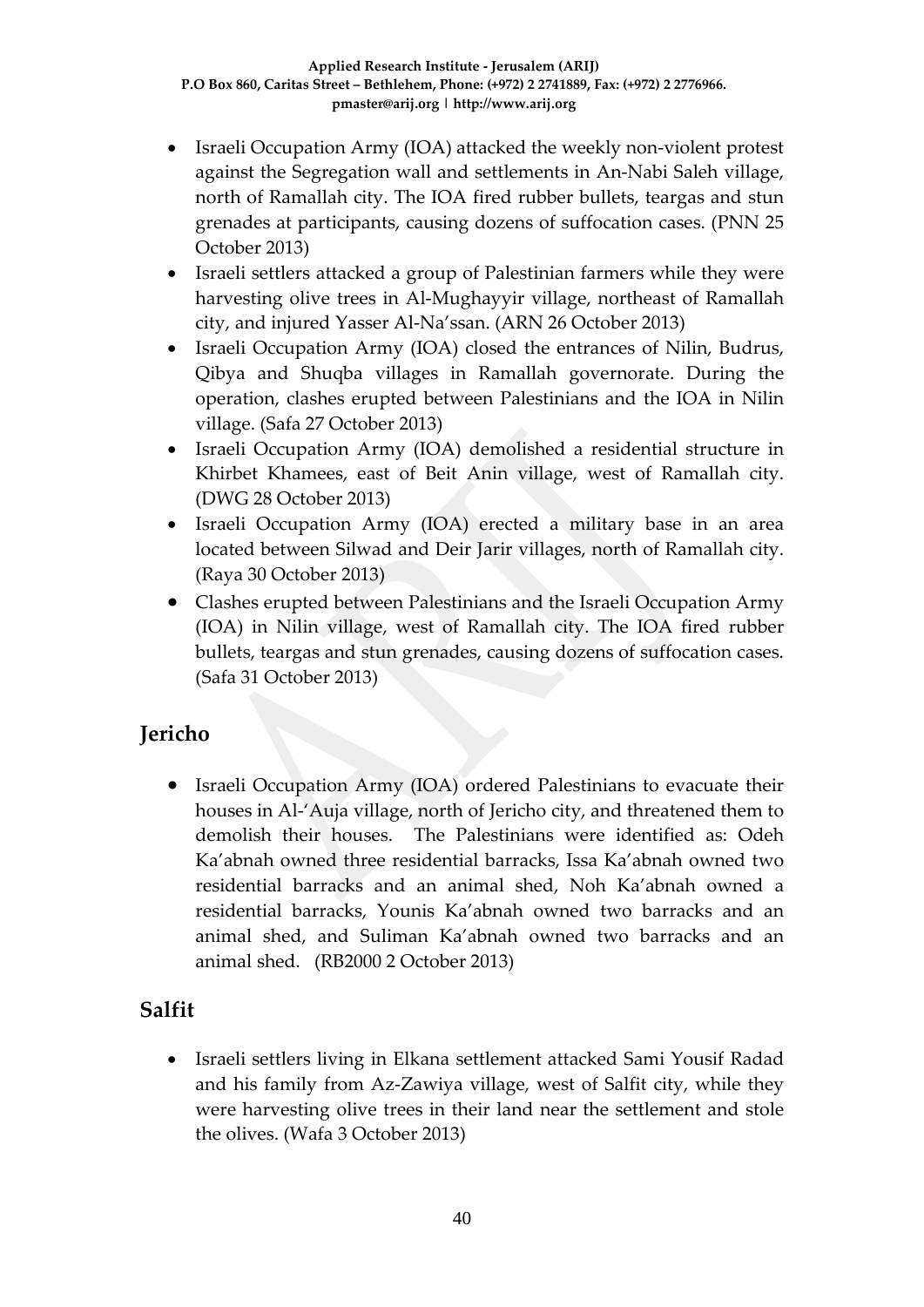- Israeli settlers living in Ariel settlement razed agricultural land in Salfit city. The settlers leveled the land for construction work to expand the illegal settlement of Leshem, and used construction machinery to crush rocks to use for paving stones. (Maannews 7 October 2013)
- Israeli Occupation Authorities prevented Palestinian framers from Mas-ha village, northwest of Salfit city, from reaching their land which located behind the Israeli Segregation wall. (Sama News 9 October 2013)
- An Israeli settler driving Motorcycle ran over a Palestinian old woman; Hamda Said (74 years), from Marada village, north of Salfit city, while she was harvesting olive trees. (Wafa 12 October 2013)
- Israeli Occupation bulldozers continued the construction of the new settlement of Leshem, as a part of Ali Zahav settlement, by razing agricultural land in Kafr Ad-Dik village, west of Salfit city. (PNN 12 October 2013)
- Israeli settlers living in Arial settlement continued pumping wastewater at Palestinian land in Wadi Al-Matwi area, which located between Kafr Ad-Dik and Bruqin villages, west of Salfit city. (PNN 27 October 2013)

## **Tulkarem**

- Israeli settlers living in Mevo Dotan settlement hurled stones at Palestinian vehicles while they were traveling near the settlement. During the operation, the Israeli settlers closed a road link between Yabed village and Tulkarm city. (Al-Quds 2 October 2013)
- Israeli Occupation Army (IOA) closed 'Anab checkpoint, which located between Nablus and Tulkarm cities. The IOA stopped and searched Palestinian vehicles and checked ID cards. The IOA detained a number of Palestinians. (Safa 6 October 2013)
- Israeli Occupation Army (IOA) invaded and toured in Tulkarm city, and fired teargas grenades at Palestinians. (Sama News 10 October 2013)
- Israeli Occupation Army (IOA) invaded and searched several houses in Nour As-Shams refugee camp and Anabta village in Tulkarm governorate. (Wattan 14 October 2013)
- Israeli Occupation Army (IOA) intensified its presence at Anaba checkpoint, east of Tulkarm city. The IOA stopped and searched Palestinian vehicles and checked ID cards. (Maannews 17 October 2013)
- Israeli Occupation Army (IOA) attacked a non-violent protest in Deir Al-Ghusun village, north of Tulkarm city. The IOA fired teargas and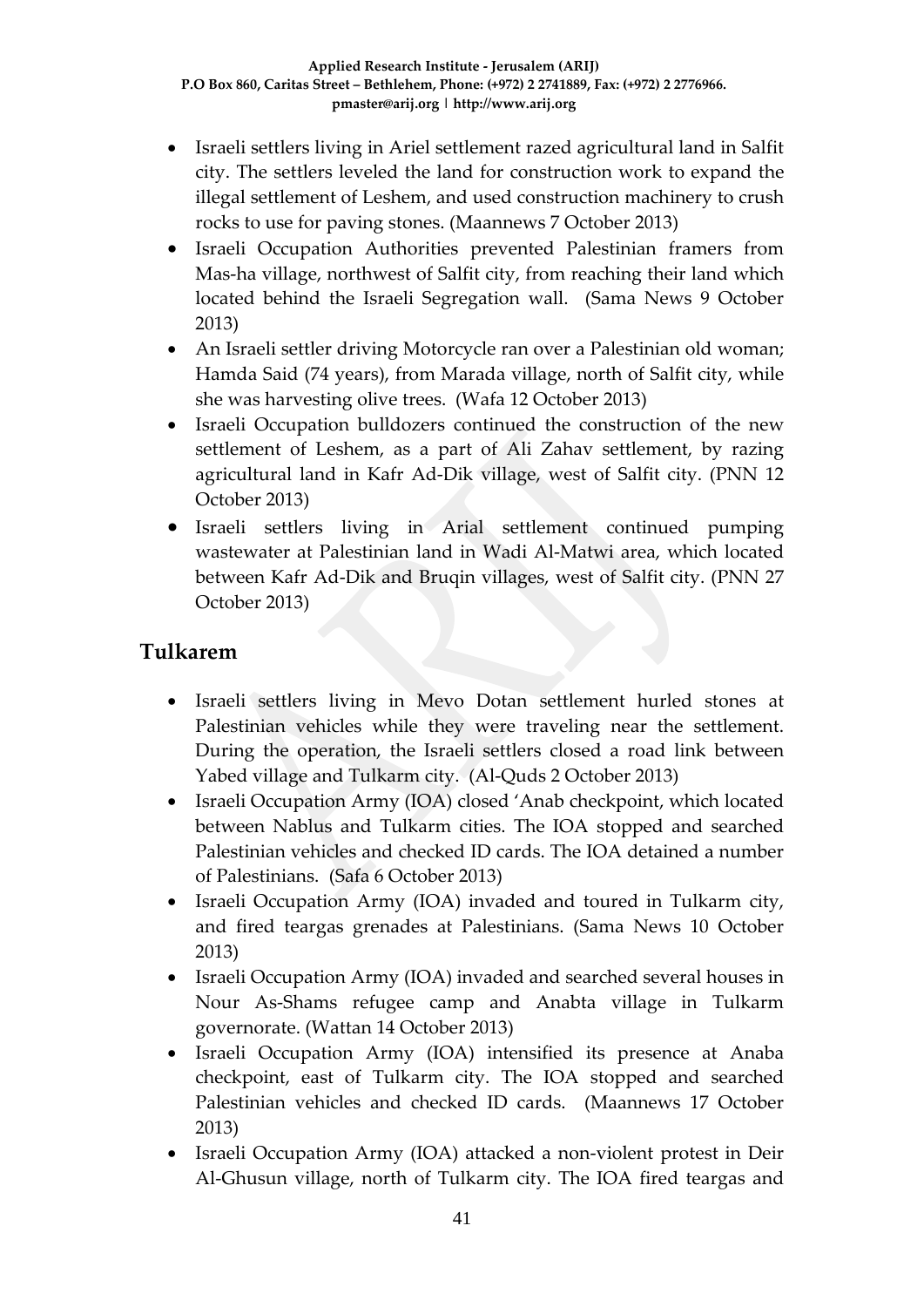stun grenades at participants, causing dozens of suffocation cases. (Safa 20 October 2013)

- Israeli Occupation Army (IOA) closed Attil gate near Tulkarm city, prevented Palestinians from reaching their land and fired rubber bullets and teargas grenades at them. (ARN 20 October 2013)
- Clashes erupted between Palestinians and Israeli settlers in Tulkarm city, after the Israeli settlers attacked farmers while they were harvesting olive trees. (Al-Ayyam 21 October 2013)
- Israeli Occupation Army (IOA) invaded and toured in Tulkarm city, and erected a military checkpoint at the southern entrance of the city. The IOA stopped and searched Palestinian vehicles and checked ID cards. (Maannews 23 October 2013)

# **Nablus**

- Israeli Occupation Army (IOA) stormed Salim village, east of Nablus city. Clashes erupted between Palestinians and the IOA, where the IOA fired teargas and stun grenades at Palestinians. (Safa 1 October 2013)
- Israeli Occupation Army (IOA) invaded and searched several areas in Huwara, Beit Furik, Osarin villages in Nablus governorate. (Safa 1 October 2013)
- Israeli settlers torched three Palestinian vehicles in Huwara village, south of Nablus city, and tried to storm a Palestinian commercial store. (Safa 1 October 2013)
- Israeli settlers living in Itamar settlement detained 10 Palestinian farmers while they were working in their land in Al-Yanun village, southeast of Nablus city. (PNN 1 October 2013)
- Israeli settlers invaded Burin village, south of Nablus city, and torched a Palestinian vehicle owned by Abd Al-Adeem Shahadih. (Al-Quds 1 October 2013)
- Israeli Occupation Authorities handed out a military order to demolish a Palestinian restaurant on the 23rd of October 2013, in Sabastiya village, north of Nablus city, under the claim that the restaurant build without license. The targeted restaurant is owned by Na'il Riziq Alla. (Al-Quds 2 October 2013)
- Clashes erupted between Palestinians and the Israeli Occupation Army (IOA) in the central of Nablus city. The IOA fired teargas and stun grenades at Palestinians. During the clashes, the IOA stormed and searched several houses. (Safa 4 October 2013)
- Israeli settlers attacked a Palestinian family from Jamma'in village, southwest of Nablus city, while they were working in their land and destroyed their vehicle. (Paltoady 4 October 2013)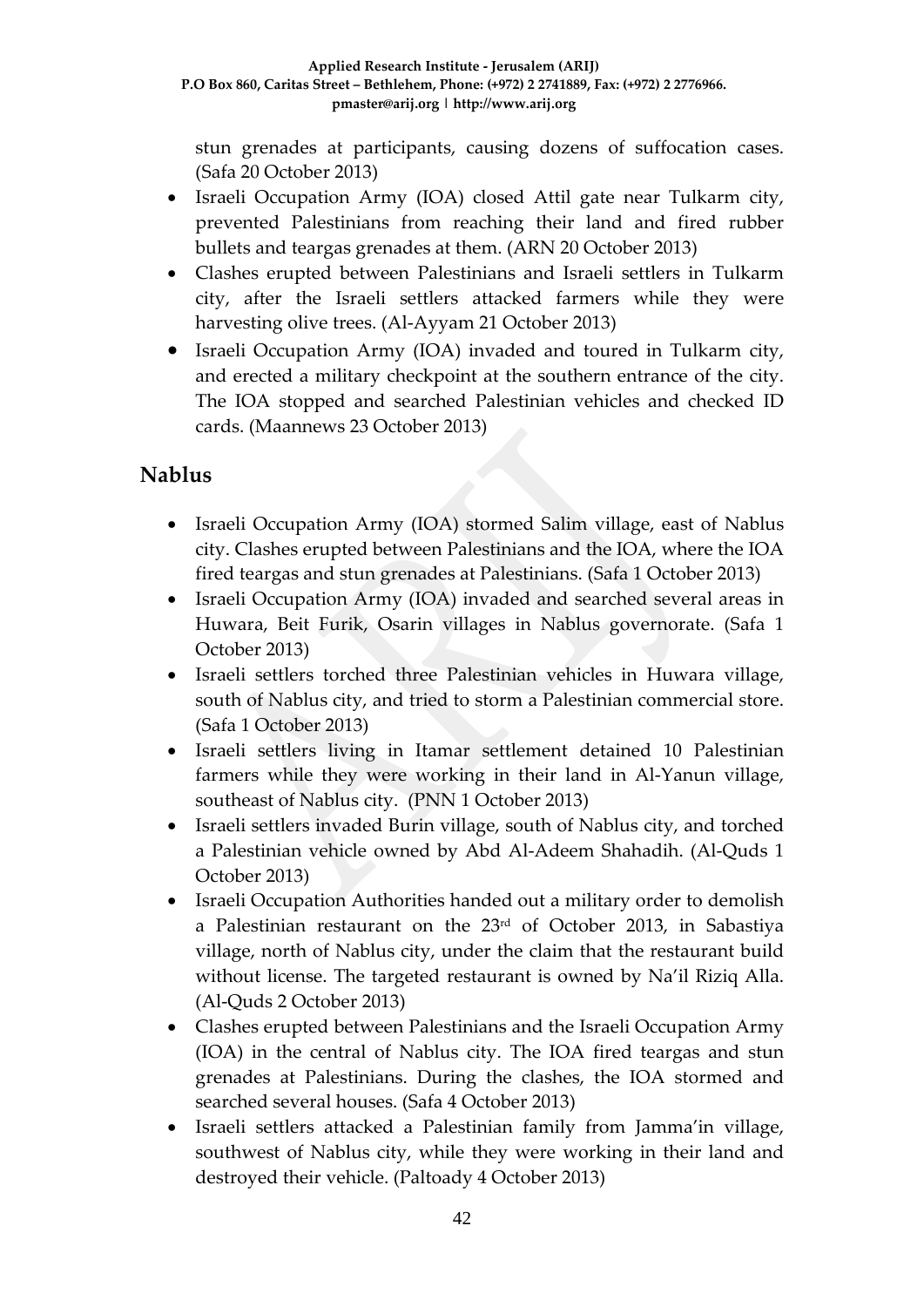- Israeli settlers living in Shave Shamron settlement uprooted 100 olive trees in Deir Sharaf village, northwest of Nablus city. The targeted trees are owned by Yasir Abd Al-Rahman Faqih, Sedqi Abd Al-Ghani Faqih, and Mustafah Abd Al-Ghani Faqih, and Mir'I family. (RB2000 5 October 2013)
- Israeli Occupation Army (IOA) stormed several neighborhoods in Beit Wazan village, west of Nablus city. (Safa 6 October 2013)
- Israeli Occupation Army (IOA) raided and searched Aqraba and Al-Yanun villages, southeast of Nablus city. (Safa 6 October 2013)
- Clashes erupted between Palestinians and the Israeli Occupation Army (IOA) in Burin village, south of Nablus city. The IOA fired teargas and stun grenades at Palestinians, causing dozens of suffocation cases. (Safa 6 October 2013)
- Israeli settlers living in Yetzhar settlement carried out provocative actions and attacked Palestinian vehicles driving at a road near the settlement. (Safa 6 October 2013)
- Israeli Occupation Army (IOA) invaded Beit Daja village, east of Nablus city. Clashes erupted between Palestinians and the IOA, where the IOA fired teargas and stun grenades, causing dozens of suffocation cases. (Al-Quds 9 October 2013)
- Israeli settlers set fire in an agricultural mountain in Qaryut village, south of Nablus city. (Maannews 9 October 2013)
- Israeli settlers attacked Jalud High school in Jalud village, south of Nablus city, assaulted and Palestinian students, and destroyed five Palestinian vehicles. (Maannews 9 October 2013)
- Israeli Occupation Army (IOA) invaded Joseph Tomb, Askar Al-Balad area and Al-Masakeen Ash-Sa'biya neighborhood in Nablus city, and fired stun grenades at houses. (Safa 10 October 2013)
- Israeli settlers living in Elon Moreh settlement set fire in tens dunums of agricultural land planted with Olive trees in Ras Hazem and Khallit Zaqiq areas, east of Deir Al-Hatab village, east of Nablus city. (ARN 11 October 2013)
- An Israeli settler hit by his vehicle a Palestinian and seriously injured him, while he was crossing a road in the central of Al-Fundqq' village, west of Nablus city. (Paltoday 16 October 2013)
- Israeli Occupation Army (IOA) closed Za'tara and Huwara checkpoints, south of Nablus city. (Safa 16 October 2013)
- Israeli settlers living in Yetzhar settlement attacked Palestinian farmers while they were harvesting olive trees in their land in Burin village, south of Nablus city and seized their tools. Clashes erupted between Palestinians and Israeli settlers. (Al-Quds & Safa 17 October 2013)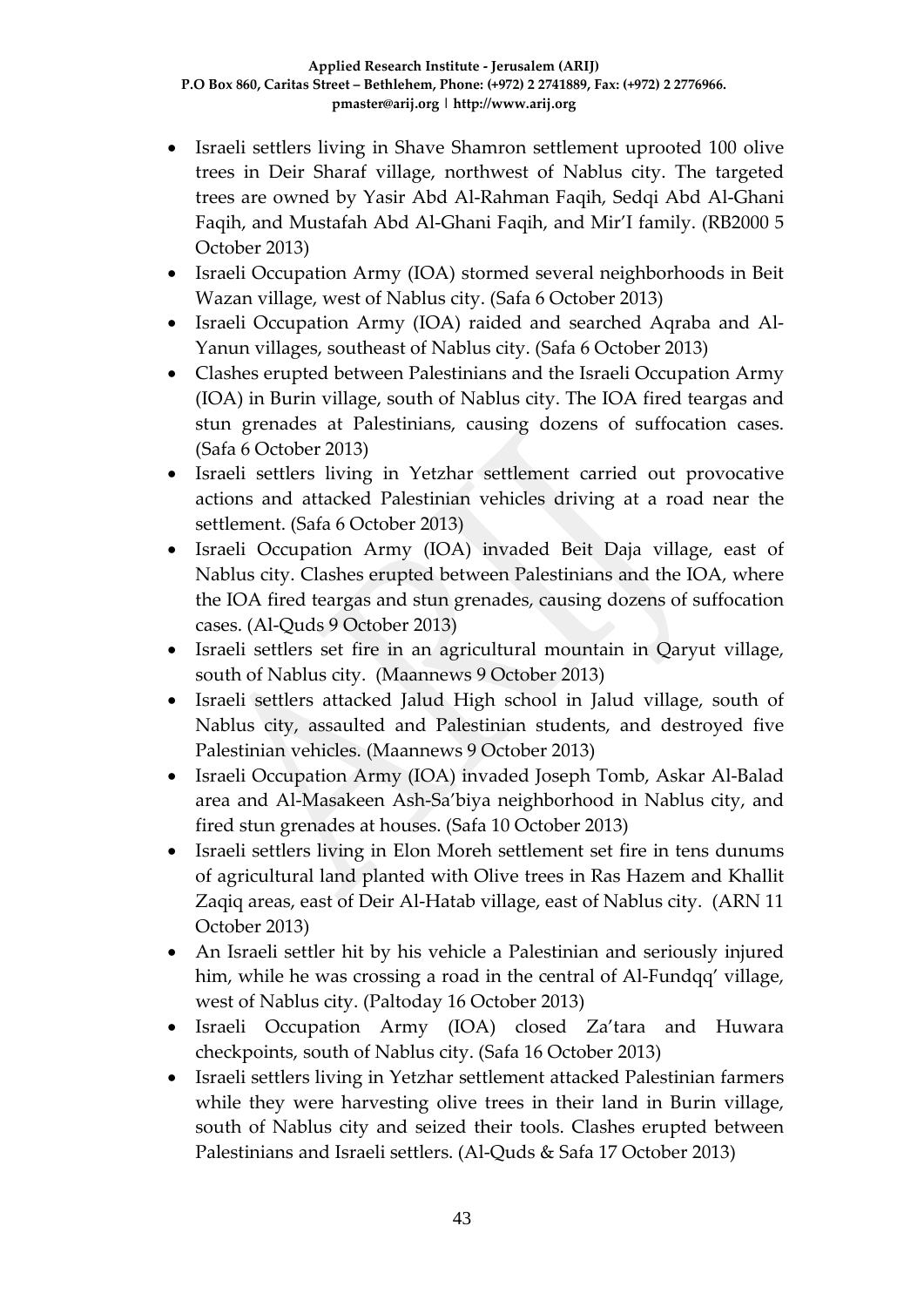- Israeli settlers living in Yetzhar settlement hurled stones at Palestinian vehicles traveling near the settlement, causing damaged in a number of vehicles. (NBPRS 17 October 2013)
- Israeli settlers living in Yetzhar settlement seized 20 dunums of Palestinian land owned by the residents of 'Asira Al-Qibliya village, south of Nablus city. The Israeli settlers set up fence around the land and link it with water and electric networks. (Al-Quds 18 October 2013)
- Israeli settlers uprooted more than 100 olive trees in Al-Karm area, west of Qaryut village, south of Nablus city. The targeted trees are owned by Mohammad Ibrahim Muamr, Qassem Abdallah Azam, Mohammad Jabr Abdalla, Ameen Mahmoud Hussen, Musleh Ahmed Badwi, Sha'ir Ahmed Ibrahim, Ahmed Bakir Ahmed, and Ahmed Abd Al-Hamid Azeem. (Maannews 19 October 2013)
- Israeli Occupation Army (IOA) stormed several neighborhoods in Nablus city, and fired bullets at houses. (Safa 20 October 2013)
- Israeli Occupation Army (IOA) raided Huwara, and Tall villages, in Nablus governorate. (Safa 20 October 2013)
- Israeli Occupation Army (IOA) stormed Beita village, south of Nablus city, closed all the entrances and prevented Palestinians from entering or leaving the village. (Safa 20 October 2013)
- Israeli settlers living in Elon Moreh settlement kidnapped Adnan Samarah (65 years) from Azmut village, east of Nablus city, while he was harvesting olive trees in his land near the settlement. (ARN 20 October 2013)
- Israeli settlers living in Yetzhar settlement assaulted and injured a group of Palestinians from Burin village, south of Nablus city, while they were harvesting olive trees in their land in the village. (Al-Quds 20 October 2013)
- Israeli Occupation Army (IOA) closed Za'tara and Huwara checkpoints, south of Nablus city. The IOA prevented Palestinians from crossing the checkpoints, stopped and searched vehicles and checked ID cards. (Safa 20 October 2013)
- Israeli Occupation Army (IOA) prevented Palestinians from Deir Hatab and Salim villages, east of Nablus city from reaching their lands which located near Elon Moreh settlement. (Quds Net 21 October 2013)
- Israeli Occupation Army (IOA) stormed and searched Palestinian houses in several neighborhoods in Nablus city, and arrested Abd Al-Rahman Jalal Soboh (16 years) after raiding his house in Ras Al-Ein area. (Paltoday & Sama News 21 October 2013)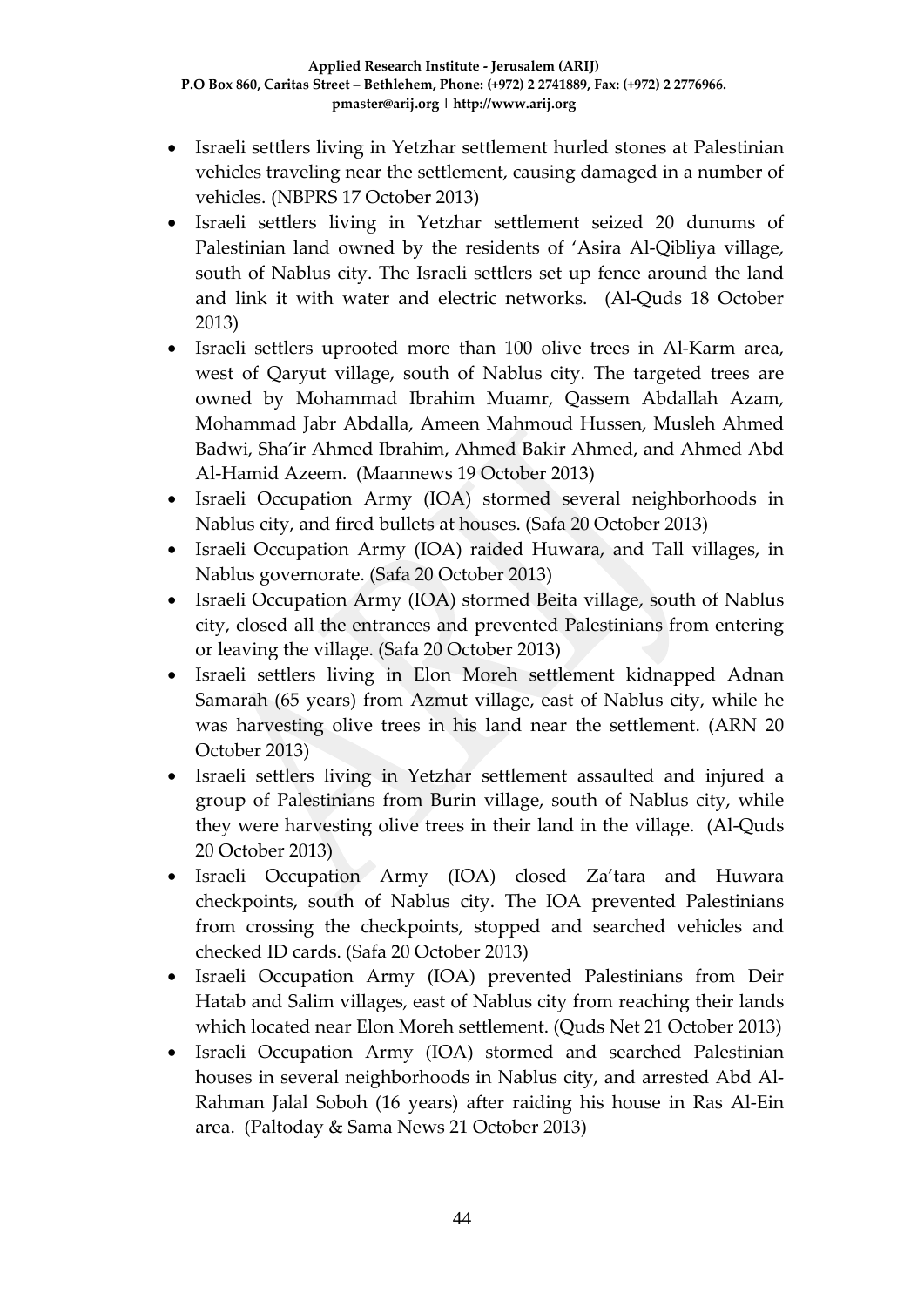- Israeli settlers harvested olive trees owned by Palestinians from Tall, Far'ata and Immatin villages, west of Nablus city. (Quds Net 21 October 2013)
- Israeli settlers attacked Palestinian farmers from Jit village, west of Nablus city, while they were harvesting olive trees in the village. (Al-Ayyam 21 October 2013)
- Israeli Occupation Army (IOA) closed the main entrance of Beita village, south of Nablus city. The IOA stopped and searched Palestinian vehicles and checked ID cards. (Sama News 21 October 2013)
- Israeli Occupation Army (IOA) invaded Beit Imrin village, north of Nablus city. The IOA closed all the village entrances and prevented Palestinians from entering or leaving the village. (Sama News 22 October 2013)
- Israeli Occupation Army (IAO) stormed and searched several Palestinian houses in Asira Ash-Shamaliyah village, north of Nablus city. The IOA fired teargas and stun grenades at houses. (Safa 22 October 2013)
- Israeli Occupation Army (IOA) raided several areas in Nablus city. (Safa 22 October 2013)
- For the third days on the row, the Israeli Occupation Army (IOA) closed the western entrance of Beita village, south of Nablus city, and prevented Palestinians from entering or leaving the village. (Safa 22 October 2013)
- A Palestinian; Abd Al-Hafith Mohammad Tamimi (76 years) from Fundaq' village, west of Nablus city, died after an Israeli settler hit him by his vehicle a week ago in the village. (ARN 22 October 2013)
- Israeli settlers living in Yetzhar settlement attacked and injured Mohammad Az-Zabran from Burin village, south of Nablus city, while he was working in his land in the village. (Maannews 22 October 2013)
- Israeli settlers living in Bracha settlement attacked a number of Palestinian houses in Burin village, south of Nablus. Clashes erupted between Palestinians and Israeli settlers. (Safa 23 October 2013)
- Israeli settlers attacked Palestinian farmers from Burin village, south of Nablus city, while they were working in their land in the village. A Palestinian; Mohammad Raja Az-Zaban was injured. (Raya 24 October 2013)
- Israeli settlers hurled stones at Palestinian vehicles in Huwara village, south of Nablus city. A number of vehicles were damaged. (Raya 24 October 2013)
- Israeli Occupation bulldozers razed land located near Yetzhar settlement in Nablus governorate. (Raya 24 October 2013)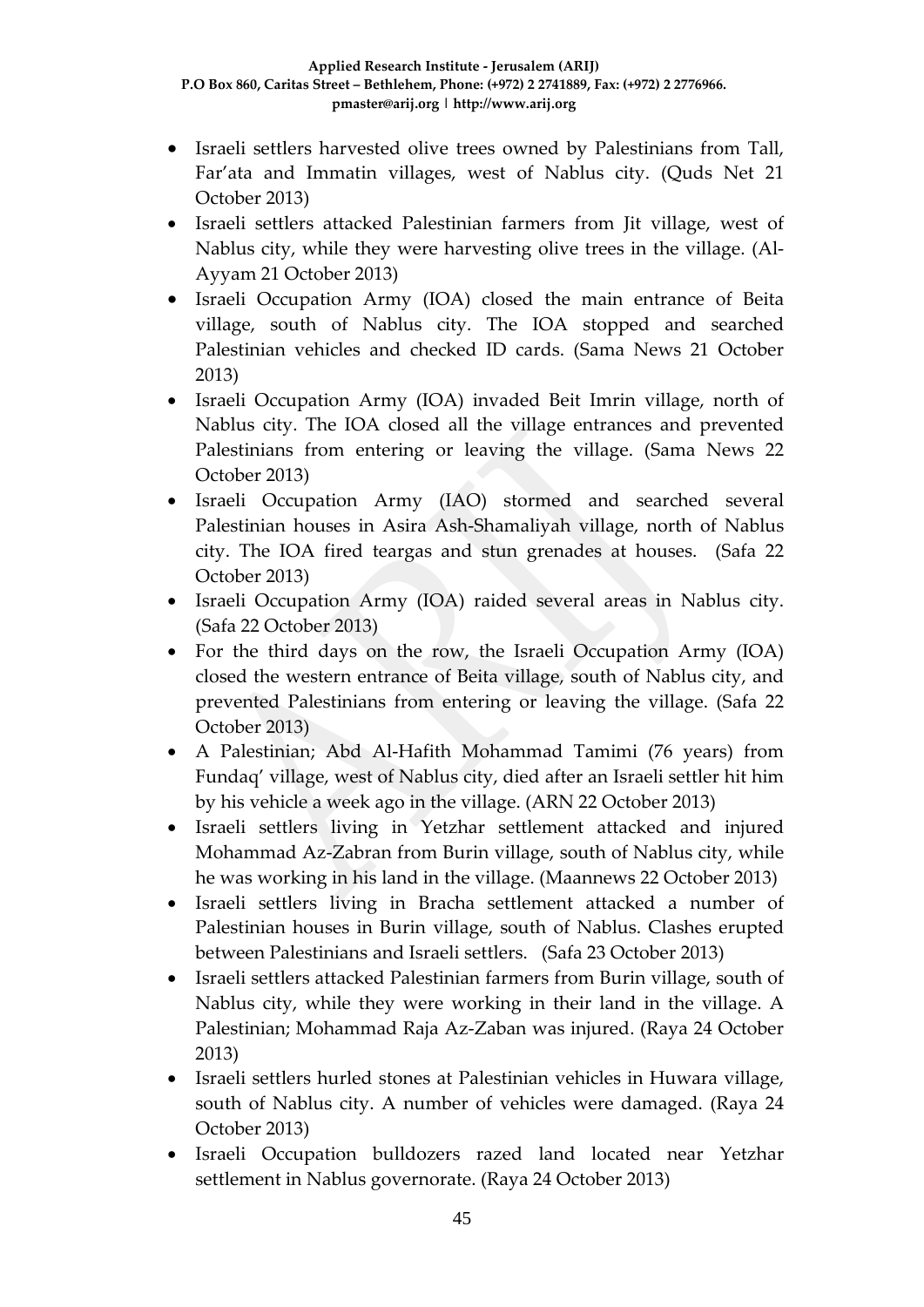- Israeli Occupation Army (IOA) closed Huwara checkpoint, south of Nablus city. The IOA prevented Palestinian vehicles from crossing the checkpoint. (Al-Quds 24 October 2013)
- Israeli settlers living in Yetzhar settlement uprooted 30 olive trees in Huwara village, south of Nablus city. The targeted trees are owned by Daoud Saleem Odeh. (Maannews 25 October 2013)
- Israeli settlers and Israeli Occupation Army (IOA) stormed, searched and toured in Wadi Al-Beir and Ad-Dababis areas in Qaryut village, south of Nablus city(NBPRS 26 October 2013)
- Israeli Occupation Army (IOA) stormed and searched two Palestinian houses in Ein Al-Louz and Bi'r Ayoub neighborhoods in Silwan town in Jerusalem city. The targeted houses are owned by: Ibrahim Al-Abbasi and Abu Atta Rayan. (SilwanIC 27 October 2013)
- Israeli Occupation Army (IOA) raided and searched Beir Qawaza area in Beita village, south of Nablus city, and fired stun grenades at houses. Clashes erupted between Palestinians and the IOA, where the IOA fired teargas and stun grenades. During the operation, the IOA erected military checkpoints in several areas in the village, closed Palestinian stores and the main entrance of the village. (Safa 27 October 2013)
- Israeli settlers living in Shilo, Eli and Shvut Rahel settlements escorted by the Israeli Occupation Army (IOA) razed 10 dunums of Palestinian land planted with Almond and olive trees in area located between Jalud and Qaryut villages, south of Nablus city. The targeted land is owned by Abd Al-Aziz Musa, Tawfeeq Abdalla Al-Haj Mohammad, Mohammad and Ahmed Ibrahim Haj. (Safa & NBPRS 27 October 2013)
- Israeli Occupation Army (IOA) demolished two residential rooms, fence and water tank in Khirbet At-Taweel, east of Aqraba village, southeast of Nablus city. The targeted structures are owned by: Yoiusif Bani Fadil, Atiya Bani Minya and Atta Rihan. (Wafa 29 October 2013)
- Israeli Occupation jeeps and bulldozers staged 200 meters into the eastern part of Beit Hanoun town, north of the Gaza strip, and razed land. (Safa 30 October 2013)
- Israeli settlers living in Yetzhar settlement uprooted and torched 600 olive trees in Einabus village, south of Nablus city. The targeted trees are owned by Hamad, Hussen and Allan families. (Raya & Maannews 30 October 2013)
- Israeli settlers escorted by the Israeli Occupation Army (IOA) stormed Joseph tomb in Balata refugee camp, east of Nablus city, and performed Talmudic rituals. Clashes erupted between Palestinians and the IOA, where the IOA fired teargas and stun grenades. (Maannews 31 October 2013)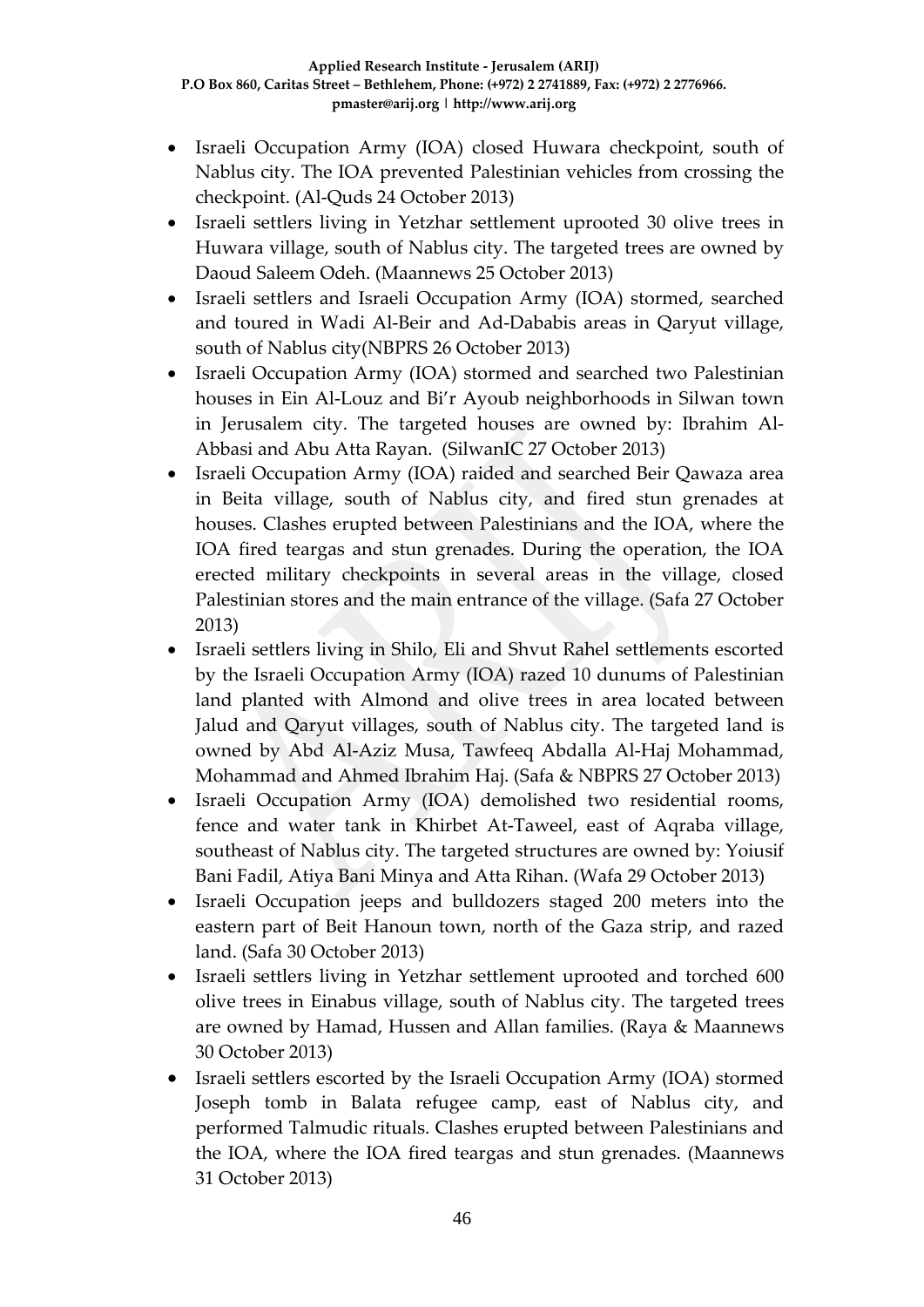### **Gaza**

- A Palestinian; Heshal Abu Heshal, was killed after the Israeli Occupation Army (IOA) opened fire at Palestinian houses and land in Al-Magraqa area, east of Beit Hanun town, north of the Gaza strip. (Wafa 1 October 2013)
- A Palestinian farmer was injured after the Israeli Occupation Army (IOA) opened fire at Palestinian farmers while they were at the eastern part of Gaza city. (Sama News 2 October 2013)
- Israeli Occupation jeeps and bulldozers staged 150 meters into the eastern part of Al-Khaza'a village, east of Khan Younis town in the Gaza strip, razed agricultural land and opened fire at houses. (PNN & Safa 3 October 2013)
- Israeli Occupation bulldozers staged few meters into the eastern part of Az-Zaitouna neighborhood in Gaza city and opened fire at Palestinian houses and land. (Safa 3 October 2013)
- Israeli Occupation Army (IOA) opened fire at Palestinian houses and land, east of Khan Younis town, south of the Gaza strip(Al-Quds 5 October 2013)
- Israeli Occupation Army and bulldozers staged few meters into Abu Samra area, north of Beit Lahiya town, north of the Gaza strip, and razed Palestinian land. (Sama News 7 October 2013)
- Israeli Occupation Army (IOA) and bulldozers staged 100 meters into the eastern part of Beit Hanoun town, north of the Gaza strip, and opened fire at Palestinian houses and land. (Safa 8 October 2013)
- Israeli Occupation gunboats opened fire at Palestinian fishing boats while they were sailing at the western shore of Gaza city. (Raya 9 October 2013)
- Israeli Occupation gunboats opened fire at Palestinian fishing boats while they were sailing at Beit Lahiya shore in the Gaza strip. (Al-Ayyam 12 October 2013)
- Israeli Occupation Army (IOA) opened fire at Palestinian houses and land in the eastern part of Khan Youis town, south of the Gaza strip. (Al-Ayyam 20 October 2013)
- Israeli Occupation jeeps and bulldozers staged 150 meters into the northeastern part of Deir Al-Balah town in the central of the Gaza strip, and razed Palestinian lands. (Al-Quds 21 October 2013)
- Israeli Occupation jeeps and bulldozers staged few meters into the eastern part of Beit Hanun town, north of the Gaza strip, and opened fire at Palestinian houses and land. (Safa 22 October 2013)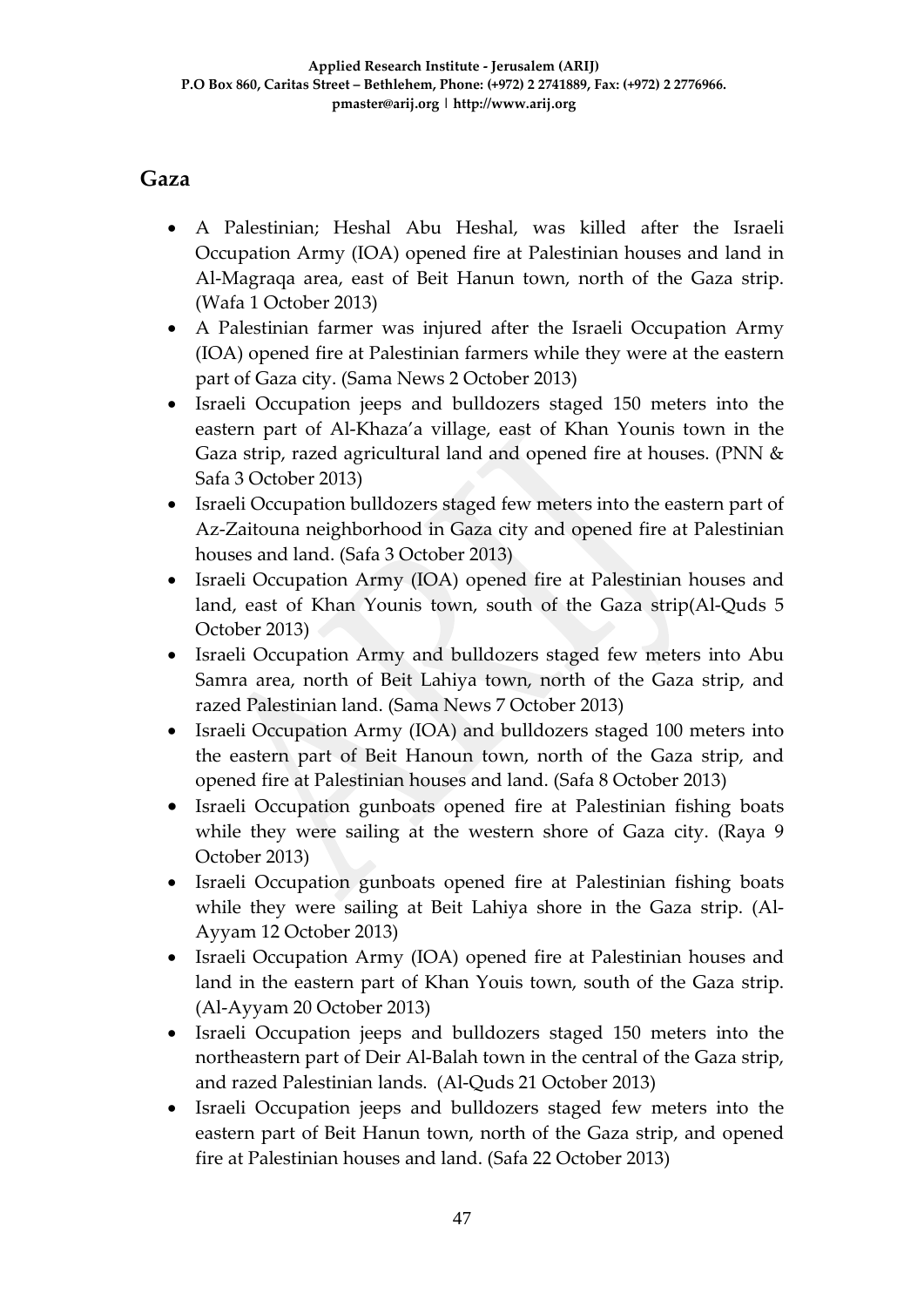- Israeli Occupation jeeps and bulldozers staged few meters into the eastern part of Dair Al-Balah town in the central of the Gaza Strip, and razed Palestinian land. (Maannews 22 October 2013)
- Israeli Occupation jeeps and bulldozers staged few meters intio the eastern part of Al-Maghazi refugee camp in the central of the Gaza strip, and razed Palestinian land. (Sama News 24 October 2013)
- Israeli Occupation Authorities prevented a European delegation from visiting the Gaza strip. (Al-Quds 24 October 2013)
- Israeli Occupation gunboats opened fire at Palestinian fishing boats while they were sailing at Rafah shore, south of the Gaza strip. (Paltoday 24 October 2013)
- Israeli Occupation Army (IOA) opened fire at Palestinian houses and land in Beit Hanun town, north of the Gaza strip. (Safa 25 October 2013)
- Israeli Occupation Airplanes launched several missiles at empty land, northwest of Gaza city. (Maannews 28 October 2013)

### **Others**

- The Israeli government has sought the approval of the Finance Committee to allocate an additional budget of NIS 225.5 million. NIS 92 million of this proposed amount will be allocated to the construction of Settlement of the Jewish Agency. MK Zahava Gal-On (Meretz) claims that the amount represents a 150% increase of the original settlement budget. MK Gal-on noted that two months ago the parliament had approved a budget of "NIS 58 million for the construction of the Settlement, an executive arm of the Prime Minister's Office responsible for construction in the settlements." [\(AIC](https://www.google.ps/?gws_rd=cr&ei=-hdMUvX5Dqml4ASt8YDoBQ%23q=Haaretz/+Israeli+government+seeks+additional+budget+for+settlements&spell=1) 2 October 2013)
- Uri Ariel: Jordan River is Israel's Sovereign Border. Housing Minister Uri Ariel said that Israel's border will be the Jordan River. All territory west will be under Israeli sovereignty. At a ceremony inaugurating construction of a new dormitory at the Sha'alavim Yeshiva (Torah academy), Housing Minister Uri Ariel said that as long as he and the Bayit Yehudi (Jewish Home) party were in the government, they would ensure that Jewish communities continued to grow throughout the Land of Israel. Ariel described the site's history to visitors, which was a British military facility in the past. Ariel demonstrates good historical knowledge of the site, and described the way the windows were set up in the original yeshiva building. "The border ran very close to the yeshiva's dormitory building, you could see the border from the dorm's windows," he said. "Now we are building a dormitory that will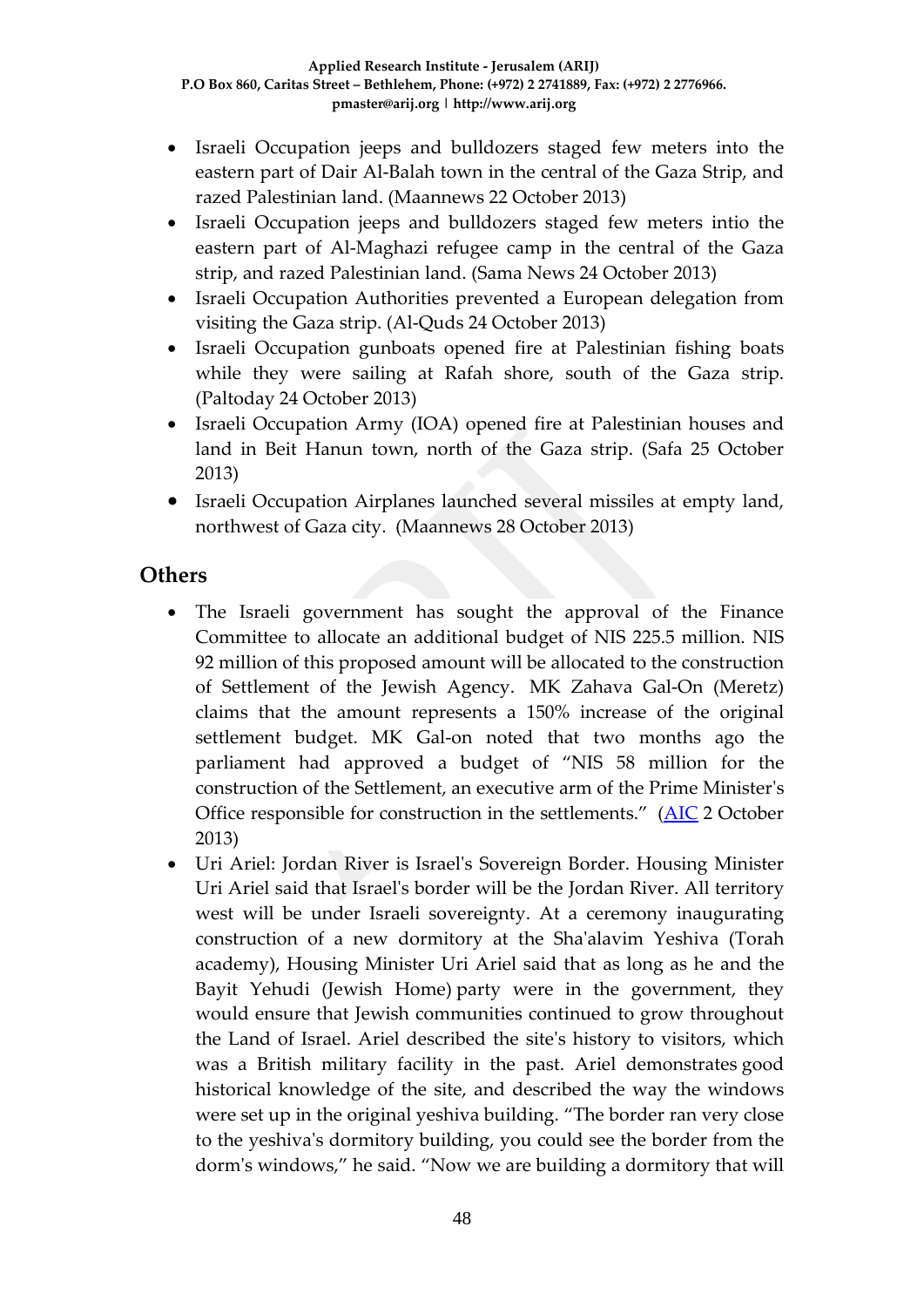never look upon a window," he continued. "Israel's border will be the Jordan River. All territory west of the Jordan will be under Israeli sovereignty." Sha'alavim is located near Modi'in, and was close to the 1948 armistice line. The first building of the yeshiva was constructed about 50 years ago. Speaking at the event, Avi Warzman, deputy Education Minister, said that the Sha'alavim Yeshiva was "one of the most prestigious among Hesder yeshivas." Hesder yeshivas combine intensive Torah study with army service. Ariel also addressed the current threats of **[drastic cuts to yeshiva budgets](http://www.israelnationalnews.com/News/News.aspx/172429)**. "Currently the yeshiva, like others, is facing a period of major budget cuts. I, and others in the Bayit Yehudi party, are working to ensure that the damage to the yeshivas does not come to pass." [\(Israel National News](http://www.israelnationalnews.com/News/News.aspx/172446) 3 October 2013)

- The Israeli Economy Minister, Bennnett, said "one country for one people." They called Netanyahu to avoid Palestinians and build more settlement in Judea and Samaria. Thousands of people gathered at the International Convention Center in Jerusalem conference "one country one people" organized by right-wing movement. Participants in the event, most of them young people, listened to speeches by public figures and called on Prime Minister Benjamin Netanyahu to avoid settlement with the Palestinians and instead continue the construction in Judea and Samaria. Chairman of the Jewish Home Minister of Economy, Naftali Bennett, said at the event that "last week the shadow events speech Rohani who was interviewed by Al-Jazeera. The interviewer asked me, 'How do you expect to solve the Iranian problem when you settlers in occupied territories. There are only one answer - with Israel could not be occupying his country. 'He added that "once told us - you tear the country for peace. Nobody buys it. Then told the West Bank in exchange for peace, but after months after Oslo began exploding buses in Tel Aviv, Jerusalem and Afula. [\(Ma'ariv](http://www.nrg.co.il/online/1/ART2/510/799.html?hp=1&cat=404) 3 October 2013)
- Jerusalem Councilors: Time to Stop Illegal Mosque Noise. Residents of the Pisgat Ze'ev neighborhood of Jerusalem have still found no relief from the ongoing din made by mosque muezzins. Despite their many protests, residents of the Pisgat Ze'ev neighborhood of Jerusalem have still found no relief from the ongoing din made by mosque muezzins who issue the call to Muslim prayer at all hours of the day – and the night. Especially at issue is the first call to prayer of the morning that is made – very loudly – at dawn. And because of the proximity of Pisgat Ze'ev to numerous heavily populated Arab neighborhoods, residents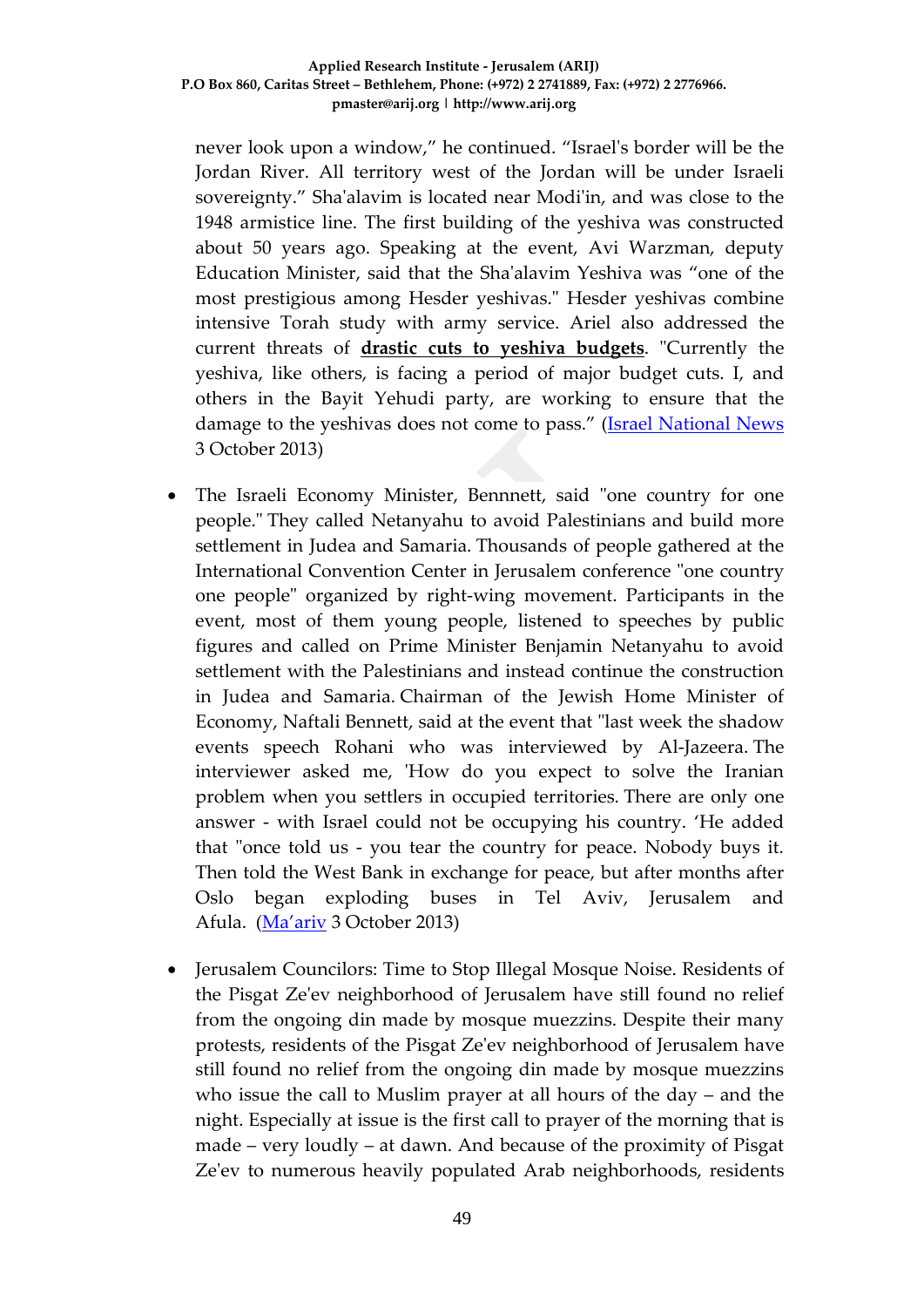are face with not just one 4 AM wake-up call – but dozens. There are already laws on the books against noise pollution that requires Muslims to come up with alternative methods of calling people to prayer at a time when the vast majority of Jews and Arabs are sleeping. However, those laws are rarely, if ever, enforced, said Jerusalem city council representative Yael Anteby. "There is excellent coexistence among many Jews and Arabs in Jerusalem," she said. "Jerusalem must remain united forever. We do not wish to foster divisions within the city. We hope to see police act against the noise made by the muezzins, as well as the explosions and fireworks" that are often heard coming from Arab neighborhoods, as they celebrate weddings. "We must act against lawbreakers, because when we do not, it just gets worse," she said. Anteby, who is running for city council again, said that she was proud of the work she did in her current term, especially for Pisgat Ze'ev and northern Jerusalem, and particularly in the development of highways that link the peripheral neighborhood to the center of the city. Also installed during her term was the Jerusalem light rail, which, like the new highways, serves both Jewish and Arab neighborhoods. Such projects, she said, increase Israel's sovereignty over the city. [\(Israel National News](http://www.israelnationalnews.com/News/News.aspx/172442) 3 October 2013)

- The head of the government coalition in the Israel, MK Yariv Lavin called the Israeli government to build more and more settlements in all areas of the West Bank and Jerusalem. Lavigne said: "It is not in the account to hold negotiations with the Palestinians in return for concessions by the Netanyahu government for parts of the land of" Israel, "the only road to promote the settlement by building more new settlements." He said: "The hypocritical actions by the countries of the world proved that they should not rely only on ourselves, it insists on its position is supported by international, the building of more settlements will strengthen our position in the entire world." It is worth mentioning the settlers fear that Netanyahu waives some settlements in the West Bank as part of a settlement agreement with the Palestinian Authority. (Paltoday 3 October 2013)
- Approved budget for protecting vehicles in the West Bank settlement. Ministry of Finance confirmed transfer Budget vehicles for protecting the residents of Judea and Samaria, after a period in which it was not possible to shield the vehicles. Minister Uri Ariel operating budget was approved said following the approval of the budget, "I'm glad we were able to repair the damage. Danger of throwing rocks throughout Judea and Samaria did not stop. State of Israel must take care of all its citizens, especially the settlers keep, often risking their lives, the citizens of the State of Israel." "Today's decision will help thousands of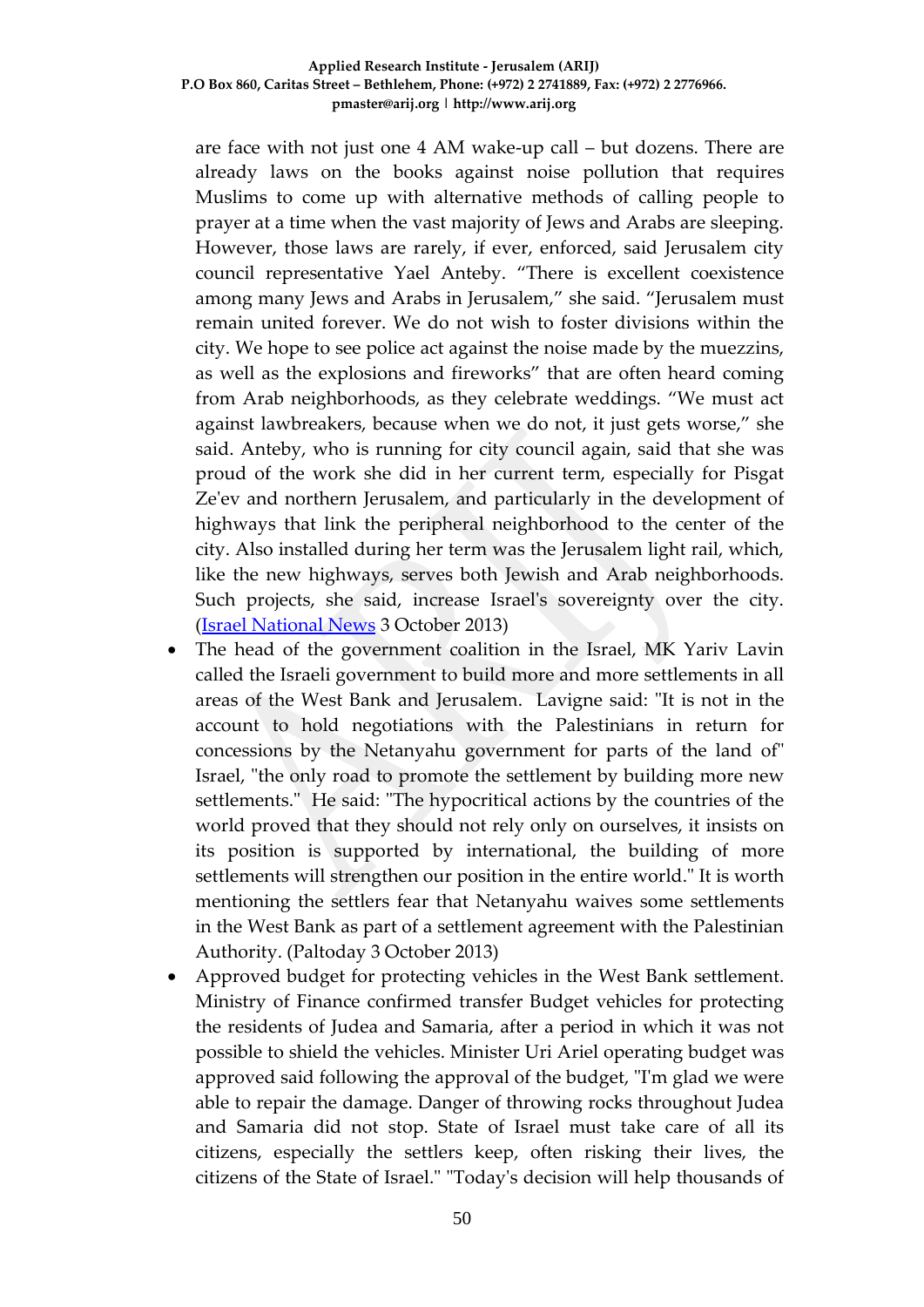families fortify their vehicles and minimize the risk of injury in stone throwing," he adds. (**Israel National News** 3 October 2013)

• Netanyahu: The Peace Talks Are Going Nowhere. Netanyahu, during meetings with the heads of the American Jewish organizations, reportedly said that the peace talks are stuck. Prime Minister Binyamin Netanyahu said, during his visit to the United States this past week, that the peace talks with the Palestinian Authority are going nowhere. According to a report on Friday in the *Maariv* daily newspaper, Netanyahu made the comments in closed meetings with the heads of American Jewish organizations. Netanyahu reportedly repeated his position and that he is ready for a historic compromise with the Palestinian Authority, but added that "the problem was, and still is, their refusal to recognize Israel as a Jewish state." The Prime Minister, according to *Maariv*, also said that the Palestinian Authority's ongoing incitement against Israel was another significant obstacle to the possibility of reaching an agreement. The comments indicated that the parties have so far only discussed the possibility of reaching a permanent settlement to the conflict, while the possibility of an interim agreement is not on the agenda. The peace talks between Israel and the PA resumed this past summer following U.S. Secretary of State John Kerry's shuttle diplomacy. Kerry asked both sides to keep the details of the negotiations secret in order to give the process a chance to work and, while Israeli officials have remain tight-lipped about the talks, PA officials have made several leaks to the press. A recent leak involved a PA official saying that during the negotiations, Israel agreed to a **[wholesale deportation](http://www.israelnationalnews.com/News/News.aspx/171644)** of thousands of Jews from Judea and Samaria and the transfer of their property to PA Arabs. However, the PA official who reported on that Israeli offer added that the PA side had rejected it as not going far enough. In an earlier leak to the press, the PA's chief negotiator, Saeb Erekat, told an Arabic radio station that the US has **[guaranteed the PA](http://www.israelnationalnews.com/News/News.aspx/171136)** all of its key preconditions in advance of negotiations. PA Chairman Mahmoud Abbas, who has for years demanded a state based on the borders that existed before the 1967 Six Day War, **[recently stated](http://www.israelnationalnews.com/News/News.aspx/171955)** that unless Israel meets all of his preconditions, there will be no peace. Those preconditions include a Palestinian state whose capital is Jerusalem and a release of all PA Arab terrorists from Israeli jails. Meanwhile, Abbas has continued to incite to terror and hatred of Israel, **[by honoring and glorifying](http://www.israelnationalnews.com/News/News.aspx/172461)  [terrorists](http://www.israelnationalnews.com/News/News.aspx/172461)** who killed dozens of Israelis. [\(Israel National News](http://www.israelnationalnews.com/News/News.aspx/172521) 5 October 2013)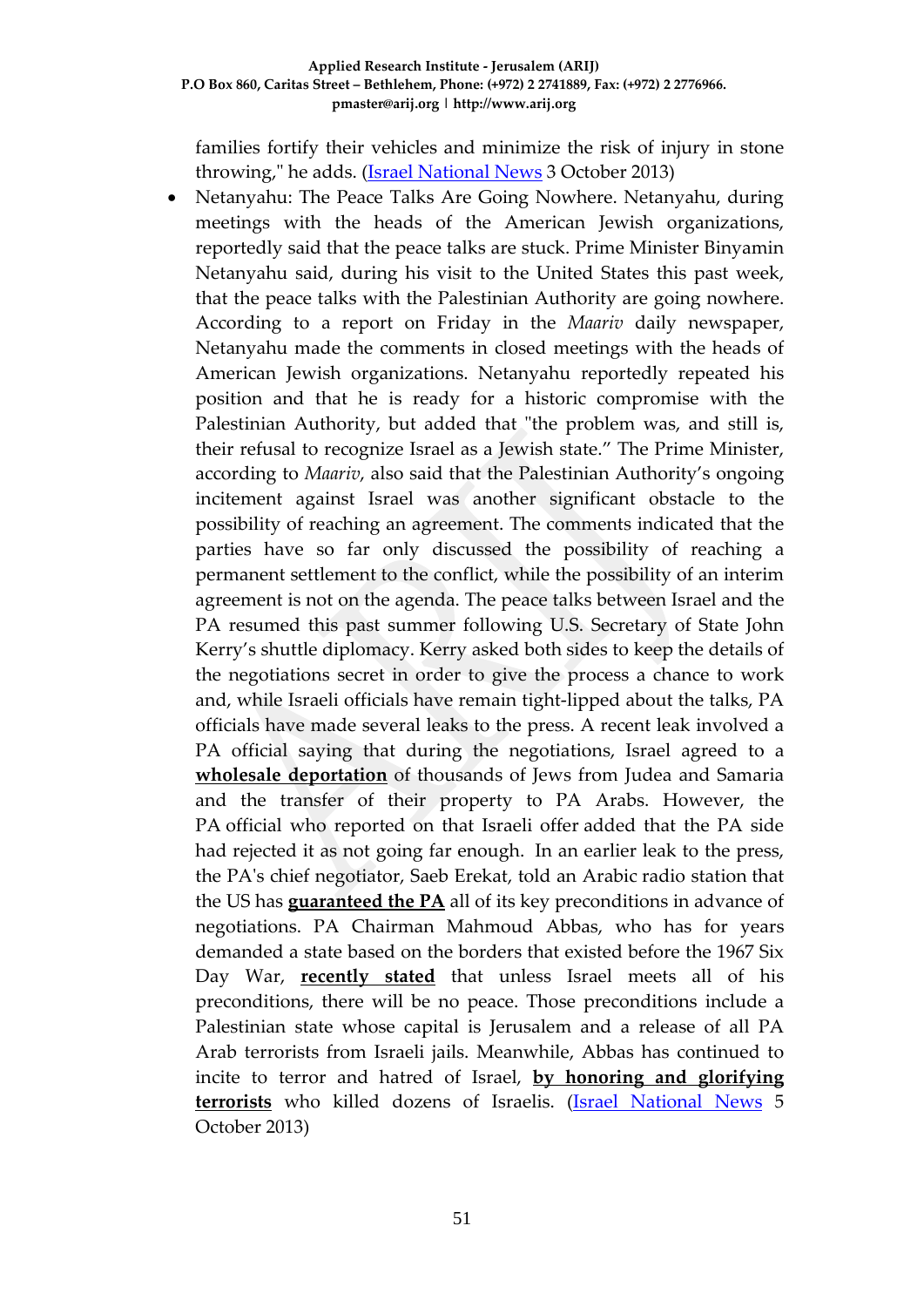• Among Israeli Jews || Poll: Jewish majority more important than West Bank sovereignty. Fewer Jewish Israelis favor policies that encourage Arab emigration away from Israel, compared with past. Almost twothirds of Israeli Jews believe it is more important for their country to maintain a Jewish majority than to maintain sovereignty over the West Bank. Only 21 percent feel maintaining sovereignty over the West Bank is more important than preserving the Jewish majority and 7 percent believe both are equally important. These were among the findings of the [2013 Israeli Democracy Index,](http://en.idi.org.il/events/democracy-index/presentation-of-the-2013-israeli-democracy-index) published Sunday by the [Guttman](http://en.idi.org.il/tools-and-data/guttman-center-for-surveys/about-the-guttman-center)  [Center for Surveys](http://en.idi.org.il/tools-and-data/guttman-center-for-surveys/about-the-guttman-center) at the [Israel Democracy Institute.](http://en.idi.org.il/) The index, released annually since 2003, measures trends in public opinion. The findings also indicate what might be considered a softening in attitudes of Jewish Israelis toward the country's Arab citizens. About 44 percent of Jewish respondents said this year that they favored government policies that encourage Arab emigration, down from 51 percent in 2010 and 54 percent in 2009 – the last two times this question was asked in the survey. Similarly, the survey shows that Arabs no longer top the list of neighbors Israeli Jews would consider undesirable, replaced now by foreign workers. Almost 57 percent of Jewish respondents said that having foreign workers as neighbors would bother them. Next in line among those considered undesirable neighbors for Israeli Jews were an Arab family (48 percent), a homosexual couple (30.5 percent), ultra-Orthodox Jews (21 percent) and Shabbat desecrators (10 percent). Slightly over 46 percent of Arab respondents said that having homosexual neighbors would bother them. Next in line among those considered undesirable neighbors for Arab Israelis were a Jewish family (42 percent) and foreign workers (31 percent). The Israeli Democracy Index bases itself on a representative sample of 1,000 Israeli adults. The following are some other key findings published on Sunday: A substantial majority of Jewish Israelis (63 percent) believes soldiers do not have the right to refuse to serve in the West Bank because they oppose the occupation. Slightly over half believe soldiers do not have the right to disobey an order to evacuate settlements either. More than half of Israeli Jews (52 percent) believe that human and civil rights organizations, such as the Association for Civil Rights in Israel (ACRI) and B'Tselem, harm the state, while 36 percent disagree. Overall, young Israeli Jews are more patriotic and right-wing in their leanings than their elders. Close to half (49 percent) of all Israeli Jews believe that Jewish citizens should have more rights than non-Jewish citizens. Most Jews feel that critical national decisions should be determined by a Jewish majority, both on matters of peace and security (67 percent) and on socioeconomic issues (57 percent). Roughly one out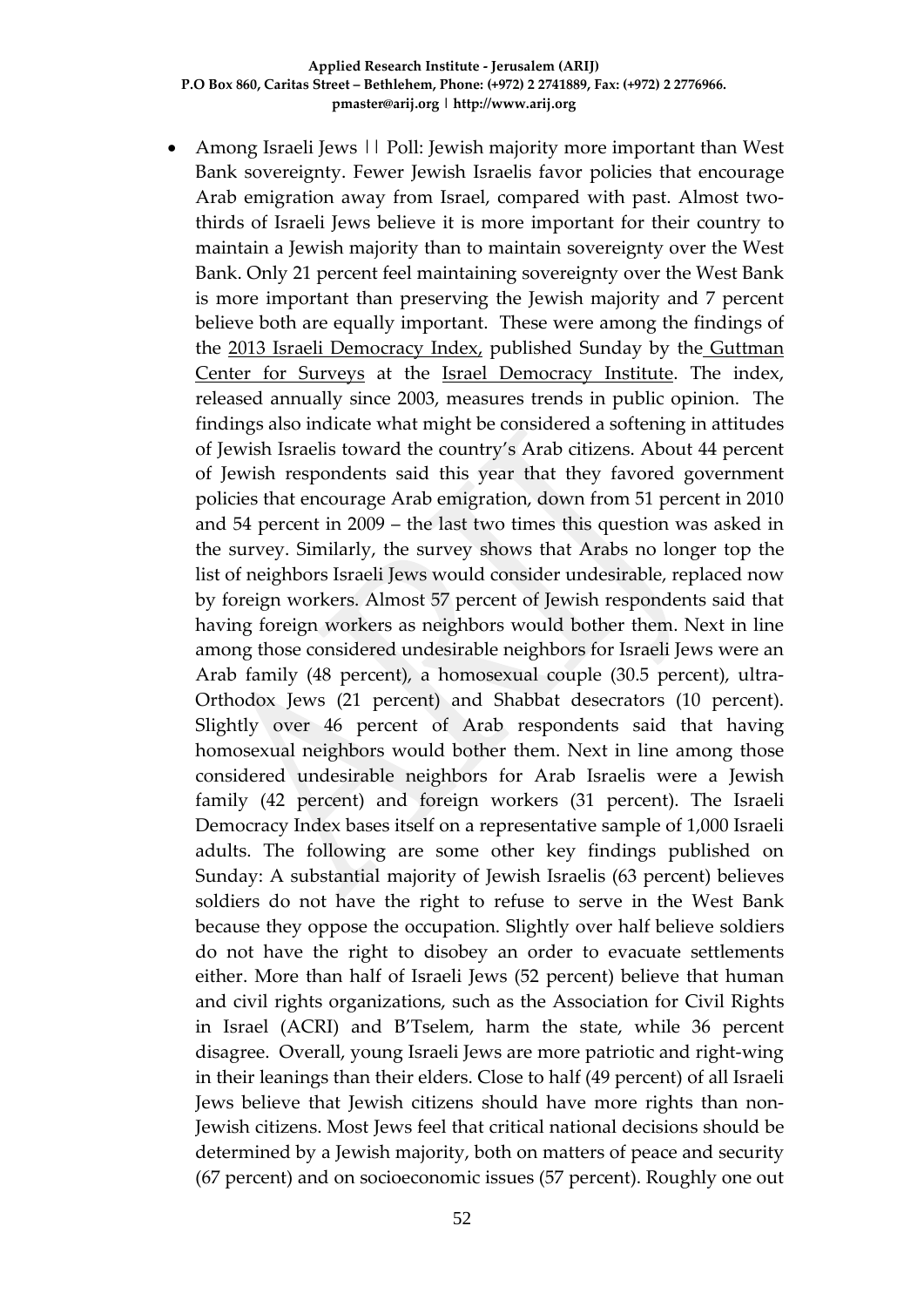of every three Israeli Jews (31 percent) believes that only Jews should determine the outcome of a referendum on peace that includes withdrawal from the West Bank. Three-quarters of Israeli Jews believe Israel can be both a Jewish and democratic state. Only one-third of Arab respondents shared this view. Roughly one-third of the Jewish respondents think the Jewish component of Israel's definition as a Jewish and democratic state is more important, while 29 percent attach greater importance to the democratic component. The percentage of respondents who prefer the combined definition "Jewish and democratic" has declined steadily in recent years, reaching 37 percent this year. The share of Jewish respondents who would choose democratic principles over Jewish religious law in the event of a conflict between the two is 43 percent – much higher than the 28 percent who would opt for the latter. Jewish Israelis most frequently assess the country's overall situation as "so-so" (43 percent,) with 37 percent calling it "good" and 18 percent calling it "bad." A much higher percentage of Israeli Arabs (39 percent) consider the situation "bad." An overwhelming 83 percent of Jewish Israelis said they are proud to be Israelis and two-thirds said they feel part of the state and its problems. Among Arabs, only a minority of 40 percent said they felt proud to be Israeli or have a sense of belonging to the country (28 percent). About 42 percent of Israelis feel the right to live with dignity is upheld "too little" or "far too little" in the country. Almost twothirds of Israelis believe it is important to narrow socioeconomic gaps in the country even if this means raising taxes. As in past surveys, the army topped the list of institutions and public servants deemed trustworthy by Jewish Israelis, followed by the president of Israel. Among Arab citizens, the Supreme Court topped the list, followed by the media. Although the assessment of Knesset members' performance has improved somewhat, compared with previous surveys, more than two-thirds of Israelis still feel that their politicians are more concerned with their own interests than those of the public. [\(Haaretz](http://www.haaretz.com/news/national/.premium-1.550838) 6 October 2013)

• Netanyahu: Palestinians must recognize Israel as Jewish With peace negotiations between Israeli and Palestinian delegations underway, and with a May 2014 deadline looming, Prime Minister Benjamin Netanyahu returned on Sunday to the same podium from which he once backed the two-state solution and demanded that the Palestinians recognize Israel as a Jewish state. Four years after his momentous speech at Bar-Ilan University, Netanyahu returned to the venue and said that "recognition of a Jewish state is essential for the conclusion of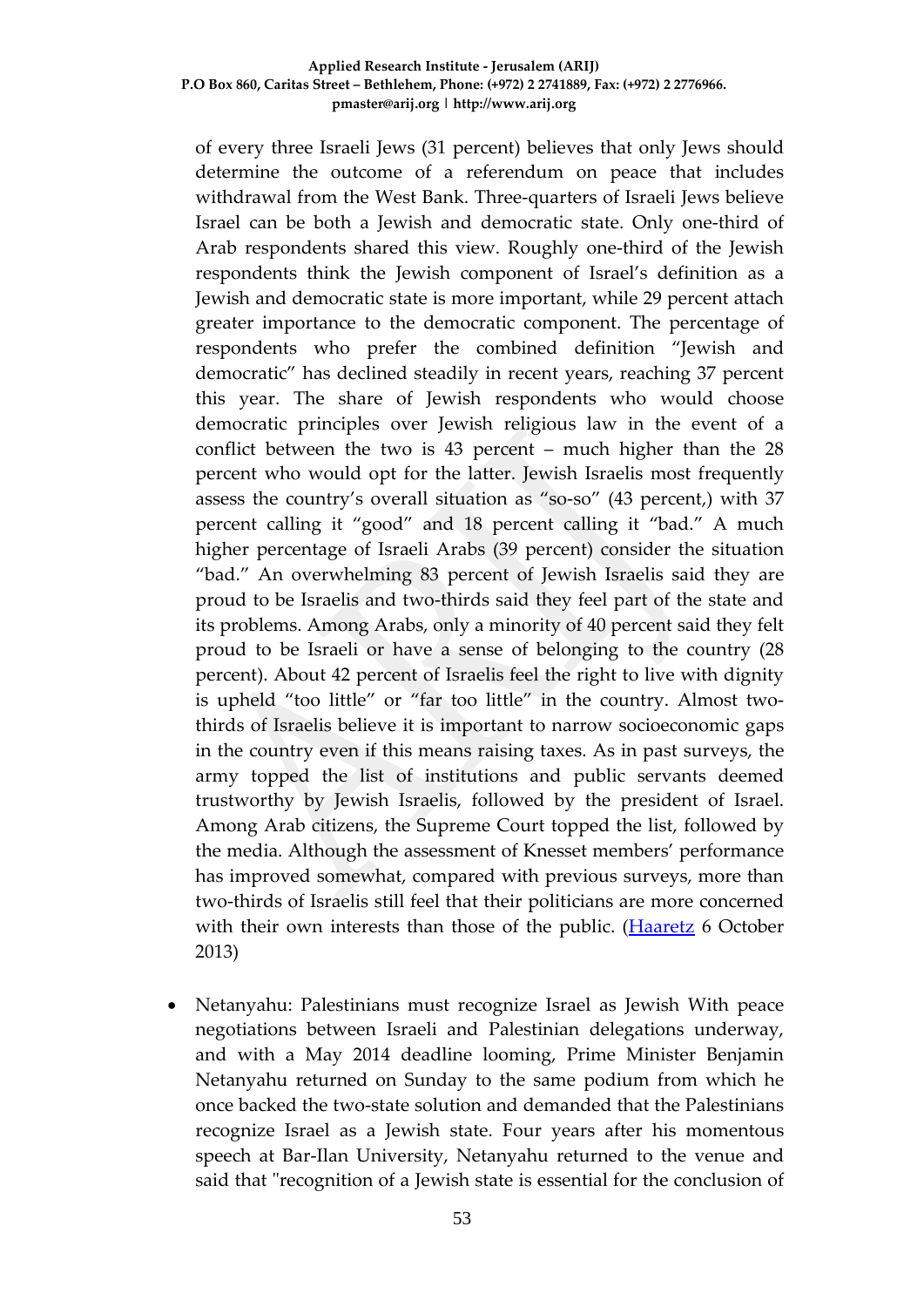the talks in an agreement. Peace will only be possible when they [the Palestinians] recognize our right to live here, in our own sovereign state." Netanyahu spoke at the 20th anniversary international conference of the Begin-Sadat Center for Strategic Studies, titled "Israel Towards 2020: Perils and Prospects." In his address Sunday, the prime minister spoke about the roots of the Israeli-Palestinian conflict, saying that in public discourse there were several misconceptions over relations with the Palestinians -- prime among them being that the Israeli-Palestinian conflict was the main problem in the Middle East. "Today, in light of the events in the region, it is rather ridiculous to say that," he said. Another misconception, Netanyahu said, was that the conflict is about "occupation" and "settlements." Netanyahu rejected this tenet, saying, "As far as I am concerned, practically speaking, the conflict began in 1921 on the day that the Palestinian Arabs attacked Beit Haolim in Jaffa." Netanyahu was referring to an attack on Jewish passersby and businesses on May 1, 1921, which sparked the Jaffa riots, a series of violent riots in Mandatory Palestine. "That attack was not over land, or over settlements. It was over the immigration of Jews to the Land of Israel," he said. Netanyahu also mentioned the link between Palestinian leader Haj Amin al-Husseini and the Nazis during World War II. "European Jewry was almost wiped out, thanks in large part to the help of the mufti. But Zionism was not eradicated, and the State of Israel was established. The mufti still serves as a role model in the Palestinian culture. That is the root of the conflict, and it must be uprooted. The root of the conflict has always been, and still is, the same thing that has been coming up time after time for over 90 years: a deep resistance among the Palestinian core against the Jewish people's right to a state in the land of Israel. "In order for the process we have undertaken to succeed, it is essential that we finally hear the Palestinian leadership concede that it recognizes the right of the Jewish people to the State of Israel," Netanyahu declared. Addressing the Palestinians, Netanyahu said, "It is not enough for us that you recognize a binational state, and then try to flood it with refugees. If Jews want to come, they will come here. If Palestinians want to come, they will go there." (**[Israel Hayom](http://www.israelhayom.com/site/newsletter_article.php?id=12405)** 7 October 2013)

• World Bank: Israel to blame for Palestinian financial woes, dependence on foreign aid. According to a new report issued by the international development institution Israeli restrictions in the West Bank cost the Palestinians more than \$3.4 billion annually. Restrictions imposed by Israel on most of the [West Bank](http://www.haaretz.com/misc/tags/West%20Bank-1.477132) are to blame for the [Palestinian](http://www.haaretz.com/misc/tags/Palestinian%20Authority-1.476790)  [Authority'](http://www.haaretz.com/misc/tags/Palestinian%20Authority-1.476790)s excessive dependence on foreign aid, the World Bank said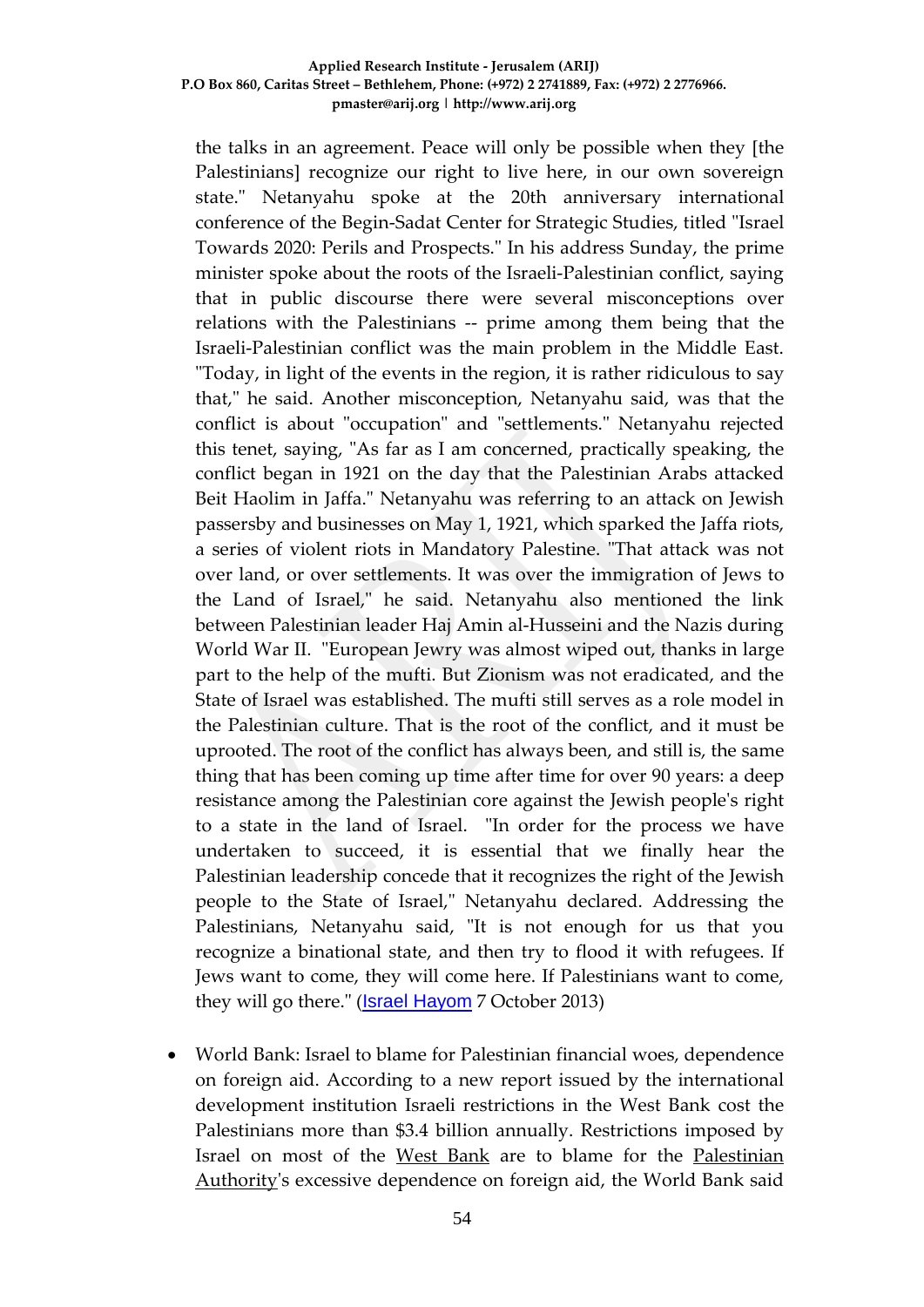in a report released Tuesday. The global financial institution also drew a direct link between what it called the "regime of restrictions" practiced by Israel in the West Bank's Area C and the weakness of the Palestinian private sector. These restrictions alone cost the Palestinian economy roughly \$3.4 billion, annually. "The key to Palestinian prosperity continues to lie in the removal of these restrictions with due regard for Israel's security," the reads the report, titled "Area C and the Future of the Palestinian Economy." Last month, Palestinian Authority Prime Minister Rami Hamdallah announced that his government needs to raise \$500 million by the end of the year to allow it to continue functioning and pay its employees' salaries. The report further states that the Palestinian economy stands to grow by about \$3.4 billion annually, should Israel lift the limitations it places on transportation, development, construction, water resources, agriculture and trade in the area. Economic growth will allow for an immediate increase in the government's tax revenue, which would reach \$800 million without raising taxes, according to the bank's estimate. Such a development has the potential to cut the Palestinian Authority's fiscal deficit by half, significantly reducing the need for recurrent donor support. As the report notes, Area C, which is under Israeli civilian and military control, constitutes 61 percent of the West Bank (not including East Jerusalem). The 1993 Oslo Accords stipulated that the area was to be gradually placed under Palestinian control by 1998, but the transfer never took place. "The densely populated urban areas of the West Bank usually command the most attention," Mariam Sherman, the World Bank's outgoing country director for the West Bank and Gaza said in a statement. "But unleashing the potential from that 'withheld land,' – access to which is currently constrained by layers of restrictions – and allowing [Palestinians](http://www.haaretz.com/misc/tags/Palestinians-1.477125) to put these resources to work, would provide whole new areas of economic activity and set the economy on the path to sustainable growth." Sherman's comment may be construed as veiled criticism of a tendency, both by countries that provide aid and the Palestinian Authority, to focus on areas A and B, which the report brands as "smaller territorial islands," as opposed to Area C, which is "richly endowed with natural resources and is contiguous." This isn't the first time that the World Bank, alongside other international aid organizations, directly addresses Israeli restrictions on Palestinian economic activity in Area C. And yet, both the donor countries and the Palestinian Authority have recoiled over the years from attempting to plan and invest in projects of any size in the area, knowing that the chances that Israel would issue construction and development permits are slim to none. Palestinian nongovernmental organizations and small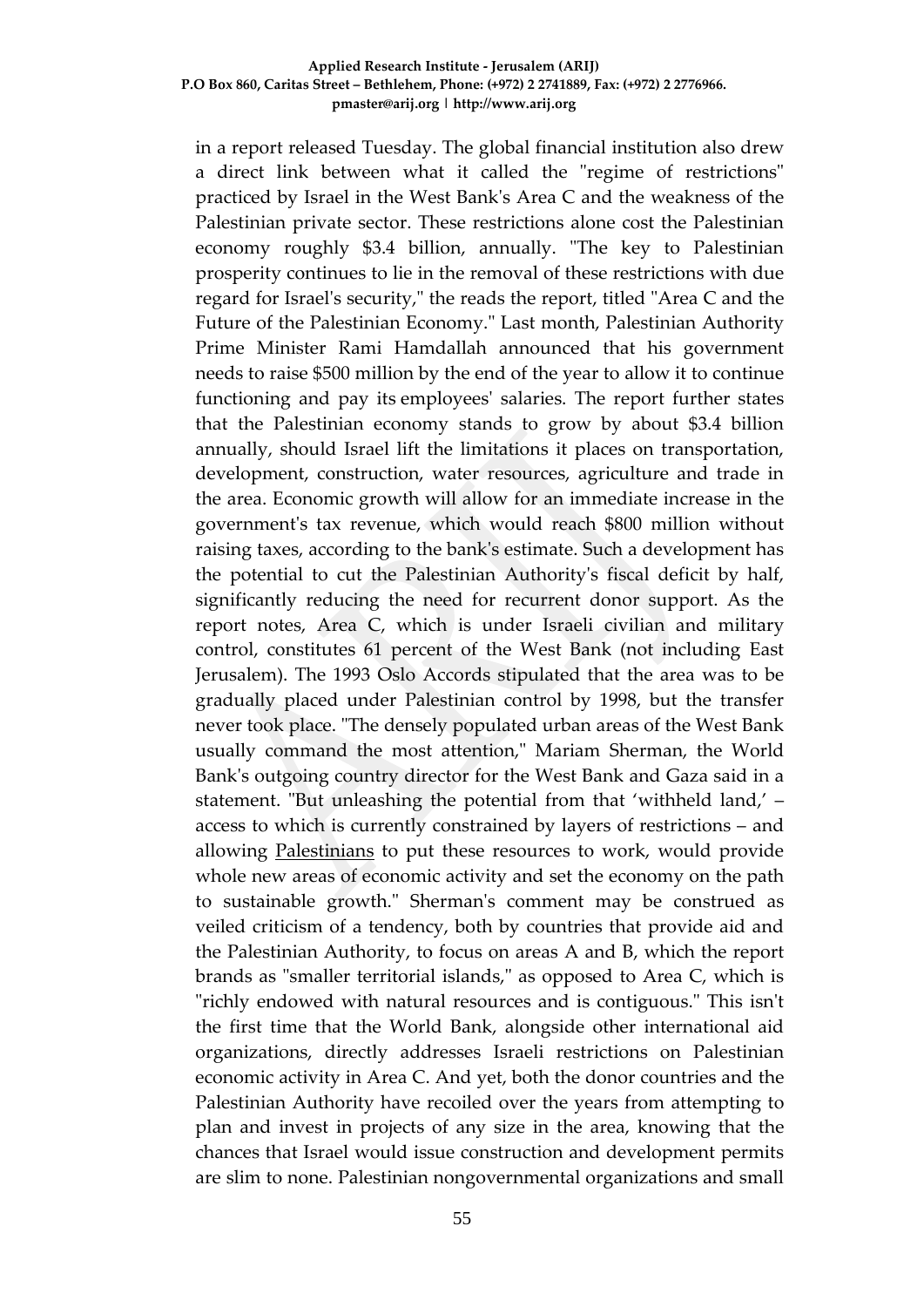international aid groups have gone as far as to lament that the donor countries and the Palestinian Authority in effect have forsaken Area C, thus lending a hand to the creation of detached Palestinian enclaves and to Israeli settlement activity in the bulk of the West Bank. [\(Haaretz](http://www.haaretz.com/news/diplomacy-defense/.premium-1.551149) 8 October 2013)

• West Bank nature reserve might be trimmed to expand settlement. Civil administration considering plan pressed by settler lobby group to expand settlement in South Hebron Hills. The Civil Administration in the West Bank is considering reducing the size of a nature reserve in the South Hebron Hills to enable the expansion of the settlement of Negohot and the legalization of a nearby outpost. Negohot was established in 1998, and for years it had no authorized master plan that would enable legal construction. Nevertheless, houses were built there, and the settlement is currently home to some 30 families. Later an outpost was built on a nearby hill, and even though it has been served with an order that would enable its immediate evacuation, a few more families are living there. Another outpost was built across the road, in the Nahal Negohot nature reserve, consisting of one house and a few grapevines. The Civil Administration razed the house in 2009, but it has since been rebuilt and the administration has taken no further action. Over the past year, due to political pressure from the right, work has begun to legalize Negohot and its outposts. In May, Central Command chief Nitzan Alon signed an order that defined the settlement's boundaries for the first time; these boundaries include 240 dunams (59 acres) of the nature reserve. Negohot is now working on a master plan that would legalize its existing houses and allow additional units to be built, both in the main settlement and in the nature reserve. Documents and testimony obtained by Haaretz show that the Civil Administration is seriously considering this plan, which would effectively shrink the nature reserve to permit construction. The plan was recently presented to planning professionals at a meeting convened by the administration's planning office, and the experts are now studying it. Once they issue their recommendation, the matter will be forwarded to senior administration officials for a decision. Amana, the construction arm of the Yesha Council of settlements, is pressing administration officials to approve the plan. The Mount Hebron Regional Council said it "is sensitive to the value of nature and has proved this more than once in the past. The [construction] plan is located about half a kilometer from the grove. Moreover, the area in question was never declared a nature reserve." The Civil Administration said Haaretz's information is "erroneous and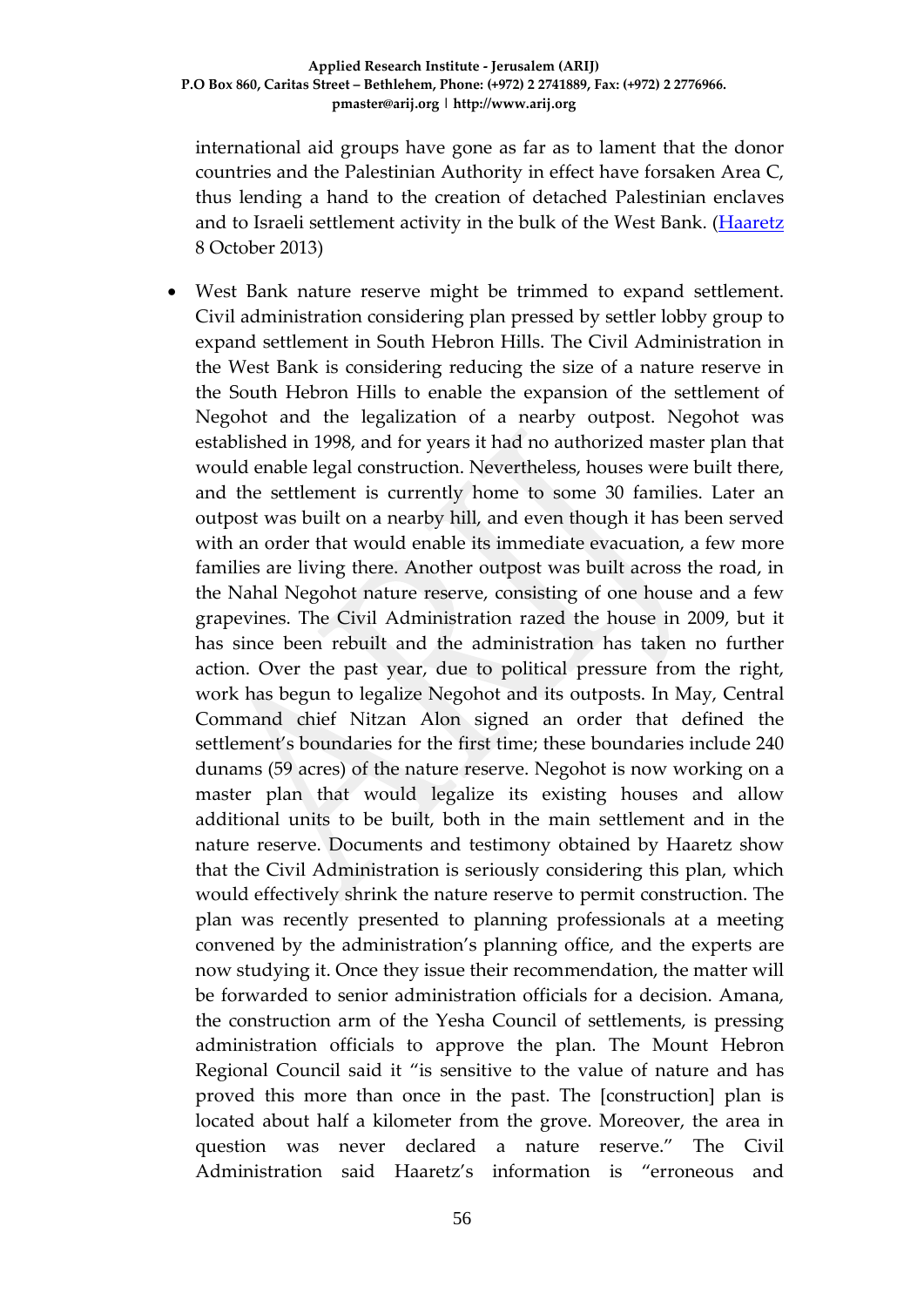misleading. We have no intention of legalizing and annexing the land on which Ben David illegally squatted [the outpost in the nature reserve]. Any claim or hint of an attempt at legalization is false and distorted." [\(Haaretz](http://www.haaretz.com/news/national/.premium-1.551286) 9 October 2013)

• Report: Livni and Erekat Weighing Land Transfer Proposal. Transfer of land around Shechem is reportedly tabled in return for Israel's annexation of areas in Judea and Samaria. A state official has told Israel's *Maariv* newspaper of a land transfer proposal being discussed in talks between Israel and the Palestinian Authority (PA). Talks are currently taking place between MK Tzipi Livni (Hatnua) and Saeb Ererkat, Chief Negotiator of the Palestinian Authority (PA), after US Secretary of State John Kerry kick-started the dormant peace process a few months ago. The newspaper reported Wednesday morning that during the framework of negotiations a proposal has been tabled that would see Israel transfer land near Shechem to the PA. This would be compensated by Israel annexing other areas in Judea and Samaria (Yehuda and Shomron). According to the report, Israeli sources have spoken about the matter to avoid reports being leaked to media. This has already happened frequently on the Palestinian Arab side, despite pledges to the contrary at the start of negotiations. Even though talks have received significant media interest, many analysts are not optimistic about their chances of success. Last week, writing for *Arutz Sheva* Hebrew site, MK Tzahi Hanegbi (Likud) expressed his view that it was impossible that the Palestinian Arabs would agree to the lines Netanyahu had laid down for the talks. Netanyahu's position asserts the non-divisibility of Jerusalem; demands Israel maintain control of the Jordan Valley, as well as annexing areas of growing settlement blocs in Judea and Samaria. In addition, the prime minister has refused to accept the so-called "right of return" for Arabs who left Israeli territory during the various Arab-Israeli wars, and demanded that the PA declare it recognizes that Israel is a Jewish State. Netanyahu says that Israel needs to retain control of the Jordan Valley to maintain its security. He also argues that the flooding of Israel with Palestinian Arab third and fourth generation "refugees" would destroy the country's Jewish character and possibly the country itself. According to the *Maariv* report, there is a suspicion in Israel that at the end of the nine months allocated for the Livni-Erekat talks, the US will publicize a document accusing Israel of torpedoing the talks. In order to prevent the publication of this document, the report said, efforts were being made to discuss the possibilities of land swaps. The recent spate of terrorist attacks by PA Arabs has led to calls by many MK's to curtail talks or at best to [discuss whether they are worth continuing.](http://www.israelnationalnews.com/News/News.aspx/172743)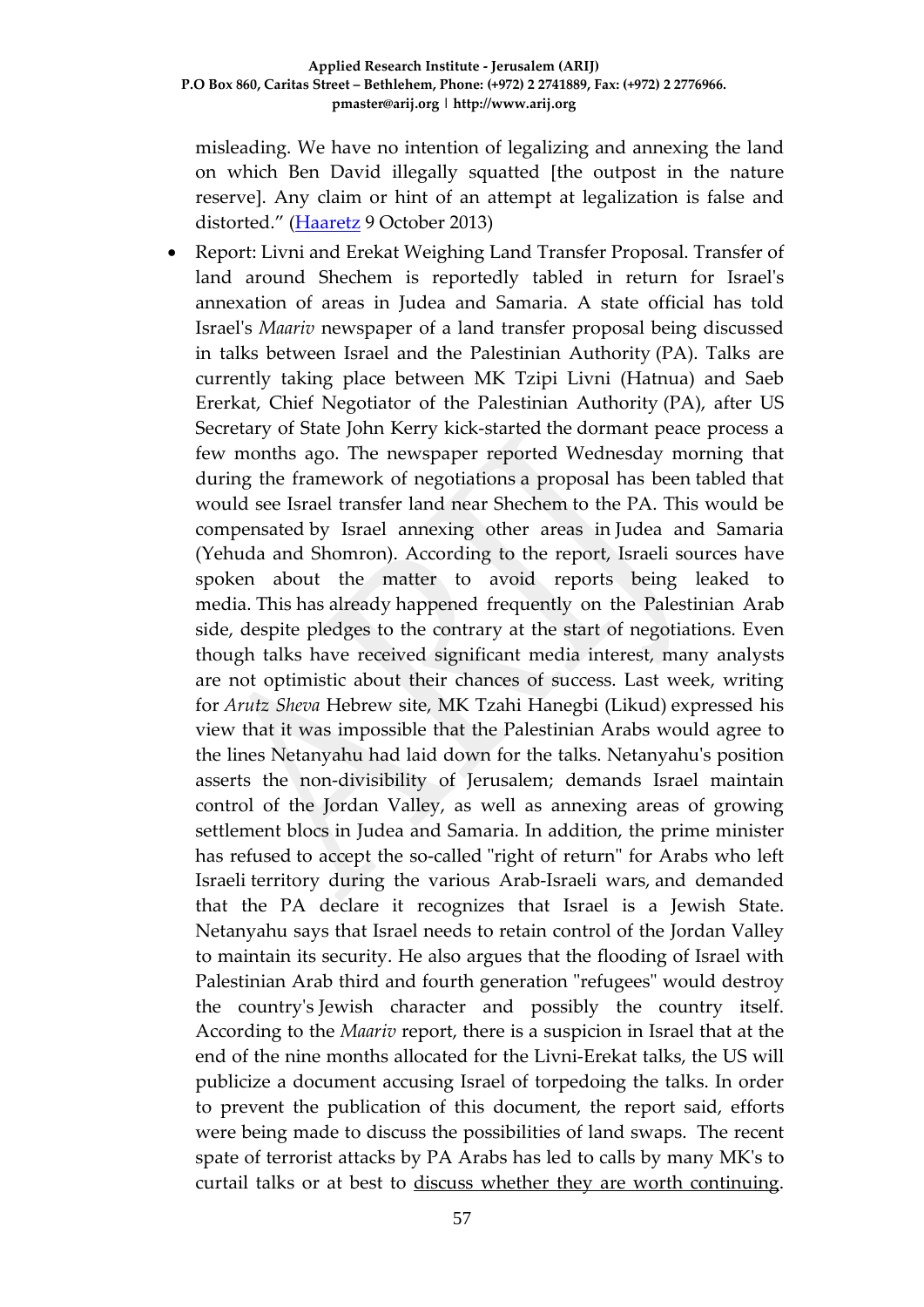Doubts were also placed on the progress of the talks by Israel's prime minister. On his recent trip to the US at the start of October, Netanyahu reportedly told Americans in a closed meeting that ["the talks were](http://www.israelnationalnews.com/News/News.aspx/172521)  [going nowhere."](http://www.israelnationalnews.com/News/News.aspx/172521) [\(Israel National News](http://www.israelnationalnews.com/News/News.aspx/172886) 16 October 2013)

- Israeli army taking steps to change Palestinian child arrest policy. UNICEF progress report gives IDF mixed grades in arrest and interrogation of Palestinian minors in the West Bank; army says policy change still under review. The Israel Defense Forces is introducing changes to its policies regarding the arrest and interrogation of Palestinian minors in the West Bank, UNICEF said in a statement issued Monday. The agency called the statement a first progress report after the March 2013 publication of a briefing paper, "Children in Israeli military detention," that has led to ongoing cooperation on the matter between UNICEF and Israel's Military Advocate General, among other Israeli and Palestinian government agencies and organizations. According to the latest statement, in September the IDF Central Command agreed to pilot-test a new approach in two unspecified regions of the West Bank. Instead of arresting children wanted for questioning at their homes at night, any such arrests will take place during daylight hours. But Haaretz has learned that this policy has yet to be implemented, and the UNICEF announcement was a surprise to officers who are involved. According to military sources, the Central Command and MAG are still drafting the pilot program. The IDF Spokesman's Office declined to provide details of the change in policy, saying only that the program is being examined by the relevant officials. Human rights groups working in the West Bank have long recommended such a policy change. "This is a critical development, in line with one of [UNICEF's] most important recommendations, which states that 'arrests of children should be conducted during daylight, notwithstanding exceptional and grave situations,'" the UNICEF press release said. IDF operations against Palestinian children have been the target of complaints for a long time. In 2011, following sharp criticism by human rights groups over the arrest, interrogation and trial of Palestinian minors, the IDF raised the age of minority for Palestinians by amending the relevant military legislation. Until two years ago, only Palestinians under 15 were considered minors, in contrast to 18 within Israel. Since this change, suspects under 18 are tried as minors before military judges who have received training as juvenile judges. [\(Haartez](http://www.haaretz.com/news/diplomacy-defense/1.552831) 16 October 2013)
- Drastic Rise in Construction in the Settlements. January-June 2013 Summary of the First Half of 2013: *70% rise in construction in the*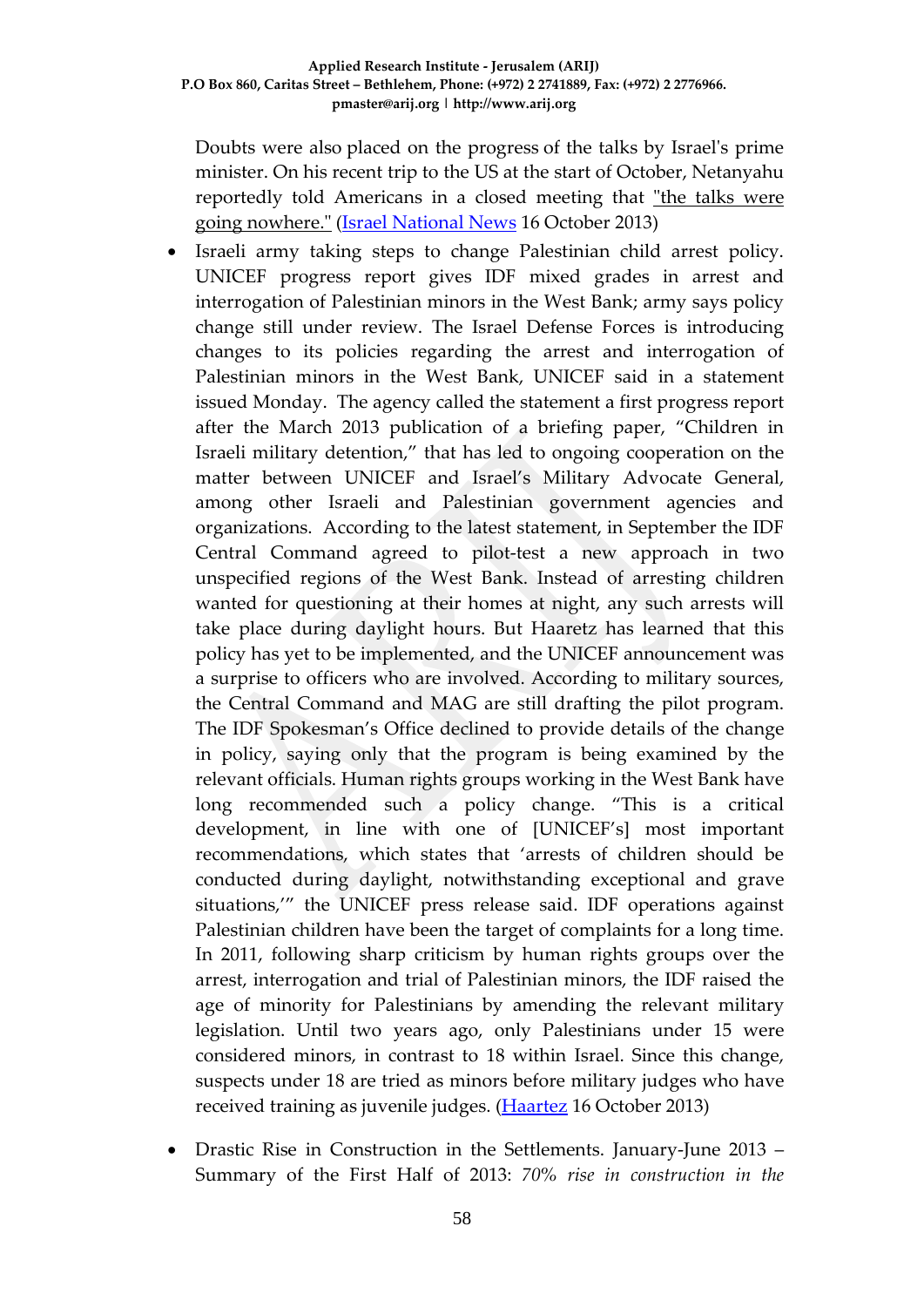*settlements; 86% without tenders* The following data is based on Peace Now's survey of aerial photos and a count of all units that started/ended to be built in each settlement. Construction Starts: 70% rise in construction starts compared to the equivalent period last year. 1,708 units (in January-June 2013) 180 of them in illegal outposts, vs. 995 (in January-June 2012). Units Completed: The construction of 1,794 housing units ended. Units under Construction: 2,840 housing units were under construction during this period. The units that started to be built ("Construction Starts"); 61% of the construction starts (1,040 units) were in isolated settlements east of the border proposed by the Geneva Initiative; 44% of the construction starts (759 units) were east of the planned route of the separation fence, and only 32% (542 units) were west of the built fence. 180 public buildings (schools, synagogues, kindergartens and so on) started to be built in the settlements (in addition to the 1,708 housing units), as well as 74 industrial or agricultural buildings. At least 86% of the construction (1,469 units) was carried out without tenders, in settlements where tenders are not required before construction. This means that the "tender moratorium" declared by the government until the prisoners release on July 2013 was not a general construction freeze, but only of a small part of the construction in the settlements. The two tenders published on July (in addition to those in East Jerusalem) were actually for settlements east of the Geneva Initiative line in the areas where it is hardest to reach a compromise, in Efrat and Ariel. Examples of building sites: Ariel – 51 housing units, Bracha – 88 housing units, Givat Ze'ev – 106 housing units (in the haredi neighborhood), Modi'in Illit – 108 housing units, Nili – 100 housing units, Neriah – 42 housing units, Eli – 30 housing units, Alei Zahav – 35 housing units Etz Efraim - 51 housing units, Tekoa – 39 housing units, Beit Arieh – 38 housing units. [\(Peace Now](http://peacenow.org.il/eng/Jan-Jun-2013) 17 October 2013)

• Netanyahu's advisor marketing plan to exempt land settlement tenders. The plan will be announced in urban communities "rural" and override the obligation to publish a tender attracts global attention and arouses criticism of Israel. Prime Minister's adviser on settlement issues, Gabi Kadosh, promotes you to rid a settlement obligation tender for marketing land, in order to reduce the political pressure against Jewish construction in the West Bank. The West Bank, in Israel, there are two types of settlements: urban and rural. Urban settlements, 33 in number, are managed by the Ministry of Housing. Besides major cities, urban settlements also include smaller communities of a few thousand inhabitants. Some of the settlements were planned to begin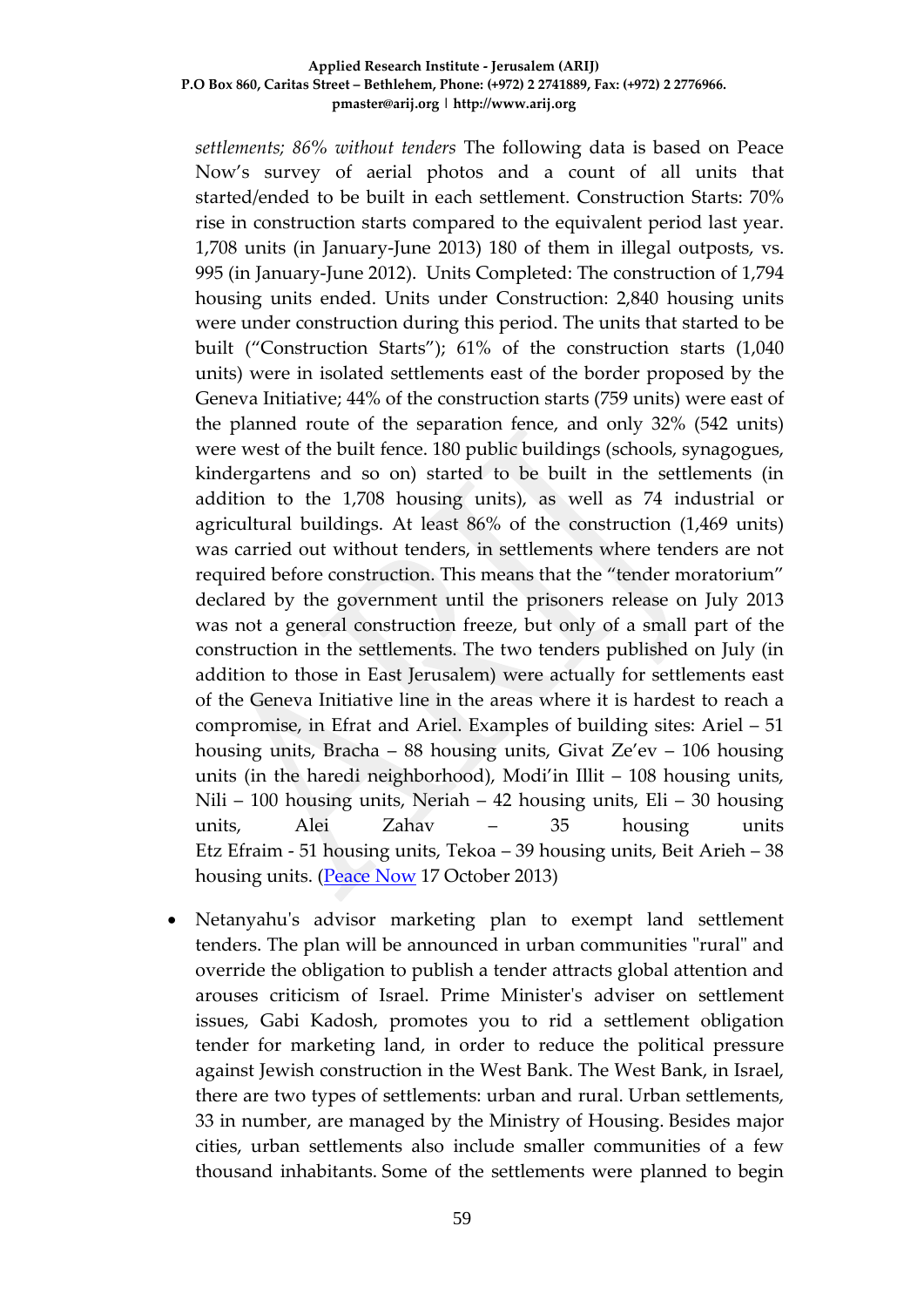in small communities with the character of the bourgeois, and some are designed to develop large cities, but failed. [\(Haaretz](http://www.haaretz.co.il/news/politics/.premium-1.2142536) 17 October 2013)

• The Two State Solution is Still Alive 20 Years after Oslo. Twenty years after the Oslo accords: *The settlements may have destroyed trust between the sides but, they have not destroyed the two-state solution*. At a first glance at the population statistics of settlers, you see simply that the number of settlers have tripled since the Oslo accords. However, by looking a bit closer you will see that in fact, most of the settlements with population growths are those that according to the final status model of the Geneva Initiative will remain under Israeli control in exchange for land swaps. In fact, half of the new settlers since Oslo, moved to only three settlements. The Oslo Accords were a series of gradual interim agreements, intended to lead to a final status agreement, planned to take place in May 1999. The incremental nature of the process, allowed opponents from both sides to undermine it: in Israel Prime Minister Rabin was assassinated by an extreme right-winger, and on the Palestinian side Hamas continued to carry out terrorist attacks. This led to Israeli elections in which Netanyahu came to power, stopped the Oslo process and did not even start to work towards final status negotiations. The wording in the agreements regarding settlements was vague and unclear. It simply stated, "Neither side shall initiate or take any step that will change the status of the West Bank and the Gaza Strip pending the outcome of the permanent status negotiations." ( $\triangle$ rticle  $XXXI - 7$ ). During the interim period, no settlements were evacuated. Following the IDF withdrawal from the center of Palestinian cities, the government began to build a system of bypass roads, allowing safe access to settlements during the interim period, until their final fate would be determined in a permanent agreement. These by-pass roads helped develop the settlement enterprise, and thus the Israeli government continued to build in the settlements. This had major impacts on the relations between Israelis and Palestinians; mainly it destroyed the Palestinian's trust in Israel's genuine intention to reach a two-state solution. Despite the population increases that are undeniable, the settler movement has not succeeded in its attempt to take over the West Bank with Israeli-Jews. Regardless of the plans and expectations made by the government and settler movement, many of these hopes remain unfulfilled. Both secular and religious settler populations refuse to let ideology drive their decision-making. For example, the ultra-orthodox community was given the settlement of Immanuel, southeast of Nablus, intended as an Orthodox city of tens of thousands. Since Oslo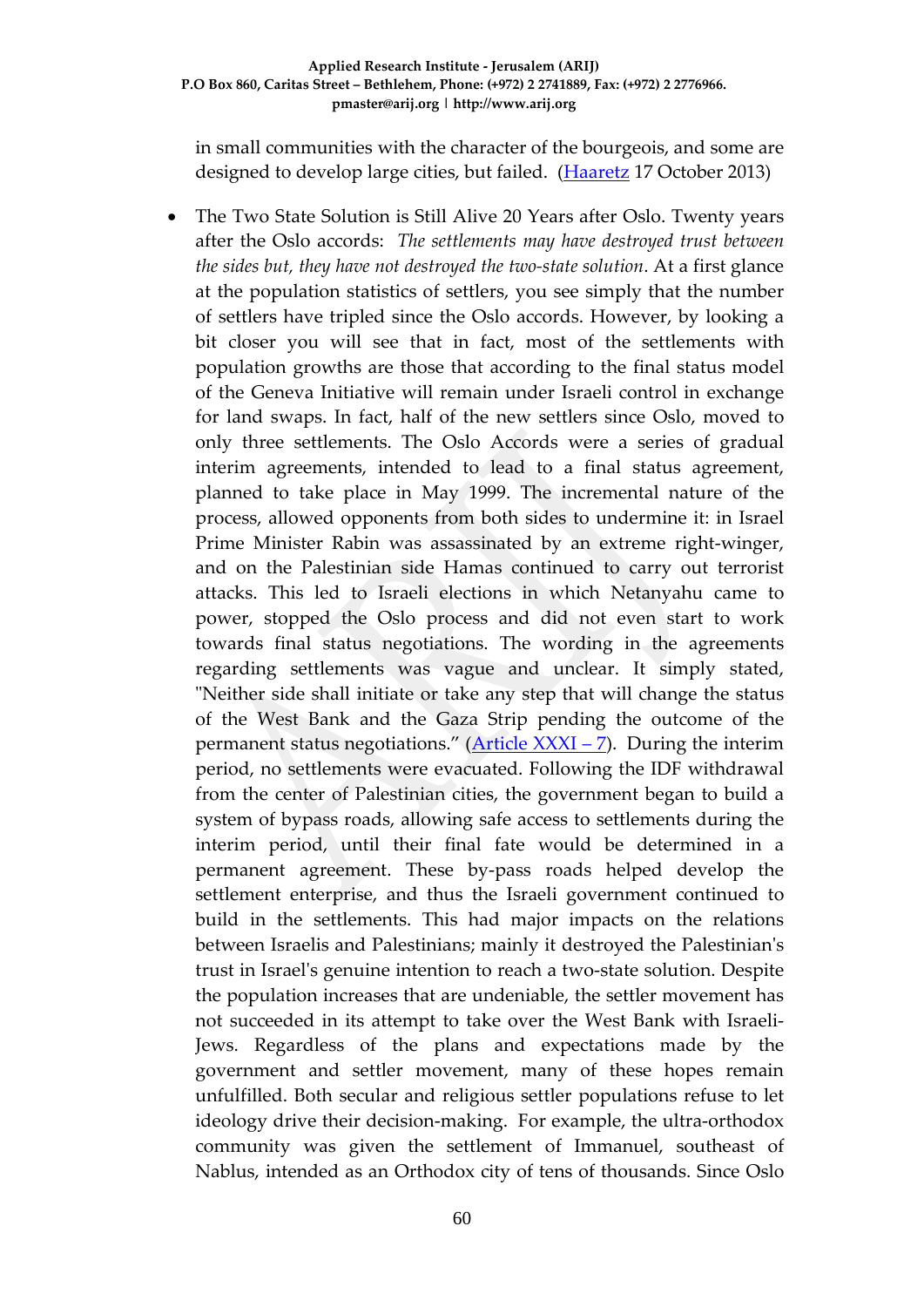the population of Immanuel has declined from 3,240 residents to only 3,013. Rather, when the settlements of Beitar Illit and Modi'in Illit were established close to the Green Line, the ultra orthodox moved there in the thousands for economic, not ideological reasons. Similarly, the secular city of Ariel, was intended to be a large city with thousands of housing units and tens of thousands of residents. However over the last 20 years, the population of Ariel has had a stymied growth of merely 6,300 people, from 11,800 residents in 1993 to 18,100 residents today. In fact, Ariel remains smaller than Israeli towns such as Mevasserat Zion, Yokneam Illit, Arad or Migdal Haemek. Ariel's failure to attract new residents has not prevented the government from investing more in Ariel. In the last years, the government issued tenders for 480 new housing units and even built a university there. The Jordan Valley settlements also present a similar indication of failure by the settler movement. Most of these settlements are inhabited by secular-Jews, and were built by the Labor party in the 1970s. The population of the Jordan Valley settlements has continued to decline each year, similar to other non-ideological isolated settlements, such as, Mevo Dotan and Maale Amos. The settlers have failed in their attempt to create irreversible facts on the ground that would prevent the establishment of a Palestinian state. In recent years, under the previous and current Netanyahu governments, there has been an attempt to change that picture by developing more isolated areas and building projects precisely in the areas that will undermine the two-state option. The more time that the government and settler movement has free reign to build and develop isolated areas, the more difficult a two-state solution will come. 20 years after Oslo, they have not won, but the fight for the two-state solution must remain vigilant and determined. Population Data Since Oslo: Population of Settlers Tripled: According to the Israeli Central Bureau of Statistics, before the Oslo Accords (end of 1993) there were 110,066 settlers in the West Bank and another 6,234 in the Gaza Strip. Today there are 341,418 settlers in the West Bank only. This is even more than triple the pre-Oslo population. Half of the population growth *(114,000 residents)* was in only three settlements: Modi'in Illit (an addition of 55,500 settlers), Beitar Illit (an addition of 38,500 residents) and Maale Adumim (an addition of 20,000 residents). 64 % of population growth was in settlements west of the Geneva Initiative Line: The number of settlers may have tripled, but 64% of the growth was in areas that under the model of the Geneva Initiative would stay under Israeli control as part of a land swap. 86% of new settlers in isolated settlements *(east of the Geneva Initiative line)* joined religious or mixed religious/secular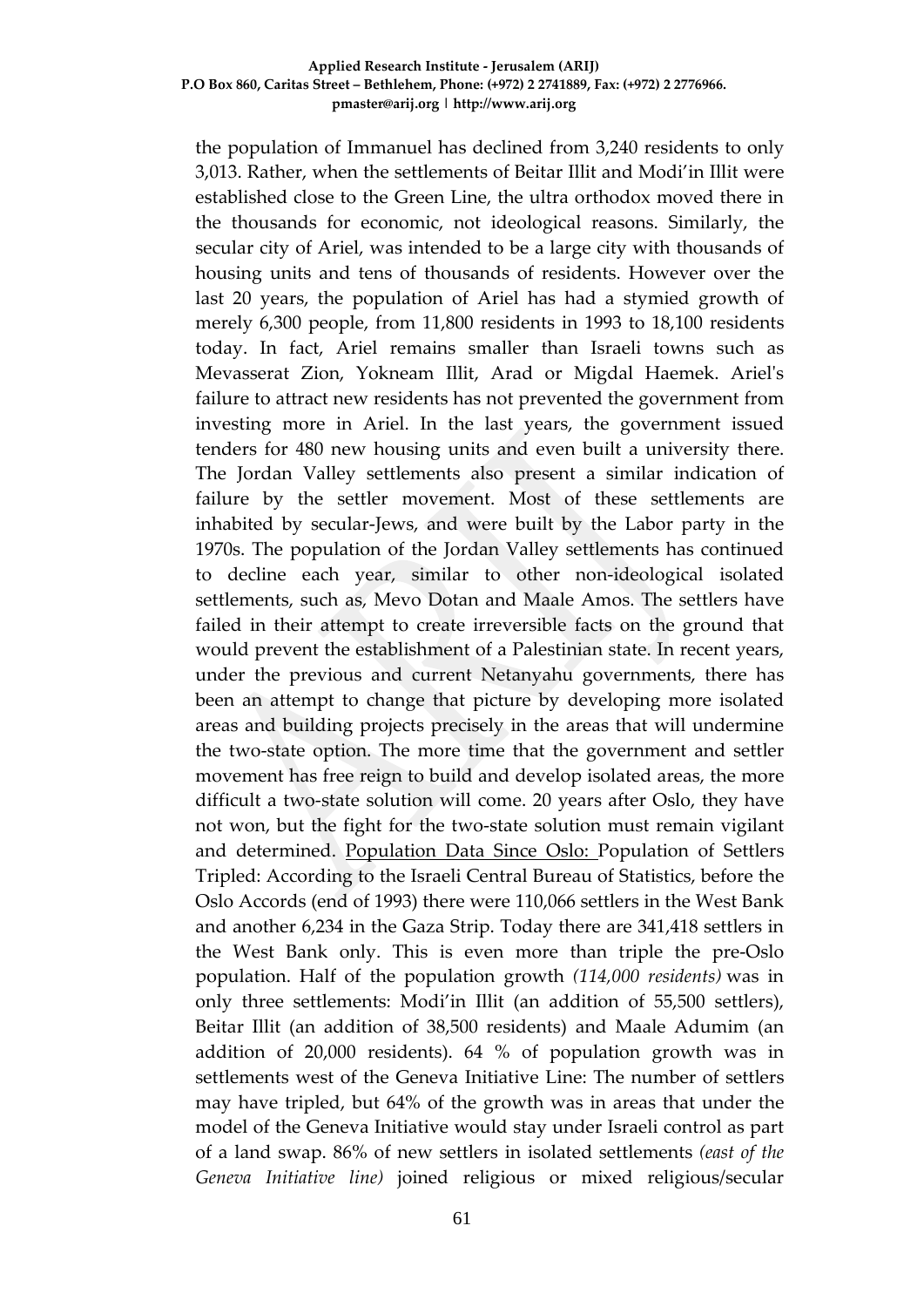settlements which are more ideologically motivated. This means that the vast majority of settlers who came to live in the isolated settlements are ideological settlers. The settler movement did not succeed in filling the West Bank with hundreds of thousands of Israelis. Rather the new settlers are almost exclusively religious ideological settlers who live in isolated settlements. *The total number of settlers living today east of the Geneva Initiative line composes only 1.8% of the Israeli population.* Outposts: After Oslo, the Israeli government took upon itself not to establish new settlements. Instead, the government established a new type of settlement called 'Outposts' which are officially illegal under Israeli law, but at the same time are encouraged and supported by the government. Since Oslo Israel has built 100 new settlements, under the guise of 'outposts'. The settlers hope to turn outposts into large settlements with permanent houses and thousands of settlers. However: 80% of the buildings in the outposts are transportable: mobile homes and light-construction buildings. Most of the outposts remain small in size, containing less than 20-30 families. Only 10,000 settlers live in all of the outposts put together. Only three outposts were legalized and recognized as new settlements (Sansana, Bruchin and Rechelim); another six outposts are in different stages of legalization as "neighborhoods" of existing settlements, and the government has declared its intention to legalize another four outposts in the future. [\(Peace Now](http://peacenow.org.il/eng/OsloSummary) 17 October 2013)

• Housing Minister: No Building In Jerusalem, Blame My Boss. Uri Ariel says it is outrageous that there has been no building in the capital authorized for years. At a Bayit Yehudi (Jewish Home) meeting ahead of the Jerusalem municipal elections MK Uri Ariel, Israel's Housing Minister, said there is no reason to bow to international pressure to halt building in the capital. At the meeting last Monday, Ariel told the crowd that there had been no new building authorized in years and that the prime minister was to blame. The minister repeated several times that across the whole city there was no new building. "Everything that you see being built today is what was authorized two years ago" he said. The Housing Minister addressed dozens attending the meeting and said, "Imagine in any country, the most remote place you can think of, that would say it was forbidden for ten Jewish families to build homes. What would everyone do?" he asked the crowd. "We would take to the streets, demonstrate, and scream, and say it was anti-Semitism," he answered, "but here," he added, "it just happens." Ariel was asked who was to blame for the lack of building, and said decisively, "My boss is to blame for this… who won't allow us to build." He also lashed out at others who he said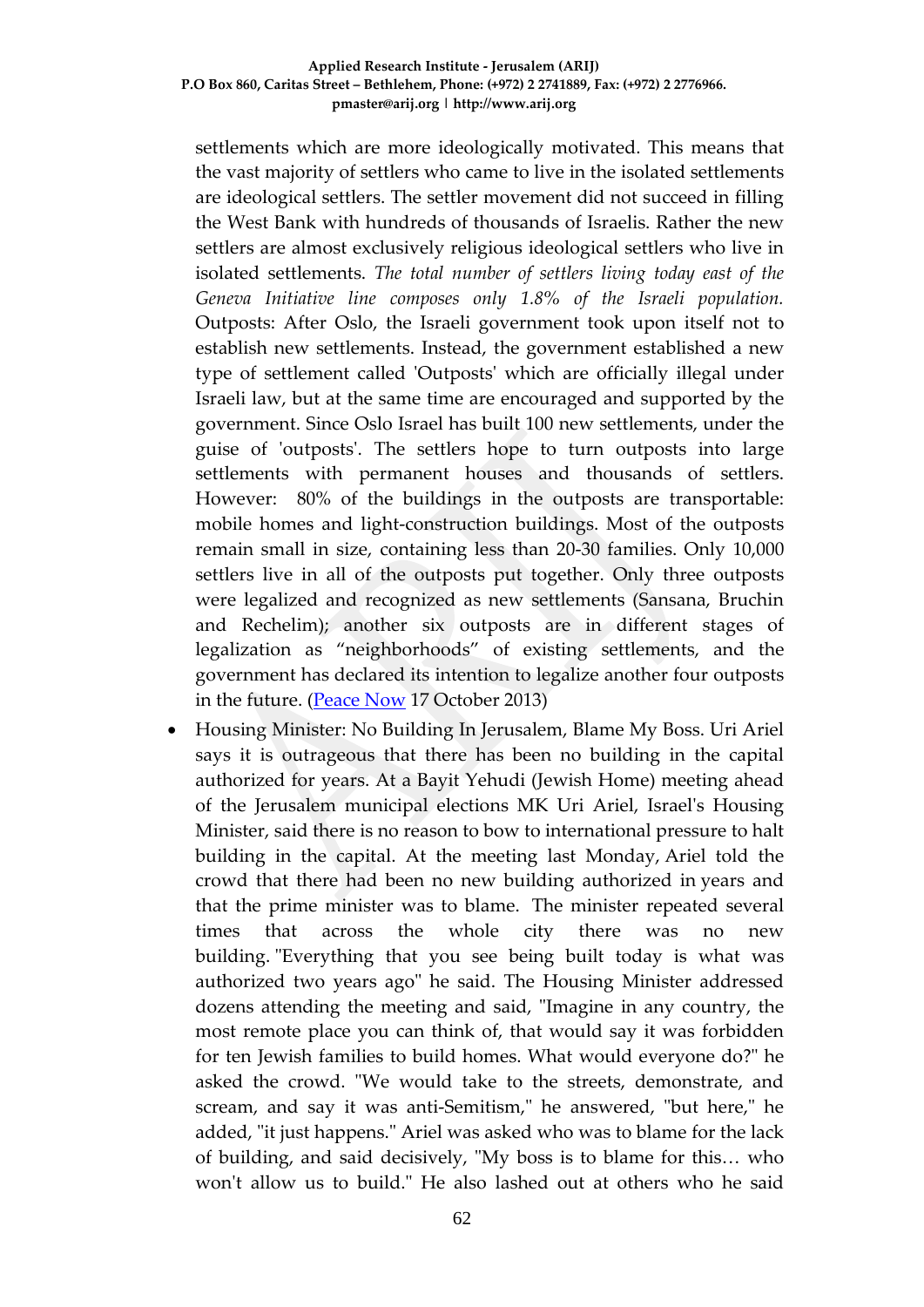quietly acquiesced to the freeze. "Who is keeping quiet about it this? Has the mayor ever called out and said let's protest about this?" He asked. "The prices are going up, and young couples are leaving the city," he said. "After applying great pressure a few months ago, we authorized a few hundred housing units," but he added that Jerusalem needs around 4,000 new housing units every year in order to stabilize the rising prices. "If you don't build of course, the prices are going to rise," he said. MK Ariel encouraged those present to vote for Dov Kalmanovitz' Jewish Home list for the city council who he said would fight for more renewed building in the capital. Many countries are critical of Israeli construction in Jerusalem east of the 1949 armistice line, in neighborhoods that were under Jordanian control from 1949 until the Six Day War in 1967. The Palestinian Authority claims the neighborhoods in question as the capital of a future Arab state. (*Israel* [National News](http://www.israelnationalnews.com/News/News.aspx/172967) 18 October 2013)

• Not discriminatory to give benefits to only some east Jerusalem Palestinians, court rules. National Labor Court endorses controversial government decision to extend certain benefits to Arabs who, prior to 2004, were Israeli residents. The National Labor Court on Thursday endorsed a controversial government decision made in April to extend certain benefits to Arabs who, prior to 2004, were Israeli residents – but not citizens – living in areas such as Sur Bahir in east Jerusalem on the Israeli side of the West Bank security barrier, while not extending them to Arabs who moved to the area after 2004. The court said that the distinction was logical because the state was solving an issue for Arabs who were in the area before 2004, since the barrier created logistical issues for them to have access to Palestinian hospitals, but not for Arabs who moved to the area after 2004, already knowing that the barrier was there. Attorney-General Yehuda Weinstein said in April that the residents, who are in a legal "no-man's-land" by virtue of living in an area still defined by most of the world as the disputed West Bank, but on the Israeli side of the barrier, had sued Israel for certain benefits and services, such as health insurance. Israel began erecting the barrier in 2002, during the second intifada, and it has been credited with heavily reducing terrorist attacks emanating from the West Bank. The barrier has been criticized by the International Court of Justice and other international players and states and has led to rampant litigation before the High Court of Justice to resolve many direct and indirect logistical problems that it created. Among other things, said a Justice Ministry spokesman, Weinstein's announcement was designed to address one of these logistical problems: a legal "noman's land" where some Arabs were unable to access their prior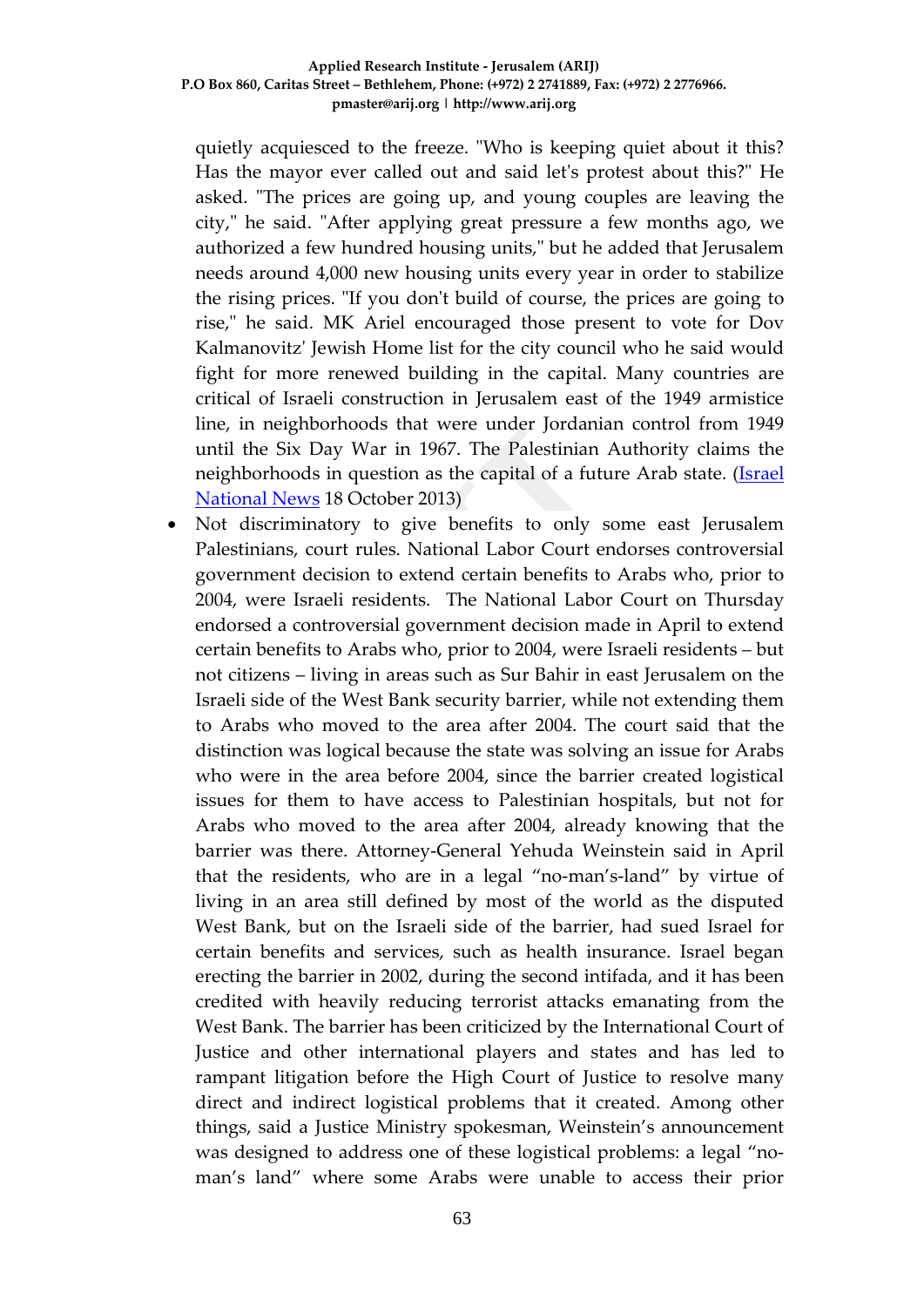health-care centers and other services in the Palestinian Authority areas, but, until now, also had no right to the services in Israel since they were only residents and not citizens. Weinstein's executive decision permits these Arabs on the Israeli side of the barrier to get the care and services they need in Israel, where they do not need to cross the barrier. Before Weinstein's April decision, it was unclear what these Arabs' rights were, as they are Israeli residents but not citizens. [\(JPOST](http://www.jpost.com/Diplomacy-and-Politics/Not-discriminatory-to-give-benefits-to-only-some-east-Jerusalem-Palestinians-court-rules-329083) 19 October 2013)

• Likud MK: Agreeing to 1967 Borders will Topple Gov't. Deputy Minister in Prime Minister's Office says terror spike is the fault of the Palestinian Authority and its incitement. Deputy Minister in the Prime Minister's Office (PMO), MK Ofir Akunis (Likud), said at week's end that "an Israeli government that presents a diplomatic accord that is based on a return to [pre-] 1967 borders and uprooting of communities will not survive politically and will lose in a plebiscite as well." Akunis also made clear that Israel is placing the blame on the Palestinian Authority (PA) and its head, Mahmoud Abbas (Abu Mazen), for the recent spike in terror acts by Arabs against Jews. "The Palestinians topedo every attempt to reach a settlement and the spike in terror acts in the last month is the direct responsibility of the PA and the person heading it," he stated. "They maintain a network of systematic incitement against Israel," Akunis explained. "Abu Mazen's statements about a Palestinian state 'clean of Jews' and his statements that its borders will be from Rosh Hanikra in the north to Eilat in the south encourage violence and a surge in terror acts against Israelis." Prime Minister Binyamin Netanyahu **[commented in August](http://www.israelnationalnews.com/News/News.aspx/170759)** on Abbas' statement regarding "Rosh Hanikra to Eilat borders." "Incitement and peace do not go together," wrote Netanyahu at the time. "Instead of educating the next generation of Palestinians to live in peace with Israel, the education to terror poisons them against Israel and lays the groundwork for continued violence and terror." Akunis's statement regarding the PA's responsibility for the recent terror acts can probably be seen as one that reflects the current thinking in the PMO. Together with **[Netanyahu's recent speech](http://www.israelnationalnews.com/News/News.aspx/172574)** linking the Palestinians' past leaders with the Nazi regime, it indicates a growing Israeli frustration with the PA, even as negotiations with it are ongoing. Coalition Chairman MK Yariv Levin (Likud) warned this week that "if a leader in Likud tries to cede parts of the homeland or hurt Judea and Samaria, then the final result will be that the Likud will remain, and will remain strong as it was in Sharon's day, and this person will not be a part of Likud. This was a thinly veiled warning to Netanyahu, that any attempts to cede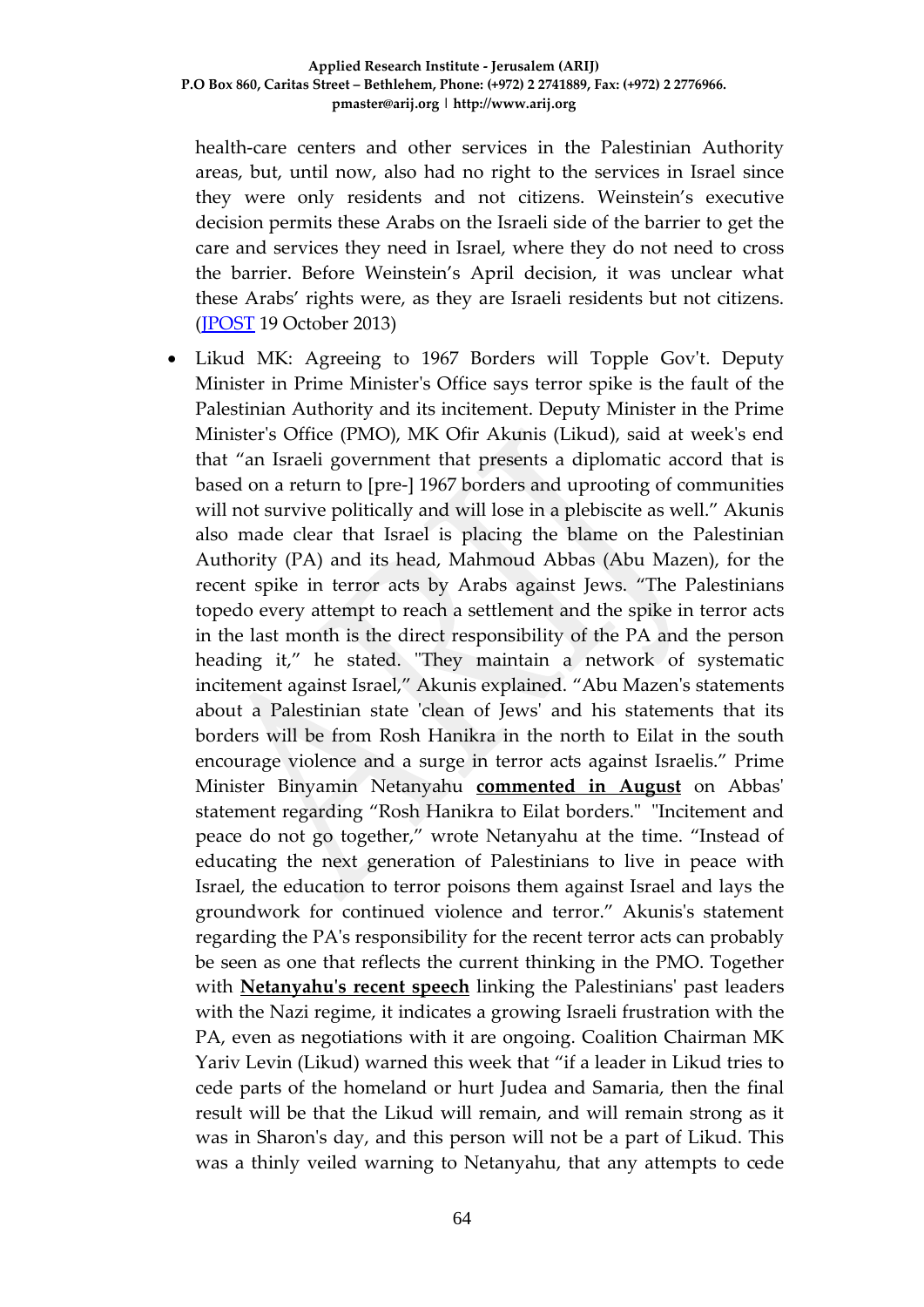too much to the PA in the secret talks being held with it will be forcefully rejected by Likud. [\(Israel National News](http://www.israelnationalnews.com/News/News.aspx/172985) 20 October 2013)

- Finance Minister Yair Lapid is personally intervening to prevent approval and advancement of building projects for Jews in Judea and Samaria, the chairman of the Binyamin Regional Council, Avi Ro'eh, charged on Monday. Among the projects Lapid is preventing from moving forward is one designed to ease traffic at the Adam traffic circle north of Jerusalem, where major traffic jams are a regular feature. "The road is used by everyone, Arabs and Jews, and the traffic is a major problem for everyone," so it's not a matter of "helping settlers," said Ro'eh. "We know there is a tender for road work at the circle, but we were led to understand that it is frozen. We see this as a major blow to the settling of Jews in this region, because the situation as is makes transportation very difficult," he said. On a recent visit to Binyamin, Transportation Minister Yisrael Katz promised to ensure that the traffic arrangement project would be approved, and that his office would find the funds to pay for it. However, a spokesperson for Katz later said that funding was unlikely, because money for the project was being held up by Lapid. According to the spokesperson, Lapid has demanded that all projects in Judea and Samaria be approved personally by him. "We realized when we heard this that it was not a matter of money, but a matter of politics," Ro'eh said. "This kind of behavior is improper. We are citizens like everyone else and deserve the minimal services offered to everyone, including navigable roads." Residents of the area have filed a petition with the High Court demanding action on the road project. Ro'eh was named as a responsible party in the petition, but he says the residents are justified in suing. "I don't like the situation either. We are talking about a four kilometer stretch that sometimes requires an hour to drive through," he said. ([Israel National News](http://www.israelnationalnews.com/News/News.aspx/173064) 22 October 2013)
- Israel to announce new construction in West Bank in the near future. Lithuania: EU doesn't see settlements as belonging to Israel; such actions by Israel impair the progress of peace talks. Israel plans to announce new construction in West Bank settlements in the near future, an Israeli official told *The Jerusalem Post* as Palestinian Authority President Mahmoud Abbas toured Europe to urge its leaders to pressure Jerusalem to halt such activity. "I expect that in the coming period we will be announcing further construction in the [West Bank] settlements," the official told the *Post* on Monday. In Europe, Abbas repeated his assertions that Israel was undermining the peace process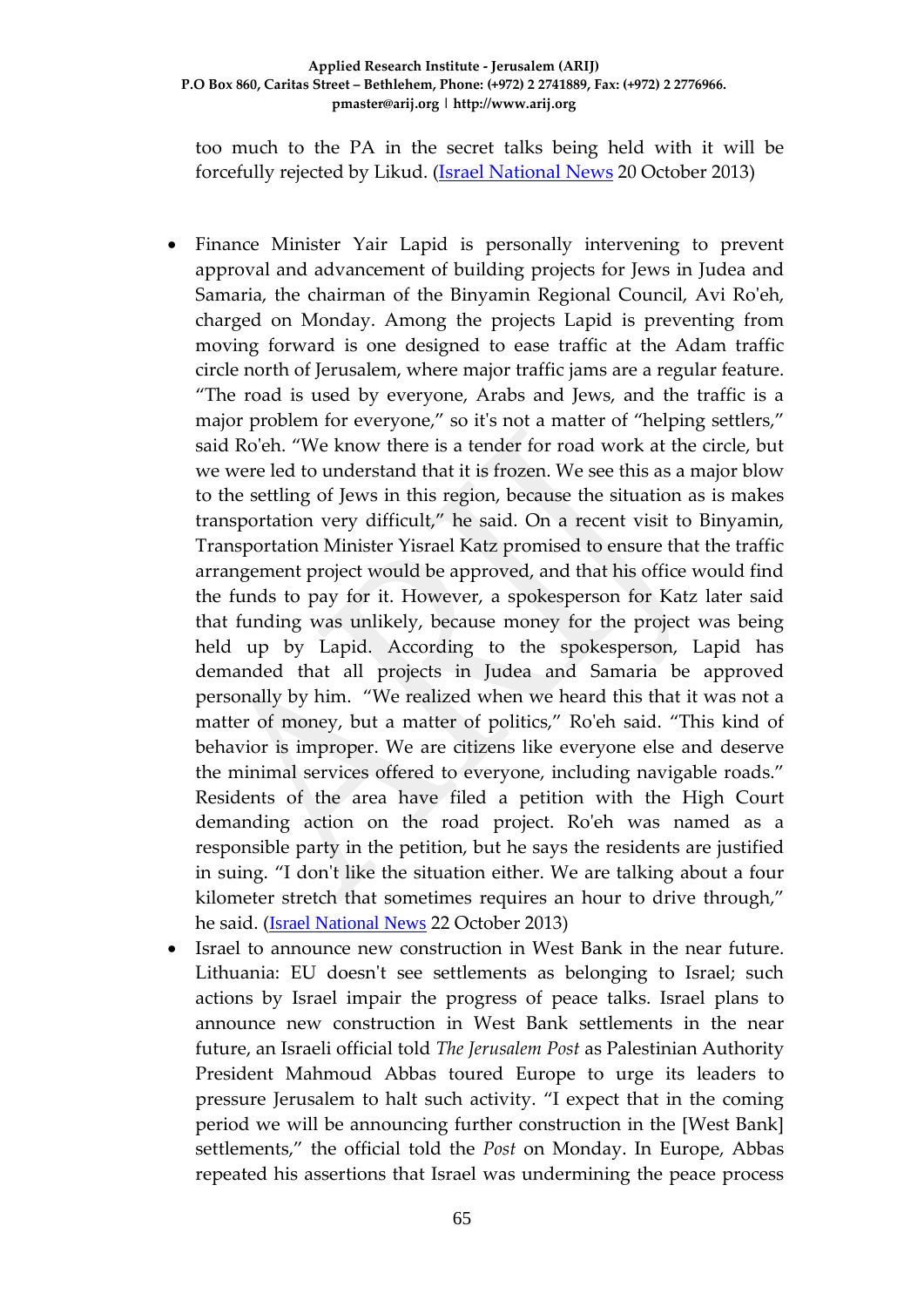with its continued building. The Israeli official, however, charged that such statements, made by Abbas and other Palestinians, were disingenuous. He said that it was the Palestinians who violated their agreements. ([JPOST](http://www.jpost.com/Diplomacy-and-Politics/Israel-to-announce-new-construction-in-West-Bank-in-the-near-future-329386) 22 October 2013)

- Leaders, mayoral candidates vote in Israeli municipal elections. As candidates express confidence, optimism, they urge public to vote. Tel Aviv's Huldai 'would be happy to continue as mayor' while Horowitz hopes for dramatic change. Jerusalem's Barkat spoke with students; rival Leon started day at Kotel. Municipal elections day heats up, as mayoral candidates tour their cities and ask the voters to take part in the democratic process. Prime Minister Benjamin Netanyahu and his wife exercised their right to vote in the country's local elections Tuesday morning in the Rehavia neighborhood of Jerusalem. Netanyahu was asked whether he was satisfied with his vote, due to political negotiations and a bill that would require a majority of 80 Knesset Members to hold negotiations about a divide. "As long as I am prime minister, [Jerusalem](http://www.ynetnews.com/articles/0,7340,L-4369851,00.html) will remain our united capital," he said. ([Ynetnews](http://www.ynetnews.com/articles/0,7340,L-4443996,00.html) 22 October 2013)
- **Ariel: Annex territories, give Palestinians limited citizenship** In magazine interview, Housing Minister Uri Ariel urges Israel to annex Judea and Samaria, says demographic threat is not a concern • Ariel proposes offering Arabs citizenship but holding them to certain criteria to avoid "apartheid" label. Housing Minister Uri Ariel is urging Israel to annex Judea and Samaria, saying that there is no need to worry about the Arab demographic threat. In a special interview to be published this weekend in the magazine Ribonut (Sovereignty), Ariel says: "The alternative is one state from west of the Jordan River and without any add-ons. At first it will be Area C, which is the majority of the territory and which contains several tens of thousands of Arabs, give or take, and go on to declare full sovereignty." Ribonut is published by Women in Green, a group which aims to raise public awareness for other alternatives to the two-state solution. In answer to the concern that granting citizenship to the Arabs of Judea and Samaria would change the character of the State of Israel through democratic voting, the minister offers several solutions. "First," he says, "there is the reality of residents who are not citizens. We have an example in Jerusalem where there are 300,000 Arabs, of whom only 10,000 are citizens, while the rest are residents without voting rights. Of those 10,000, only 3,000 actually vote, a mere 1 percent. They are in no hurry to vote. "Also, if anyone thinks that we have to grant them citizenship because otherwise it would be apartheid or anything like that, there are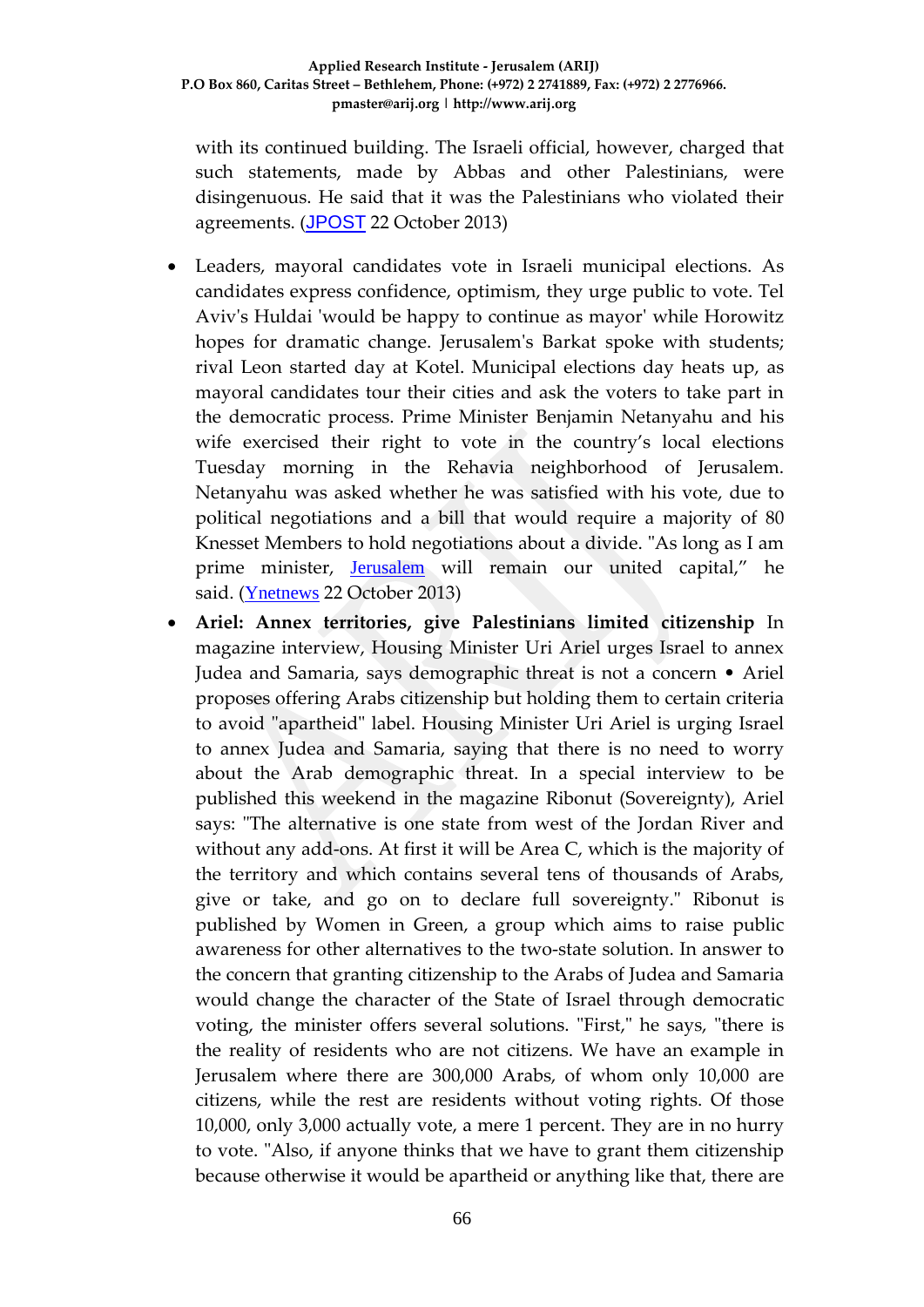solutions. Anyone who seeks citizenship would have to fulfill certain criteria, like speaking the [Hebrew] language, a statement of solidarity with Israel, and things like that. These things are accepted and done all over the world." Ariel does not say whether it would only be Arabs who would be required to uphold these standards, or if all Israelis would be. Later in the interview, Ariel touches on the concern that Arab citizens would mobilize and turn out to vote in high numbers. He says the solution was to change the Israeli voting system to a regional representative system in which half the Knesset members would be elected on the basis of regions. These constituencies would be demarcated by the state, combining Arab and Jewish populations, thus minimizing the representative power of the Arab public. Ariel also criticizes remarks made by Prime Minister Benjamin Netanyahu on his vision for a two-state solution to the Israeli-Palestinian conflict. "He is significantly hurting Jewish awareness and Jewish identity," Ariel says. "Even though he has not made a binding decision, when a prime minister says these things time after time, it has an effect." (Israel [Hayom](http://www.israelhayom.com/site/newsletter_article.php?id=12797) 24 October 2013)

• Settlement construction push to follow next week's Palestinian prisoner release. The Housing Ministry is to publish tenders for hundreds of housing units in the West Bank, simultaneously with a scheduled release of 25 Palestinian prisoners, in what is seen as a government attempt to appease the right wing. The Housing Ministry is expected to publish tenders for the construction of hundreds of new homes in [West](http://www.haaretz.com/misc/tags/Israel%20settlements-1.477056)  [Bank settlements](http://www.haaretz.com/misc/tags/Israel%20settlements-1.477056) next week. A senior government official said publication of the tenders would coincide with the release of about 25 [Palestinian](http://www.haaretz.com/misc/tags/Palestinians-1.477125) prisoners, the second of four such groups slated to be freed over the course of the current Israeli-Palestinian talks. The tenders will all be for construction in the major settlement blocs and East Jerusalem. The senior government official stressed that the understandings that led to the resumption of the talks in late July did not include any Israeli commitment to freeze construction in the settlements. During his meeting with U.S. Secretary of State [John Kerry](http://www.haaretz.com/misc/tags/John%20Kerry%20-1.507474) in Rome on Wednesday, Prime Minister [Benjamin Netanyahu](http://www.haaretz.com/misc/tags/Benjamin%20Netanyahu-1.476753) briefed him about the plan to publish the new tenders. The Palestinians have also apparently been apprised of the plan. Netanyahu is hoping to use publication of the new tenders to blunt the expected right-wing protests against freeing the prisoners. Several recent incidents in which Israelis were killed or wounded in West Bank attacks have intensified opposition in the cabinet to the prisoner release. On Thursday, Deputy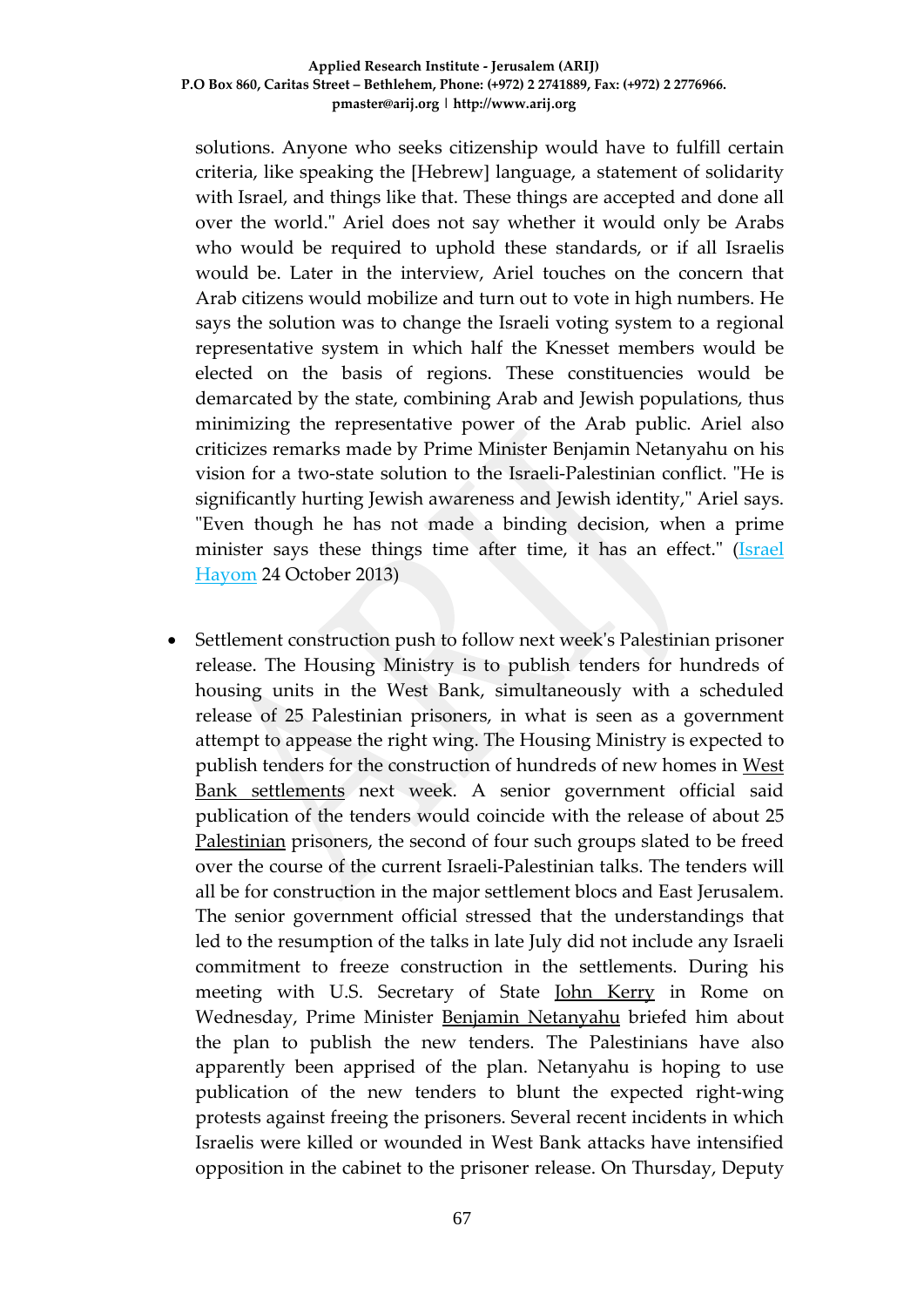Defense Minister Danny Danon sent a letter to all cabinet ministers arguing against the prisoner release. Families of the people killed by the prisoners slated for release are also ramping up their protest campaign. Netanyahu was disappointed that Palestinian Authority President [Mahmoud Abbas](http://www.haaretz.com/misc/tags/Tag/Second%2525252525252525252525252525252525252525252525252525252525252525252525252525252525252525252525252525252525252525252525252525252520Lebanon%252525252525252525252525252525252525252525252525252525252525252525252525/Mahmoud%20Abbas-1.477128) didn't unambiguously denounce the recent murders of Israelis. Nevertheless, the senior government official said, the prime minister has no intention of delaying the prisoner release, since Israel committed to the release as part of the understandings that led to resumption of the talks. These understandings require Israel to free a total of 104 Palestinian prisoners who were involved in the murder of Israelis and have been in jail since before the Oslo Accords were signed in 1993. The prisoners will be freed in four groups, of which next week's will be the second. On Sunday, a ministerial committee is expected to approve the names of those to be freed in the current group. The list will then be published, after which opponents will have 48 hours to petition the High Court of Justice against the release. Assuming that the court rejects these petitions swiftly, as it has in the past, the prisoners will be freed on Tuesday. Senior members of Habayit Hayehudi opposed Netanyahu's decision to publish the tenders in conjunction with the release of prisoners. "The attempt to tie in the release of murderers is cynical and morally repugnant," party members said. "It would be better if he didn't release murderers and didn't build. This seems like a contemptible attempt to both release murderers and to blacken the settlement program." Coinciding with these statements, the party announced that it would bring a measure against the release of Palestinian prisoners to a vote at the Ministerial Committee on Legislation meeting on Sunday, with the cooperation of coalition leader MK Yariv Levin (Likud). "The release of terrorists in return for the questionable privilege of Tzipi Livni meeting with Saeb Erekat is a very serious matter," Habayit Hayehudi party officials said. "With all due respect, the thwarting of the release of murderers is more important than the justifying of Livni's place in the government. We are expecting that this time too Likud ministers support the measure." [\(Haaretz](http://www.haaretz.com/news/diplomacy-defense/.premium-1.554336) 25 October 2013)

• New settlement building on the way, official says. Unnamed senior source says Americans and Palestinians already aware of plans, to be announced soon. A senior Israeli official said Thursday that his country will announce new plans for West Bank settlement construction in the coming months, a day after Israel's leader held lengthy talks with US Secretary of State John Kerry. Prime Minister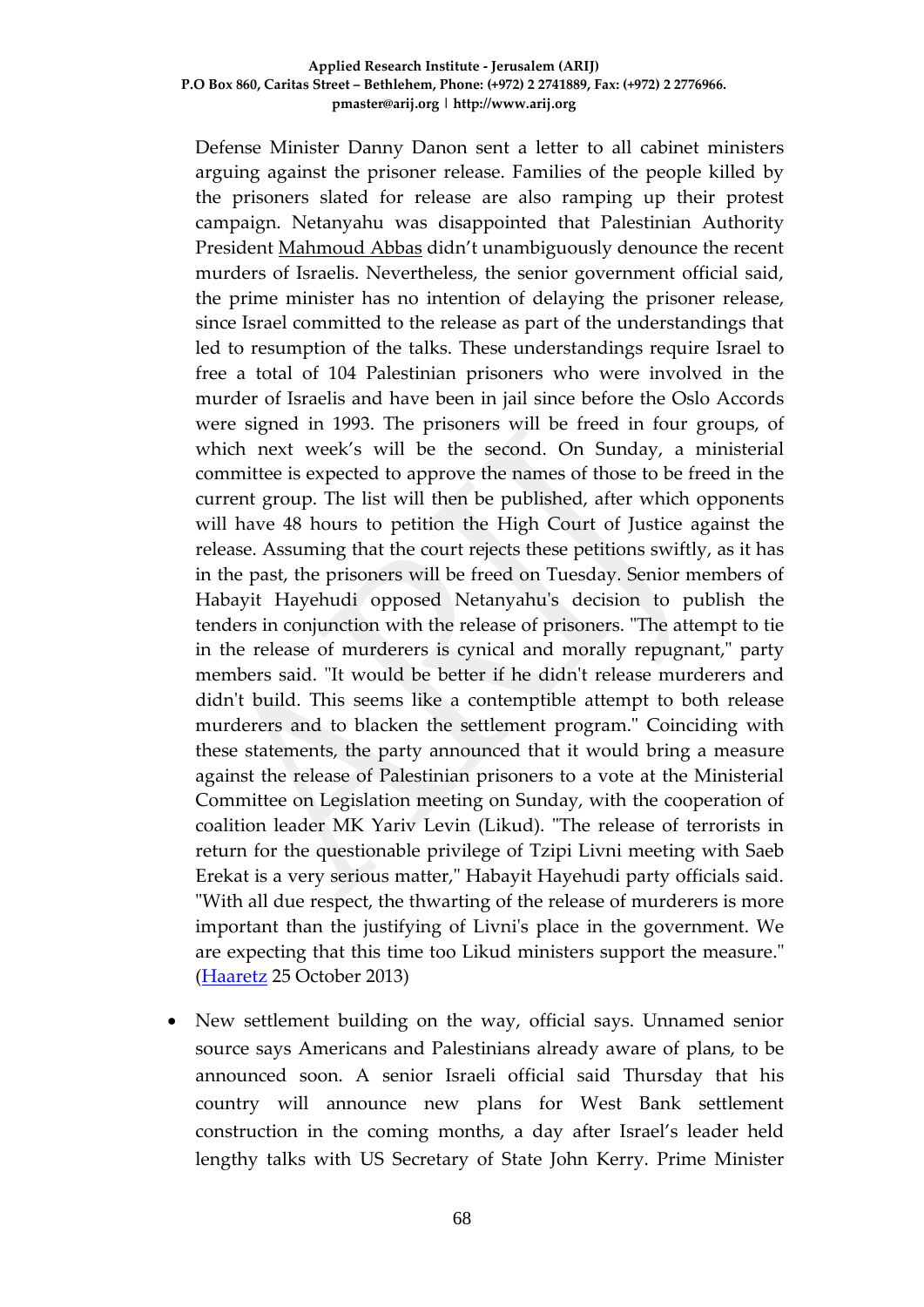Benjamin Netanyahu met in Rome for seven hours with Kerry to discuss Iran's nuclear program and also recently restarted peace talks. The Palestinians consider settlements a major obstacle to establishing a state that includes the West Bank and East Jerusalem, territories Israel captured from Jordan in the 1967 Six-Day War. Israel has since built dozens of settlements that are now home to about 550,000 Israelis. The Americans typically criticize any new settlement construction plans, calling them unhelpful to peace efforts. But the Israeli official, speaking anonymously because new building plans have yet to be announced publicly, said the Americans and Palestinians were aware of the Israeli intentions that were made clear before talks resumed. The official insisted that any new construction would take place inside the major blocs Israel would probably keep in any future peace deal. In previous rounds of negotiations, the Palestinians agreed to swap some West Bank land for Israeli territory to allow Israel to annex the largest settlement blocs adjacent to its border. The Palestinians refused to negotiate with Netanyahu for nearly five years, demanding that he halt construction of Jewish settlements in the West Bank and East Jerusalem. With Netanyahu refusing to stop the construction, the Palestinians reluctantly returned to the negotiating table under heavy American pressure, but remain deeply skeptical about the Israeli leader. Nabil Abu Rdeneh, a spokesman for Palestinian President Mahmoud Abbas, rejected the Israeli official's comments. "We don't accept any settlement bids and Israel should stop these acts to give negotiations the opportunity to succeed," he said Thursday. "For us, all settlements are illegal and Israel should top putting obstacles in the way of peace and all its acts in this regard are illegal and void." (Time [of Israel](http://www.timesofisrael.com/new-settlement-building-on-the-way-official-says/) 25 October 2013)

• Israeli attacks on Palestinian olive groves kept top secret by state. Olive orchards are being destroyed in the West Bank, but defense and media officials have agreed yet again that everything should be done to respect the public's right not to know. A document obtained by Haaretz details a [series of incidents](http://www.haaretz.com/news/middle-east/.premium-1.553291) that have been kept confidential. Defense officials are content that the information has been kept secret for so long and that the leak of a few details on social media hasn't caused a fuss. The officials clearly appreciate reporters' responsibility and restraint on the issue - they haven't exploited the right of freedom of information. The following are the incidents in the secret document all of them in the West Bank in September and October. Sept. 11: 500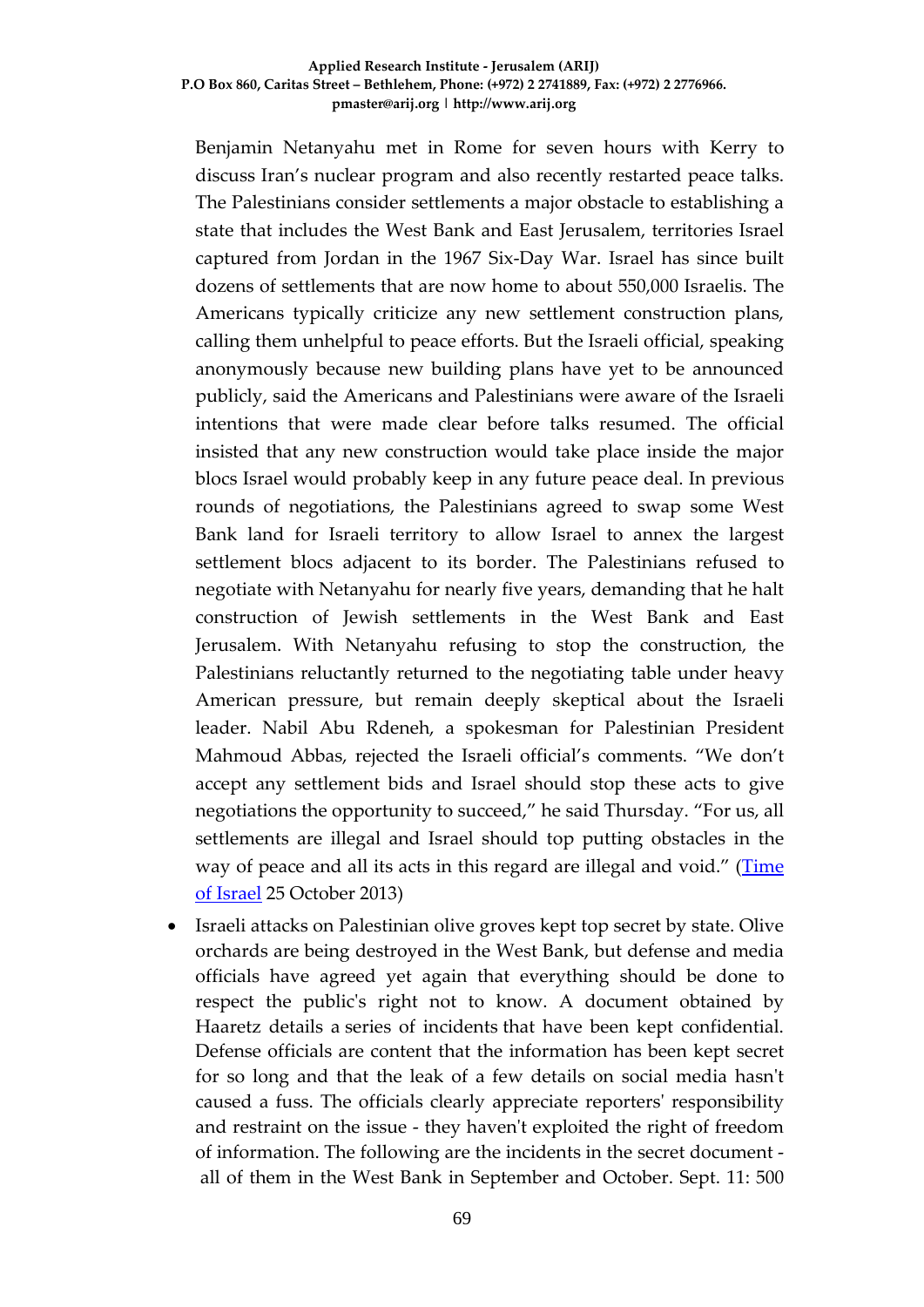trees burned on land belonging to the village of Deir al-Khatab. Sept. 15: 17 olive trees chopped down on land belonging to the village of Kafr Laqif. Sept. 17: 18 olive trees chopped down on land belonging to the village of Kafr Laqif. Sept. 20: 27 olive trees burned in Kafr Qaddum. Sept. 21: 70 trees chopped down in Kafr Qaddum. Oct. 2: Serious damage to several olive trees on land belonging to the Raba'i family. Oct. 2: Serious damage to about 30 olive trees in the village of Jitt. Oct. 3: 48 olive trees of the Shatat family chopped down. Oct. 5: Serious damage to 130 olive trees of the Fukha family. Oct. 5: 15 olive trees chopped down and olives stolen in the village of Deir Sharaf. Oct. 7: Serious damage to about 60 olive trees and olives stolen in the village of Jitt. Oct. 7: Serious damage to eight olive trees on land belonging to the village of Ras Karkar. Oct. 7: 35 olive trees in the village of Far'ata chopped down and about a quarter of the olive crop stolen. Oct. 8: About 400 olive trees in the village of Jalud set on fire. Oct. 13-14: Olive trees and grapevines vandalized in the village of Far'ata. Oct. 20: Jewish Israelis from the settlement of Yitzhar attacked Palestinian farmers who, with the help of volunteers from Rabbis for Human Rights, had been harvesting olives. The attackers used iron rods, clubs and stones. Two farmers and two volunteers - a 71-year-old man and an 18-year-old woman - were injured. The common denominator (and this is not a complete list) is that all these incidents took place in areas of the West Bank where the Israel Defense Forces has full security responsibility. They happened near Israeli settlements and their offspring, the outposts, all of which are well guarded by batteries of soldiers, cameras and watchtowers at Elon Moreh, Karnei Shomron, Kedumim, Ma'on and the Ma'on Farm, Sussia, Shavei Shomron, Zayit Ra'anan, the Gilad Farm, Shiloh and Yitzhar. Another common element: These incidents were perpetrated in the same places as similar previous incidents. And in many of the Palestinian villages, the IDF, which does not rein in the serial perpetrators, denies the Palestinians, the potential victims of such attacks, access to their land except for twice a year, when they are allowed in under military escort. Therefore, apart from the list's last item, the date provided isn't the date on which the attack took place. It's the date when the vandalism was discovered. A letter from Rabbis for Human Rights and the Yesh Din human rights group details these incidents through October 7. The letter was sent on October 9 to the commanders of the IDF brigades in the West Bank - Colonels Avi Balut, Yossi Pinto, Ran Kahane and Yoav Marom - as well as to the legal adviser to the West Bank division, Doron Ben-Barak. The letter accuses the commanders of failing to fulfill their obligation to protect the Palestinian farmers and their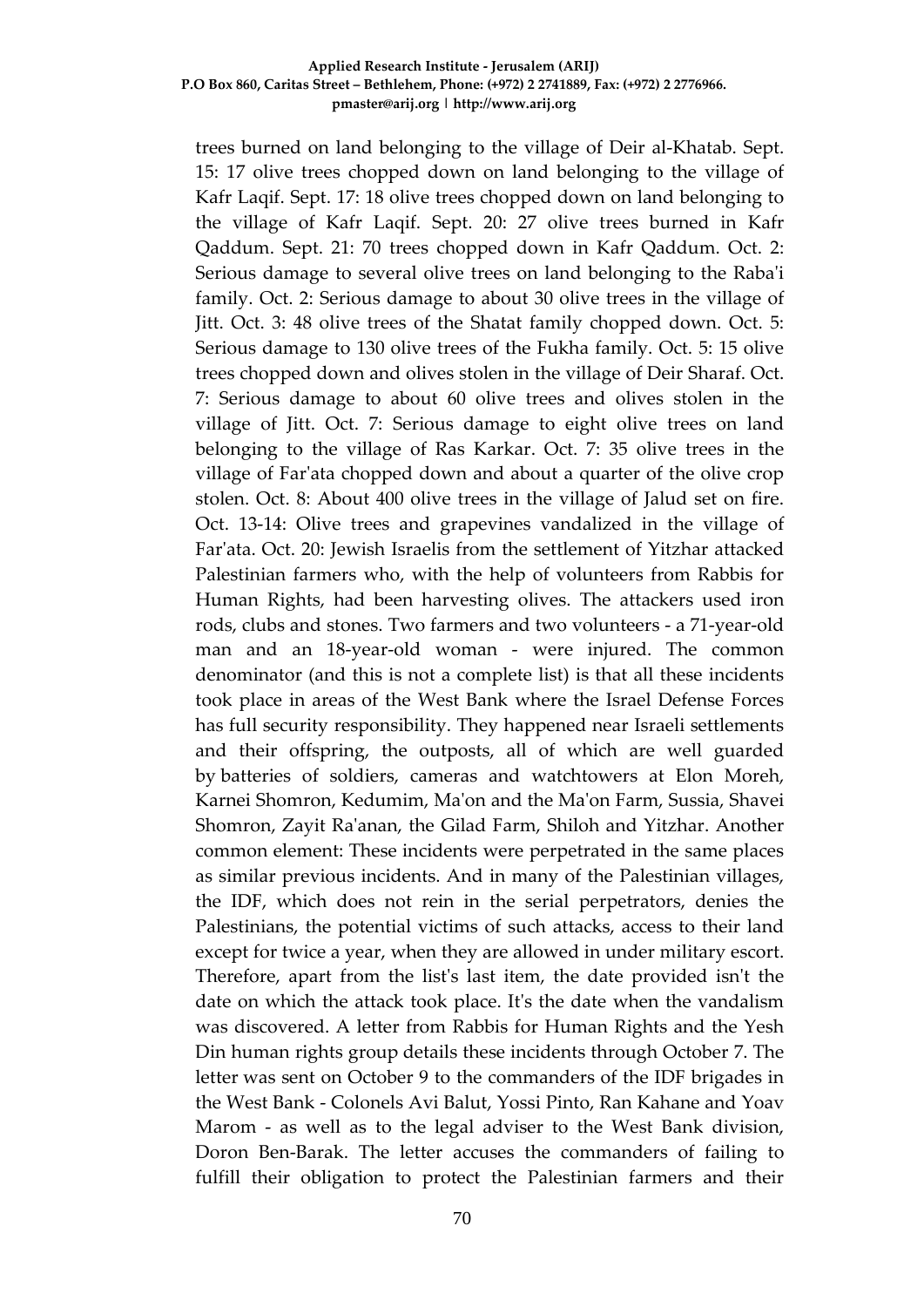property. The IDF Spokesman's Office said it would respond directly to the letter's authors, not to the media. Some of the commanders who are due to finish their service soon will have copied the confidential information into their personal diaries, which must be full of similar confidential information from previous years. Shortly after they take off their uniforms, they'll tell the cameras that they always were concerned that these unreported attacks would ultimately trigger an explosion. When they're asked why they didn't say this during their service, they'll cite the cognitive dissonance between the oath they took as soldiers and social-historical truth and common sense. Their oath as soldiers was to protect Jewish citizens of Israel wherever and whatever the circumstances. Their oath as commanders was also to protect Israeli soldiers wherever and whatever the circumstances. But social-historical truth and common sense attest that violence by Jewish Israeli citizens invites a response and additional violence. Social-historical truth also proves that those in uniform who dominate a population that did not elect them as their rulers are violent in their mere presence, even when they aren't killing or injuring, even when it's only serial armed robbery of land and the protection of robbers. In retirement, the army commanders will say that their oath overrode common sense, requiring them to nullify the Jewish violence with the best postmodern tools that have been developed in the IDF's consciousness-engineering laboratories. Meanwhile, in a secret meeting that might have taken place, defense and media officials might have agreed that the grove attacks can't be defined as a quiet - or noisy - escalation because the attacks have been happening for years at more or less the same frequency and intensity. They might have agreed that as long as these attacks aren't spoken about on our side, they don't exist and other events have nothing to do with them. The officials must have decided that everything should be done to respect the public's desire not to know. [\(Haaretz](http://www.haaretz.com/news/diplomacy-defense/.premium-1.554690) 28 October 2013)

• Bennett: Palestinian state a mistake, will work against it. Bennett slams criticism of his party, refuses to explain reluctance to leave government. Centrist MKs: Habayit Hayehudi inciting, trying to shirk responsibility. Economy Minister and [Habayit Hayehudi](http://www.ynetnews.com/articles/0,7340,L-3666222,00.html) Chairman [Naftali Bennett](http://www.ynetnews.com/articles/0,7340,L-4432385,00.html) held a press conference and commented on Sunday evening's governmental decision to release the second batch of Palestinian prisoners. Bennett, who vehemently opposes the prisoner release, but whose party remains a key member of the government, claims the Habayit Hayehudi has been under attack in recent days. "Its goal is simple: To tame and subdue us, to push us into the herd and its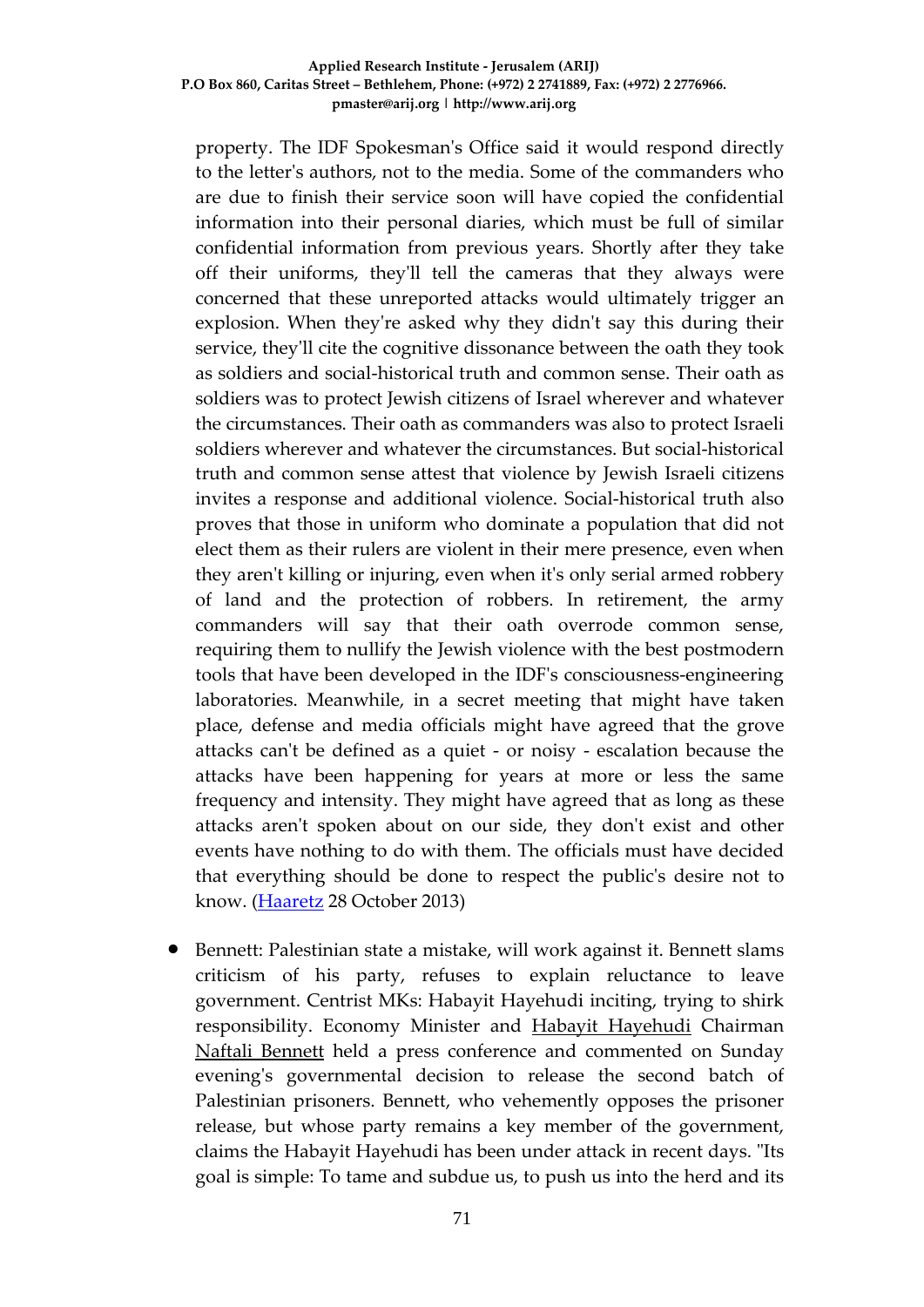opinions. But we have different opinions." Addressing the expected release of 26 Palestinian prisoners this week, Prime Minister [Benjamin](http://www.ynetnews.com/articles/0,7340,L-4187902,00.html)  [Netanyahu](http://www.ynetnews.com/articles/0,7340,L-4187902,00.html) said in the [Likud](http://www.ynetnews.com/articles/0,7340,L-3498238,00.html) faction meeting: "My heart goes out the bereaved families. But our decision is a necessity of the reality we live in. We need to navigate a complex international arena and this forces us to take into account different factors." He added that all members of the government must "act responsibly" now that a decision on the matter has been reached. Nonetheless, Bennett stressed his party believes a Palestinian state is a mistake and promised to continue to work against it. "Our opposition to a Palestinian state and the release of prisoners from before the elections still stands; we still oppose a Palestinian state and the release of terrorists." However, despite the recent wave of criticism and his own objection, Bennett refused to comment on his continued partnership in the government, which okayed the prisoner release. Instead, Bennett repeatedly commented on what he called an unprecedented attack on his party. "I haven't seen such an attack (on a political figure) since what Netanyahu went through in the days of the [Oslo Accords,](http://www.ynetnews.com/articles/0,7340,L-3064378,00.html)" he said. "If you support the idea (of a Palestinian state) you are supported, if you think it is mistaken then you are dubbed a radical right-winger, a fascist, violent or any other slur thrown around recently. It won't do any good, we will not be silenced. We have our opinions and we are proud of them," Bennett said. Regarding the failed Habayit Hayehudi bill which attempted to block all future releases, Bennett said "we are attempting to draw red lines regarding prisoner releases. We have reached the point where we are releasing 100 terrorist for nothing – that is for holding negotiations with Erekat. "Our bill pertains to any future deals in which releases will be proposed as goodwill gestures. We want the Shamgar Report – which calls for an organized policy in this regard to be formulated - to be adopted." Earlier, Justice Minister [Tzipi Livni](http://www.ynetnews.com/articles/0,7340,L-3525610,00.html) criticized Bennett at a [Hatnua](http://www.ynetnews.com/articles/0,7340,L-4353174,00.html) faction meeting. "I have reached a conclusion this last week: hypocrisy, feigned piety, and shirking responsibility don't work," she said. Livni also commented on the incident in which a "hilltop youth" spat at MK Elazar Stern, apparently due to his support of the release of prisoners. "During the elections we saw soldiers fall in love with the 'brother' (Bennet's campaign slogan). In my eyes, he who doesn't condemn spitting on an [IDF](http://www.ynetnews.com/articles/0,7340,L-4117583,00.html) general is no brother," Livni said. MK Amram Mitzna added that "what the Habayit Hayehudi is doing is incitement, plain and simple. I suggest that we take a good look at which hotbed first fostered such 'wild weeds'. These things need to be treated with the utmost severity." Sunday, the coalition was astir when the Ministerial Committee for Legislative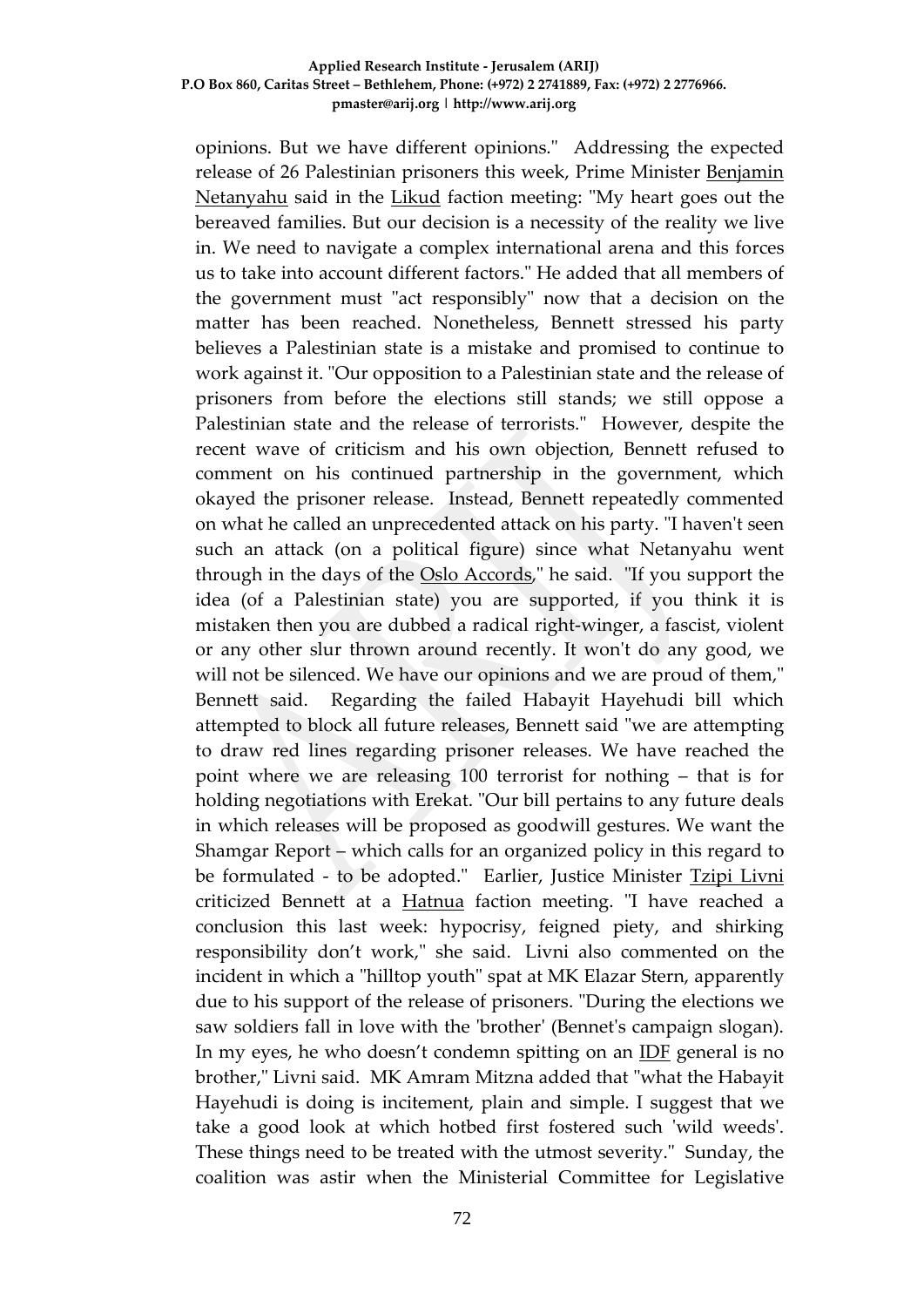Affairs [rejected](http://www.ynetnews.com/articles/0,7340,L-4446196,00.html) a Habayit Hayehudi bill that attempted to block the release of Palestinian prisoners. Five ministers, from Habayit Hayehudi and [Yisrael Beiteinu,](http://www.ynetnews.com/articles/0,7340,L-3499234,00.html) voted in favor, while eight ministers, from [Yesh](http://www.ynetnews.com/articles/0,7340,L-4353205,00.html)  [Atid](http://www.ynetnews.com/articles/0,7340,L-4353205,00.html) and the Likud, opposed the bill, which was proposed by Habayit Hayehudi MK Orit Struck. Among the bill's backers were Aharonovich and Sufa Landwer, both from Yisrael Beiteinu, who supported the previous release in the cabinet vote last July. Commenting on their change of stance, a Likud senior member called their vote a "price tag" for Moshe Leon's [failure](http://www.ynetnews.com/articles/0,7340,L-4444359,00.html) at the Jerusalem mayoral race. (Ynetnews 29 October 2013).

• Government body funds call center marketing illegal West Bank homes. World Zionist Organization supports Amana-run call center catering to people interested in buying housing in West Bank settlements - including illegally built homes. The World Zionist Organization's settlement department, which is financed through state budgets, has transferred more than NIS 1 million to the settlement movement Amana over the past four years. The funds have been used to operate a call center for people interested in purchasing housing in the occupied territories, including apartments that were built illegally. Amana, the settlement branch of the Yesha Council, is headed by Ze'ev ("Zambish") Hever. It operates a subsidiary company that constructs hundreds of housing units across the [West Bank](http://www.haaretz.com/misc/tags/West%20Bank-1.477132) every year, including extensive and illegal operations in unauthorized outposts. Amana operates a call center that gives every caller details about potential purchases. The organization deliberately obscures any distinction between legal and illegal construction, and distributes a wealth of information on units that were built without permits. In a conversation with Haaretz, call-center operators marketed a new house in the settlement of Eli that was built without permits. To assist this marketing, over NIS 1 million was transferred, without a tender, over the last few years. In 2010 and 2011, NIS 250,000 and NIS 400,000, respectively, were transferred. In 2012, a further NIS 340,000 was given to Amana. Two weeks ago, on October 16, it was decided to transfer another NIS 300,000. At no stage has the WZO formally inquired as to the number of people who called to obtain information, how many people purchased apartments, and in which settlements. The debate over transferring funds is technical, and funding is automatically approved every year. The agency did not demand only legal housing be marketed. Also, no one asked why an incorporated company is receiving public funds to advertise houses from which it makes profits when they're sold. In June, Haaretz reported that the budget of the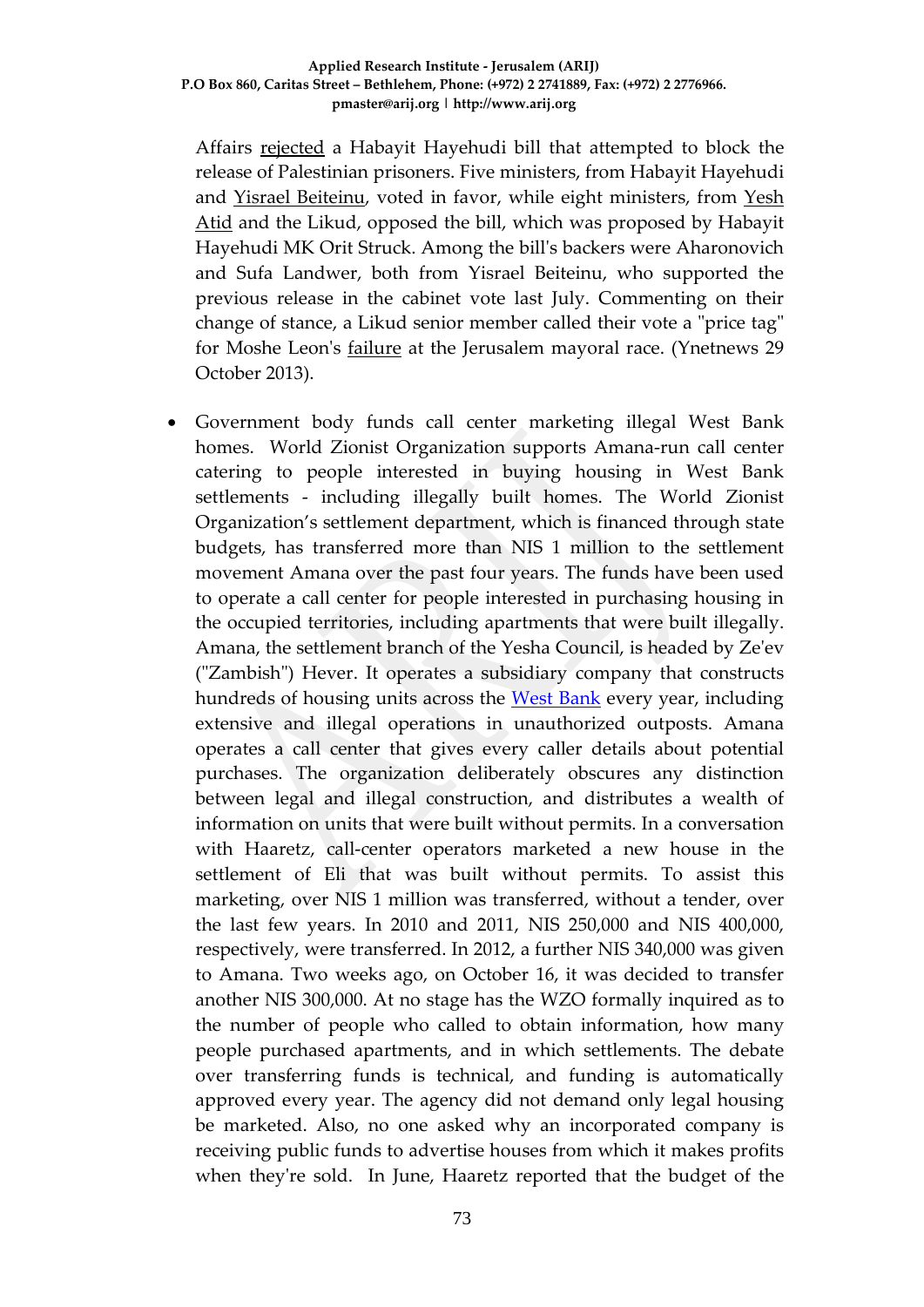WZO's settlement department keeps growing every year. In 2012, it grew from NIS 60 million to NIS 272 million. In a report investigating the illegal outposts, written in 2005, attorney Talia Sasson found many flaws in the department's operations. Among other things, Sasson found that the department had financed illegal construction for many years in various locations. Following that report, then Attorney General Menachem Mazuz issued directives forbidding the transfer of public funds to finance illegal construction. Nevertheless, Haaretz discovered that the settlement department at the WZO illegally transferred funds for infrastructure work, which was carried out last year at the settlement of Negohot. Amana and the World Zionist Organization's settlement department refused to comment. [\(Haaretz](http://www.bezecom.com/bezecomlp/LongDistanceEn.aspx?af=ynet$5august) 29 October 2013)

• Knesset: Israel Civil Administration Fails to Enforce Rent Law. Knesset Committee claims Civil Administration does not enforce the law against Palestinian Arabs who do not pay rent. The Knesset's Committee of State Control held a session today (Monday) holding the Israeli Civil Administration (ICA) responsible for failing to enforce rent payments from Palestinian Arabs. During the session, ICA officials admitted that they have "no means of collecting debt from the Palestinian Arabs." In response, the head of the Committee, MK Amnon Cohen (Shas), called for the enactment of sanctions and procedures to procure the missing payments. "We are talking here about a double standard, the hard reality of a multiple system failure which allows the Palestinians to cynically exploit the country's land. The Department of Justice should be determined to work against the Palestinians [in this area] - just as they are with the [Jewish] Judea and Samaria residents when there is a breach of contract" states Cohen. Cohen called for the ICA, the Department of Justice, and the Treasury to formulate a procedure within the next two months to help retrieve the missing funds from Judea and Samaria over the next 5-10 years. After those two months, the State Committee will reconvene to evaluate the matter. Cohen also addressed Cabinet Secretary Avraham Mandelblitt to raise the issue in government talks. "One [department] calls for restrictions on child allowances and raising the VAT, [the other department] does not collect money owed. The anarchy in Judea and Samaria causes neglect [. . .] the contamination of groundwater, pirated drilling, and water theft," warned Cohen, who further accused officials of "sitting around, getting paid, and not keeping track of the millions missing in the State Treasury." Yossi Segal, the Commissioner of Lands in the ICA, conceded that "we are limited in the sanctions we can impose on the Palestinian Arab population that does not pay for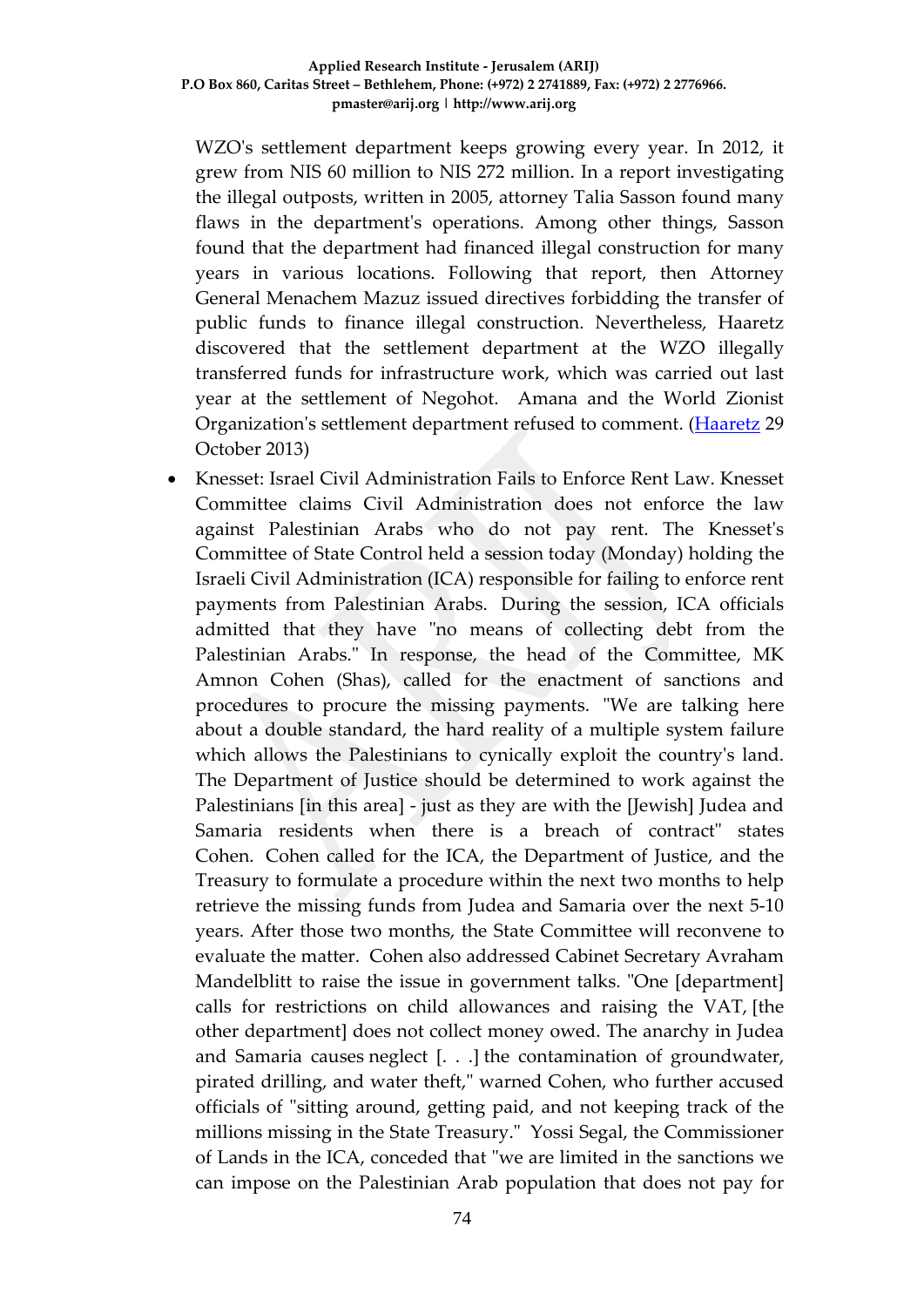use of rented buildings or farmland under our jurisdiction." Staff also referred to the State Comptroller's report that there are no lease fees collected from about 87 Israeli villages in the area. Segal insists that the agreement for the villages and for the various areas has been drawn up, but the ICA lacks in sufficient manpower to cover the financial needs of over 150,000 residents. Segal stated that it is a fact that Israeli villages have never been asked for lease agreements; it was "an agreement originally made with the Finance Ministry, but the Ministry has since retracted" the agreement. He further states that the gas stations in the area have refused to pay lease agreements for several years, but that procedure will change by the end of 2014. Amir Reshef, representing the Finance Ministry, responded that the Ministry lacks the necessary manpower to collect the debt. "The ICA already has the resources to advance the motion [of debt collection]. Already in 2008 we had 12 enactments planned for the sake of signing lease contracts, but it was cancelled due to budgetary considerations. We are still waiting for a legal opinion about how we can collect the debt lawfully, and regarding the exact sum to be charged." Advocate Keren Dahari Bin-Nun from the Department of Justice argued that the Attorney General of the ICA was only appointed last year, and that "the problem will be dealt with soon." MK Orit Struk (Bayit HaYehudi/Jewish Home), stated that "the eye of the Department of Justice, that Big Brother, keeps track of every tiny action implemented in Judea and Samaria - and suddenly, regarding collecting money [from the Palestinian Authority], things have not moved along for years. Against the Jews [in the area], they act without hesitation, with all their strength, with no restraint; they lose all motivation to take action against the Palestinian [Arabs] and do nothing." Struk believes that the ICA and the Department of Justice are required by law to enforce the lease agreements. So did Likud-Beitenu MK Shimon Ohayon, stating, "We can't keep listening to half-answers from the ICA." Sophia Ben-David from the Ministry of Agriculture added that "all farmers pay for the water they receive from the State, and we carefully monitor which plots of land are dedicated for growth and how they are used" before internal processing. ICA head Colonel Menahem David promised that the matter would begin to be resolved "within a few weeks" and that they would "ensure the payment for industrial areas" and allot a fund for maintaining the quarries "within the next two months." [\(Israel](http://www.israelnationalnews.com/News/News.aspx/173306)  [National News](http://www.israelnationalnews.com/News/News.aspx/173306) 29 October 2013)

• Netanyahu Approves 1,500 Homes in Ramat Shlomo. Prime Minister seeks to provide counterbalance to release of terrorists, by approving 4 housing plans. Seeking to provide a counterbalance to the release of 26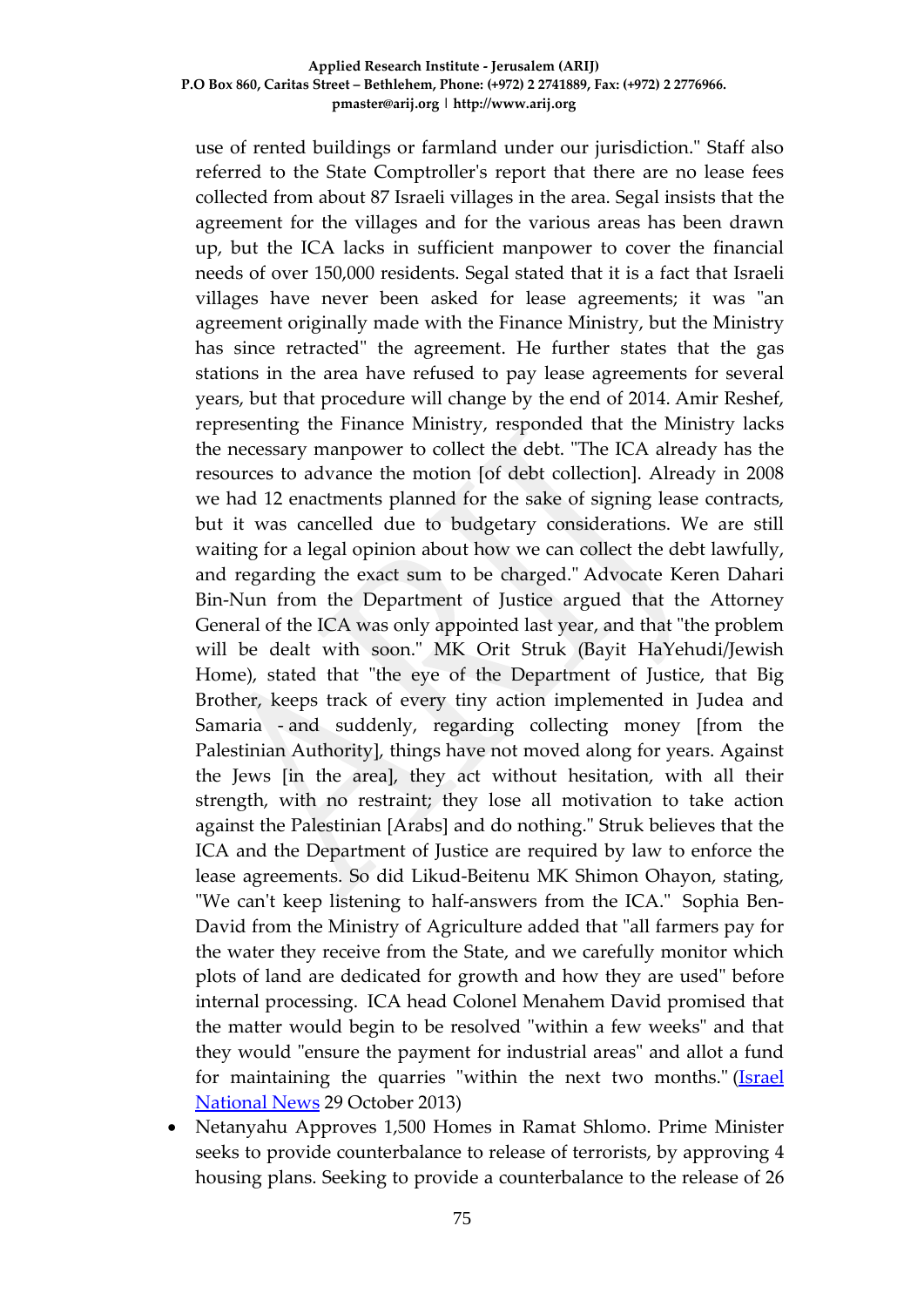terrorist murderers under US pressure, official sources said that Prime Minister Binyamin Netanyahu and Minister of Interior, Gideon Saar, have agreed to immediately approve four housing plans in different parts of Jerusalem. One of the plans involves the immediate approval for construction of 1,500 new housing units in the Ramat Shlomo neighborhood. In addition, residents of Ramat Shlomo will be allowed to add rooms of up to 50 square meters to existing housing units. Plans for building a tourist and archeology center at the former "Givati parking lot" opposite the City of David will also be taken to a new bureaucratic stage on the road to implementation. Another plan, for a national garden on the eastern side of the Mount Scopus Hebrew University campus, will be advanced as well. The plan includes areas for recreation, paths for walking and bike paths. The construction at Ramat Shlomo **[caused a crisis in](http://www.israelnationalnews.com/News/News.aspx/136488)** Israel-US relations in 2010, when 1,600 units were approved just as US Vice President Joe Biden was flying to Israel on an official visit. At the time, US Secretary of State Hillary Clinton made an angry phone call to Prime Minister Binyamin Netanyahu, berating him for announcing the building plans. The US **[again condemned construction](http://www.israelnationalnews.com/News/News.aspx/163264)** at Ramat Shlomo in 2012, when another bureaucratic hurdle on the way to actual construction was cleared.. Ramat Shlomo, despite being described by some as a "Jewish settlement in east Jerusalem", is in fact located in northern Jerusalem, between Ramot with 60,000 Jewish residents and the Har Hotzvim Industrial Park. The area was empty hills before the reunification of the city in 1967. Arabs and anti-Zionist media call all areas reunited with Jerusalem in 1967 "eastern Jerusalem", giving the impression that the eastern, Arab-populated section that was occupied by Jordan until then is going to have an influx of thousands of Jews that will crowd Arab out. [\(Israel National News](http://www.israelnationalnews.com/News/News.aspx/173394) 30 October 2013)

- Civil Administration discusses building 582 new settlement units. The subcommittee for settlements within the Israeli Civil Administration is currently discussing the possibility of building an additional 582 housing units in the settlements. The committee is considering building 160 units in the settlements of Yakir Shomron, 296 in Beit El and 96 in the settlement of Almog near the Dead Sea. In response, Peace Now said in a statement "the promotion of such plans is proof that the prime minister… (and) government are not really interested in reaching a peace agreement." [\(Ynetnews](http://www.ynetnews.com/articles/0,7340,L-4447432,00.html) 30 October 2013)
- Israeli news "Maariv" site out of New to the age of the Knesset, in 2001, to prevent the Israeli government from going into the refugee file, or the obligation to return of Palestinian refugees, or at least in part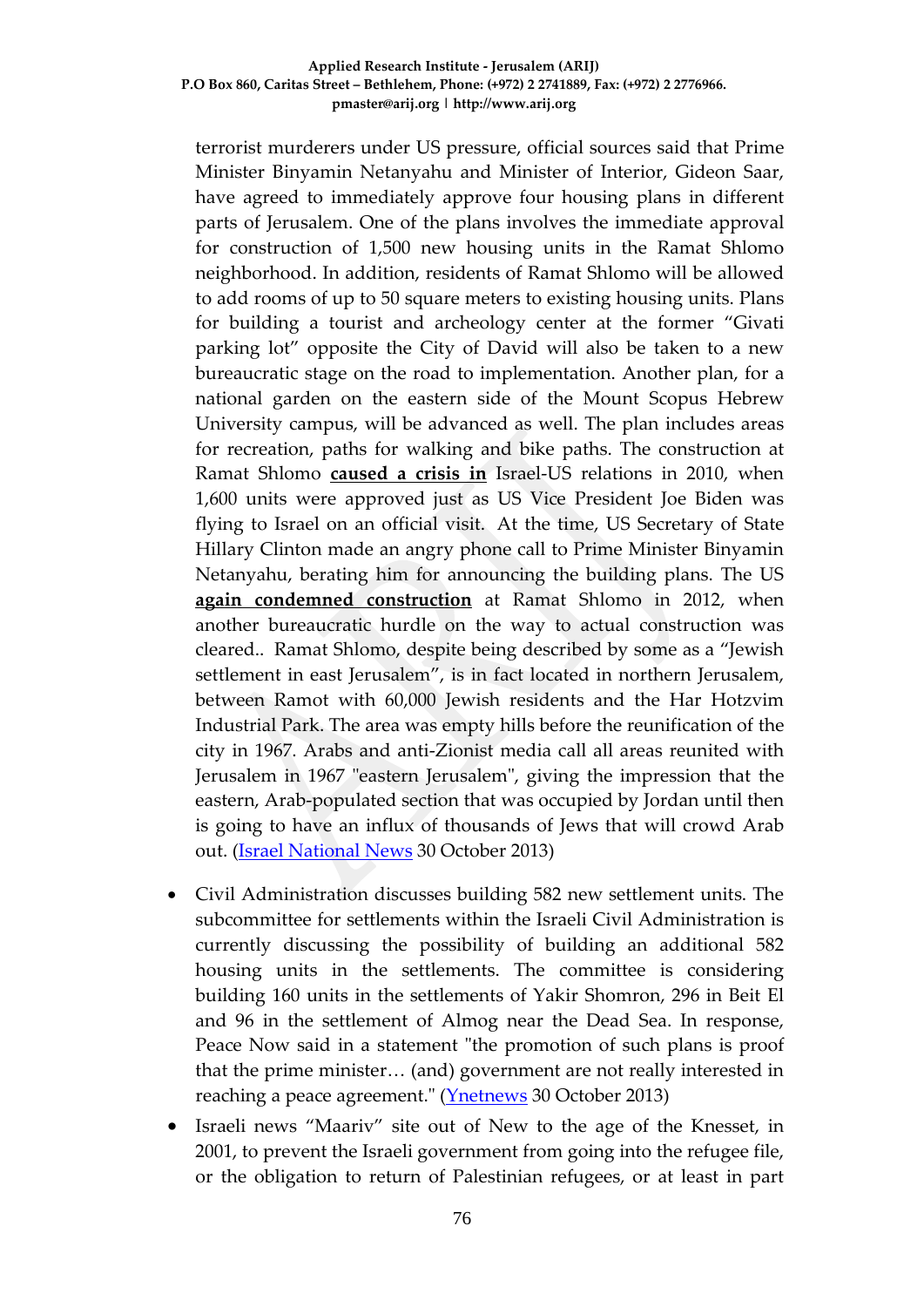recognition of the right of return, without assets approval of 61 MKs. the law in question, the initiative MK at the time, Bsraúal Cats (Minister of Transportation current) on the impact of the failure of the Camp David II, and before the start of the second intifada: "that the refugees will not return to the State of Israel without the consent of the majority Knesset members. The Israel government began talks in order to reach a permanent agreement with the Palestinians, and during these talks will be raising the issue of refugees file 48 year and 67 year refugees. The objective of this law is to prevent the possibility of the government can through the decision-making, without the approval of the Knesset, or get the majority of ordinary, on the return of refugees to within the borders of Israel. "said Yisrael Katz of the site that the law passed in a timely manner by a large majority and endorsed by more than 90 Knesset members. This law totally prohibits the entry of any of those who are called "refugees" or their descendants to Israel. (NBPRS 30 October 2013)

In 'offset' to prisoner release || Israel advancing plan for some 5,000 new homes in West Bank and East Jerusalem. Construction projects to begin across West Bank, including in isolated settlements. Palestinian Authority, UN and U.S. condemn move. Prime Minister [Benjamin](http://www.haaretz.com/misc/tags/Tag/Second%2520Lebanon%2520Wa29AEr-1.477718/Benjamin%20Netanyahu-1.476753)  [Netanyahu'](http://www.haaretz.com/misc/tags/Tag/Second%2520Lebanon%2520Wa29AEr-1.477718/Benjamin%20Netanyahu-1.476753)s government will begin advancing a series of construction plans in the East Jerusalem and the [West Bank](http://www.haaretz.com/misc/tags/West%20Bank-1.477132) to the tune of some 5,000 new housing units, in an effort to ["offset" the release of](http://www.haaretz.com/news/diplomacy-defense/.premium-1.555232)  [Palestinian prisoners](http://www.haaretz.com/news/diplomacy-defense/.premium-1.555232) earlier this week. In addition to finally implementing a prior plan to build 1,500 apartments in East Jerusalem's Ramat Shlomo neighborhood, the government will also market land for the immediate construction of over 800 new housing units in the major settlement blocs. It will also advance plans to build 2,500 new housing units throughout the West Bank, in both the settlement blocs and isolated settlements - but these units will still have to go through several additional stages of the planning process before construction can begin. This wave of construction announcements will include three different types of projects: 1. Lots will be marketed to contractors for the immediate construction of 860 housing units in settlements that are part of the major blocs, including Ariel, Ma'aleh Adumim, Givat Ze'ev, Betar Ilit, Karnei Shomron and Elkana. 2. New plans for the construction of 1,400 new units will be submitted to the Civil Administration's planning committee. This is the very first stage of the planning and building process, so several years are likely to pass before anything is actually built. Some of these units will be in the settlement blocs as well, but others will be in isolated settlements such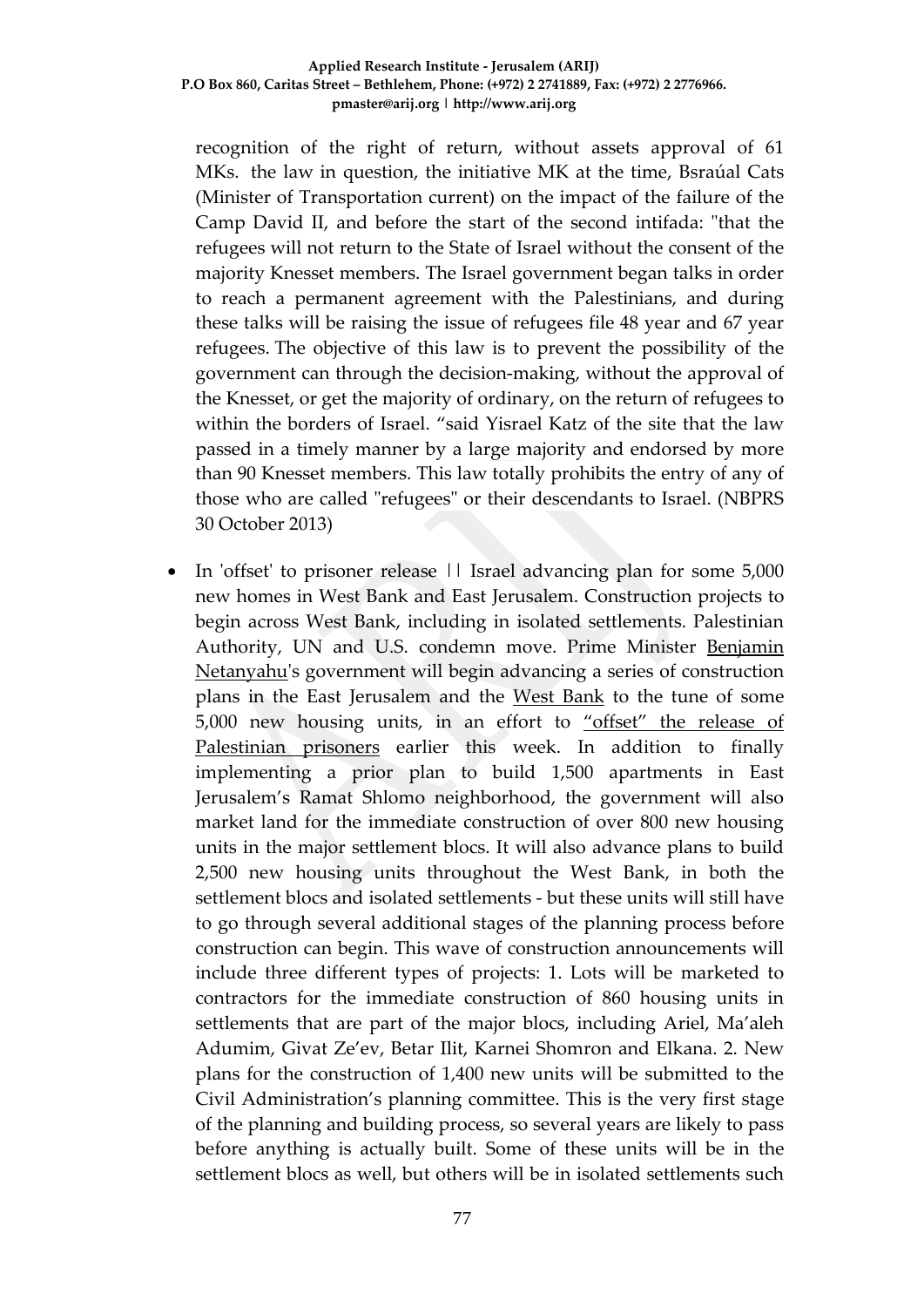as Shiloh, Talmon, Alei Zahav and Almog. 3. Existing plans to build another 1,100 units, which had already been submitted to the Civil Administration's planning committee, will be advanced to the next stage of the process. Some of these units will also be in isolated settlements like Shiloh and Nokdim. But in this case, too, it will be over a year at the very earliest before construction actually begins. The approval for construction in the West Bank settlements was revealed by MK Ofir Akunis (Likud) on Wednesday at the Knesset plenum. "The building in Judea and Samaria will continue and be intensified," said Akunis. The Palestinian Authority condemned the renewal of constructions as "destructive to the peace efforts," adding it "only lead to more tensions." "It's a message to the international community that Israel is a state that doesn't abide by international law and continues to put obstacles in the way of peace," said. Nabil Abu Rdeneh, a spokesman for Palestinian President Mahmoud Abbas. UN Secretary General Ban Ki-moon also criticized the move, calling it an obstacle to peace. U.S. State Department spokeswoman Jan Psaki also condemned Israel's announcement, stating: "We do not believe construction in settlements or East Jerusalem is helpful to the process or creates a positive atmosphere for continued negotiations." News of the construction plans for the West Bank came just hours after Prime Minister [Benjamin Netanyahu](http://www.haaretz.com/misc/tags/Benjamin%20Netanyahu-1.476753) and Interior Minister Gideon Sa'ar announced just as the second group of Palestinian prisoners were being [welcomed in Ramallah T](http://www.haaretz.com/news/diplomacy-defense/1.555196)uesday night that Israel "move forward immediately" on a series of controversial construction plans in areas of [Jerusalem](http://www.haaretz.com/misc/tags/Tag/Second407927859/Jerusalem-1.477062) which lie across the Green Line. The plans, some of which are recycled versions of older ones that have already been in the pipeline for some years, will fortify the Jewish presence in Jerusalem while obstructing expansion of Palestinian neighborhoods. The announcement was made public in the middle of the night, in an attempt to blunt the [right wing's protests](http://www.haaretz.com/news/diplomacy-defense/.premium-1.554925) against the prisoner release. Officials in the interior minister's bureau said Netanyahu and Sa'ar had agreed on moving forward concurrently with four controversial construction projects across the Green Line in Jerusalem: 1. The establishment of [Mount Scopus Slopes National Park.](http://www.haaretz.com/opinion/1.550048) As part of this plan, a national park will be established on areas east of the Hebrew University's Mount Scopus campus. The planned park is to be built between the Palestinian neighborhoods of Isawiyah and A-Tur, at the expense of land that had been intended for those neighborhoods' expansion. Officials in the interior minister's bureau say the plan includes areas for rest and recreation, walking paths, bicycle paths, farming and environmental protection - but employees of the Israel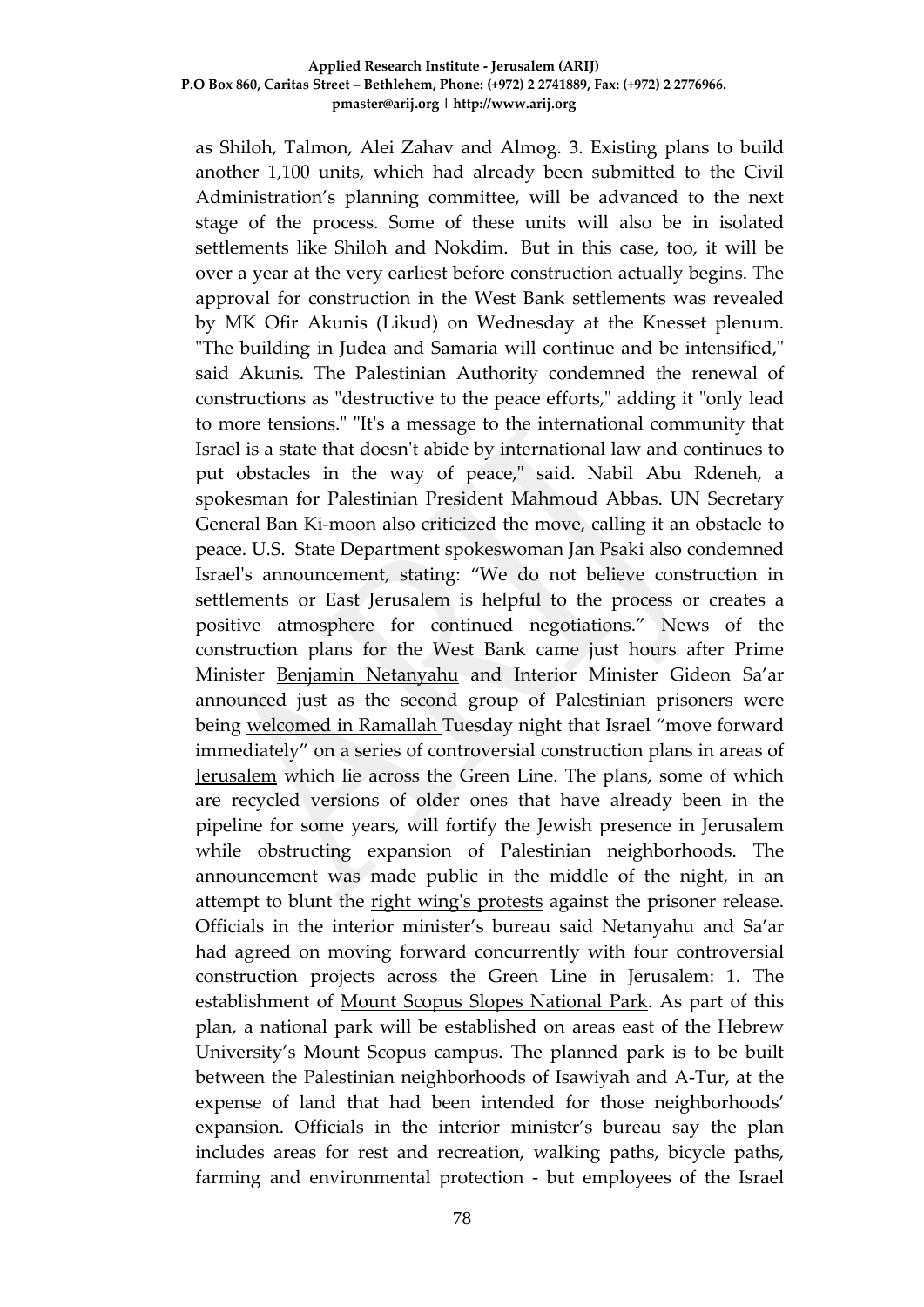Nature and Parks Authority admitted over the past weeks that the real [purpose of the park](http://www.haaretz.com/news/diplomacy-defense/.premium-1.549586) was to block construction in the Palestinian neighborhoods. Only three weeks ago, Environmental Protection Minister Amir Peretz, who is in charge of the Nature and Parks Authority, announced the plans were [being frozen](http://www.haaretz.com/news/national/.premium-1.550233) until further notice "to examine its international implications." 2. Reviving the plan to establish the [Kedem Center,](http://www.haaretz.com/print-edition/news/interior-min-approves-plan-for-city-of-david-visitors-center-1.412735) a tourism and archaeological center in the Palestinian village of Silwan. A year and a half ago, Jerusalem's District Planning and Building Committee approved the construction of the visitors' center, to be built over the Givati parking lot, opposite the entrance to the City of David. The plan was put forward by Elad, the non-profit organization working for the expansion of Jewish settlements in East Jerusalem, including in Palestinian areas. 3. "Reinforcing" the plan to build 1,500 housing units in [Ramat Shlomo.](http://www.haaretz.com/news/diplomacy-defense/israel-to-build-thousands-of-new-housing-units-in-east-jerusalem-1.378146) This means that within several months, it will be possible to start issuing building permits and marketing land to contractors. This is a recycled version of the same controversial building plan that has been moving slowly through the pipeline for some years. An announcement of progress on this plan during U.S. Vice President Joe Biden's visit to Israel in March 2010 caused a [severe crisis](http://www.haaretz.com/print-edition/news/u-s-orchestrating-ramat-shlomo-crisis-pm-s-office-suggests-1.266494) between Israel and the United States, resulting in the plan's suspension. After the UN accorded the Palestinians the status of a non-member observer state in November 2012, the plan was reactivated and has been moving slowly forward since then. 4. Reviving three more building plans in Ramat Shlomo that will allow construction of an additional room of up to 50 square meters in existing housing units there. The plans do not allow for the expansion of the neighborhood's borders, but rather an increase in the number of residents. [\(Haaretz](http://www.haaretz.com/news/diplomacy-defense/.premium-1.555373) 31 October 2013)

# **Monthly Violations Statistics** – **October 2013**